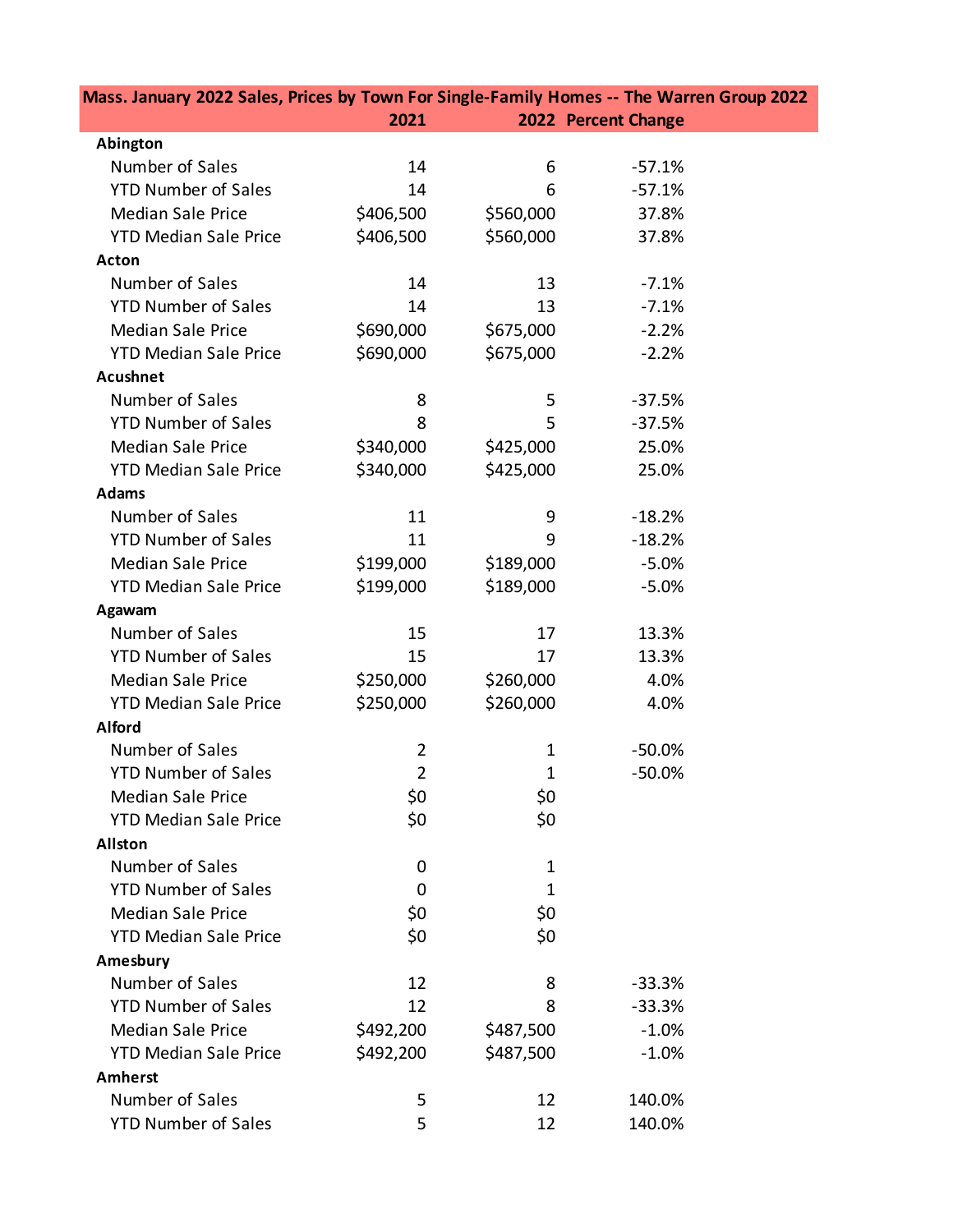| <b>Median Sale Price</b>     | \$562,500 | \$437,500    | $-22.2%$   |
|------------------------------|-----------|--------------|------------|
| <b>YTD Median Sale Price</b> | \$562,500 | \$437,500    | $-22.2%$   |
| Andover                      |           |              |            |
| Number of Sales              | 26        | 18           | $-30.8%$   |
| <b>YTD Number of Sales</b>   | 26        | 18           | $-30.8%$   |
| <b>Median Sale Price</b>     | \$731,600 | \$688,250    | $-5.9%$    |
| <b>YTD Median Sale Price</b> | \$731,600 | \$688,250    | $-5.9%$    |
| Aquinnah                     |           |              |            |
| Number of Sales              | 0         | 0            |            |
| <b>YTD Number of Sales</b>   | 0         | 0            |            |
| <b>Median Sale Price</b>     | \$0       | \$0          |            |
| <b>YTD Median Sale Price</b> | \$0       | \$0          |            |
| Arlington                    |           |              |            |
| Number of Sales              | 21        | 11           | $-47.6%$   |
| <b>YTD Number of Sales</b>   | 21        | 11           | $-47.6%$   |
| <b>Median Sale Price</b>     | \$910,000 | \$911,000    | 0.1%       |
| <b>YTD Median Sale Price</b> | \$910,000 | \$911,000    | 0.1%       |
| Ashburnham                   |           |              |            |
| Number of Sales              | 5         | 8            | 60.0%      |
| <b>YTD Number of Sales</b>   | 5         | 8            | 60.0%      |
| <b>Median Sale Price</b>     | \$270,000 | \$295,500    | 9.4%       |
| <b>YTD Median Sale Price</b> | \$270,000 | \$295,500    | 9.4%       |
| Ashby                        |           |              |            |
| Number of Sales              | 3         | 1            | $-66.7%$   |
| <b>YTD Number of Sales</b>   | 3         | 1            | $-66.7%$   |
| <b>Median Sale Price</b>     | \$336,000 | \$0\$        | $-100.0\%$ |
| <b>YTD Median Sale Price</b> | \$336,000 | \$0          | $-100.0%$  |
| Ashfield                     |           |              |            |
| Number of Sales              | 3         | 1            | $-66.7%$   |
| <b>YTD Number of Sales</b>   | 3         | $\mathbf{1}$ | $-66.7%$   |
| <b>Median Sale Price</b>     | \$511,000 | \$0          | $-100.0\%$ |
| <b>YTD Median Sale Price</b> | \$511,000 | \$0          | $-100.0%$  |
| Ashland                      |           |              |            |
| Number of Sales              | 9         | 15           | 66.7%      |
| <b>YTD Number of Sales</b>   | 9         | 15           | 66.7%      |
| <b>Median Sale Price</b>     | \$515,000 | \$500,000    | $-2.9%$    |
| <b>YTD Median Sale Price</b> | \$515,000 | \$500,000    | $-2.9%$    |
| <b>Athol</b>                 |           |              |            |
| Number of Sales              | 13        | 12           | $-7.7%$    |
| <b>YTD Number of Sales</b>   | 13        | 12           | $-7.7%$    |
| <b>Median Sale Price</b>     | \$214,900 | \$262,500    | 22.1%      |
| <b>YTD Median Sale Price</b> | \$214,900 | \$262,500    | 22.1%      |
| <b>Attleboro</b>             |           |              |            |
| Number of Sales              | 22        | 26           | 18.2%      |
| <b>YTD Number of Sales</b>   | 22        | 26           | 18.2%      |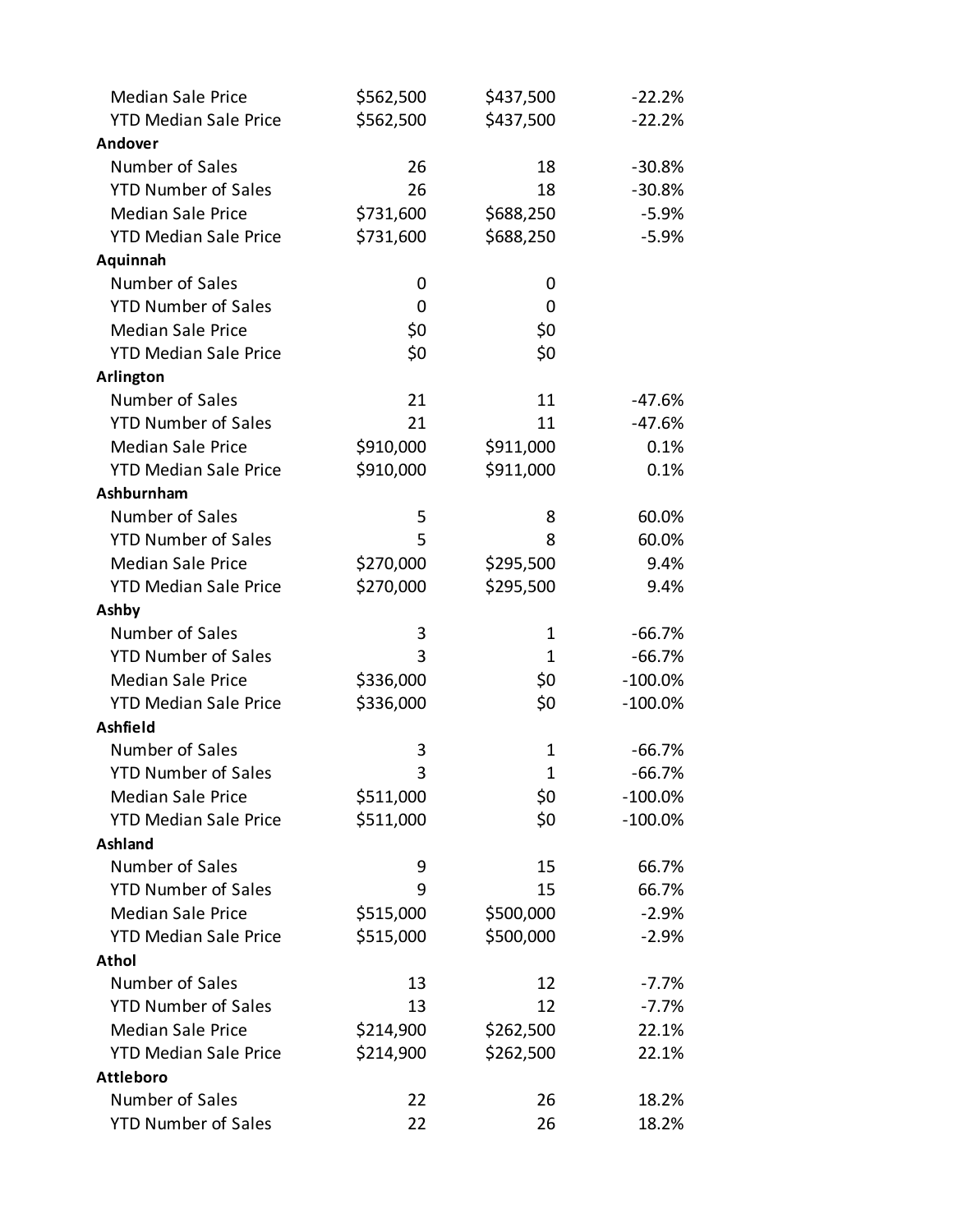| <b>Median Sale Price</b>     | \$390,000      | \$432,500 | 10.9%    |
|------------------------------|----------------|-----------|----------|
| <b>YTD Median Sale Price</b> | \$390,000      | \$432,500 | 10.9%    |
| <b>Auburn</b>                |                |           |          |
| Number of Sales              | 22             | 19        | $-13.6%$ |
| <b>YTD Number of Sales</b>   | 22             | 19        | $-13.6%$ |
| <b>Median Sale Price</b>     | \$343,000      | \$340,000 | $-0.9%$  |
| <b>YTD Median Sale Price</b> | \$343,000      | \$340,000 | $-0.9%$  |
| Avon                         |                |           |          |
| Number of Sales              | 3              | 3         | 0.0%     |
| <b>YTD Number of Sales</b>   | 3              | 3         | 0.0%     |
| <b>Median Sale Price</b>     | \$431,000      | \$530,000 | 23.0%    |
| <b>YTD Median Sale Price</b> | \$431,000      | \$530,000 | 23.0%    |
| Ayer                         |                |           |          |
| Number of Sales              | $\overline{2}$ | 3         | 50.0%    |
| <b>YTD Number of Sales</b>   | $\overline{2}$ | 3         | 50.0%    |
| <b>Median Sale Price</b>     | \$0            | \$281,000 |          |
| <b>YTD Median Sale Price</b> | \$0            | \$281,000 |          |
| <b>Barnstable</b>            |                |           |          |
| Number of Sales              | 7              | 8         | 14.3%    |
| <b>YTD Number of Sales</b>   | 7              | 8         | 14.3%    |
| <b>Median Sale Price</b>     | \$598,000      | \$712,500 | 19.1%    |
| <b>YTD Median Sale Price</b> | \$598,000      | \$712,500 | 19.1%    |
| <b>Barre</b>                 |                |           |          |
| Number of Sales              | 5              | 6         | 20.0%    |
| <b>YTD Number of Sales</b>   | 5              | 6         | 20.0%    |
| <b>Median Sale Price</b>     | \$248,000      | \$300,200 | 21.0%    |
| <b>YTD Median Sale Price</b> | \$248,000      | \$300,200 | 21.0%    |
| <b>Becket</b>                |                |           |          |
| Number of Sales              | 6              | 5         | $-16.7%$ |
| <b>YTD Number of Sales</b>   | 6              | 5         | $-16.7%$ |
| <b>Median Sale Price</b>     | \$320,500      | \$409,000 | 27.6%    |
| <b>YTD Median Sale Price</b> | \$320,500      | \$409,000 | 27.6%    |
| <b>Bedford</b>               |                |           |          |
| Number of Sales              | 5              | 8         | 60.0%    |
| <b>YTD Number of Sales</b>   | 5              | 8         | 60.0%    |
| <b>Median Sale Price</b>     | \$868,000      | \$718,000 | $-17.3%$ |
| <b>YTD Median Sale Price</b> | \$868,000      | \$718,000 | $-17.3%$ |
| <b>Belchertown</b>           |                |           |          |
| Number of Sales              | 11             | 16        | 45.5%    |
| <b>YTD Number of Sales</b>   | 11             | 16        | 45.5%    |
| <b>Median Sale Price</b>     | \$295,000      | \$367,500 | 24.6%    |
| <b>YTD Median Sale Price</b> | \$295,000      | \$367,500 | 24.6%    |
| Bellingham                   |                |           |          |
| Number of Sales              | 17             | 15        | $-11.8%$ |
| <b>YTD Number of Sales</b>   | 17             | 15        | $-11.8%$ |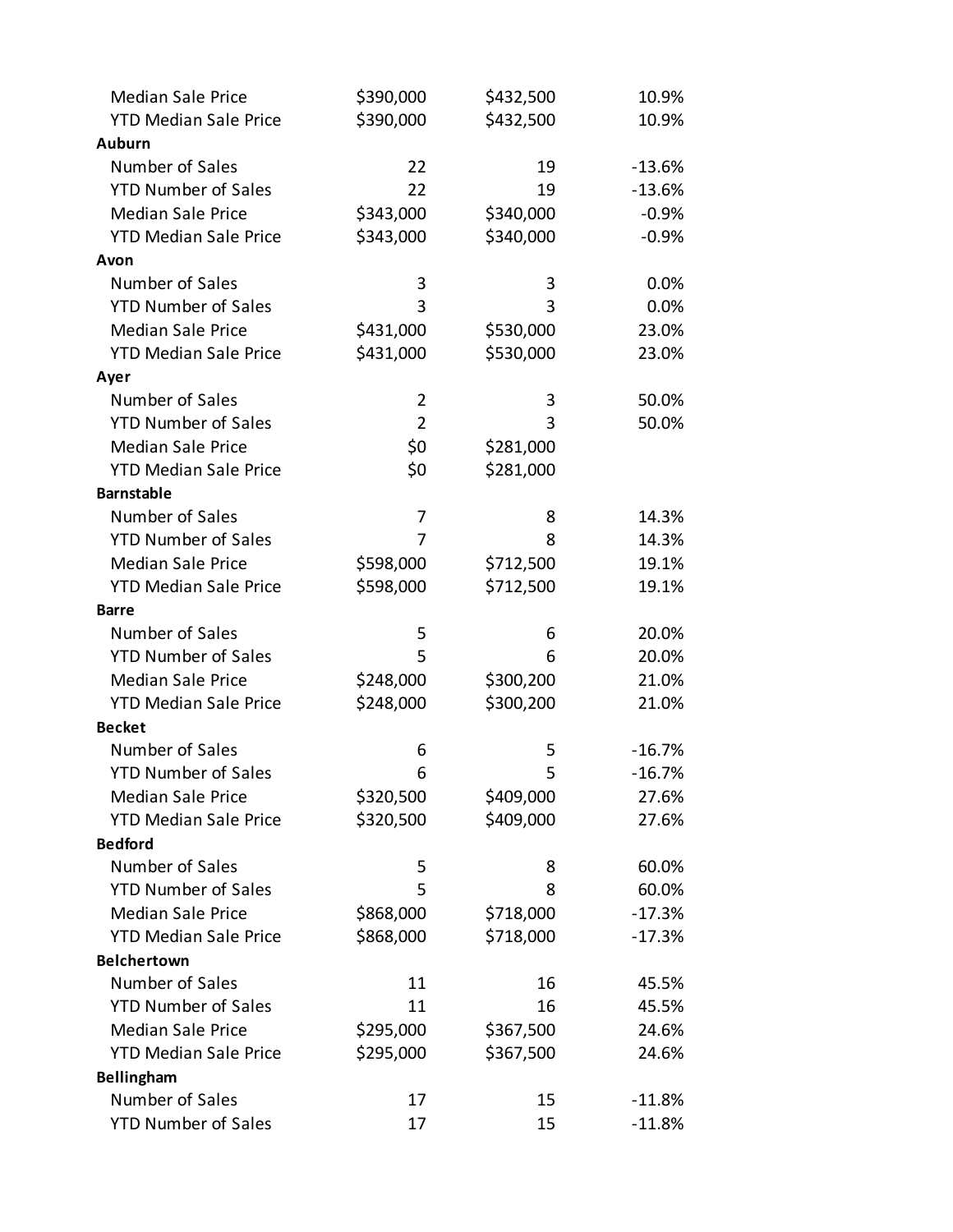| <b>Median Sale Price</b>     | \$378,000      | \$420,000      | 11.1%      |
|------------------------------|----------------|----------------|------------|
| <b>YTD Median Sale Price</b> | \$378,000      | \$420,000      | 11.1%      |
| <b>Belmont</b>               |                |                |            |
| Number of Sales              | 6              | 9              | 50.0%      |
| <b>YTD Number of Sales</b>   | 6              | 9              | 50.0%      |
| <b>Median Sale Price</b>     | \$1,474,366    | \$1,040,000    | $-29.5%$   |
| <b>YTD Median Sale Price</b> | \$1,474,366    | \$1,040,000    | $-29.5%$   |
| <b>Berkley</b>               |                |                |            |
| Number of Sales              | 3              | 6              | 100.0%     |
| <b>YTD Number of Sales</b>   | 3              | 6              | 100.0%     |
| <b>Median Sale Price</b>     | \$325,000      | \$449,500      | 38.3%      |
| <b>YTD Median Sale Price</b> | \$325,000      | \$449,500      | 38.3%      |
| <b>Berlin</b>                |                |                |            |
| Number of Sales              | $\overline{2}$ | 4              | 100.0%     |
| <b>YTD Number of Sales</b>   | $\overline{2}$ | 4              | 100.0%     |
| <b>Median Sale Price</b>     | \$0            | \$364,000      |            |
| <b>YTD Median Sale Price</b> | \$0            | \$364,000      |            |
| <b>Bernardston</b>           |                |                |            |
| Number of Sales              | $\overline{2}$ | $\mathbf 1$    | $-50.0\%$  |
| <b>YTD Number of Sales</b>   | $\overline{2}$ | 1              | $-50.0%$   |
| <b>Median Sale Price</b>     | \$0            | \$0            |            |
| <b>YTD Median Sale Price</b> | \$0            | \$0            |            |
| <b>Beverly</b>               |                |                |            |
| Number of Sales              | 20             | 24             | 20.0%      |
| <b>YTD Number of Sales</b>   | 20             | 24             | 20.0%      |
| <b>Median Sale Price</b>     | \$552,500      | \$587,500      | 6.3%       |
| <b>YTD Median Sale Price</b> | \$552,500      | \$587,500      | 6.3%       |
| <b>Billerica</b>             |                |                |            |
| Number of Sales              | 21             | 26             | 23.8%      |
| <b>YTD Number of Sales</b>   | 21             | 26             | 23.8%      |
| <b>Median Sale Price</b>     | \$507,000      | \$575,000      | 13.4%      |
| <b>YTD Median Sale Price</b> | \$507,000      | \$575,000      | 13.4%      |
| <b>Blackstone</b>            |                |                |            |
| Number of Sales              | 8              | 4              | $-50.0\%$  |
| <b>YTD Number of Sales</b>   | 8              | 4              | $-50.0%$   |
| <b>Median Sale Price</b>     | \$367,500      | \$449,450      | 22.3%      |
| <b>YTD Median Sale Price</b> | \$367,500      | \$449,450      | 22.3%      |
| <b>Blandford</b>             |                |                |            |
| Number of Sales              | 1              | 0              | $-100.0\%$ |
| <b>YTD Number of Sales</b>   | 1              | 0              | $-100.0\%$ |
| <b>Median Sale Price</b>     | \$0            | \$0            |            |
| <b>YTD Median Sale Price</b> | \$0            | \$0            |            |
| <b>Bolton</b>                |                |                |            |
| Number of Sales              | 4              | $\overline{2}$ | $-50.0\%$  |
| <b>YTD Number of Sales</b>   | 4              | $\overline{2}$ | $-50.0%$   |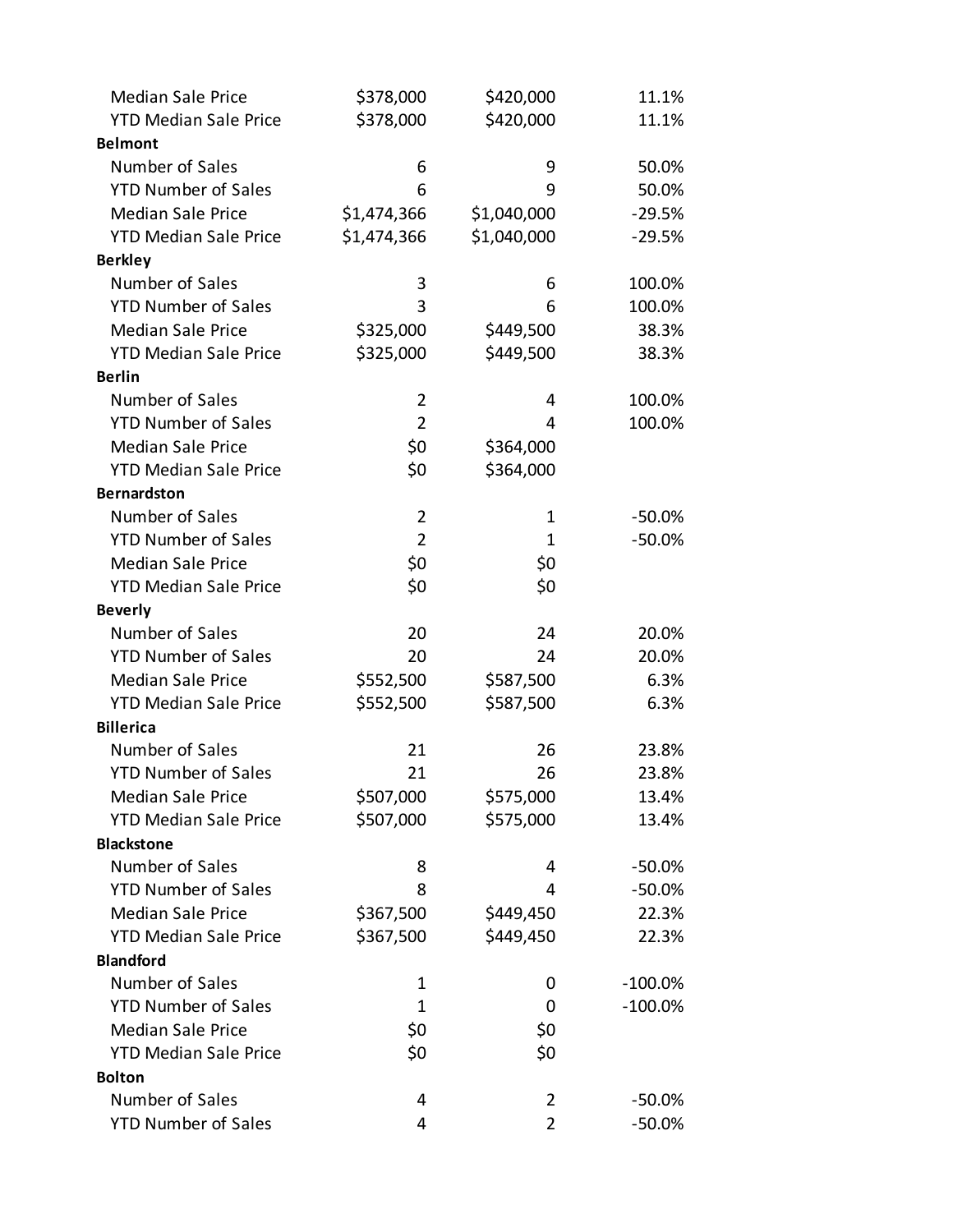| <b>Median Sale Price</b>     | \$662,500    | \$0         | $-100.0\%$ |
|------------------------------|--------------|-------------|------------|
| <b>YTD Median Sale Price</b> | \$662,500    | \$0         | $-100.0%$  |
| <b>Boston</b>                |              |             |            |
| Number of Sales              | 8            | 4           | $-50.0%$   |
| <b>YTD Number of Sales</b>   | 8            | 4           | $-50.0%$   |
| <b>Median Sale Price</b>     | \$4,187,500  | \$4,365,000 | 4.2%       |
| <b>YTD Median Sale Price</b> | \$4,187,500  | \$4,365,000 | 4.2%       |
| <b>Bourne</b>                |              |             |            |
| Number of Sales              | 29           | 15          | $-48.3%$   |
| <b>YTD Number of Sales</b>   | 29           | 15          | $-48.3%$   |
| <b>Median Sale Price</b>     | \$421,000    | \$552,043   | 31.1%      |
| <b>YTD Median Sale Price</b> | \$421,000    | \$552,043   | 31.1%      |
| <b>Boxboro</b>               |              |             |            |
| Number of Sales              | 0            | 1           |            |
| <b>YTD Number of Sales</b>   | 0            | 1           |            |
| <b>Median Sale Price</b>     | \$0          | \$0         |            |
| <b>YTD Median Sale Price</b> | \$0          | \$0         |            |
| <b>Boxford</b>               |              |             |            |
| Number of Sales              | 6            | 5           | $-16.7%$   |
| <b>YTD Number of Sales</b>   | 6            | 5           | $-16.7%$   |
| <b>Median Sale Price</b>     | \$837,500    | \$900,000   | 7.5%       |
| <b>YTD Median Sale Price</b> | \$837,500    | \$900,000   | 7.5%       |
| <b>Boylston</b>              |              |             |            |
| Number of Sales              | $\mathbf{1}$ | 3           | 200.0%     |
| <b>YTD Number of Sales</b>   | $\mathbf{1}$ | 3           | 200.0%     |
| <b>Median Sale Price</b>     | \$0          | \$790,000   |            |
| <b>YTD Median Sale Price</b> | \$0          | \$790,000   |            |
| <b>Braintree</b>             |              |             |            |
| Number of Sales              | 21           | 20          | $-4.8%$    |
| <b>YTD Number of Sales</b>   | 21           | 20          | $-4.8%$    |
| <b>Median Sale Price</b>     | \$530,000    | \$655,000   | 23.6%      |
| <b>YTD Median Sale Price</b> | \$530,000    | \$655,000   | 23.6%      |
| <b>Brewster</b>              |              |             |            |
| Number of Sales              | 15           | 9           | $-40.0%$   |
| <b>YTD Number of Sales</b>   | 15           | 9           | $-40.0%$   |
| <b>Median Sale Price</b>     | \$558,000    | \$686,000   | 22.9%      |
| <b>YTD Median Sale Price</b> | \$558,000    | \$686,000   | 22.9%      |
| <b>Bridgewater</b>           |              |             |            |
| Number of Sales              | 16           | 11          | $-31.3%$   |
| <b>YTD Number of Sales</b>   | 16           | 11          | $-31.3%$   |
| <b>Median Sale Price</b>     | \$447,750    | \$530,000   | 18.4%      |
| <b>YTD Median Sale Price</b> | \$447,750    | \$530,000   | 18.4%      |
| <b>Brighton</b>              |              |             |            |
| Number of Sales              | 3            | 1           | $-66.7%$   |
| <b>YTD Number of Sales</b>   | 3            | $\mathbf 1$ | $-66.7%$   |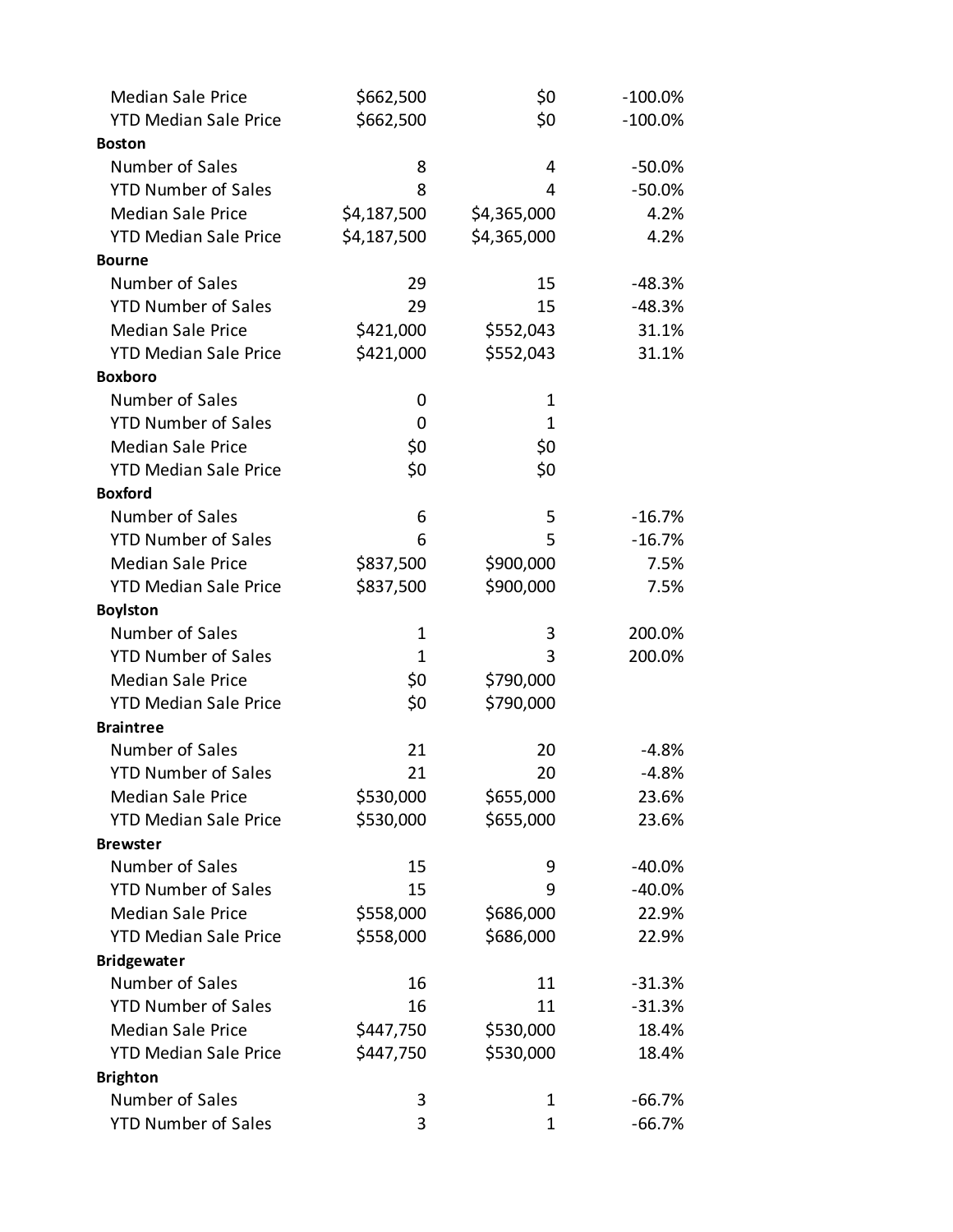| <b>Median Sale Price</b>     | \$855,000      | \$0            | $-100.0\%$ |
|------------------------------|----------------|----------------|------------|
| <b>YTD Median Sale Price</b> | \$855,000      | \$0            | $-100.0%$  |
| <b>Brimfield</b>             |                |                |            |
| Number of Sales              | $\overline{2}$ | $\overline{2}$ | 0.0%       |
| <b>YTD Number of Sales</b>   | $\overline{2}$ | $\overline{2}$ | 0.0%       |
| <b>Median Sale Price</b>     | \$0            | \$0            |            |
| <b>YTD Median Sale Price</b> | \$0            | \$0            |            |
| <b>Brockton</b>              |                |                |            |
| Number of Sales              | 60             | 64             | 6.7%       |
| <b>YTD Number of Sales</b>   | 60             | 64             | 6.7%       |
| <b>Median Sale Price</b>     | \$362,000      | \$400,000      | 10.5%      |
| <b>YTD Median Sale Price</b> | \$362,000      | \$400,000      | 10.5%      |
| <b>Brookfield</b>            |                |                |            |
| Number of Sales              | 4              | $\mathbf 1$    | $-75.0%$   |
| <b>YTD Number of Sales</b>   | 4              | $\mathbf{1}$   | $-75.0%$   |
| <b>Median Sale Price</b>     | \$270,000      | \$0            | $-100.0\%$ |
| <b>YTD Median Sale Price</b> | \$270,000      | \$0            | $-100.0%$  |
| <b>Brookline</b>             |                |                |            |
| Number of Sales              | 13             | 10             | $-23.1%$   |
| <b>YTD Number of Sales</b>   | 13             | 10             | $-23.1%$   |
| <b>Median Sale Price</b>     | \$1,598,000    | \$2,800,000    | 75.2%      |
| <b>YTD Median Sale Price</b> | \$1,598,000    | \$2,800,000    | 75.2%      |
| <b>Buckland</b>              |                |                |            |
| Number of Sales              | $\mathbf 1$    | 0              | $-100.0\%$ |
| <b>YTD Number of Sales</b>   | 1              | 0              | $-100.0%$  |
| <b>Median Sale Price</b>     | \$0            | \$0            |            |
| <b>YTD Median Sale Price</b> | \$0            | \$0            |            |
| <b>Burlington</b>            |                |                |            |
| Number of Sales              | 20             | 8              | $-60.0\%$  |
| <b>YTD Number of Sales</b>   | 20             | 8              | $-60.0%$   |
| <b>Median Sale Price</b>     | \$660,000      | \$687,500      | 4.2%       |
| <b>YTD Median Sale Price</b> | \$660,000      | \$687,500      | 4.2%       |
| Cambridge                    |                |                |            |
| Number of Sales              | 5              | 8              | 60.0%      |
| <b>YTD Number of Sales</b>   | 5              | 8              | 60.0%      |
| <b>Median Sale Price</b>     | \$985,000      | \$1,205,000    | 22.3%      |
| <b>YTD Median Sale Price</b> | \$985,000      | \$1,205,000    | 22.3%      |
| Canton                       |                |                |            |
| Number of Sales              | 18             | 19             | 5.6%       |
| <b>YTD Number of Sales</b>   | 18             | 19             | 5.6%       |
| <b>Median Sale Price</b>     | \$722,500      | \$678,000      | $-6.2%$    |
| <b>YTD Median Sale Price</b> | \$722,500      | \$678,000      | $-6.2%$    |
| <b>Carlisle</b>              |                |                |            |
| Number of Sales              | 4              | 5              | 25.0%      |
| <b>YTD Number of Sales</b>   | 4              | 5              | 25.0%      |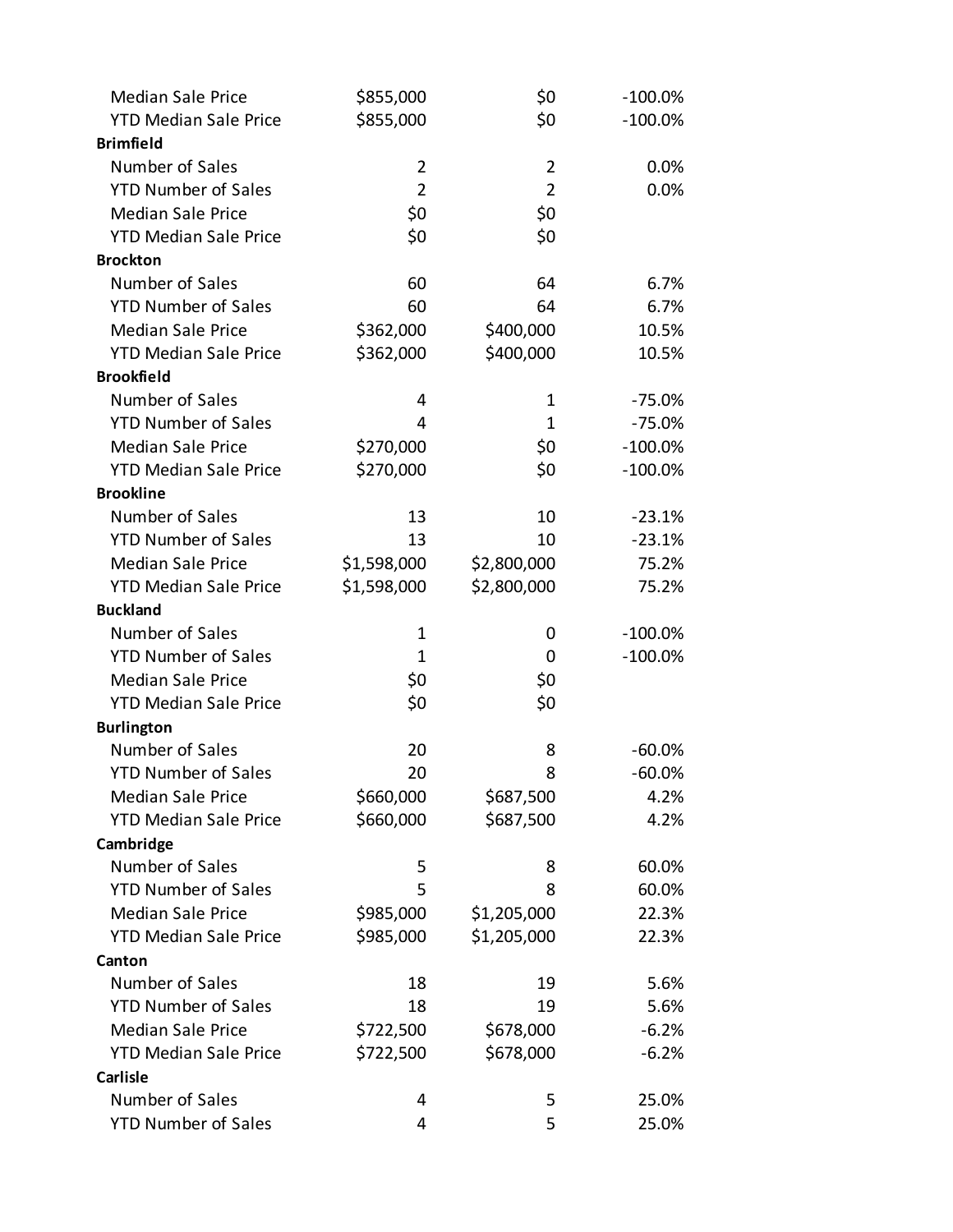| <b>Median Sale Price</b>     | \$852,500      | \$1,400,000    | 64.2%      |
|------------------------------|----------------|----------------|------------|
| <b>YTD Median Sale Price</b> | \$852,500      | \$1,400,000    | 64.2%      |
| Carver                       |                |                |            |
| Number of Sales              | 12             | 11             | $-8.3%$    |
| <b>YTD Number of Sales</b>   | 12             | 11             | $-8.3%$    |
| <b>Median Sale Price</b>     | \$389,950      | \$435,000      | 11.6%      |
| <b>YTD Median Sale Price</b> | \$389,950      | \$435,000      | 11.6%      |
| <b>Centerville</b>           |                |                |            |
| Number of Sales              | 18             | 19             | 5.6%       |
| <b>YTD Number of Sales</b>   | 18             | 19             | 5.6%       |
| <b>Median Sale Price</b>     | \$442,863      | \$495,000      | 11.8%      |
| <b>YTD Median Sale Price</b> | \$442,863      | \$495,000      | 11.8%      |
| Charlemont                   |                |                |            |
| Number of Sales              | $\overline{2}$ | 0              | $-100.0\%$ |
| <b>YTD Number of Sales</b>   | $\overline{2}$ | 0              | $-100.0\%$ |
| <b>Median Sale Price</b>     | \$0            | \$0            |            |
| <b>YTD Median Sale Price</b> | \$0            | \$0            |            |
| Charlestown                  |                |                |            |
| Number of Sales              | $\overline{2}$ | $\overline{2}$ | 0.0%       |
| <b>YTD Number of Sales</b>   | $\overline{2}$ | $\overline{2}$ | 0.0%       |
| <b>Median Sale Price</b>     | \$0            | \$0            |            |
| <b>YTD Median Sale Price</b> | \$0            | \$0            |            |
| Charlton                     |                |                |            |
| Number of Sales              | 10             | 10             | $0.0\%$    |
| <b>YTD Number of Sales</b>   | 10             | 10             | 0.0%       |
| <b>Median Sale Price</b>     | \$400,000      | \$395,000      | $-1.3%$    |
| <b>YTD Median Sale Price</b> | \$400,000      | \$395,000      | $-1.3%$    |
| Chatham                      |                |                |            |
| Number of Sales              | 20             | 19             | $-5.0\%$   |
| <b>YTD Number of Sales</b>   | 20             | 19             | $-5.0%$    |
| <b>Median Sale Price</b>     | \$1,150,000    | \$1,150,000    | 0.0%       |
| <b>YTD Median Sale Price</b> | \$1,150,000    | \$1,150,000    | 0.0%       |
| Chelmsford                   |                |                |            |
| Number of Sales              | 22             | 19             | $-13.6%$   |
| <b>YTD Number of Sales</b>   | 22             | 19             | $-13.6%$   |
| <b>Median Sale Price</b>     | \$530,500      | \$650,000      | 22.5%      |
| <b>YTD Median Sale Price</b> | \$530,500      | \$650,000      | 22.5%      |
| Chelsea                      |                |                |            |
| Number of Sales              | 4              | 3              | $-25.0%$   |
| <b>YTD Number of Sales</b>   | 4              | 3              | $-25.0%$   |
| <b>Median Sale Price</b>     | \$425,000      | \$570,000      | 34.1%      |
| <b>YTD Median Sale Price</b> | \$425,000      | \$570,000      | 34.1%      |
| <b>Cheshire</b>              |                |                |            |
| Number of Sales              | 3              | 7              | 133.3%     |
| <b>YTD Number of Sales</b>   | 3              | 7              | 133.3%     |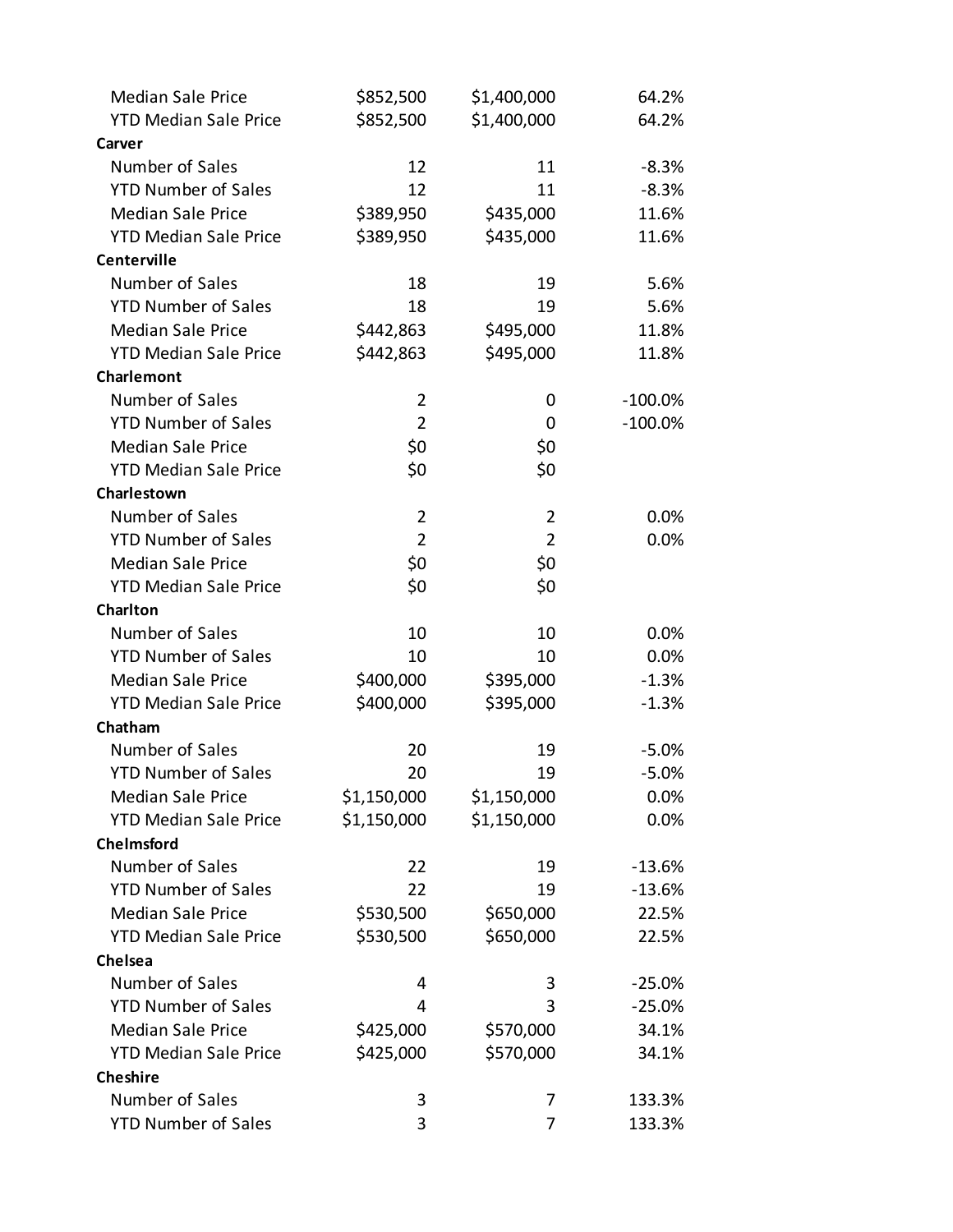| <b>Median Sale Price</b>     | \$280,000      | \$240,000      | $-14.3%$   |
|------------------------------|----------------|----------------|------------|
| <b>YTD Median Sale Price</b> | \$280,000      | \$240,000      | $-14.3%$   |
| <b>Chester</b>               |                |                |            |
| Number of Sales              | $\overline{2}$ | 1              | $-50.0%$   |
| <b>YTD Number of Sales</b>   | $\overline{2}$ | 1              | $-50.0%$   |
| <b>Median Sale Price</b>     | \$0            | \$0            |            |
| <b>YTD Median Sale Price</b> | \$0            | \$0            |            |
| <b>Chesterfield</b>          |                |                |            |
| Number of Sales              | 1              | $\overline{2}$ | 100.0%     |
| <b>YTD Number of Sales</b>   | $\mathbf{1}$   | $\overline{2}$ | 100.0%     |
| <b>Median Sale Price</b>     | \$0            | \$0            |            |
| <b>YTD Median Sale Price</b> | \$0            | \$0            |            |
| Chicopee                     |                |                |            |
| Number of Sales              | 37             | 25             | $-32.4%$   |
| <b>YTD Number of Sales</b>   | 37             | 25             | $-32.4%$   |
| <b>Median Sale Price</b>     | \$220,000      | \$255,000      | 15.9%      |
| <b>YTD Median Sale Price</b> | \$220,000      | \$255,000      | 15.9%      |
| <b>Chilmark</b>              |                |                |            |
| Number of Sales              | $\overline{2}$ | 1              | $-50.0%$   |
| <b>YTD Number of Sales</b>   | $\overline{2}$ | $\mathbf{1}$   | $-50.0%$   |
| <b>Median Sale Price</b>     | \$0            | \$0            |            |
| <b>YTD Median Sale Price</b> | \$0            | \$0            |            |
| Clarksburg                   |                |                |            |
| Number of Sales              | $\mathbf 1$    | 1              | 0.0%       |
| <b>YTD Number of Sales</b>   | 1              | 1              | 0.0%       |
| <b>Median Sale Price</b>     | \$0            | \$0            |            |
| <b>YTD Median Sale Price</b> | \$0            | \$0            |            |
| Clinton                      |                |                |            |
| Number of Sales              | 3              | 4              | 33.3%      |
| <b>YTD Number of Sales</b>   | 3              | 4              | 33.3%      |
| <b>Median Sale Price</b>     | \$320,000      | \$387,500      | 21.1%      |
| <b>YTD Median Sale Price</b> | \$320,000      | \$387,500      | 21.1%      |
| Cohasset                     |                |                |            |
| Number of Sales              | 6              | 4              | $-33.3%$   |
| <b>YTD Number of Sales</b>   | 6              | 4              | $-33.3%$   |
| <b>Median Sale Price</b>     | \$2,157,500    | \$1,297,500    | $-39.9%$   |
| <b>YTD Median Sale Price</b> | \$2,157,500    | \$1,297,500    | $-39.9%$   |
| Colrain                      |                |                |            |
| Number of Sales              | 1              | 0              | $-100.0\%$ |
| <b>YTD Number of Sales</b>   | 1              | 0              | $-100.0%$  |
| <b>Median Sale Price</b>     | \$0            | \$0            |            |
| <b>YTD Median Sale Price</b> | \$0            | \$0            |            |
| Concord                      |                |                |            |
| Number of Sales              | 15             | 4              | $-73.3%$   |
| <b>YTD Number of Sales</b>   | 15             | 4              | $-73.3%$   |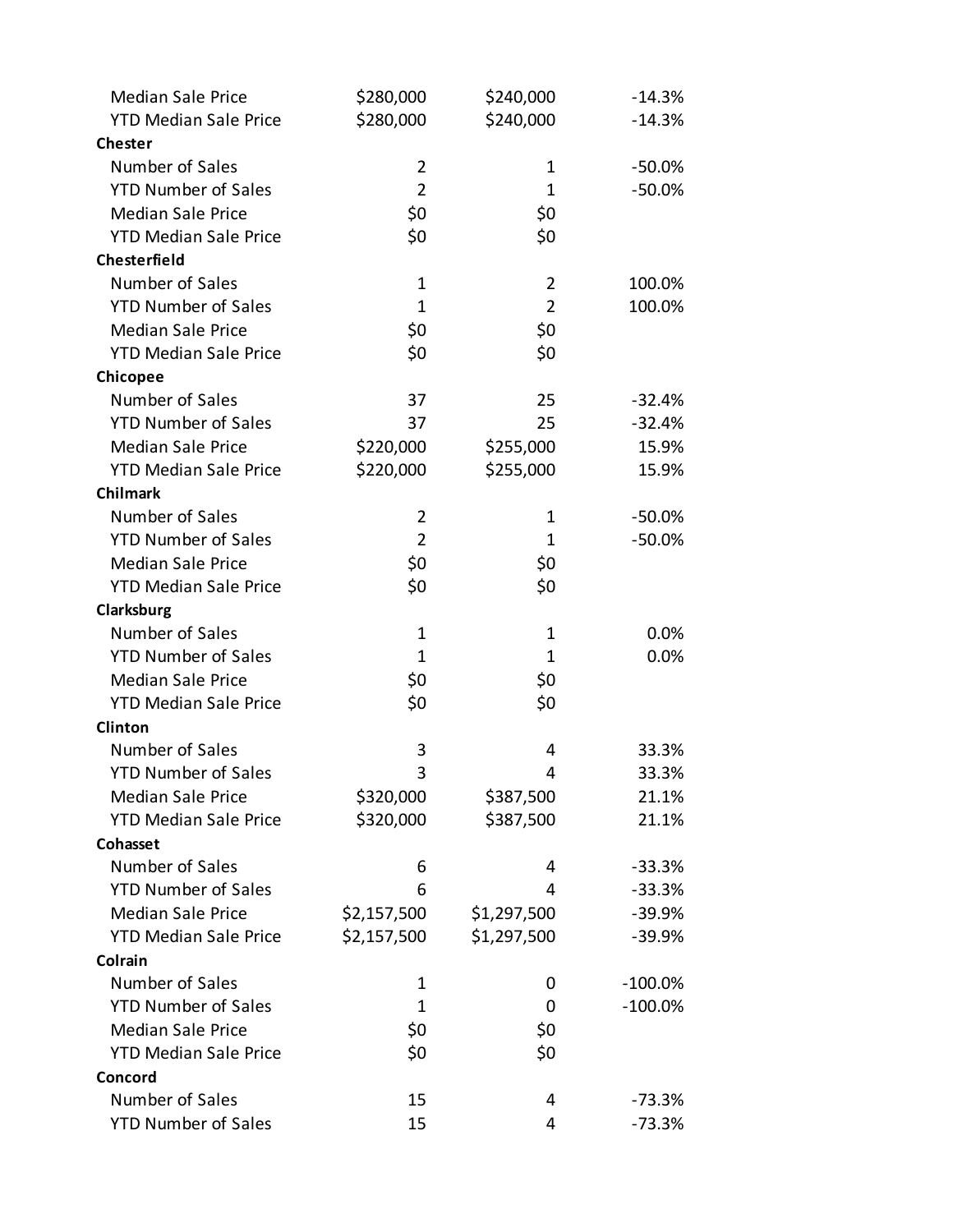| <b>Median Sale Price</b>     | \$1,662,500  | \$1,587,500    | $-4.5%$    |
|------------------------------|--------------|----------------|------------|
| <b>YTD Median Sale Price</b> | \$1,662,500  | \$1,587,500    | $-4.5%$    |
| Conway                       |              |                |            |
| Number of Sales              | 6            | 0              | $-100.0\%$ |
| <b>YTD Number of Sales</b>   | 6            | 0              | $-100.0%$  |
| <b>Median Sale Price</b>     | \$221,000    | \$0            | $-100.0\%$ |
| <b>YTD Median Sale Price</b> | \$221,000    | \$0            | $-100.0%$  |
| Cotuit                       |              |                |            |
| Number of Sales              | 3            | 8              | 166.7%     |
| <b>YTD Number of Sales</b>   | 3            | 8              | 166.7%     |
| <b>Median Sale Price</b>     | \$540,000    | \$690,000      | 27.8%      |
| <b>YTD Median Sale Price</b> | \$540,000    | \$690,000      | 27.8%      |
| Cummington                   |              |                |            |
| Number of Sales              | 0            | $\overline{2}$ |            |
| <b>YTD Number of Sales</b>   | 0            | $\overline{2}$ |            |
| <b>Median Sale Price</b>     | \$0          | \$0            |            |
| <b>YTD Median Sale Price</b> | \$0          | \$0            |            |
| <b>Dalton</b>                |              |                |            |
| Number of Sales              | $\mathbf 1$  | 5              | 400.0%     |
| <b>YTD Number of Sales</b>   | $\mathbf{1}$ | 5              | 400.0%     |
| <b>Median Sale Price</b>     | \$0          | \$253,500      |            |
| <b>YTD Median Sale Price</b> | \$0          | \$253,500      |            |
| <b>Danvers</b>               |              |                |            |
| Number of Sales              | 19           | 16             | $-15.8%$   |
| <b>YTD Number of Sales</b>   | 19           | 16             | $-15.8%$   |
| <b>Median Sale Price</b>     | \$644,900    | \$605,500      | $-6.1%$    |
| <b>YTD Median Sale Price</b> | \$644,900    | \$605,500      | $-6.1%$    |
| <b>Dartmouth</b>             |              |                |            |
| Number of Sales              | 23           | 12             | $-47.8%$   |
| <b>YTD Number of Sales</b>   | 23           | 12             | $-47.8%$   |
| <b>Median Sale Price</b>     | \$430,000    | \$465,500      | 8.3%       |
| <b>YTD Median Sale Price</b> | \$430,000    | \$465,500      | 8.3%       |
| <b>Dedham</b>                |              |                |            |
| Number of Sales              | 12           | 12             | 0.0%       |
| <b>YTD Number of Sales</b>   | 12           | 12             | 0.0%       |
| <b>Median Sale Price</b>     | \$650,000    | \$700,000      | 7.7%       |
| <b>YTD Median Sale Price</b> | \$650,000    | \$700,000      | 7.7%       |
| <b>Deerfield</b>             |              |                |            |
| Number of Sales              | 4            | 4              | 0.0%       |
| <b>YTD Number of Sales</b>   | 4            | 4              | 0.0%       |
| <b>Median Sale Price</b>     | \$447,500    | \$339,500      | $-24.1%$   |
| <b>YTD Median Sale Price</b> | \$447,500    | \$339,500      | $-24.1%$   |
| <b>Dennis</b>                |              |                |            |
| Number of Sales              | 21           | 25             | 19.0%      |
| <b>YTD Number of Sales</b>   | 21           | 25             | 19.0%      |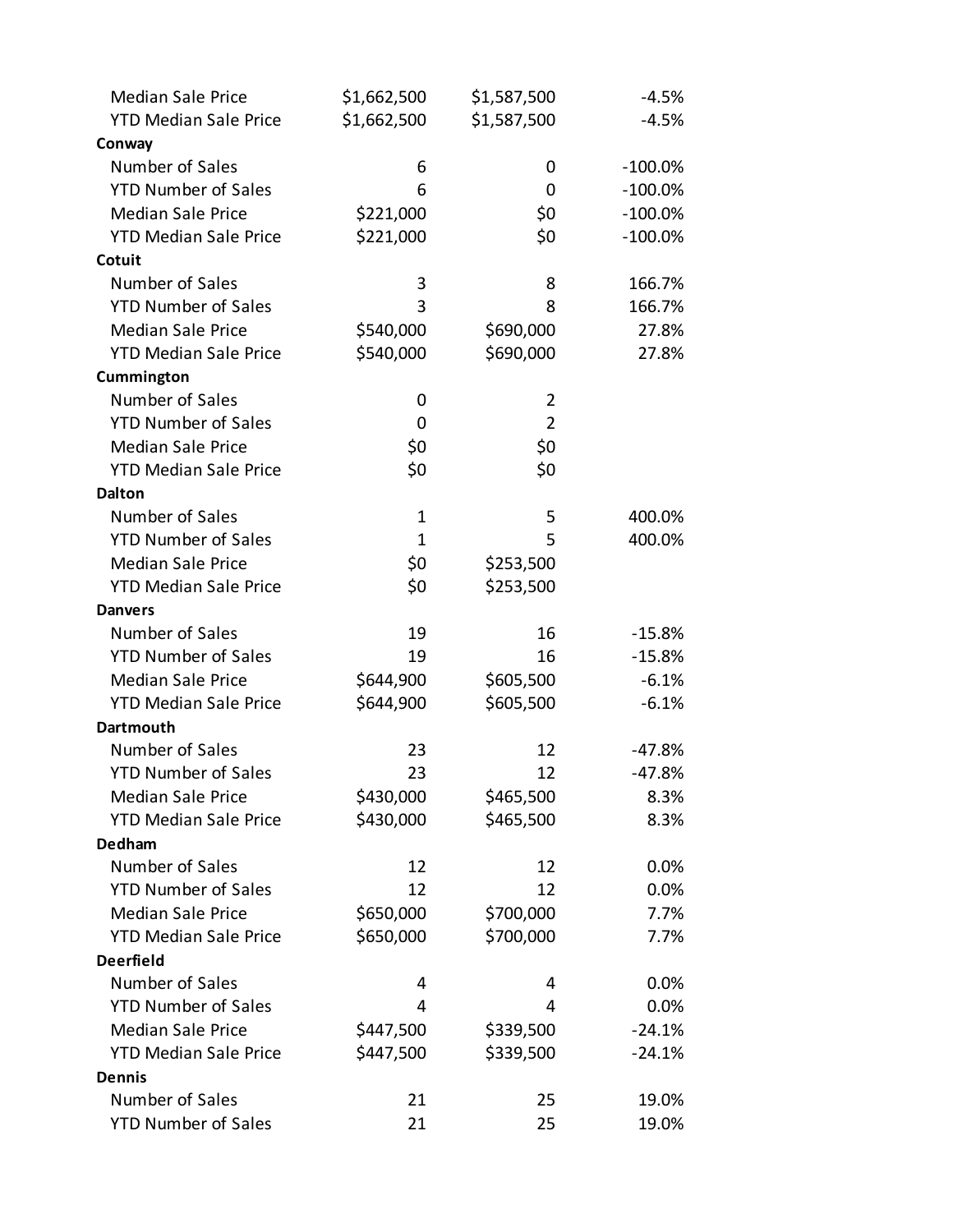| <b>Median Sale Price</b>     | \$477,500   | \$550,000   | 15.2%    |
|------------------------------|-------------|-------------|----------|
| <b>YTD Median Sale Price</b> | \$477,500   | \$550,000   | 15.2%    |
| <b>Devens</b>                |             |             |          |
| Number of Sales              | 0           | 0           |          |
| <b>YTD Number of Sales</b>   | 0           | 0           |          |
| <b>Median Sale Price</b>     | \$0         | \$0         |          |
| <b>YTD Median Sale Price</b> | \$0         | \$0         |          |
| <b>Dighton</b>               |             |             |          |
| Number of Sales              | 12          | 5           | $-58.3%$ |
| <b>YTD Number of Sales</b>   | 12          | 5           | $-58.3%$ |
| <b>Median Sale Price</b>     | \$452,500   | \$544,000   | 20.2%    |
| <b>YTD Median Sale Price</b> | \$452,500   | \$544,000   | 20.2%    |
| <b>Dorchester</b>            |             |             |          |
| Number of Sales              | 16          | 13          | $-18.8%$ |
| <b>YTD Number of Sales</b>   | 16          | 13          | $-18.8%$ |
| <b>Median Sale Price</b>     | \$600,000   | \$668,000   | 11.3%    |
| <b>YTD Median Sale Price</b> | \$600,000   | \$668,000   | 11.3%    |
| <b>Douglas</b>               |             |             |          |
| Number of Sales              | 9           | 7           | $-22.2%$ |
| <b>YTD Number of Sales</b>   | 9           | 7           | $-22.2%$ |
| <b>Median Sale Price</b>     | \$336,000   | \$440,000   | 31.0%    |
| <b>YTD Median Sale Price</b> | \$336,000   | \$440,000   | 31.0%    |
| <b>Dover</b>                 |             |             |          |
| Number of Sales              | 11          | 7           | $-36.4%$ |
| <b>YTD Number of Sales</b>   | 11          | 7           | $-36.4%$ |
| <b>Median Sale Price</b>     | \$1,570,000 | \$1,325,000 | $-15.6%$ |
| <b>YTD Median Sale Price</b> | \$1,570,000 | \$1,325,000 | $-15.6%$ |
| <b>Dracut</b>                |             |             |          |
| Number of Sales              | 15          | 14          | $-6.7\%$ |
| <b>YTD Number of Sales</b>   | 15          | 14          | $-6.7%$  |
| <b>Median Sale Price</b>     | \$400,000   | \$460,000   | 15.0%    |
| <b>YTD Median Sale Price</b> | \$400,000   | \$460,000   | 15.0%    |
| <b>Dudley</b>                |             |             |          |
| Number of Sales              | 9           | 7           | $-22.2%$ |
| <b>YTD Number of Sales</b>   | 9           | 7           | $-22.2%$ |
| <b>Median Sale Price</b>     | \$278,000   | \$336,400   | 21.0%    |
| <b>YTD Median Sale Price</b> | \$278,000   | \$336,400   | 21.0%    |
| <b>Dunstable</b>             |             |             |          |
| Number of Sales              | 3           | 4           | 33.3%    |
| <b>YTD Number of Sales</b>   | 3           | 4           | 33.3%    |
| <b>Median Sale Price</b>     | \$590,000   | \$657,500   | 11.4%    |
| <b>YTD Median Sale Price</b> | \$590,000   | \$657,500   | 11.4%    |
| <b>Duxbury</b>               |             |             |          |
| Number of Sales              | 11          | 14          | 27.3%    |
| <b>YTD Number of Sales</b>   | 11          | 14          | 27.3%    |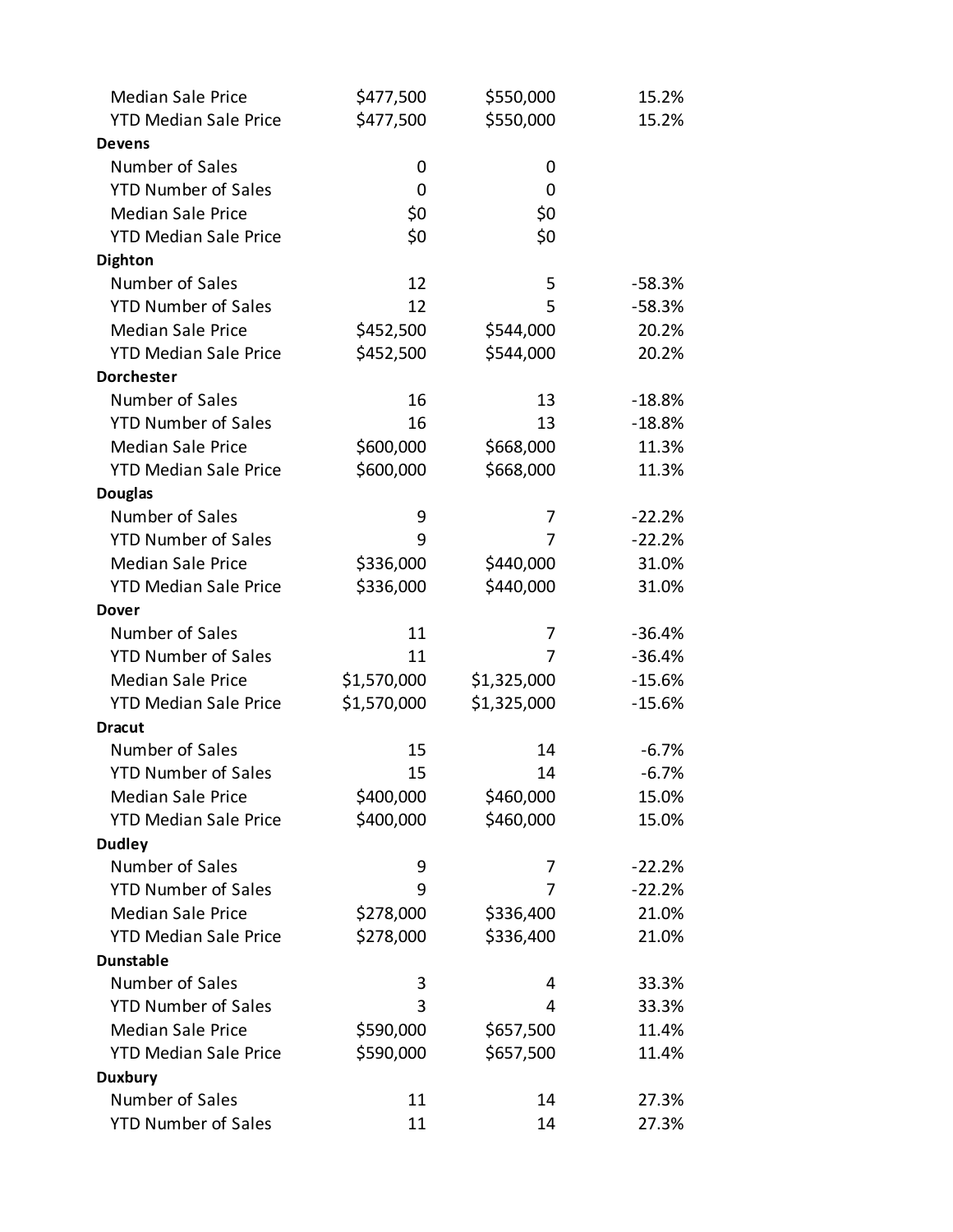| <b>Median Sale Price</b>     | \$755,000      | \$787,000   | 4.2%       |
|------------------------------|----------------|-------------|------------|
| <b>YTD Median Sale Price</b> | \$755,000      | \$787,000   | 4.2%       |
| <b>East Boston</b>           |                |             |            |
| Number of Sales              | 3              | 3           | 0.0%       |
| <b>YTD Number of Sales</b>   | 3              | 3           | 0.0%       |
| <b>Median Sale Price</b>     | \$502,000      | \$725,000   | 44.4%      |
| <b>YTD Median Sale Price</b> | \$502,000      | \$725,000   | 44.4%      |
| <b>East Bridgewater</b>      |                |             |            |
| Number of Sales              | 7              | 6           | $-14.3%$   |
| <b>YTD Number of Sales</b>   | 7              | 6           | $-14.3%$   |
| <b>Median Sale Price</b>     | \$386,000      | \$452,500   | 17.2%      |
| <b>YTD Median Sale Price</b> | \$386,000      | \$452,500   | 17.2%      |
| <b>East Brookfield</b>       |                |             |            |
| Number of Sales              | 3              | 1           | $-66.7%$   |
| <b>YTD Number of Sales</b>   | 3              | 1           | $-66.7%$   |
| <b>Median Sale Price</b>     | \$296,000      | \$0         | $-100.0\%$ |
| <b>YTD Median Sale Price</b> | \$296,000      | \$0         | $-100.0\%$ |
| <b>East Longmeadow</b>       |                |             |            |
| Number of Sales              | 17             | 17          | 0.0%       |
| <b>YTD Number of Sales</b>   | 17             | 17          | 0.0%       |
| <b>Median Sale Price</b>     | \$265,000      | \$265,000   | 0.0%       |
| <b>YTD Median Sale Price</b> | \$265,000      | \$265,000   | 0.0%       |
| Eastham                      |                |             |            |
| Number of Sales              | 16             | 11          | $-31.3%$   |
| <b>YTD Number of Sales</b>   | 16             | 11          | $-31.3%$   |
| <b>Median Sale Price</b>     | \$604,500      | \$733,000   | 21.3%      |
| <b>YTD Median Sale Price</b> | \$604,500      | \$733,000   | 21.3%      |
| Easthampton                  |                |             |            |
| Number of Sales              | 7              | 11          | 57.1%      |
| <b>YTD Number of Sales</b>   | 7              | 11          | 57.1%      |
| <b>Median Sale Price</b>     | \$309,000      | \$340,000   | 10.0%      |
| <b>YTD Median Sale Price</b> | \$309,000      | \$340,000   | 10.0%      |
| Easton                       |                |             |            |
| Number of Sales              | 21             | 19          | $-9.5%$    |
| <b>YTD Number of Sales</b>   | 21             | 19          | $-9.5%$    |
| <b>Median Sale Price</b>     | \$510,000      | \$625,000   | 22.5%      |
| <b>YTD Median Sale Price</b> | \$510,000      | \$625,000   | 22.5%      |
| Edgartown                    |                |             |            |
| Number of Sales              | 11             | 8           | $-27.3%$   |
| <b>YTD Number of Sales</b>   | 11             | 8           | $-27.3%$   |
| <b>Median Sale Price</b>     | \$950,000      | \$1,022,000 | 7.6%       |
| <b>YTD Median Sale Price</b> | \$950,000      | \$1,022,000 | 7.6%       |
| Egremont                     |                |             |            |
| Number of Sales              | 2              | 4           | 100.0%     |
| <b>YTD Number of Sales</b>   | $\overline{2}$ | 4           | 100.0%     |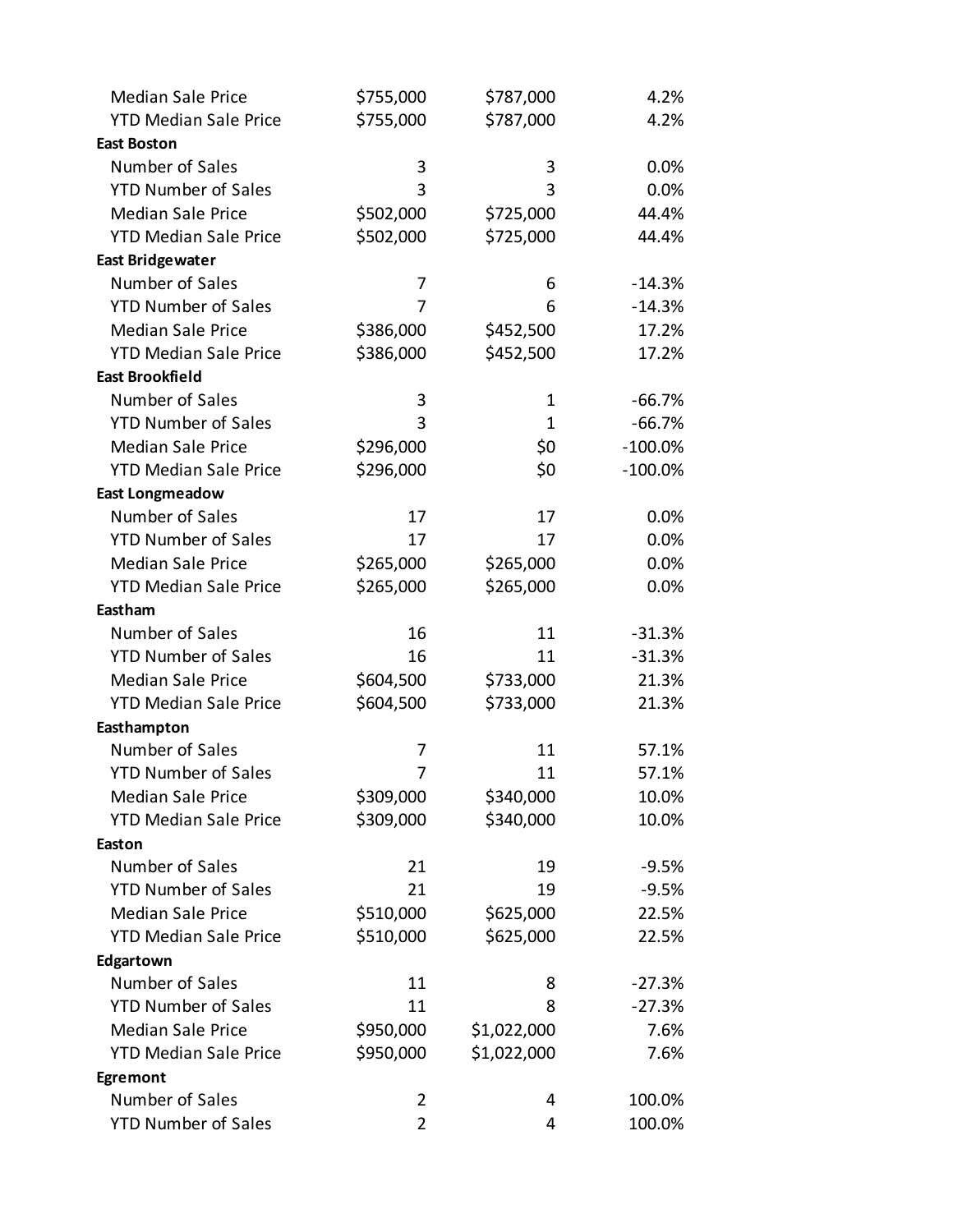| <b>Median Sale Price</b>     | \$0            | \$1,062,500    |          |
|------------------------------|----------------|----------------|----------|
| <b>YTD Median Sale Price</b> | \$0            | \$1,062,500    |          |
| <b>Erving</b>                |                |                |          |
| Number of Sales              | 2              | 2              | 0.0%     |
| <b>YTD Number of Sales</b>   | $\overline{2}$ | $\overline{2}$ | 0.0%     |
| <b>Median Sale Price</b>     | \$0            | \$0            |          |
| <b>YTD Median Sale Price</b> | \$0            | \$0            |          |
| <b>Essex</b>                 |                |                |          |
| Number of Sales              | 3              | 3              | 0.0%     |
| <b>YTD Number of Sales</b>   | 3              | 3              | 0.0%     |
| <b>Median Sale Price</b>     | \$521,000      | \$575,000      | 10.4%    |
| <b>YTD Median Sale Price</b> | \$521,000      | \$575,000      | 10.4%    |
| Everett                      |                |                |          |
| Number of Sales              | 12             | 9              | $-25.0%$ |
| <b>YTD Number of Sales</b>   | 12             | 9              | $-25.0%$ |
| <b>Median Sale Price</b>     | \$526,500      | \$607,000      | 15.3%    |
| <b>YTD Median Sale Price</b> | \$526,500      | \$607,000      | 15.3%    |
| Fairhaven                    |                |                |          |
| Number of Sales              | 11             | 8              | $-27.3%$ |
| <b>YTD Number of Sales</b>   | 11             | 8              | $-27.3%$ |
| <b>Median Sale Price</b>     | \$315,000      | \$346,500      | 10.0%    |
| <b>YTD Median Sale Price</b> | \$315,000      | \$346,500      | 10.0%    |
| <b>Fall River</b>            |                |                |          |
| Number of Sales              | 34             | 25             | $-26.5%$ |
| <b>YTD Number of Sales</b>   | 34             | 25             | $-26.5%$ |
| <b>Median Sale Price</b>     | \$312,000      | \$360,000      | 15.4%    |
| <b>YTD Median Sale Price</b> | \$312,000      | \$360,000      | 15.4%    |
| <b>Falmouth</b>              |                |                |          |
| Number of Sales              | 55             | 38             | $-30.9%$ |
| <b>YTD Number of Sales</b>   | 55             | 38             | $-30.9%$ |
| <b>Median Sale Price</b>     | \$515,000      | \$644,500      | 25.1%    |
| <b>YTD Median Sale Price</b> | \$515,000      | \$644,500      | 25.1%    |
| <b>Fitchburg</b>             |                |                |          |
| Number of Sales              | 26             | 25             | $-3.8%$  |
| <b>YTD Number of Sales</b>   | 26             | 25             | $-3.8%$  |
| <b>Median Sale Price</b>     | \$262,500      | \$270,000      | 2.9%     |
| <b>YTD Median Sale Price</b> | \$262,500      | \$270,000      | 2.9%     |
| <b>Florida</b>               |                |                |          |
| Number of Sales              | 0              | 1              |          |
| <b>YTD Number of Sales</b>   | 0              | 1              |          |
| <b>Median Sale Price</b>     | \$0            | \$0            |          |
| <b>YTD Median Sale Price</b> | \$0            | \$0            |          |
| Foxboro                      |                |                |          |
| Number of Sales              | 13             | 12             | $-7.7%$  |
| <b>YTD Number of Sales</b>   | 13             | 12             | $-7.7%$  |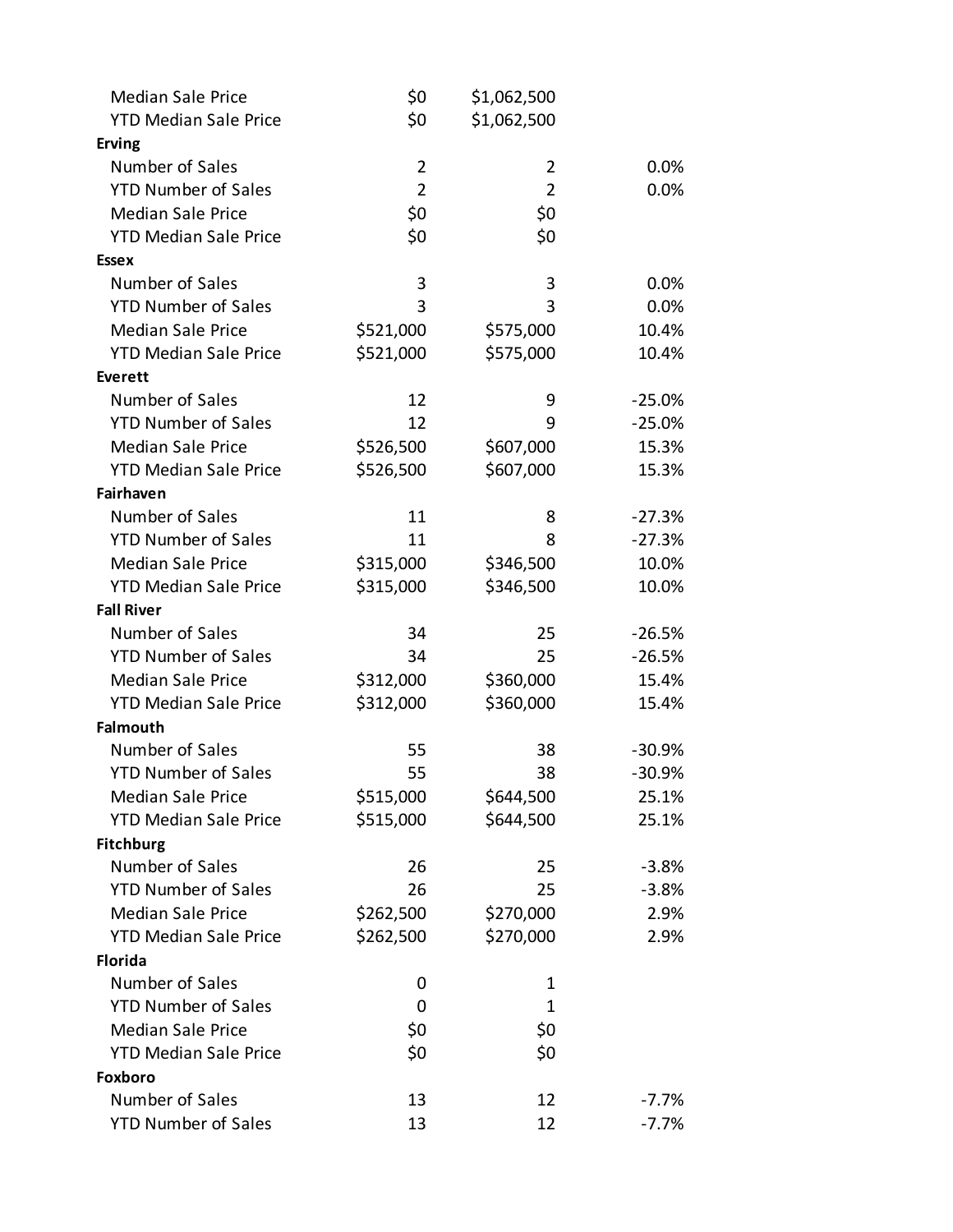| <b>Median Sale Price</b>     | \$550,000      | \$550,000 | 0.0%       |
|------------------------------|----------------|-----------|------------|
| <b>YTD Median Sale Price</b> | \$550,000      | \$550,000 | 0.0%       |
| Framingham                   |                |           |            |
| Number of Sales              | 40             | 29        | $-27.5%$   |
| <b>YTD Number of Sales</b>   | 40             | 29        | $-27.5%$   |
| <b>Median Sale Price</b>     | \$528,000      | \$550,000 | 4.2%       |
| <b>YTD Median Sale Price</b> | \$528,000      | \$550,000 | 4.2%       |
| <b>Franklin</b>              |                |           |            |
| Number of Sales              | 12             | 12        | 0.0%       |
| <b>YTD Number of Sales</b>   | 12             | 12        | 0.0%       |
| <b>Median Sale Price</b>     | \$572,500      | \$502,500 | $-12.2%$   |
| <b>YTD Median Sale Price</b> | \$572,500      | \$502,500 | $-12.2%$   |
| Freetown                     |                |           |            |
| Number of Sales              | 3              | 4         | 33.3%      |
| <b>YTD Number of Sales</b>   | 3              | 4         | 33.3%      |
| <b>Median Sale Price</b>     | \$170,000      | \$577,500 | 239.7%     |
| <b>YTD Median Sale Price</b> | \$170,000      | \$577,500 | 239.7%     |
| Gardner                      |                |           |            |
| Number of Sales              | 10             | 7         | $-30.0%$   |
| <b>YTD Number of Sales</b>   | 10             | 7         | $-30.0%$   |
| <b>Median Sale Price</b>     | \$267,500      | \$316,000 | 18.1%      |
| <b>YTD Median Sale Price</b> | \$267,500      | \$316,000 | 18.1%      |
| Georgetown                   |                |           |            |
| Number of Sales              | 6              | 5         | $-16.7%$   |
| <b>YTD Number of Sales</b>   | 6              | 5         | $-16.7%$   |
| <b>Median Sale Price</b>     | \$460,000      | \$490,000 | 6.5%       |
| <b>YTD Median Sale Price</b> | \$460,000      | \$490,000 | 6.5%       |
| Gill                         |                |           |            |
| Number of Sales              | 2              | 1         | $-50.0%$   |
| <b>YTD Number of Sales</b>   | $\overline{2}$ | 1         | $-50.0%$   |
| <b>Median Sale Price</b>     | \$0            | \$0       |            |
| <b>YTD Median Sale Price</b> | \$0            | \$0       |            |
| Gloucester                   |                |           |            |
| Number of Sales              | 11             | 6         | $-45.5%$   |
| <b>YTD Number of Sales</b>   | 11             | 6         | $-45.5%$   |
| <b>Median Sale Price</b>     | \$450,000      | \$492,000 | 9.3%       |
| <b>YTD Median Sale Price</b> | \$450,000      | \$492,000 | 9.3%       |
| Goshen                       |                |           |            |
| Number of Sales              | 2              | 0         | $-100.0\%$ |
| <b>YTD Number of Sales</b>   | $\overline{2}$ | 0         | $-100.0%$  |
| <b>Median Sale Price</b>     | \$0            | \$0       |            |
| <b>YTD Median Sale Price</b> | \$0            | \$0       |            |
| Gosnold                      |                |           |            |
| Number of Sales              | 0              | 0         |            |
| <b>YTD Number of Sales</b>   | 0              | 0         |            |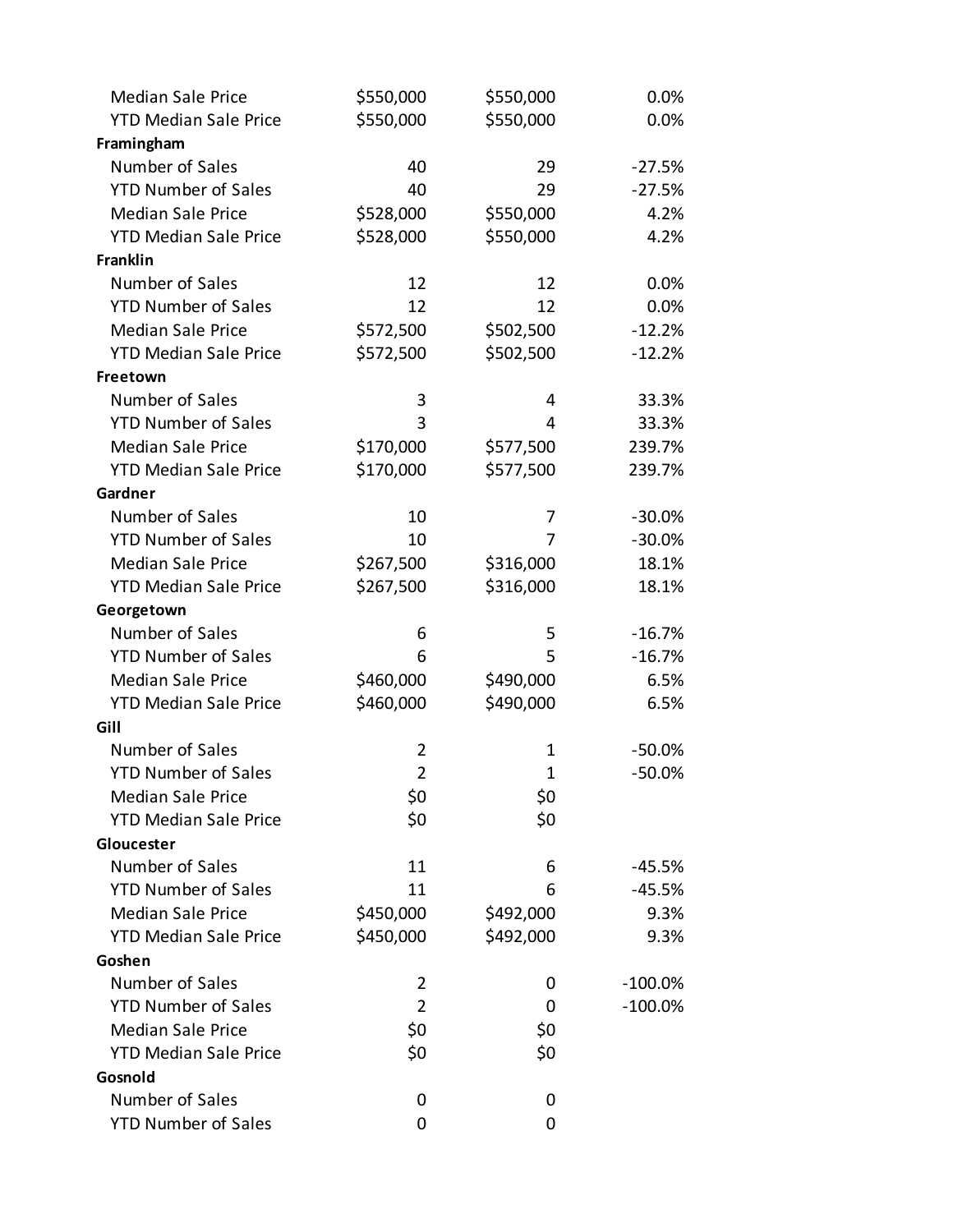| <b>Median Sale Price</b>     | \$0            | \$0            |            |
|------------------------------|----------------|----------------|------------|
| <b>YTD Median Sale Price</b> | \$0            | \$0            |            |
| Grafton                      |                |                |            |
| Number of Sales              | 11             | 14             | 27.3%      |
| <b>YTD Number of Sales</b>   | 11             | 14             | 27.3%      |
| <b>Median Sale Price</b>     | \$375,000      | \$462,500      | 23.3%      |
| <b>YTD Median Sale Price</b> | \$375,000      | \$462,500      | 23.3%      |
| Granby                       |                |                |            |
| Number of Sales              | 4              | 5              | 25.0%      |
| <b>YTD Number of Sales</b>   | 4              | 5              | 25.0%      |
| <b>Median Sale Price</b>     | \$335,000      | \$252,000      | $-24.8%$   |
| <b>YTD Median Sale Price</b> | \$335,000      | \$252,000      | $-24.8%$   |
| Granville                    |                |                |            |
| Number of Sales              | 3              | 0              | $-100.0\%$ |
| <b>YTD Number of Sales</b>   | 3              | 0              | $-100.0%$  |
| <b>Median Sale Price</b>     | \$245,000      | \$0            | $-100.0\%$ |
| <b>YTD Median Sale Price</b> | \$245,000      | \$0            | $-100.0%$  |
| <b>Great Barrington</b>      |                |                |            |
| Number of Sales              | 5              | 9              | 80.0%      |
| <b>YTD Number of Sales</b>   | 5              | 9              | 80.0%      |
| <b>Median Sale Price</b>     | \$417,500      | \$476,500      | 14.1%      |
| <b>YTD Median Sale Price</b> | \$417,500      | \$476,500      | 14.1%      |
| Greenfield                   |                |                |            |
| Number of Sales              | 9              | 6              | $-33.3%$   |
| <b>YTD Number of Sales</b>   | 9              | 6              | $-33.3%$   |
| <b>Median Sale Price</b>     | \$186,000      | \$218,500      | 17.5%      |
| <b>YTD Median Sale Price</b> | \$186,000      | \$218,500      | 17.5%      |
| Groton                       |                |                |            |
| Number of Sales              | 7              | 9              | 28.6%      |
| <b>YTD Number of Sales</b>   | 7              | 9              | 28.6%      |
| <b>Median Sale Price</b>     | \$660,000      | \$493,000      | $-25.3%$   |
| <b>YTD Median Sale Price</b> | \$660,000      | \$493,000      | $-25.3%$   |
| Groveland                    |                |                |            |
| Number of Sales              | $\overline{2}$ | 4              | 100.0%     |
| <b>YTD Number of Sales</b>   | $\overline{2}$ | 4              | 100.0%     |
| <b>Median Sale Price</b>     | \$0            | \$515,350      |            |
| <b>YTD Median Sale Price</b> | \$0            | \$515,350      |            |
| Hadley                       |                |                |            |
| Number of Sales              | $\overline{2}$ | 2              | 0.0%       |
| <b>YTD Number of Sales</b>   | $\overline{2}$ | $\overline{2}$ | 0.0%       |
| <b>Median Sale Price</b>     | \$0            | \$0            |            |
| <b>YTD Median Sale Price</b> | \$0            | \$0            |            |
| Halifax                      |                |                |            |
| Number of Sales              | 3              | 7              | 133.3%     |
| <b>YTD Number of Sales</b>   | 3              | 7              | 133.3%     |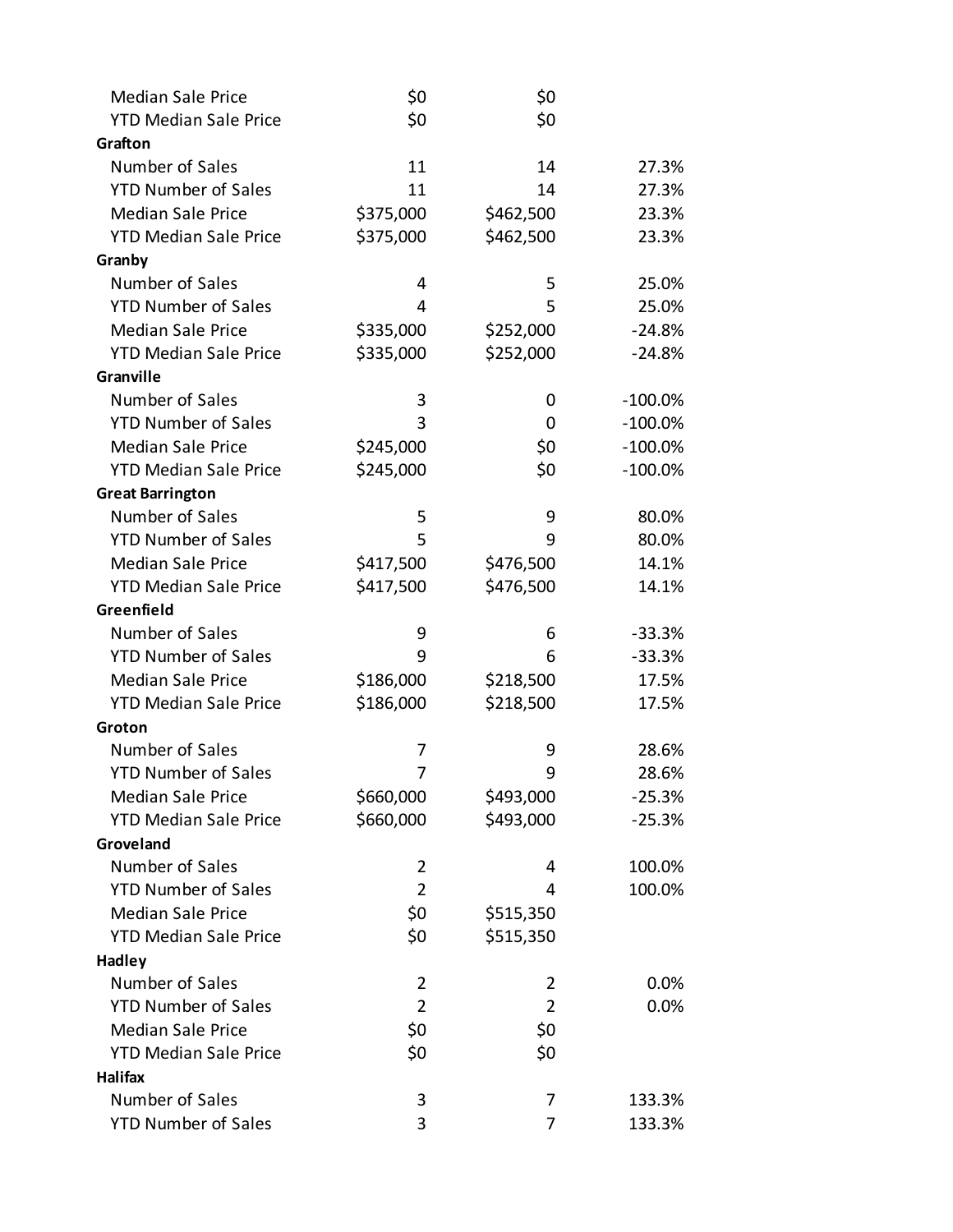| <b>Median Sale Price</b>                               | \$401,000      | \$449,000   | 12.0%      |
|--------------------------------------------------------|----------------|-------------|------------|
| <b>YTD Median Sale Price</b>                           | \$401,000      | \$449,000   | 12.0%      |
| Hamilton                                               |                |             |            |
| Number of Sales                                        | 6              | 4           | $-33.3%$   |
| <b>YTD Number of Sales</b>                             | 6              | 4           | $-33.3%$   |
| <b>Median Sale Price</b>                               | \$590,500      | \$649,500   | 10.0%      |
| <b>YTD Median Sale Price</b>                           | \$590,500      | \$649,500   | 10.0%      |
| Hampden                                                |                |             |            |
| Number of Sales                                        | 3              | 1           | $-66.7%$   |
| <b>YTD Number of Sales</b>                             | 3              | $\mathbf 1$ | $-66.7%$   |
| <b>Median Sale Price</b>                               | \$322,000      | \$0         | $-100.0\%$ |
| <b>YTD Median Sale Price</b>                           | \$322,000      | \$0         | $-100.0\%$ |
| <b>Hancock</b>                                         |                |             |            |
| Number of Sales                                        | 0              | 0           |            |
| <b>YTD Number of Sales</b>                             | 0              | 0           |            |
| <b>Median Sale Price</b>                               | \$0            | \$0         |            |
| <b>YTD Median Sale Price</b>                           | \$0            | \$0         |            |
| <b>Hanover</b>                                         |                |             |            |
| Number of Sales                                        | 8              | 9           | 12.5%      |
| <b>YTD Number of Sales</b>                             | 8              | 9           | 12.5%      |
| <b>Median Sale Price</b>                               | \$742,500      | \$684,900   | $-7.8\%$   |
| <b>YTD Median Sale Price</b>                           | \$742,500      | \$684,900   | $-7.8%$    |
| Hanson                                                 |                |             |            |
| Number of Sales                                        | 9              | 10          | 11.1%      |
| <b>YTD Number of Sales</b>                             | 9              | 10          | 11.1%      |
| <b>Median Sale Price</b>                               | \$485,000      | \$461,450   | $-4.9%$    |
| <b>YTD Median Sale Price</b>                           | \$485,000      | \$461,450   | $-4.9%$    |
| <b>Hardwick</b>                                        |                |             |            |
| Number of Sales                                        | 2              | 1           | $-50.0%$   |
| <b>YTD Number of Sales</b>                             | $\overline{2}$ | $\mathbf 1$ | $-50.0%$   |
| <b>Median Sale Price</b>                               | \$0            | \$0         |            |
| <b>YTD Median Sale Price</b>                           | \$0            | \$0         |            |
| Harvard                                                |                |             |            |
| Number of Sales                                        | 6              | 4           | $-33.3%$   |
| <b>YTD Number of Sales</b>                             | 6              | 4           | $-33.3%$   |
| <b>Median Sale Price</b>                               | \$610,500      | \$799,500   | 31.0%      |
| <b>YTD Median Sale Price</b>                           | \$610,500      | \$799,500   | 31.0%      |
| <b>Harwich</b>                                         |                |             |            |
| Number of Sales                                        | 24             | 18          | $-25.0%$   |
| <b>YTD Number of Sales</b><br><b>Median Sale Price</b> | 24             | 18          | $-25.0%$   |
|                                                        | \$517,500      | \$551,000   | 6.5%       |
| <b>YTD Median Sale Price</b><br>Hatfield               | \$517,500      | \$551,000   | 6.5%       |
| Number of Sales                                        | $\mathbf 1$    | 4           | 300.0%     |
| <b>YTD Number of Sales</b>                             | 1              | 4           | 300.0%     |
|                                                        |                |             |            |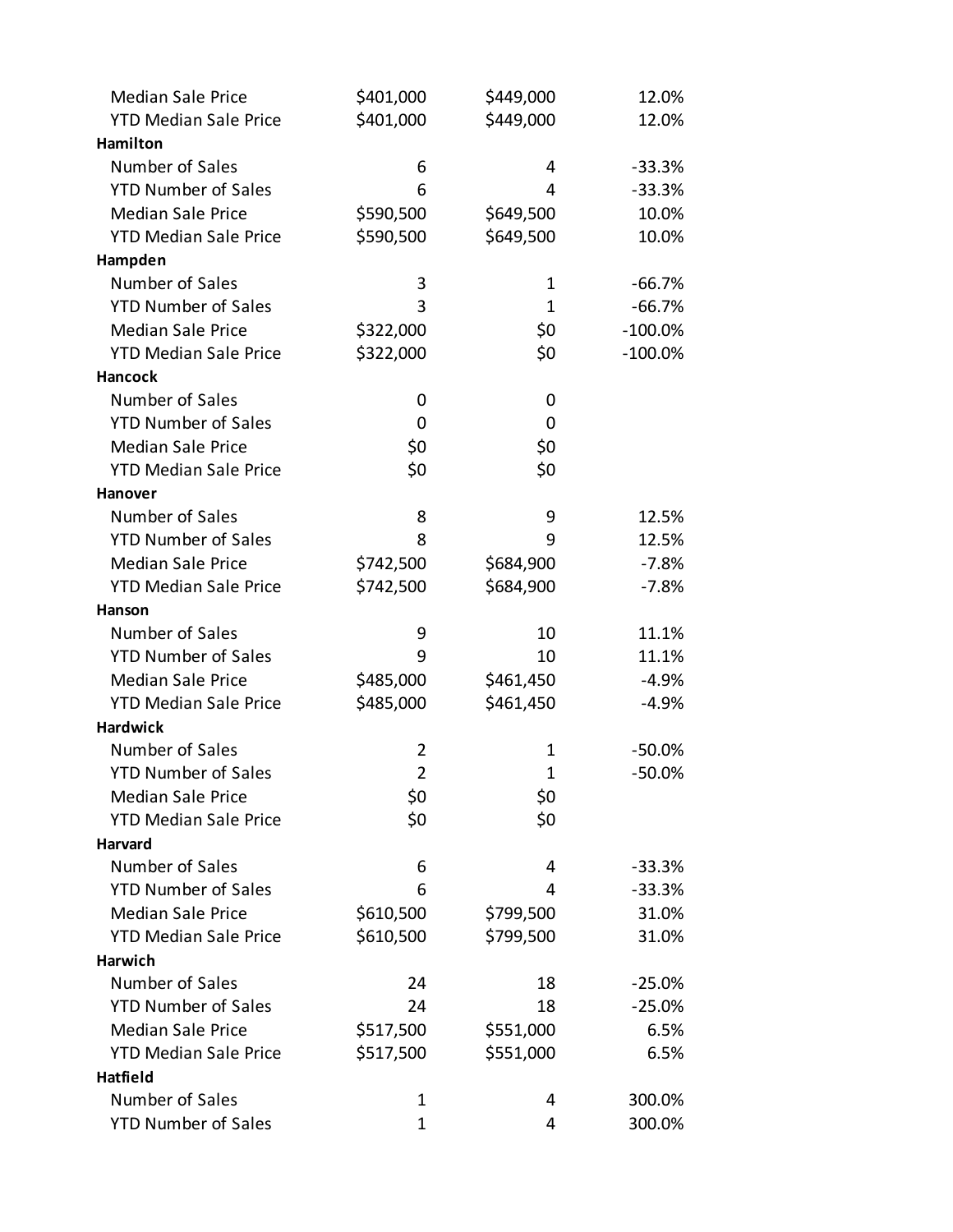| <b>Median Sale Price</b>     | \$0       | \$264,500      |            |
|------------------------------|-----------|----------------|------------|
| <b>YTD Median Sale Price</b> | \$0       | \$264,500      |            |
| Haverhill                    |           |                |            |
| Number of Sales              | 22        | 33             | 50.0%      |
| <b>YTD Number of Sales</b>   | 22        | 33             | 50.0%      |
| <b>Median Sale Price</b>     | \$387,500 | \$455,000      | 17.4%      |
| <b>YTD Median Sale Price</b> | \$387,500 | \$455,000      | 17.4%      |
| Hawley                       |           |                |            |
| Number of Sales              | 0         | 2              |            |
| <b>YTD Number of Sales</b>   | 0         | $\overline{2}$ |            |
| <b>Median Sale Price</b>     | \$0       | \$0            |            |
| <b>YTD Median Sale Price</b> | \$0       | \$0            |            |
| Heath                        |           |                |            |
| Number of Sales              | 1         | $\mathbf 1$    | 0.0%       |
| <b>YTD Number of Sales</b>   | 1         | $\mathbf 1$    | 0.0%       |
| <b>Median Sale Price</b>     | \$0       | \$0            |            |
| <b>YTD Median Sale Price</b> | \$0       | \$0            |            |
| Hingham                      |           |                |            |
| Number of Sales              | 20        | 23             | 15.0%      |
| <b>YTD Number of Sales</b>   | 20        | 23             | 15.0%      |
| <b>Median Sale Price</b>     | \$802,500 | \$1,075,000    | 34.0%      |
| <b>YTD Median Sale Price</b> | \$802,500 | \$1,075,000    | 34.0%      |
| <b>Hinsdale</b>              |           |                |            |
| Number of Sales              | 1         | 1              | 0.0%       |
| <b>YTD Number of Sales</b>   | 1         | 1              | 0.0%       |
| <b>Median Sale Price</b>     | \$0       | \$0            |            |
| <b>YTD Median Sale Price</b> | \$0       | \$0            |            |
| <b>Holbrook</b>              |           |                |            |
| Number of Sales              | 15        | 6              | -60.0%     |
| <b>YTD Number of Sales</b>   | 15        | 6              | $-60.0%$   |
| <b>Median Sale Price</b>     | \$405,000 | \$447,889      | 10.6%      |
| <b>YTD Median Sale Price</b> | \$405,000 | \$447,889      | 10.6%      |
| Holden                       |           |                |            |
| Number of Sales              | 15        | 16             | 6.7%       |
| <b>YTD Number of Sales</b>   | 15        | 16             | 6.7%       |
| <b>Median Sale Price</b>     | \$344,900 | \$429,500      | 24.5%      |
| <b>YTD Median Sale Price</b> | \$344,900 | \$429,500      | 24.5%      |
| <b>Holland</b>               |           |                |            |
| Number of Sales              | 3         | 2              | $-33.3%$   |
| <b>YTD Number of Sales</b>   | 3         | $\overline{2}$ | $-33.3%$   |
| <b>Median Sale Price</b>     | \$345,000 | \$0            | $-100.0%$  |
| <b>YTD Median Sale Price</b> | \$345,000 | \$0            | $-100.0\%$ |
| Holliston<br>Number of Sales | 10        | 16             |            |
| <b>YTD Number of Sales</b>   |           |                | 60.0%      |
|                              | 10        | 16             | 60.0%      |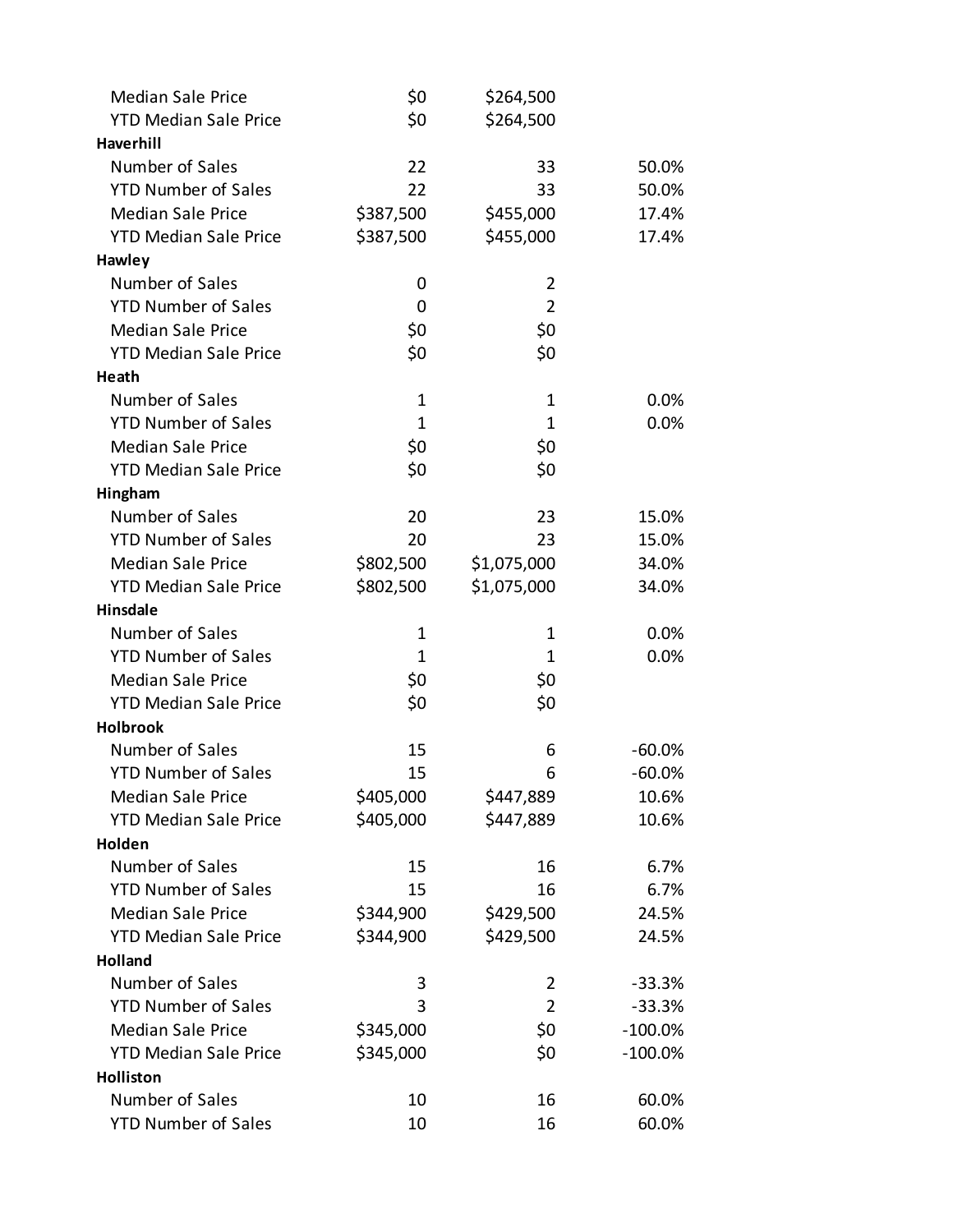| <b>Median Sale Price</b>     | \$585,000 | \$530,000 | $-9.4%$  |
|------------------------------|-----------|-----------|----------|
| <b>YTD Median Sale Price</b> | \$585,000 | \$530,000 | $-9.4%$  |
| Holyoke                      |           |           |          |
| Number of Sales              | 20        | 22        | 10.0%    |
| <b>YTD Number of Sales</b>   | 20        | 22        | 10.0%    |
| <b>Median Sale Price</b>     | \$244,000 | \$249,500 | 2.3%     |
| <b>YTD Median Sale Price</b> | \$244,000 | \$249,500 | 2.3%     |
| Hopedale                     |           |           |          |
| Number of Sales              | 5         | 4         | $-20.0%$ |
| <b>YTD Number of Sales</b>   | 5         | 4         | $-20.0%$ |
| <b>Median Sale Price</b>     | \$335,000 | \$458,500 | 36.9%    |
| <b>YTD Median Sale Price</b> | \$335,000 | \$458,500 | 36.9%    |
| Hopkinton                    |           |           |          |
| Number of Sales              | 10        | 8         | $-20.0%$ |
| <b>YTD Number of Sales</b>   | 10        | 8         | $-20.0%$ |
| <b>Median Sale Price</b>     | \$735,000 | \$787,500 | 7.1%     |
| <b>YTD Median Sale Price</b> | \$735,000 | \$787,500 | 7.1%     |
| Hubbardston                  |           |           |          |
| Number of Sales              | 8         | 4         | $-50.0%$ |
| <b>YTD Number of Sales</b>   | 8         | 4         | $-50.0%$ |
| <b>Median Sale Price</b>     | \$398,500 | \$405,000 | 1.6%     |
| <b>YTD Median Sale Price</b> | \$398,500 | \$405,000 | 1.6%     |
| <b>Hudson</b>                |           |           |          |
| Number of Sales              | 10        | 8         | $-20.0%$ |
| <b>YTD Number of Sales</b>   | 10        | 8         | $-20.0%$ |
| <b>Median Sale Price</b>     | \$446,000 | \$441,000 | $-1.1%$  |
| <b>YTD Median Sale Price</b> | \$446,000 | \$441,000 | $-1.1%$  |
| Hull                         |           |           |          |
| Number of Sales              | 12        | 10        | $-16.7%$ |
| <b>YTD Number of Sales</b>   | 12        | 10        | $-16.7%$ |
| <b>Median Sale Price</b>     | \$444,950 | \$556,500 | 25.1%    |
| <b>YTD Median Sale Price</b> | \$444,950 | \$556,500 | 25.1%    |
| Huntington                   |           |           |          |
| Number of Sales              | 0         | 0         |          |
| <b>YTD Number of Sales</b>   | 0         | 0         |          |
| <b>Median Sale Price</b>     | \$0       | \$0       |          |
| <b>YTD Median Sale Price</b> | \$0       | \$0       |          |
| <b>Hyannis</b>               |           |           |          |
| Number of Sales              | 11        | 13        | 18.2%    |
| <b>YTD Number of Sales</b>   | 11        | 13        | 18.2%    |
| <b>Median Sale Price</b>     | \$395,000 | \$435,000 | 10.1%    |
| <b>YTD Median Sale Price</b> | \$395,000 | \$435,000 | 10.1%    |
| <b>Hyde Park</b>             |           |           |          |
| Number of Sales              | 7         | 11        | 57.1%    |
| <b>YTD Number of Sales</b>   | 7         | 11        | 57.1%    |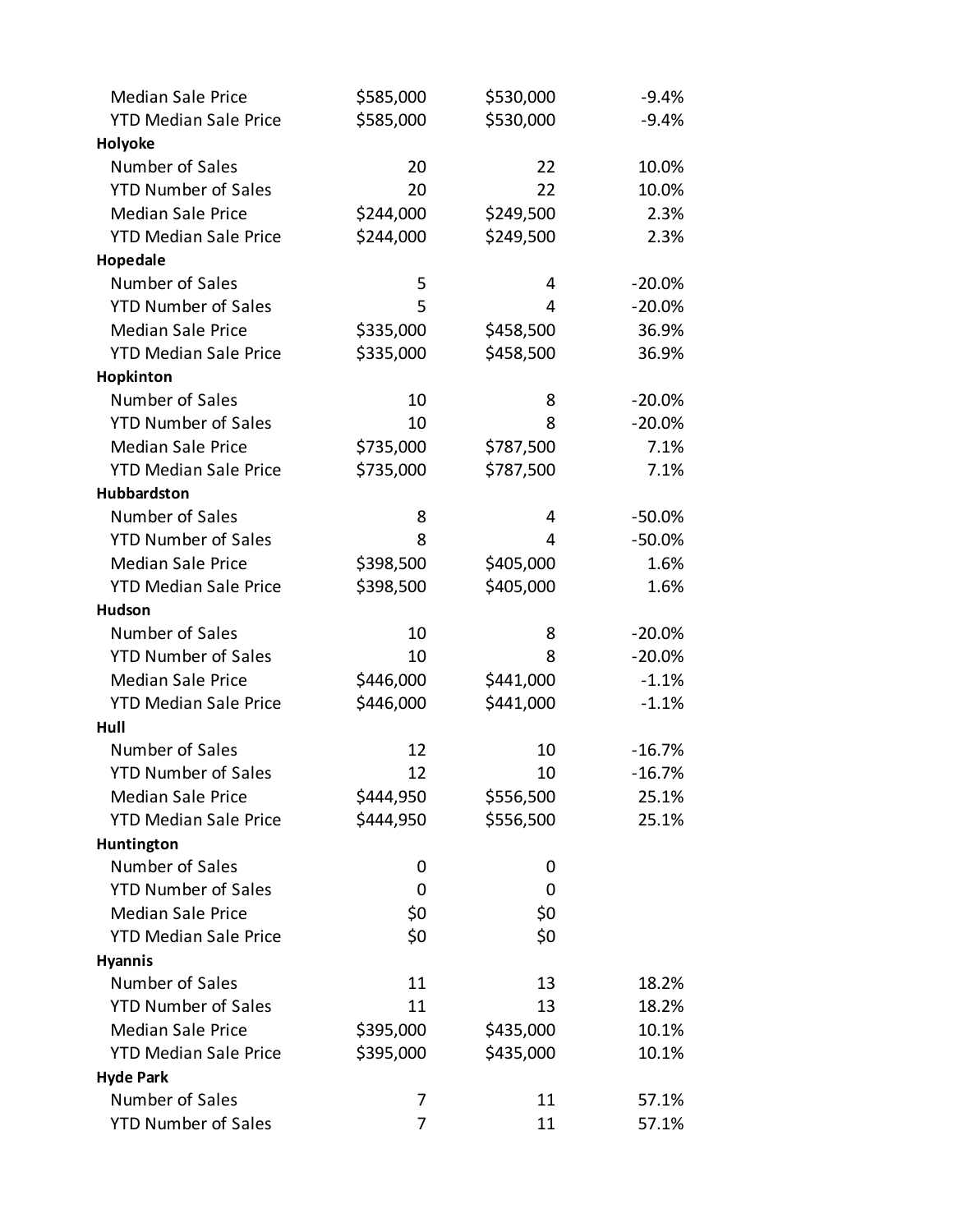| <b>Median Sale Price</b>     | \$575,000      | \$625,000      | 8.7%      |
|------------------------------|----------------|----------------|-----------|
| <b>YTD Median Sale Price</b> | \$575,000      | \$625,000      | 8.7%      |
| Ipswich                      |                |                |           |
| Number of Sales              | 10             | 9              | $-10.0\%$ |
| <b>YTD Number of Sales</b>   | 10             | 9              | $-10.0%$  |
| <b>Median Sale Price</b>     | \$740,000      | \$670,000      | $-9.5%$   |
| <b>YTD Median Sale Price</b> | \$740,000      | \$670,000      | $-9.5%$   |
| Jamaica Plain                |                |                |           |
| Number of Sales              | 7              | 9              | 28.6%     |
| <b>YTD Number of Sales</b>   | 7              | 9              | 28.6%     |
| <b>Median Sale Price</b>     | \$1,087,500    | \$1,250,000    | 14.9%     |
| <b>YTD Median Sale Price</b> | \$1,087,500    | \$1,250,000    | 14.9%     |
| Kingston                     |                |                |           |
| Number of Sales              | 16             | 11             | $-31.3%$  |
| <b>YTD Number of Sales</b>   | 16             | 11             | $-31.3%$  |
| <b>Median Sale Price</b>     | \$463,950      | \$516,000      | 11.2%     |
| <b>YTD Median Sale Price</b> | \$463,950      | \$516,000      | 11.2%     |
| Lakeville                    |                |                |           |
| Number of Sales              | 10             | 7              | $-30.0%$  |
| <b>YTD Number of Sales</b>   | 10             | 7              | $-30.0%$  |
| <b>Median Sale Price</b>     | \$453,000      | \$435,000      | $-4.0%$   |
| <b>YTD Median Sale Price</b> | \$453,000      | \$435,000      | $-4.0%$   |
| Lancaster                    |                |                |           |
| Number of Sales              | 3              | 6              | 100.0%    |
| <b>YTD Number of Sales</b>   | 3              | 6              | 100.0%    |
| <b>Median Sale Price</b>     | \$380,000      | \$495,500      | 30.4%     |
| <b>YTD Median Sale Price</b> | \$380,000      | \$495,500      | 30.4%     |
| Lanesboro                    |                |                |           |
| Number of Sales              | 7              | 7              | 0.0%      |
| <b>YTD Number of Sales</b>   | 7              | 7              | 0.0%      |
| <b>Median Sale Price</b>     | \$245,300      | \$280,000      | 14.1%     |
| <b>YTD Median Sale Price</b> | \$245,300      | \$280,000      | 14.1%     |
| Lawrence                     |                |                |           |
| Number of Sales              | 20             | 17             | $-15.0%$  |
| <b>YTD Number of Sales</b>   | 20             | 17             | $-15.0%$  |
| <b>Median Sale Price</b>     | \$360,000      | \$379,000      | 5.3%      |
| <b>YTD Median Sale Price</b> | \$360,000      | \$379,000      | 5.3%      |
| Lee                          |                |                |           |
| Number of Sales              | 2              | 2              | $0.0\%$   |
| <b>YTD Number of Sales</b>   | $\overline{2}$ | $\overline{2}$ | 0.0%      |
| <b>Median Sale Price</b>     | \$0            | \$0            |           |
| <b>YTD Median Sale Price</b> | \$0            | \$0            |           |
| Leicester                    |                |                |           |
| Number of Sales              | 10             | 9              | $-10.0\%$ |
| <b>YTD Number of Sales</b>   | 10             | 9              | $-10.0%$  |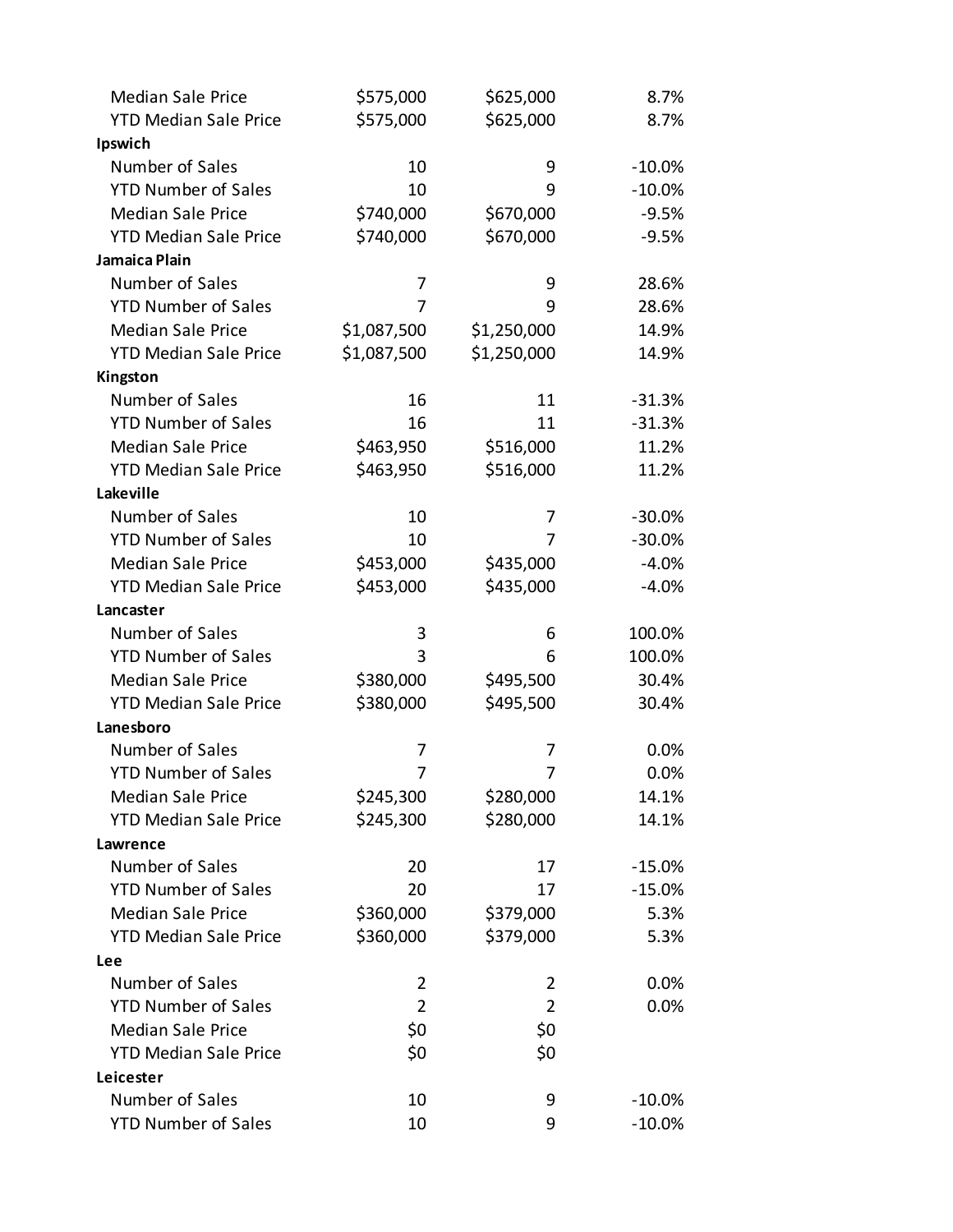| <b>Median Sale Price</b>     | \$303,000   | \$323,000      | 6.6%     |
|------------------------------|-------------|----------------|----------|
| <b>YTD Median Sale Price</b> | \$303,000   | \$323,000      | 6.6%     |
| Lenox                        |             |                |          |
| Number of Sales              | 4           | 4              | 0.0%     |
| <b>YTD Number of Sales</b>   | 4           | 4              | 0.0%     |
| <b>Median Sale Price</b>     | \$527,000   | \$577,000      | 9.5%     |
| <b>YTD Median Sale Price</b> | \$527,000   | \$577,000      | 9.5%     |
| Leominster                   |             |                |          |
| Number of Sales              | 25          | 31             | 24.0%    |
| <b>YTD Number of Sales</b>   | 25          | 31             | 24.0%    |
| <b>Median Sale Price</b>     | \$344,000   | \$379,900      | 10.4%    |
| <b>YTD Median Sale Price</b> | \$344,000   | \$379,900      | 10.4%    |
| Leverett                     |             |                |          |
| Number of Sales              | 0           | 2              |          |
| <b>YTD Number of Sales</b>   | 0           | $\overline{2}$ |          |
| <b>Median Sale Price</b>     | \$0         | \$0            |          |
| <b>YTD Median Sale Price</b> | \$0         | \$0            |          |
| Lexington                    |             |                |          |
| Number of Sales              | 17          | 15             | $-11.8%$ |
| <b>YTD Number of Sales</b>   | 17          | 15             | $-11.8%$ |
| <b>Median Sale Price</b>     | \$1,561,561 | \$1,299,000    | $-16.8%$ |
| <b>YTD Median Sale Price</b> | \$1,561,561 | \$1,299,000    | $-16.8%$ |
| Leyden                       |             |                |          |
| Number of Sales              | 0           | 1              |          |
| <b>YTD Number of Sales</b>   | 0           | 1              |          |
| <b>Median Sale Price</b>     | \$0         | \$0            |          |
| <b>YTD Median Sale Price</b> | \$0         | \$0            |          |
| Lincoln                      |             |                |          |
| Number of Sales              | 3           | 5              | 66.7%    |
| <b>YTD Number of Sales</b>   | 3           | 5              | 66.7%    |
| <b>Median Sale Price</b>     | \$1,200,000 | \$1,500,000    | 25.0%    |
| <b>YTD Median Sale Price</b> | \$1,200,000 | \$1,500,000    | 25.0%    |
| Littleton                    |             |                |          |
| Number of Sales              | 4           | 4              | 0.0%     |
| <b>YTD Number of Sales</b>   | 4           | 4              | 0.0%     |
| <b>Median Sale Price</b>     | \$472,500   | \$550,000      | 16.4%    |
| <b>YTD Median Sale Price</b> | \$472,500   | \$550,000      | 16.4%    |
| Longmeadow                   |             |                |          |
| Number of Sales              | 15          | 14             | $-6.7%$  |
| <b>YTD Number of Sales</b>   | 15          | 14             | $-6.7%$  |
| <b>Median Sale Price</b>     | \$319,900   | \$355,450      | 11.1%    |
| <b>YTD Median Sale Price</b> | \$319,900   | \$355,450      | 11.1%    |
| Lowell                       |             |                |          |
| Number of Sales              | 38          | 38             | 0.0%     |
| <b>YTD Number of Sales</b>   | 38          | 38             | 0.0%     |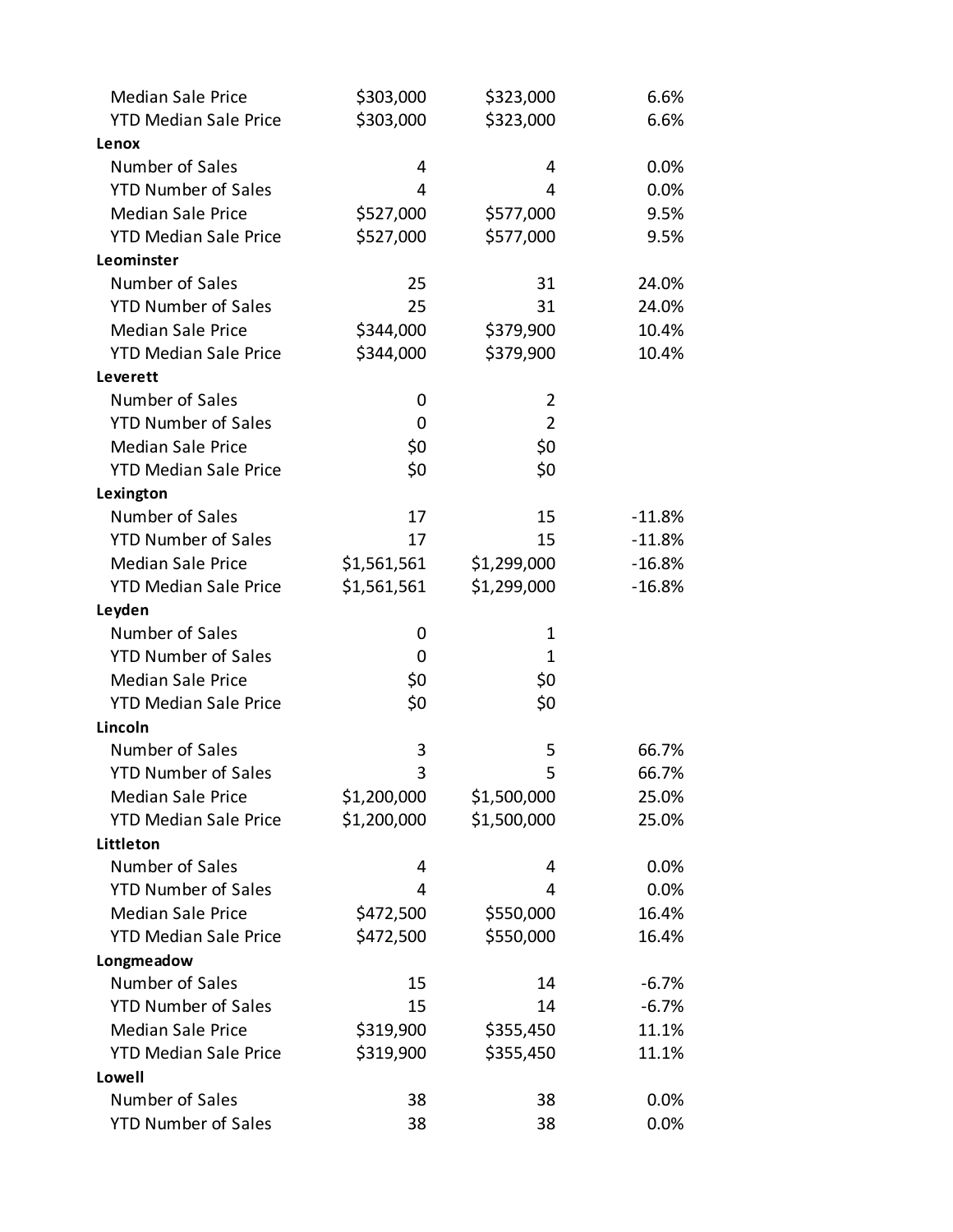| <b>Median Sale Price</b>     | \$387,000   | \$440,000 | 13.7%    |
|------------------------------|-------------|-----------|----------|
| <b>YTD Median Sale Price</b> | \$387,000   | \$440,000 | 13.7%    |
| Ludlow                       |             |           |          |
| Number of Sales              | 8           | 12        | 50.0%    |
| <b>YTD Number of Sales</b>   | 8           | 12        | 50.0%    |
| <b>Median Sale Price</b>     | \$219,500   | \$292,750 | 33.4%    |
| <b>YTD Median Sale Price</b> | \$219,500   | \$292,750 | 33.4%    |
| Lunenburg                    |             |           |          |
| Number of Sales              | 9           | 8         | $-11.1%$ |
| <b>YTD Number of Sales</b>   | 9           | 8         | $-11.1%$ |
| <b>Median Sale Price</b>     | \$338,000   | \$470,000 | 39.1%    |
| <b>YTD Median Sale Price</b> | \$338,000   | \$470,000 | 39.1%    |
| Lynn                         |             |           |          |
| Number of Sales              | 41          | 36        | $-12.2%$ |
| <b>YTD Number of Sales</b>   | 41          | 36        | $-12.2%$ |
| <b>Median Sale Price</b>     | \$430,000   | \$459,400 | 6.8%     |
| <b>YTD Median Sale Price</b> | \$430,000   | \$459,400 | 6.8%     |
| Lynnfield                    |             |           |          |
| Number of Sales              | 7           | 7         | 0.0%     |
| <b>YTD Number of Sales</b>   | 7           | 7         | 0.0%     |
| <b>Median Sale Price</b>     | \$853,000   | \$860,000 | 0.8%     |
| <b>YTD Median Sale Price</b> | \$853,000   | \$860,000 | 0.8%     |
| <b>Malden</b>                |             |           |          |
| Number of Sales              | 16          | 13        | $-18.8%$ |
| <b>YTD Number of Sales</b>   | 16          | 13        | $-18.8%$ |
| <b>Median Sale Price</b>     | \$557,500   | \$550,000 | $-1.3%$  |
| <b>YTD Median Sale Price</b> | \$557,500   | \$550,000 | $-1.3%$  |
| Manchester                   |             |           |          |
| Number of Sales              | 4           | 3         | $-25.0%$ |
| <b>YTD Number of Sales</b>   | 4           | 3         | $-25.0%$ |
| <b>Median Sale Price</b>     | \$1,012,500 | \$795,000 | $-21.5%$ |
| <b>YTD Median Sale Price</b> | \$1,012,500 | \$795,000 | $-21.5%$ |
| <b>Mansfield</b>             |             |           |          |
| Number of Sales              | 19          | 11        | $-42.1%$ |
| <b>YTD Number of Sales</b>   | 19          | 11        | $-42.1%$ |
| <b>Median Sale Price</b>     | \$495,000   | \$640,000 | 29.3%    |
| <b>YTD Median Sale Price</b> | \$495,000   | \$640,000 | 29.3%    |
| <b>Marblehead</b>            |             |           |          |
| Number of Sales              | 14          | 10        | $-28.6%$ |
| <b>YTD Number of Sales</b>   | 14          | 10        | $-28.6%$ |
| <b>Median Sale Price</b>     | \$855,500   | \$802,500 | $-6.2%$  |
| <b>YTD Median Sale Price</b> | \$855,500   | \$802,500 | $-6.2%$  |
| <b>Marion</b>                |             |           |          |
| Number of Sales              | 8           | 3         | $-62.5%$ |
| <b>YTD Number of Sales</b>   | 8           | 3         | $-62.5%$ |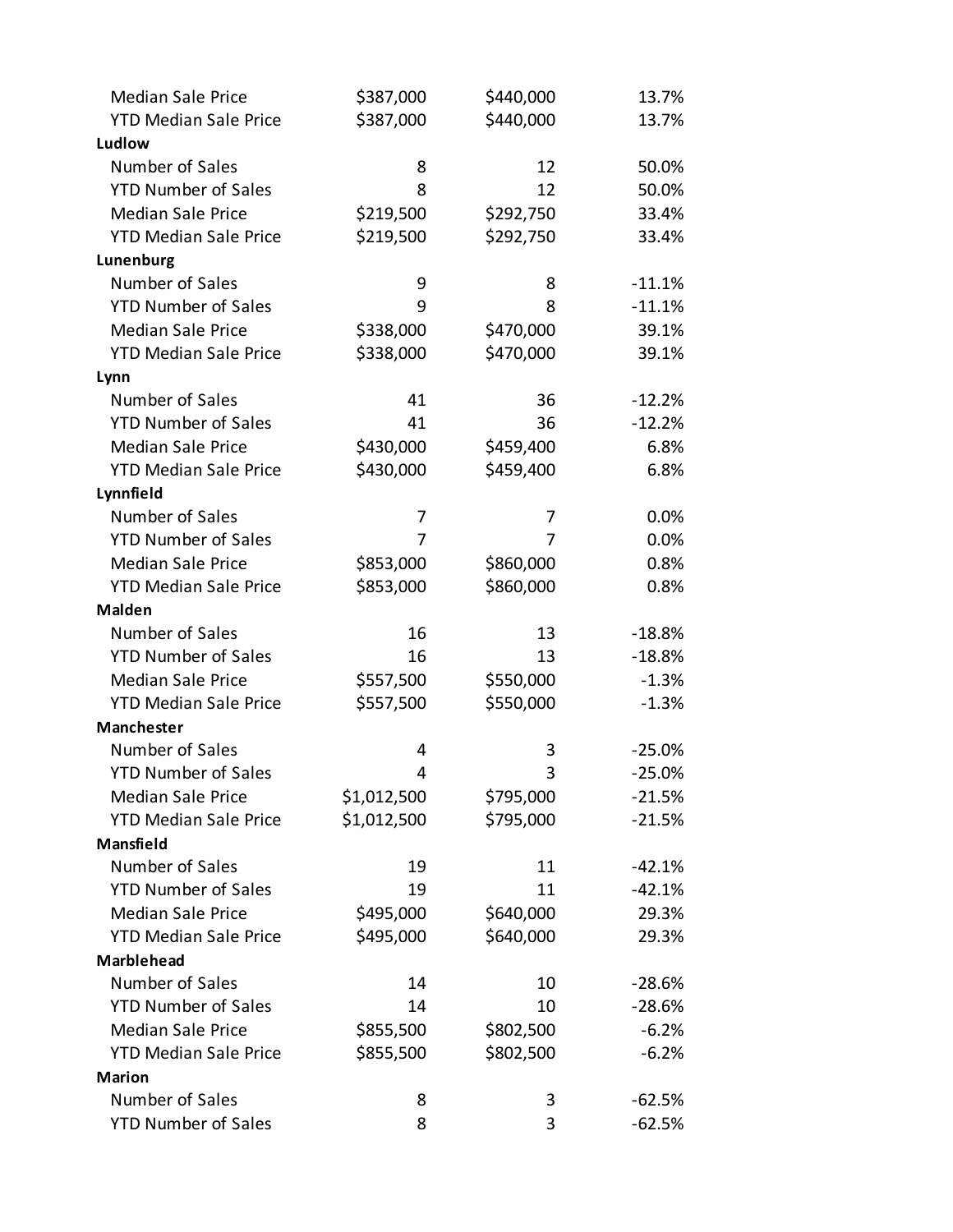| <b>Median Sale Price</b>     | \$620,000 | \$443,000 | $-28.5%$   |
|------------------------------|-----------|-----------|------------|
| <b>YTD Median Sale Price</b> | \$620,000 | \$443,000 | $-28.5%$   |
| Marlborough                  |           |           |            |
| Number of Sales              | 12        | 17        | 41.7%      |
| <b>YTD Number of Sales</b>   | 12        | 17        | 41.7%      |
| <b>Median Sale Price</b>     | \$376,000 | \$540,000 | 43.6%      |
| <b>YTD Median Sale Price</b> | \$376,000 | \$540,000 | 43.6%      |
| Marshfield                   |           |           |            |
| Number of Sales              | 20        | 20        | 0.0%       |
| <b>YTD Number of Sales</b>   | 20        | 20        | 0.0%       |
| <b>Median Sale Price</b>     | \$564,500 | \$678,500 | 20.2%      |
| <b>YTD Median Sale Price</b> | \$564,500 | \$678,500 | 20.2%      |
| <b>Marstons Mills</b>        |           |           |            |
| Number of Sales              | 4         | 3         | $-25.0%$   |
| <b>YTD Number of Sales</b>   | 4         | 3         | $-25.0%$   |
| <b>Median Sale Price</b>     | \$537,762 | \$469,000 | $-12.8%$   |
| <b>YTD Median Sale Price</b> | \$537,762 | \$469,000 | $-12.8%$   |
| <b>Mashpee</b>               |           |           |            |
| Number of Sales              | 17        | 17        | 0.0%       |
| <b>YTD Number of Sales</b>   | 17        | 17        | 0.0%       |
| <b>Median Sale Price</b>     | \$445,000 | \$625,000 | 40.4%      |
| <b>YTD Median Sale Price</b> | \$445,000 | \$625,000 | 40.4%      |
| Mattapan                     |           |           |            |
| Number of Sales              | 3         | 1         | $-66.7%$   |
| <b>YTD Number of Sales</b>   | 3         | 1         | $-66.7%$   |
| <b>Median Sale Price</b>     | \$455,000 | \$0       | $-100.0\%$ |
| <b>YTD Median Sale Price</b> | \$455,000 | \$0       | $-100.0\%$ |
| Mattapoisett                 |           |           |            |
| Number of Sales              | 9         | 7         | $-22.2%$   |
| <b>YTD Number of Sales</b>   | 9         | 7         | $-22.2%$   |
| <b>Median Sale Price</b>     | \$511,500 | \$563,500 | 10.2%      |
| <b>YTD Median Sale Price</b> | \$511,500 | \$563,500 | 10.2%      |
| Maynard                      |           |           |            |
| Number of Sales              | 6         | 13        | 116.7%     |
| <b>YTD Number of Sales</b>   | 6         | 13        | 116.7%     |
| <b>Median Sale Price</b>     | \$505,000 | \$521,000 | 3.2%       |
| <b>YTD Median Sale Price</b> | \$505,000 | \$521,000 | 3.2%       |
| Medfield                     |           |           |            |
| Number of Sales              | 6         | 9         | 50.0%      |
| <b>YTD Number of Sales</b>   | 6         | 9         | 50.0%      |
| <b>Median Sale Price</b>     | \$632,500 | \$710,000 | 12.3%      |
| <b>YTD Median Sale Price</b> | \$632,500 | \$710,000 | 12.3%      |
| <b>Medford</b>               |           |           |            |
| Number of Sales              | 22        | 21        | $-4.5%$    |
| <b>YTD Number of Sales</b>   | 22        | 21        | $-4.5%$    |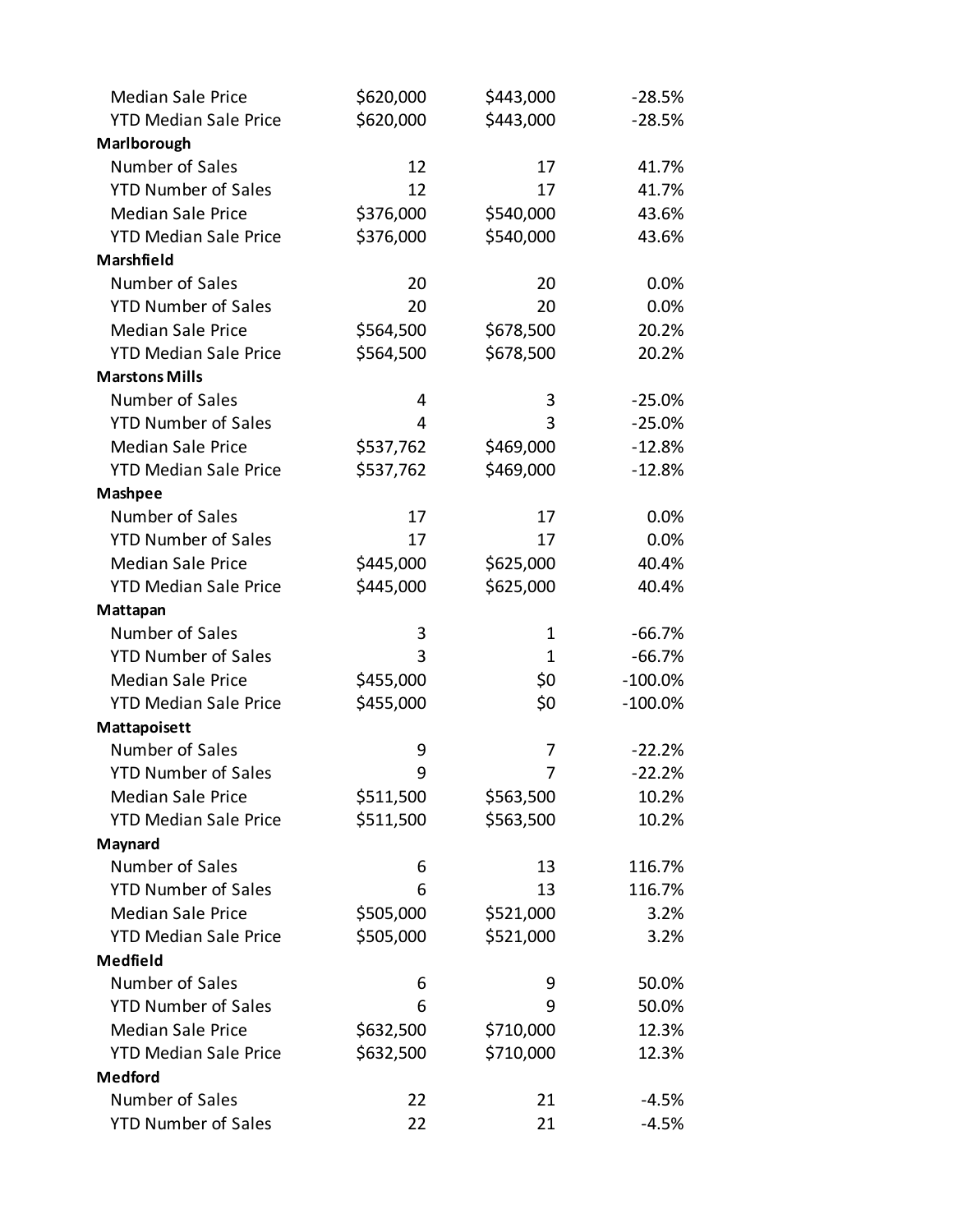| <b>Median Sale Price</b>     | \$729,500   | \$775,000    | 6.2%       |
|------------------------------|-------------|--------------|------------|
| <b>YTD Median Sale Price</b> | \$729,500   | \$775,000    | 6.2%       |
| <b>Medway</b>                |             |              |            |
| Number of Sales              | 14          | 11           | $-21.4%$   |
| <b>YTD Number of Sales</b>   | 14          | 11           | $-21.4%$   |
| <b>Median Sale Price</b>     | \$434,450   | \$637,500    | 46.7%      |
| <b>YTD Median Sale Price</b> | \$434,450   | \$637,500    | 46.7%      |
| <b>Melrose</b>               |             |              |            |
| Number of Sales              | 13          | 7            | $-46.2%$   |
| <b>YTD Number of Sales</b>   | 13          | 7            | $-46.2%$   |
| <b>Median Sale Price</b>     | \$770,000   | \$850,000    | 10.4%      |
| <b>YTD Median Sale Price</b> | \$770,000   | \$850,000    | 10.4%      |
| <b>Mendon</b>                |             |              |            |
| Number of Sales              | 3           | 11           | 266.7%     |
| <b>YTD Number of Sales</b>   | 3           | 11           | 266.7%     |
| <b>Median Sale Price</b>     | \$400,000   | \$508,500    | 27.1%      |
| <b>YTD Median Sale Price</b> | \$400,000   | \$508,500    | 27.1%      |
| <b>Merrimac</b>              |             |              |            |
| Number of Sales              | 8           | 1            | $-87.5%$   |
| <b>YTD Number of Sales</b>   | 8           | $\mathbf{1}$ | $-87.5%$   |
| <b>Median Sale Price</b>     | \$452,500   | \$0          | $-100.0\%$ |
| <b>YTD Median Sale Price</b> | \$452,500   | \$0          | $-100.0\%$ |
| <b>Methuen</b>               |             |              |            |
| Number of Sales              | 27          | 28           | 3.7%       |
| <b>YTD Number of Sales</b>   | 27          | 28           | 3.7%       |
| <b>Median Sale Price</b>     | \$400,000   | \$422,500    | 5.6%       |
| <b>YTD Median Sale Price</b> | \$400,000   | \$422,500    | 5.6%       |
| Middleboro                   |             |              |            |
| Number of Sales              | 17          | 15           | $-11.8%$   |
| <b>YTD Number of Sales</b>   | 17          | 15           | $-11.8%$   |
| <b>Median Sale Price</b>     | \$425,000   | \$415,000    | $-2.4%$    |
| <b>YTD Median Sale Price</b> | \$425,000   | \$415,000    | $-2.4%$    |
| Middlefield                  |             |              |            |
| Number of Sales              | 0           | 1            |            |
| <b>YTD Number of Sales</b>   | 0           | 1            |            |
| <b>Median Sale Price</b>     | \$0         | \$0          |            |
| <b>YTD Median Sale Price</b> | \$0         | \$0          |            |
| <b>Middleton</b>             |             |              |            |
| Number of Sales              | 3           | 5            | 66.7%      |
| <b>YTD Number of Sales</b>   | 3           | 5            | 66.7%      |
| <b>Median Sale Price</b>     | \$1,450,000 | \$600,000    | $-58.6%$   |
| <b>YTD Median Sale Price</b> | \$1,450,000 | \$600,000    | $-58.6%$   |
| <b>Milford</b>               |             |              |            |
| Number of Sales              | 10          | 14           | 40.0%      |
| <b>YTD Number of Sales</b>   | 10          | 14           | 40.0%      |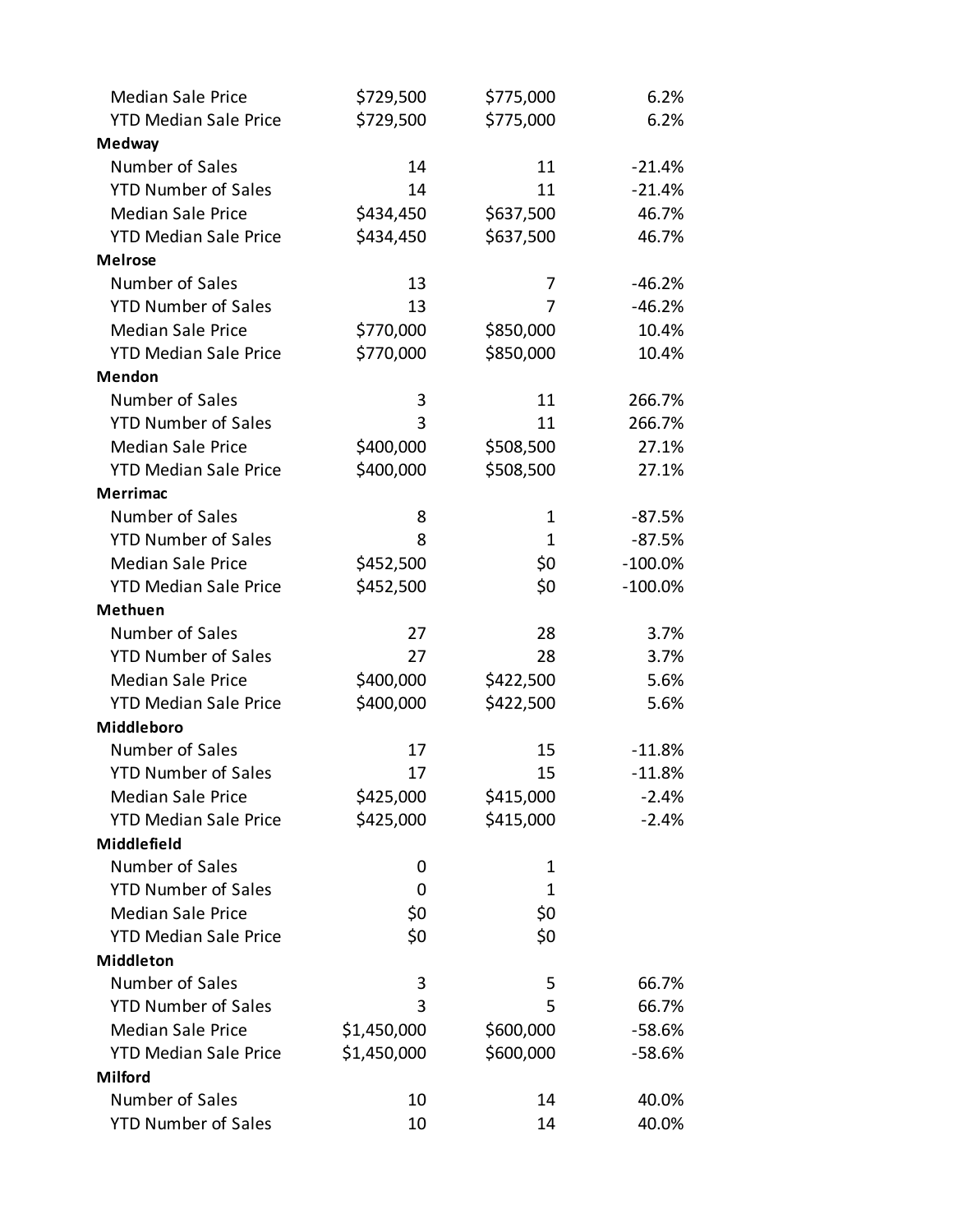| <b>Median Sale Price</b>     | \$430,000      | \$443,500   | 3.1%     |
|------------------------------|----------------|-------------|----------|
| <b>YTD Median Sale Price</b> | \$430,000      | \$443,500   | 3.1%     |
| <b>Millbury</b>              |                |             |          |
| Number of Sales              | 14             | 10          | $-28.6%$ |
| <b>YTD Number of Sales</b>   | 14             | 10          | $-28.6%$ |
| <b>Median Sale Price</b>     | \$362,500      | \$385,000   | 6.2%     |
| <b>YTD Median Sale Price</b> | \$362,500      | \$385,000   | 6.2%     |
| <b>Millis</b>                |                |             |          |
| Number of Sales              | 8              | 3           | $-62.5%$ |
| <b>YTD Number of Sales</b>   | 8              | 3           | $-62.5%$ |
| <b>Median Sale Price</b>     | \$581,750      | \$596,000   | 2.4%     |
| <b>YTD Median Sale Price</b> | \$581,750      | \$596,000   | 2.4%     |
| <b>Millville</b>             |                |             |          |
| Number of Sales              | 4              | 4           | 0.0%     |
| <b>YTD Number of Sales</b>   | 4              | 4           | 0.0%     |
| <b>Median Sale Price</b>     | \$335,000      | \$542,500   | 61.9%    |
| <b>YTD Median Sale Price</b> | \$335,000      | \$542,500   | 61.9%    |
| <b>Milton</b>                |                |             |          |
| Number of Sales              | 16             | 16          | 0.0%     |
| <b>YTD Number of Sales</b>   | 16             | 16          | 0.0%     |
| <b>Median Sale Price</b>     | \$978,000      | \$760,500   | $-22.2%$ |
| <b>YTD Median Sale Price</b> | \$978,000      | \$760,500   | $-22.2%$ |
| <b>Monroe</b>                |                |             |          |
| Number of Sales              | 0              | 0           |          |
| <b>YTD Number of Sales</b>   | 0              | 0           |          |
| <b>Median Sale Price</b>     | \$0            | \$0         |          |
| <b>YTD Median Sale Price</b> | \$0            | \$0         |          |
| <b>Monson</b>                |                |             |          |
| Number of Sales              | 4              | 3           | $-25.0%$ |
| <b>YTD Number of Sales</b>   | $\overline{4}$ | 3           | $-25.0%$ |
| <b>Median Sale Price</b>     | \$286,250      | \$255,000   | $-10.9%$ |
| <b>YTD Median Sale Price</b> | \$286,250      | \$255,000   | $-10.9%$ |
| Montague                     |                |             |          |
| Number of Sales              | 6              | 3           | $-50.0%$ |
| <b>YTD Number of Sales</b>   | 6              | 3           | $-50.0%$ |
| <b>Median Sale Price</b>     | \$270,950      | \$250,000   | $-7.7%$  |
| <b>YTD Median Sale Price</b> | \$270,950      | \$250,000   | $-7.7%$  |
| <b>Monterey</b>              |                |             |          |
| Number of Sales              | 2              | 1           | $-50.0%$ |
| <b>YTD Number of Sales</b>   | $\overline{2}$ | 1           | $-50.0%$ |
| <b>Median Sale Price</b>     | \$0            | \$0         |          |
| <b>YTD Median Sale Price</b> | \$0            | \$0         |          |
| Montgomery                   |                |             |          |
| Number of Sales              | 0              | 1           |          |
| <b>YTD Number of Sales</b>   | 0              | $\mathbf 1$ |          |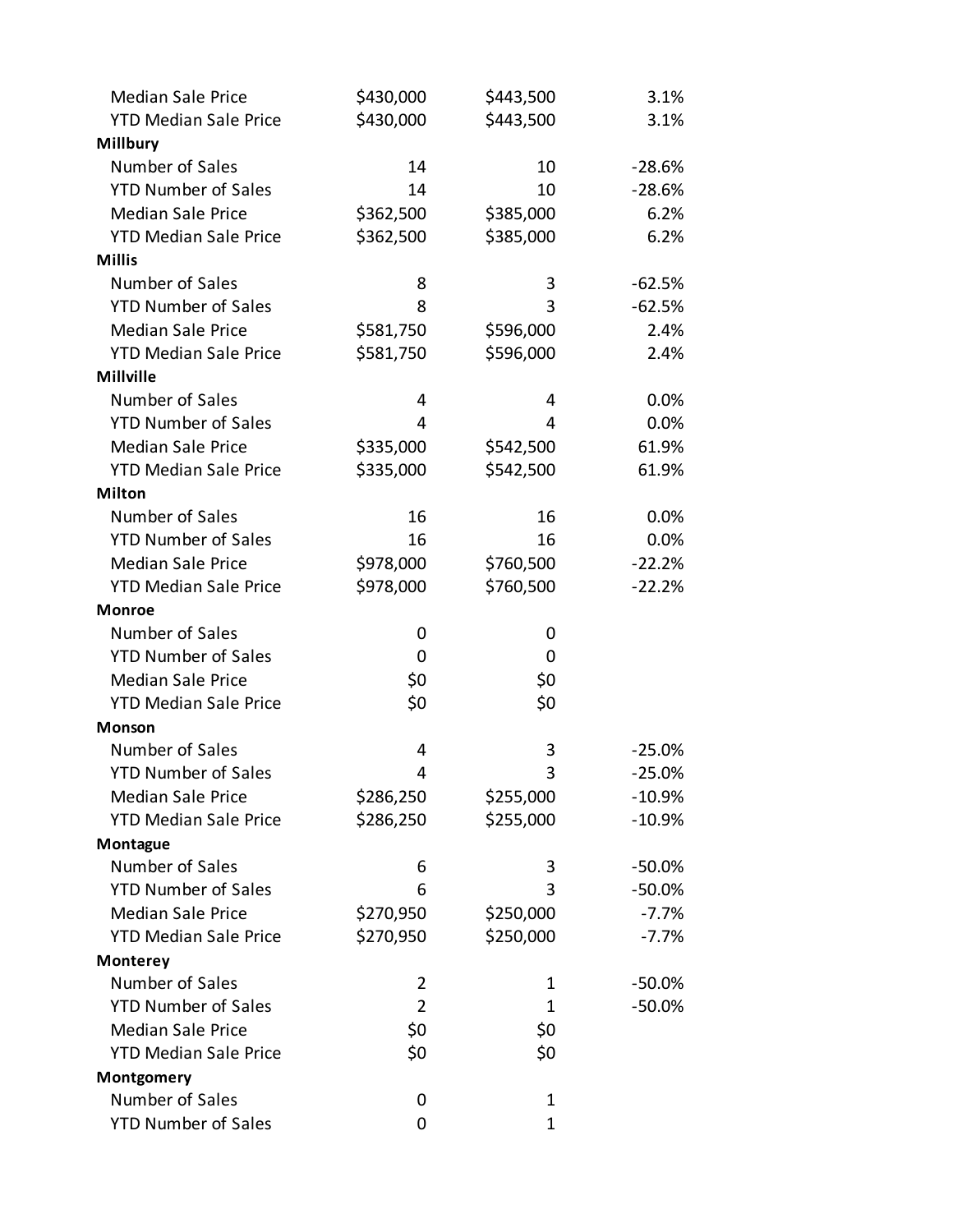| <b>Median Sale Price</b>     | \$0            | \$0         |            |
|------------------------------|----------------|-------------|------------|
| <b>YTD Median Sale Price</b> | \$0            | \$0         |            |
| <b>Mt Washington</b>         |                |             |            |
| Number of Sales              | 0              | 0           |            |
| <b>YTD Number of Sales</b>   | 0              | 0           |            |
| <b>Median Sale Price</b>     | \$0            | \$0         |            |
| <b>YTD Median Sale Price</b> | \$0            | \$0         |            |
| <b>Nahant</b>                |                |             |            |
| Number of Sales              | 1              | 0           | $-100.0\%$ |
| <b>YTD Number of Sales</b>   | $\mathbf{1}$   | 0           | $-100.0%$  |
| <b>Median Sale Price</b>     | \$0            | \$0         |            |
| <b>YTD Median Sale Price</b> | \$0            | \$0         |            |
| <b>Nantucket</b>             |                |             |            |
| Number of Sales              | 19             | 9           | $-52.6%$   |
| <b>YTD Number of Sales</b>   | 19             | 9           | $-52.6%$   |
| <b>Median Sale Price</b>     | \$1,888,000    | \$2,195,000 | 16.3%      |
| <b>YTD Median Sale Price</b> | \$1,888,000    | \$2,195,000 | 16.3%      |
| <b>Natick</b>                |                |             |            |
| Number of Sales              | 31             | 16          | $-48.4%$   |
| <b>YTD Number of Sales</b>   | 31             | 16          | $-48.4%$   |
| <b>Median Sale Price</b>     | \$690,000      | \$642,500   | $-6.9%$    |
| <b>YTD Median Sale Price</b> | \$690,000      | \$642,500   | $-6.9%$    |
| <b>Needham</b>               |                |             |            |
| Number of Sales              | 26             | 18          | $-30.8%$   |
| <b>YTD Number of Sales</b>   | 26             | 18          | $-30.8%$   |
| <b>Median Sale Price</b>     | \$1,388,500    | \$1,065,000 | $-23.3%$   |
| <b>YTD Median Sale Price</b> | \$1,388,500    | \$1,065,000 | $-23.3%$   |
| <b>New Ashford</b>           |                |             |            |
| Number of Sales              | 0              | 0           |            |
| <b>YTD Number of Sales</b>   | 0              | 0           |            |
| <b>Median Sale Price</b>     | \$0            | \$0         |            |
| <b>YTD Median Sale Price</b> | \$0            | \$0         |            |
| <b>New Bedford</b>           |                |             |            |
| Number of Sales              | 38             | 40          | 5.3%       |
| <b>YTD Number of Sales</b>   | 38             | 40          | 5.3%       |
| <b>Median Sale Price</b>     | \$295,000      | \$345,000   | 16.9%      |
| <b>YTD Median Sale Price</b> | \$295,000      | \$345,000   | 16.9%      |
| <b>New Braintree</b>         |                |             |            |
| Number of Sales              | 0              | 0           |            |
| <b>YTD Number of Sales</b>   | 0              | 0           |            |
| <b>Median Sale Price</b>     | \$0            | \$0         |            |
| <b>YTD Median Sale Price</b> | \$0            | \$0         |            |
| <b>New Marlboro</b>          |                |             |            |
| Number of Sales              | 2              | 5           | 150.0%     |
| <b>YTD Number of Sales</b>   | $\overline{2}$ | 5           | 150.0%     |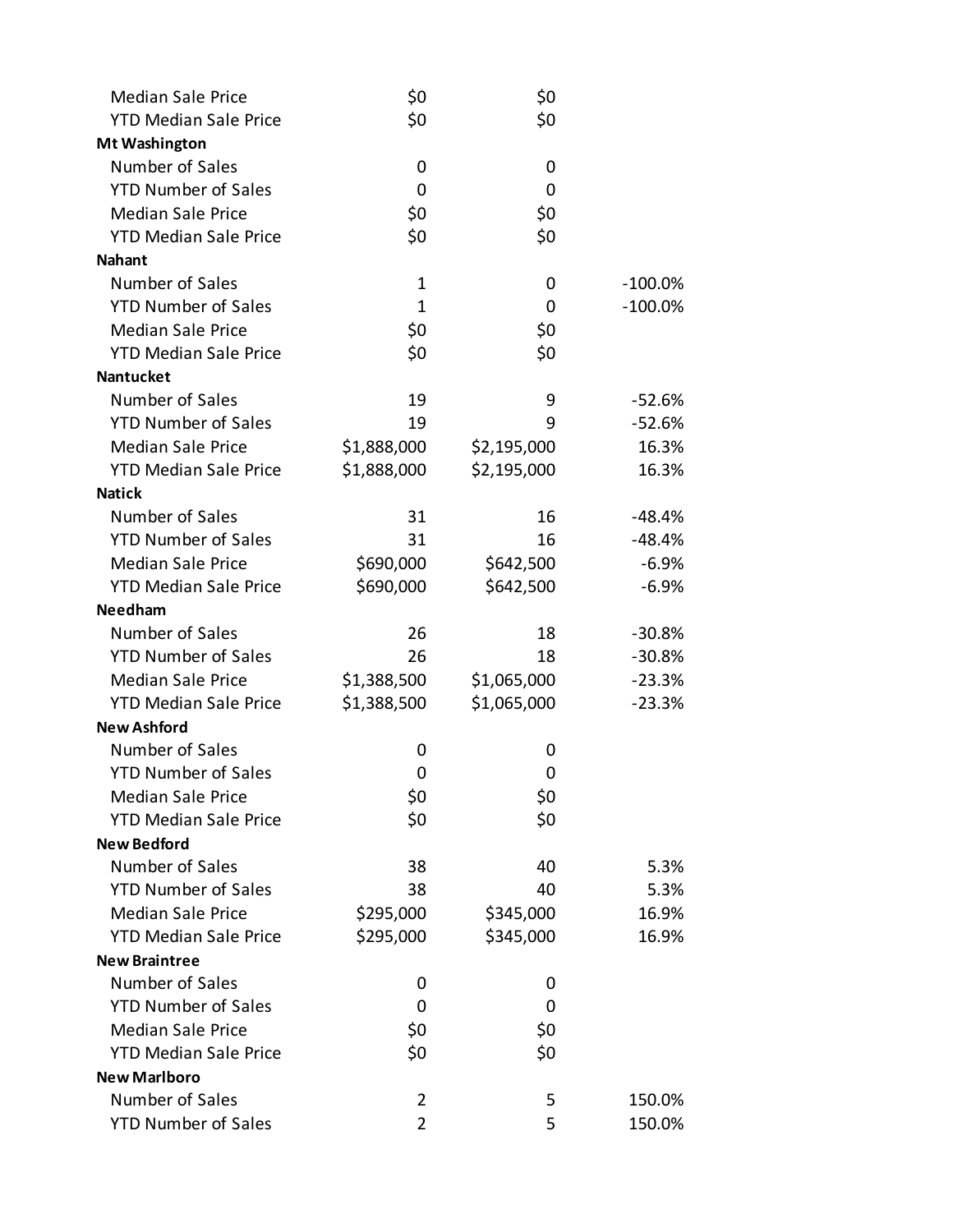| <b>Median Sale Price</b>                   | \$0          | \$570,000   |            |
|--------------------------------------------|--------------|-------------|------------|
| <b>YTD Median Sale Price</b>               | \$0          | \$570,000   |            |
| <b>New Salem</b>                           |              |             |            |
| Number of Sales                            | $\mathbf{1}$ | 0           | $-100.0\%$ |
| <b>YTD Number of Sales</b>                 | $\mathbf{1}$ | 0           | $-100.0\%$ |
| <b>Median Sale Price</b>                   | \$0          | \$0         |            |
| <b>YTD Median Sale Price</b>               | \$0          | \$0         |            |
| <b>Newbury</b>                             |              |             |            |
| Number of Sales                            | 5            | 3           | $-40.0%$   |
| <b>YTD Number of Sales</b>                 | 5            | 3           | $-40.0%$   |
| <b>Median Sale Price</b>                   | \$1,126,020  | \$600,000   | $-46.7%$   |
| <b>YTD Median Sale Price</b>               | \$1,126,020  | \$600,000   | $-46.7%$   |
| Newburyport                                |              |             |            |
| Number of Sales                            | 3            | 9           | 200.0%     |
| <b>YTD Number of Sales</b>                 | 3            | 9           | 200.0%     |
| <b>Median Sale Price</b>                   | \$942,500    | \$711,000   | $-24.6%$   |
| <b>YTD Median Sale Price</b>               | \$942,500    | \$711,000   | $-24.6%$   |
| <b>Newton</b>                              |              |             |            |
| Number of Sales                            | 42           | 34          | $-19.0%$   |
| <b>YTD Number of Sales</b>                 | 42           | 34          | $-19.0%$   |
| <b>Median Sale Price</b>                   | \$1,184,250  | \$1,055,000 | $-10.9%$   |
| <b>YTD Median Sale Price</b>               | \$1,184,250  | \$1,055,000 | $-10.9%$   |
| <b>Norfolk</b>                             |              |             |            |
| Number of Sales                            | 6            | 12          | 100.0%     |
| <b>YTD Number of Sales</b>                 | 6            | 12          | 100.0%     |
| <b>Median Sale Price</b>                   | \$665,000    | \$600,000   | $-9.8%$    |
| <b>YTD Median Sale Price</b>               | \$665,000    | \$600,000   | $-9.8%$    |
| <b>North Adams</b>                         |              |             |            |
| Number of Sales                            | 8            | 7           | $-12.5%$   |
| <b>YTD Number of Sales</b>                 | 8            | 7           | $-12.5%$   |
| <b>Median Sale Price</b>                   | \$175,500    | \$205,000   | 16.8%      |
| <b>YTD Median Sale Price</b>               | \$175,500    | \$205,000   | 16.8%      |
| <b>North Andover</b>                       |              |             |            |
| Number of Sales                            | 15           | 8           | $-46.7%$   |
| <b>YTD Number of Sales</b>                 | 15           | 8           | $-46.7%$   |
| <b>Median Sale Price</b>                   | \$469,900    | \$931,500   | 98.2%      |
| <b>YTD Median Sale Price</b>               | \$469,900    | \$931,500   | 98.2%      |
| <b>North Attleboro</b>                     |              |             |            |
| Number of Sales                            | 9            | 14          | 55.6%      |
| <b>YTD Number of Sales</b>                 | 9            | 14          | 55.6%      |
| <b>Median Sale Price</b>                   | \$395,000    | \$435,000   | 10.1%      |
| <b>YTD Median Sale Price</b>               | \$395,000    | \$435,000   | 10.1%      |
| <b>North Brookfield</b><br>Number of Sales |              |             |            |
|                                            | 4            | 2<br>2      | -50.0%     |
| <b>YTD Number of Sales</b>                 | 4            |             | $-50.0\%$  |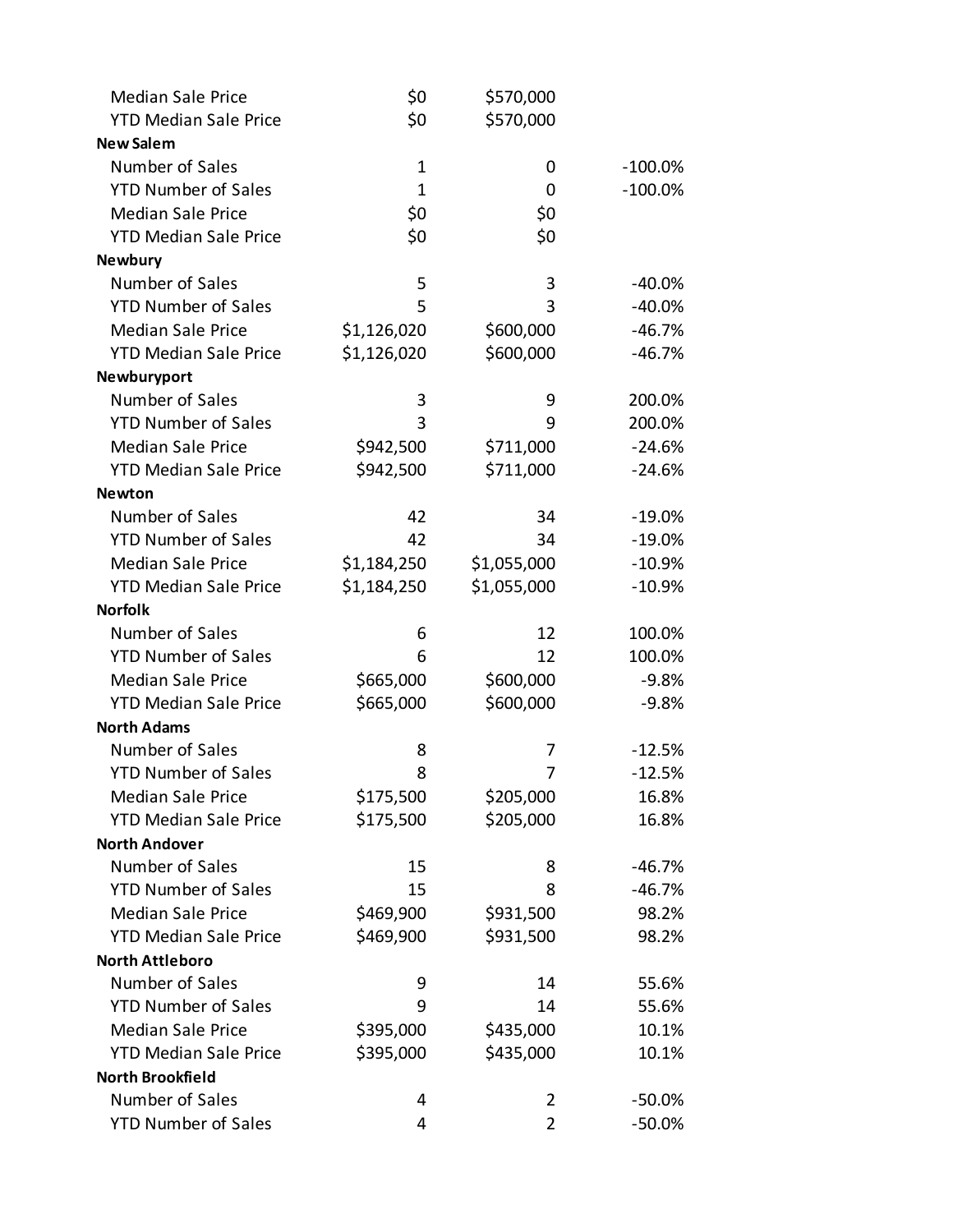| <b>Median Sale Price</b>     | \$222,500 | \$0       | $-100.0\%$ |
|------------------------------|-----------|-----------|------------|
| <b>YTD Median Sale Price</b> | \$222,500 | \$0       | $-100.0%$  |
| <b>North Reading</b>         |           |           |            |
| Number of Sales              | 8         | 5         | $-37.5%$   |
| <b>YTD Number of Sales</b>   | 8         | 5         | $-37.5%$   |
| <b>Median Sale Price</b>     | \$562,500 | \$600,000 | 6.7%       |
| <b>YTD Median Sale Price</b> | \$562,500 | \$600,000 | 6.7%       |
| Northampton                  |           |           |            |
| Number of Sales              | 11        | 19        | 72.7%      |
| <b>YTD Number of Sales</b>   | 11        | 19        | 72.7%      |
| <b>Median Sale Price</b>     | \$309,000 | \$355,000 | 14.9%      |
| <b>YTD Median Sale Price</b> | \$309,000 | \$355,000 | 14.9%      |
| Northborough                 |           |           |            |
| Number of Sales              | 16        | 4         | $-75.0%$   |
| <b>YTD Number of Sales</b>   | 16        | 4         | $-75.0%$   |
| <b>Median Sale Price</b>     | \$545,000 | \$452,500 | $-17.0%$   |
| <b>YTD Median Sale Price</b> | \$545,000 | \$452,500 | $-17.0%$   |
| Northbridge                  |           |           |            |
| Number of Sales              | 8         | 10        | 25.0%      |
| <b>YTD Number of Sales</b>   | 8         | 10        | 25.0%      |
| <b>Median Sale Price</b>     | \$375,000 | \$444,950 | 18.7%      |
| <b>YTD Median Sale Price</b> | \$375,000 | \$444,950 | 18.7%      |
| Northfield                   |           |           |            |
| Number of Sales              | 3         | 0         | $-100.0\%$ |
| <b>YTD Number of Sales</b>   | 3         | 0         | $-100.0\%$ |
| <b>Median Sale Price</b>     | \$220,000 | \$0       | $-100.0\%$ |
| <b>YTD Median Sale Price</b> | \$220,000 | \$0       | $-100.0%$  |
| <b>Norton</b>                |           |           |            |
| Number of Sales              | 14        | 10        | $-28.6%$   |
| <b>YTD Number of Sales</b>   | 14        | 10        | $-28.6%$   |
| <b>Median Sale Price</b>     | \$437,500 | \$592,500 | 35.4%      |
| <b>YTD Median Sale Price</b> | \$437,500 | \$592,500 | 35.4%      |
| <b>Norwell</b>               |           |           |            |
| Number of Sales              | 9         | 7         | $-22.2%$   |
| <b>YTD Number of Sales</b>   | 9         | 7         | $-22.2%$   |
| <b>Median Sale Price</b>     | \$645,000 | \$735,000 | 14.0%      |
| <b>YTD Median Sale Price</b> | \$645,000 | \$735,000 | 14.0%      |
| Norwood                      |           |           |            |
| Number of Sales              | 24        | 14        | $-41.7%$   |
| <b>YTD Number of Sales</b>   | 24        | 14        | $-41.7%$   |
| <b>Median Sale Price</b>     | \$540,000 | \$648,250 | 20.0%      |
| <b>YTD Median Sale Price</b> | \$540,000 | \$648,250 | 20.0%      |
| <b>Oak Bluffs</b>            |           |           |            |
| Number of Sales              | 6         | 5         | $-16.7%$   |
| <b>YTD Number of Sales</b>   | 6         | 5         | $-16.7%$   |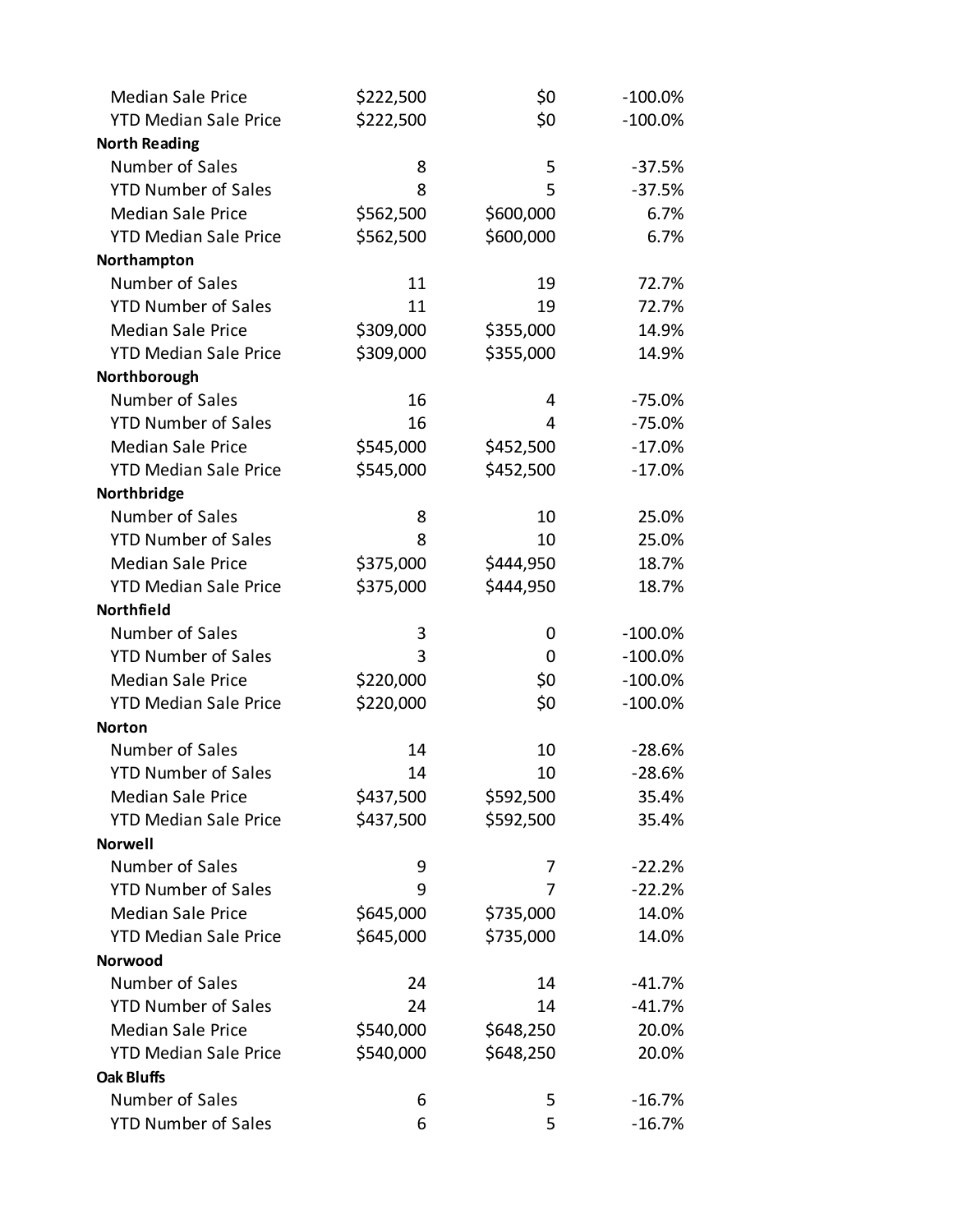| <b>Median Sale Price</b>     | \$797,500      | \$1,045,000 | 31.0%    |
|------------------------------|----------------|-------------|----------|
| <b>YTD Median Sale Price</b> | \$797,500      | \$1,045,000 | 31.0%    |
| Oakham                       |                |             |          |
| Number of Sales              | 4              | 4           | 0.0%     |
| <b>YTD Number of Sales</b>   | 4              | 4           | 0.0%     |
| <b>Median Sale Price</b>     | \$361,450      | \$467,135   | 29.2%    |
| <b>YTD Median Sale Price</b> | \$361,450      | \$467,135   | 29.2%    |
| Orange                       |                |             |          |
| Number of Sales              | 2              | 6           | 200.0%   |
| <b>YTD Number of Sales</b>   | $\overline{2}$ | 6           | 200.0%   |
| <b>Median Sale Price</b>     | \$0            | \$262,500   |          |
| <b>YTD Median Sale Price</b> | \$0            | \$262,500   |          |
| <b>Orleans</b>               |                |             |          |
| Number of Sales              | 8              | 7           | $-12.5%$ |
| <b>YTD Number of Sales</b>   | 8              | 7           | $-12.5%$ |
| <b>Median Sale Price</b>     | \$845,000      | \$600,000   | $-29.0%$ |
| <b>YTD Median Sale Price</b> | \$845,000      | \$600,000   | $-29.0%$ |
| <b>Osterville</b>            |                |             |          |
| Number of Sales              | 10             | 5           | $-50.0%$ |
| <b>YTD Number of Sales</b>   | 10             | 5           | $-50.0%$ |
| <b>Median Sale Price</b>     | \$572,500      | \$1,028,000 | 79.6%    |
| <b>YTD Median Sale Price</b> | \$572,500      | \$1,028,000 | 79.6%    |
| <b>Otis</b>                  |                |             |          |
| Number of Sales              | 5              | 4           | $-20.0%$ |
| <b>YTD Number of Sales</b>   | 5              | 4           | $-20.0%$ |
| <b>Median Sale Price</b>     | \$231,500      | \$395,000   | 70.6%    |
| <b>YTD Median Sale Price</b> | \$231,500      | \$395,000   | 70.6%    |
| <b>Oxford</b>                |                |             |          |
| Number of Sales              | 9              | 9           | 0.0%     |
| <b>YTD Number of Sales</b>   | 9              | 9           | 0.0%     |
| <b>Median Sale Price</b>     | \$330,000      | \$350,000   | 6.1%     |
| <b>YTD Median Sale Price</b> | \$330,000      | \$350,000   | 6.1%     |
| Palmer                       |                |             |          |
| Number of Sales              | 12             | 11          | $-8.3%$  |
| <b>YTD Number of Sales</b>   | 12             | 11          | $-8.3%$  |
| <b>Median Sale Price</b>     | \$239,000      | \$275,000   | 15.1%    |
| <b>YTD Median Sale Price</b> | \$239,000      | \$275,000   | 15.1%    |
| <b>Paxton</b>                |                |             |          |
| Number of Sales              | 2              | 1           | $-50.0%$ |
| <b>YTD Number of Sales</b>   | $\overline{2}$ | 1           | $-50.0%$ |
| <b>Median Sale Price</b>     | \$0            | \$0         |          |
| <b>YTD Median Sale Price</b> | \$0            | \$0         |          |
| Peabody                      |                |             |          |
| Number of Sales              | 25             | 22          | $-12.0%$ |
| <b>YTD Number of Sales</b>   | 25             | 22          | $-12.0%$ |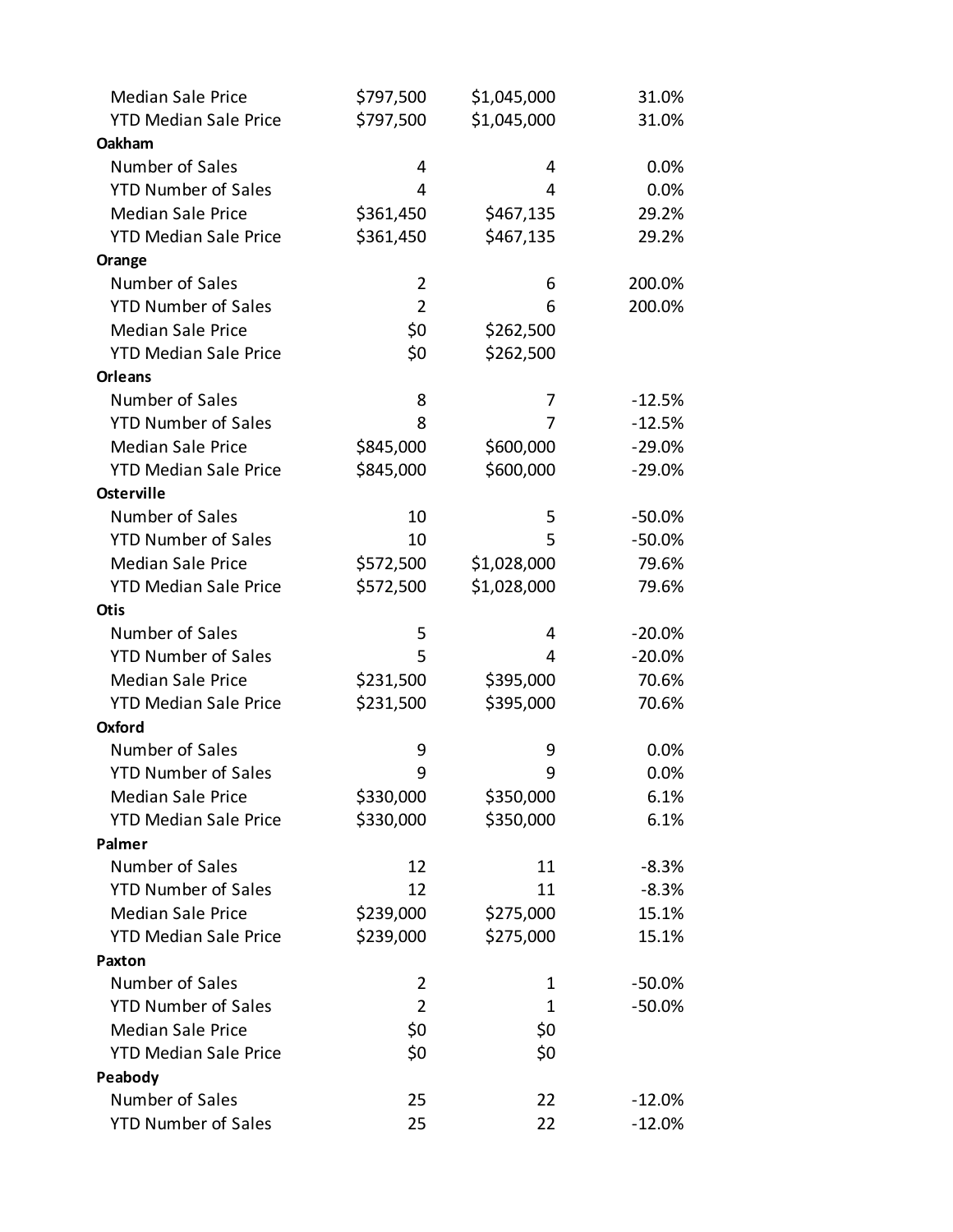| <b>Median Sale Price</b>     | \$531,000      | \$552,500      | 4.0%       |
|------------------------------|----------------|----------------|------------|
| <b>YTD Median Sale Price</b> | \$531,000      | \$552,500      | 4.0%       |
| Pelham                       |                |                |            |
| Number of Sales              | 0              | 0              |            |
| <b>YTD Number of Sales</b>   | 0              | 0              |            |
| <b>Median Sale Price</b>     | \$0            | \$0            |            |
| <b>YTD Median Sale Price</b> | \$0            | \$0            |            |
| <b>Pembroke</b>              |                |                |            |
| Number of Sales              | 15             | 15             | 0.0%       |
| <b>YTD Number of Sales</b>   | 15             | 15             | 0.0%       |
| <b>Median Sale Price</b>     | \$383,000      | \$446,000      | 16.4%      |
| <b>YTD Median Sale Price</b> | \$383,000      | \$446,000      | 16.4%      |
| Pepperell                    |                |                |            |
| Number of Sales              | 10             | 12             | 20.0%      |
| <b>YTD Number of Sales</b>   | 10             | 12             | 20.0%      |
| <b>Median Sale Price</b>     | \$382,500      | \$446,250      | 16.7%      |
| <b>YTD Median Sale Price</b> | \$382,500      | \$446,250      | 16.7%      |
| Peru                         |                |                |            |
| Number of Sales              | 1              | 0              | $-100.0\%$ |
| <b>YTD Number of Sales</b>   | $\mathbf{1}$   | 0              | $-100.0\%$ |
| <b>Median Sale Price</b>     | \$0            | \$0            |            |
| <b>YTD Median Sale Price</b> | \$0            | \$0            |            |
| Petersham                    |                |                |            |
| Number of Sales              | $\overline{2}$ | 1              | $-50.0%$   |
| <b>YTD Number of Sales</b>   | $\overline{2}$ | $\mathbf 1$    | $-50.0%$   |
| <b>Median Sale Price</b>     | \$0            | \$0            |            |
| <b>YTD Median Sale Price</b> | \$0            | \$0            |            |
| Phillipston                  |                |                |            |
| Number of Sales              | 2              | $\overline{2}$ | $0.0\%$    |
| <b>YTD Number of Sales</b>   | $\overline{2}$ | $\overline{2}$ | 0.0%       |
| <b>Median Sale Price</b>     | \$0            | \$0            |            |
| <b>YTD Median Sale Price</b> | \$0            | \$0            |            |
| Pittsfield                   |                |                |            |
| Number of Sales              | 47             | 30             | $-36.2%$   |
| <b>YTD Number of Sales</b>   | 47             | 30             | $-36.2%$   |
| <b>Median Sale Price</b>     | \$195,000      | \$242,500      | 24.4%      |
| <b>YTD Median Sale Price</b> | \$195,000      | \$242,500      | 24.4%      |
| Plainfield                   |                |                |            |
| Number of Sales              | 0              | 0              |            |
| <b>YTD Number of Sales</b>   | 0              | 0              |            |
| <b>Median Sale Price</b>     | \$0            | \$0            |            |
| <b>YTD Median Sale Price</b> | \$0            | \$0            |            |
| Plainville                   |                |                |            |
| Number of Sales              | 0              | 5              |            |
| <b>YTD Number of Sales</b>   | 0              | 5              |            |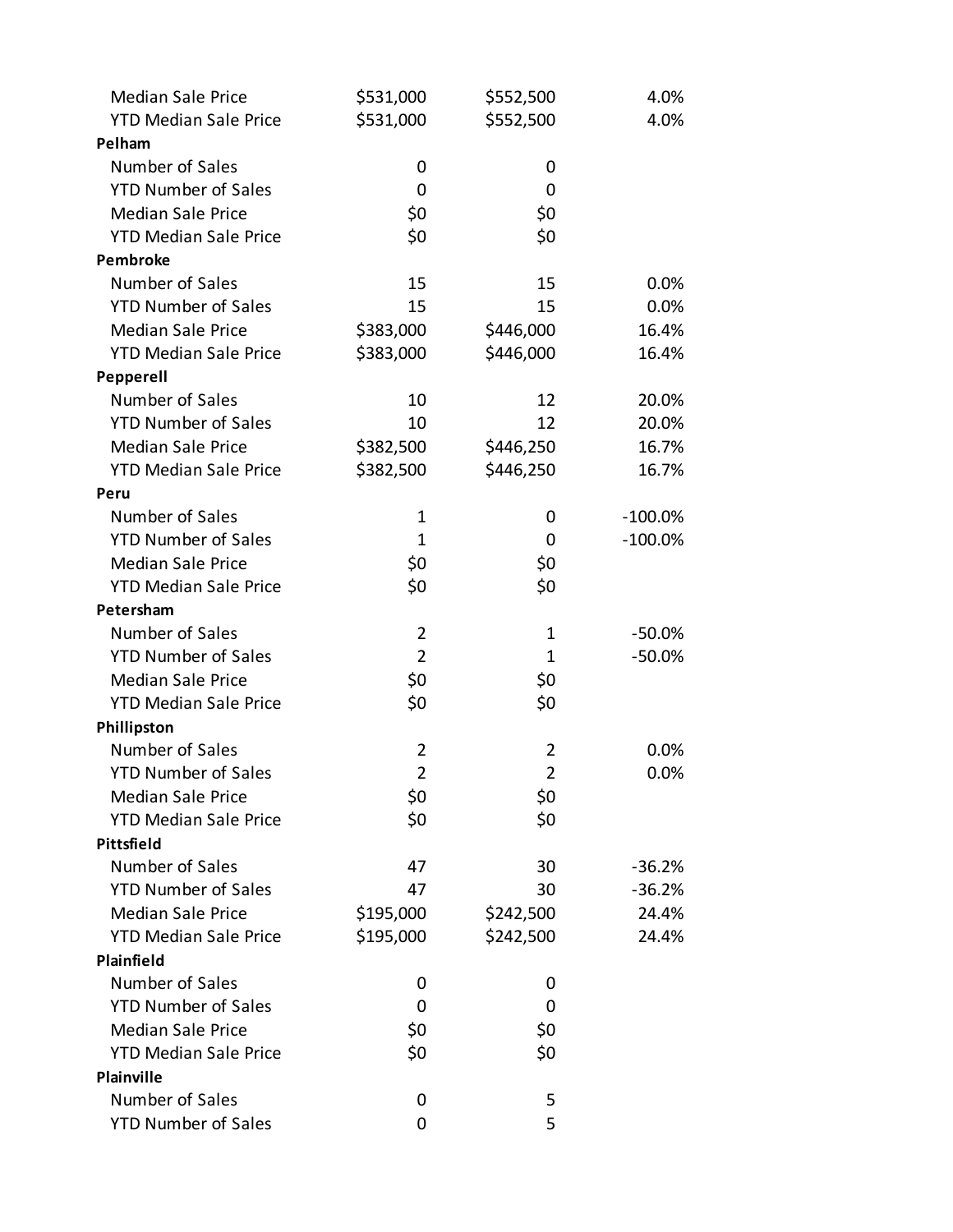| <b>Median Sale Price</b>     | \$0            | \$465,000   |           |
|------------------------------|----------------|-------------|-----------|
| <b>YTD Median Sale Price</b> | \$0            | \$465,000   |           |
| Plymouth                     |                |             |           |
| Number of Sales              | 57             | 47          | $-17.5%$  |
| <b>YTD Number of Sales</b>   | 57             | 47          | $-17.5%$  |
| <b>Median Sale Price</b>     | \$440,000      | \$525,000   | 19.3%     |
| <b>YTD Median Sale Price</b> | \$440,000      | \$525,000   | 19.3%     |
| Plympton                     |                |             |           |
| Number of Sales              | 2              | 1           | $-50.0\%$ |
| <b>YTD Number of Sales</b>   | $\overline{2}$ | 1           | $-50.0%$  |
| <b>Median Sale Price</b>     | \$0            | \$0         |           |
| <b>YTD Median Sale Price</b> | \$0            | \$0         |           |
| Princeton                    |                |             |           |
| Number of Sales              | 4              | 4           | 0.0%      |
| <b>YTD Number of Sales</b>   | 4              | 4           | 0.0%      |
| <b>Median Sale Price</b>     | \$398,000      | \$575,000   | 44.5%     |
| <b>YTD Median Sale Price</b> | \$398,000      | \$575,000   | 44.5%     |
| Provincetown                 |                |             |           |
| Number of Sales              | 6              | 3           | $-50.0%$  |
| <b>YTD Number of Sales</b>   | 6              | 3           | $-50.0%$  |
| <b>Median Sale Price</b>     | \$1,777,500    | \$1,825,000 | 2.7%      |
| <b>YTD Median Sale Price</b> | \$1,777,500    | \$1,825,000 | 2.7%      |
| Quincy                       |                |             |           |
| Number of Sales              | 37             | 29          | $-21.6%$  |
| <b>YTD Number of Sales</b>   | 37             | 29          | $-21.6%$  |
| <b>Median Sale Price</b>     | \$551,000      | \$612,000   | 11.1%     |
| <b>YTD Median Sale Price</b> | \$551,000      | \$612,000   | 11.1%     |
| Randolph                     |                |             |           |
| Number of Sales              | 12             | 23          | 91.7%     |
| <b>YTD Number of Sales</b>   | 12             | 23          | 91.7%     |
| <b>Median Sale Price</b>     | \$410,000      | \$500,000   | 22.0%     |
| <b>YTD Median Sale Price</b> | \$410,000      | \$500,000   | 22.0%     |
| Raynham                      |                |             |           |
| Number of Sales              | 5              | 5           | 0.0%      |
| <b>YTD Number of Sales</b>   | 5              | 5           | 0.0%      |
| <b>Median Sale Price</b>     | \$398,000      | \$482,000   | 21.1%     |
| <b>YTD Median Sale Price</b> | \$398,000      | \$482,000   | 21.1%     |
| Reading                      |                |             |           |
| Number of Sales              | 21             | 16          | $-23.8%$  |
| <b>YTD Number of Sales</b>   | 21             | 16          | $-23.8%$  |
| <b>Median Sale Price</b>     | \$620,000      | \$862,500   | 39.1%     |
| <b>YTD Median Sale Price</b> | \$620,000      | \$862,500   | 39.1%     |
| Rehoboth                     |                |             |           |
| Number of Sales              | 9              | 11          | 22.2%     |
| <b>YTD Number of Sales</b>   | 9              | 11          | 22.2%     |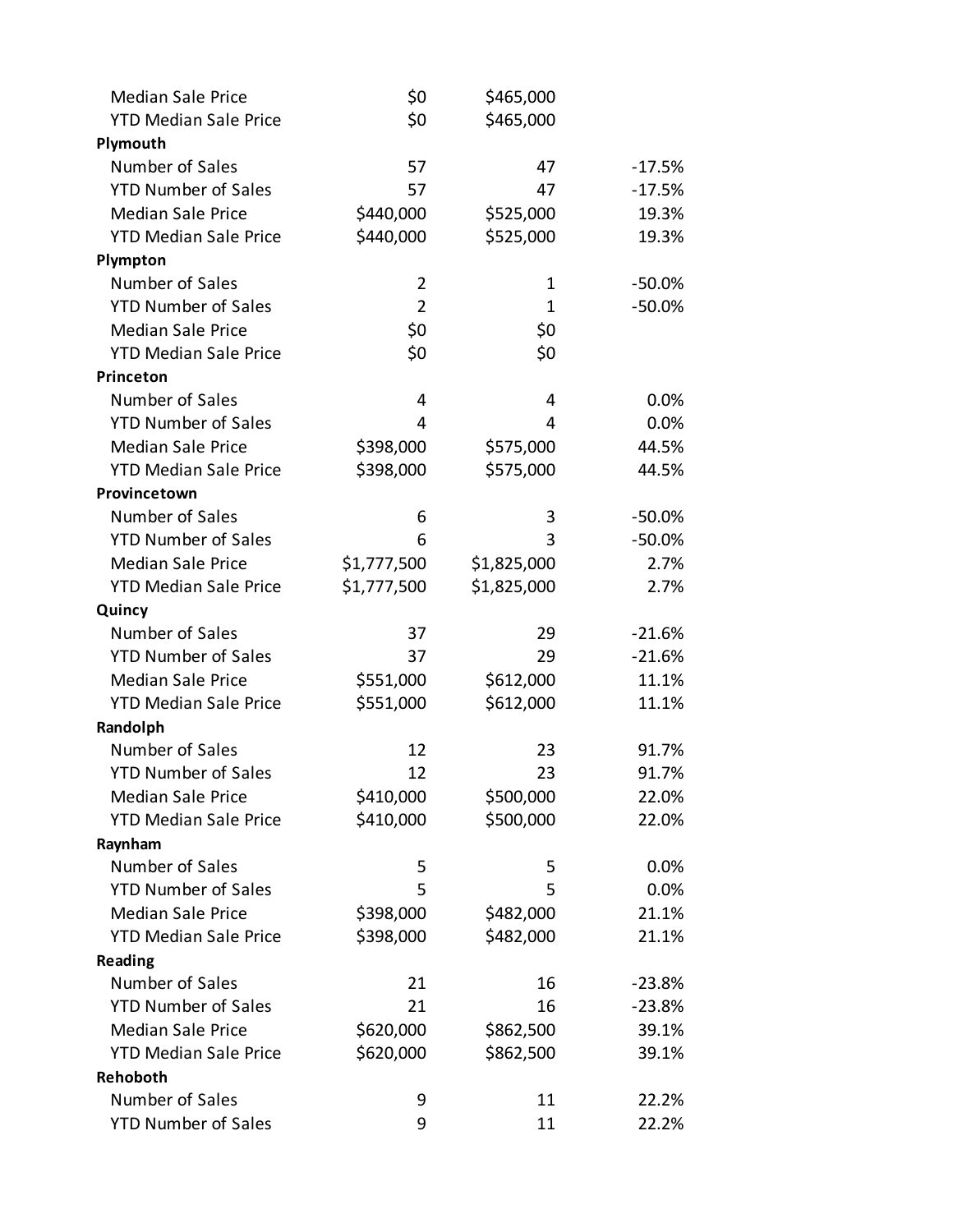| <b>Median Sale Price</b>     | \$467,000      | \$575,000      | 23.1%      |
|------------------------------|----------------|----------------|------------|
| <b>YTD Median Sale Price</b> | \$467,000      | \$575,000      | 23.1%      |
| Revere                       |                |                |            |
| Number of Sales              | 10             | 9              | $-10.0\%$  |
| <b>YTD Number of Sales</b>   | 10             | 9              | $-10.0\%$  |
| <b>Median Sale Price</b>     | \$490,000      | \$539,000      | 10.0%      |
| <b>YTD Median Sale Price</b> | \$490,000      | \$539,000      | 10.0%      |
| Richmond                     |                |                |            |
| Number of Sales              | 1              | 2              | 100.0%     |
| <b>YTD Number of Sales</b>   | $\mathbf{1}$   | $\overline{2}$ | 100.0%     |
| <b>Median Sale Price</b>     | \$0            | \$0            |            |
| <b>YTD Median Sale Price</b> | \$0            | \$0            |            |
| Rochester                    |                |                |            |
| Number of Sales              | $\overline{2}$ | 4              | 100.0%     |
| <b>YTD Number of Sales</b>   | $\overline{2}$ | 4              | 100.0%     |
| <b>Median Sale Price</b>     | \$0            | \$400,000      |            |
| <b>YTD Median Sale Price</b> | \$0            | \$400,000      |            |
| <b>Rockland</b>              |                |                |            |
| Number of Sales              | 7              | 5              | $-28.6%$   |
| <b>YTD Number of Sales</b>   | 7              | 5              | $-28.6%$   |
| <b>Median Sale Price</b>     | \$435,000      | \$490,000      | 12.6%      |
| <b>YTD Median Sale Price</b> | \$435,000      | \$490,000      | 12.6%      |
| Rockport                     |                |                |            |
| Number of Sales              | 2              | 4              | 100.0%     |
| <b>YTD Number of Sales</b>   | $\overline{2}$ | 4              | 100.0%     |
| <b>Median Sale Price</b>     | \$0            | \$550,500      |            |
| <b>YTD Median Sale Price</b> | \$0            | \$550,500      |            |
| <b>Roslindale</b>            |                |                |            |
| Number of Sales              | 11             | 6              | -45.5%     |
| <b>YTD Number of Sales</b>   | 11             | 6              | $-45.5%$   |
| <b>Median Sale Price</b>     | \$575,000      | \$821,902      | 42.9%      |
| <b>YTD Median Sale Price</b> | \$575,000      | \$821,902      | 42.9%      |
| Rowe                         |                |                |            |
| Number of Sales              | 0              | 2              |            |
| <b>YTD Number of Sales</b>   | 0              | $\overline{2}$ |            |
| <b>Median Sale Price</b>     | \$0            | \$0            |            |
| <b>YTD Median Sale Price</b> | \$0            | \$0            |            |
| Rowley                       |                |                |            |
| Number of Sales              | 4              | 0              | $-100.0\%$ |
| <b>YTD Number of Sales</b>   | 4              | 0              | $-100.0\%$ |
| <b>Median Sale Price</b>     | \$745,000      | \$0            | $-100.0\%$ |
| <b>YTD Median Sale Price</b> | \$745,000      | \$0            | $-100.0\%$ |
| Roxbury                      |                |                |            |
| Number of Sales              | 3              | 4              | 33.3%      |
| <b>YTD Number of Sales</b>   | 3              | 4              | 33.3%      |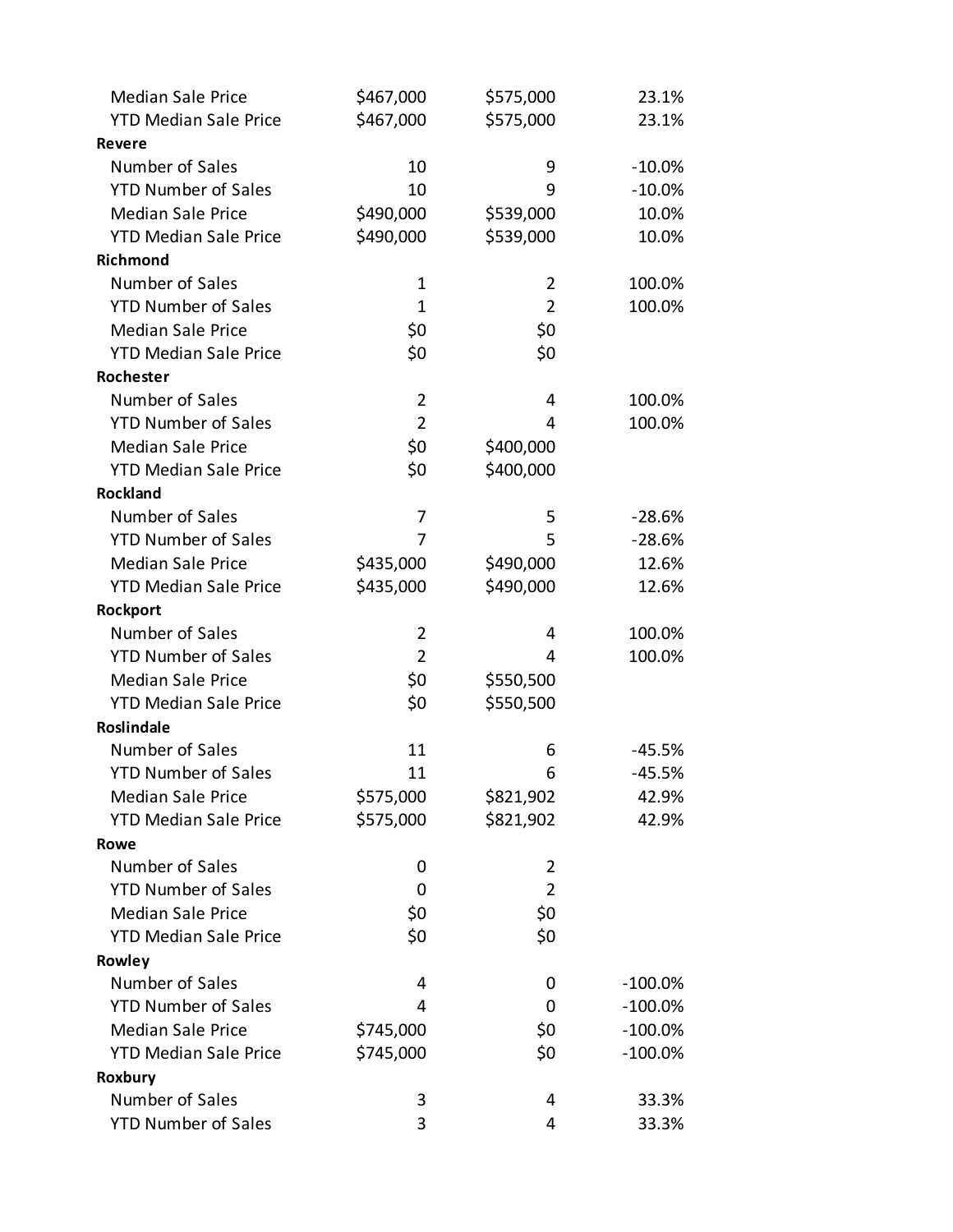| <b>Median Sale Price</b>     | \$550,000 | \$508,500    | $-7.5%$    |
|------------------------------|-----------|--------------|------------|
| <b>YTD Median Sale Price</b> | \$550,000 | \$508,500    | $-7.5%$    |
| Royalston                    |           |              |            |
| Number of Sales              | 0         | 0            |            |
| <b>YTD Number of Sales</b>   | 0         | 0            |            |
| <b>Median Sale Price</b>     | \$0       | \$0          |            |
| <b>YTD Median Sale Price</b> | \$0       | \$0          |            |
| <b>Russell</b>               |           |              |            |
| Number of Sales              | 3         | 1            | $-66.7%$   |
| <b>YTD Number of Sales</b>   | 3         | $\mathbf{1}$ | $-66.7%$   |
| <b>Median Sale Price</b>     | \$290,000 | \$0          | $-100.0\%$ |
| <b>YTD Median Sale Price</b> | \$290,000 | \$0          | $-100.0\%$ |
| <b>Rutland</b>               |           |              |            |
| Number of Sales              | 3         | 12           | 300.0%     |
| <b>YTD Number of Sales</b>   | 3         | 12           | 300.0%     |
| <b>Median Sale Price</b>     | \$360,000 | \$490,000    | 36.1%      |
| <b>YTD Median Sale Price</b> | \$360,000 | \$490,000    | 36.1%      |
| Salem                        |           |              |            |
| Number of Sales              | 8         | 15           | 87.5%      |
| <b>YTD Number of Sales</b>   | 8         | 15           | 87.5%      |
| <b>Median Sale Price</b>     | \$495,000 | \$600,000    | 21.2%      |
| <b>YTD Median Sale Price</b> | \$495,000 | \$600,000    | 21.2%      |
| Salisbury                    |           |              |            |
| Number of Sales              | 6         | 5            | $-16.7%$   |
| <b>YTD Number of Sales</b>   | 6         | 5            | $-16.7%$   |
| <b>Median Sale Price</b>     | \$467,500 | \$415,000    | $-11.2%$   |
| <b>YTD Median Sale Price</b> | \$467,500 | \$415,000    | $-11.2%$   |
| Sandisfield                  |           |              |            |
| Number of Sales              | 0         | 1            |            |
| <b>YTD Number of Sales</b>   | 0         | $\mathbf{1}$ |            |
| <b>Median Sale Price</b>     | \$0       | \$0          |            |
| <b>YTD Median Sale Price</b> | \$0       | \$0          |            |
| Sandwich                     |           |              |            |
| Number of Sales              | 26        | 18           | $-30.8%$   |
| <b>YTD Number of Sales</b>   | 26        | 18           | $-30.8%$   |
| <b>Median Sale Price</b>     | \$527,500 | \$568,800    | 7.8%       |
| <b>YTD Median Sale Price</b> | \$527,500 | \$568,800    | 7.8%       |
| <b>Saugus</b>                |           |              |            |
| Number of Sales              | 23        | 16           | $-30.4%$   |
| <b>YTD Number of Sales</b>   | 23        | 16           | $-30.4%$   |
| <b>Median Sale Price</b>     | \$515,000 | \$574,000    | 11.5%      |
| <b>YTD Median Sale Price</b> | \$515,000 | \$574,000    | 11.5%      |
| Savoy                        |           |              |            |
| Number of Sales              | 0         | 0            |            |
| <b>YTD Number of Sales</b>   | 0         | 0            |            |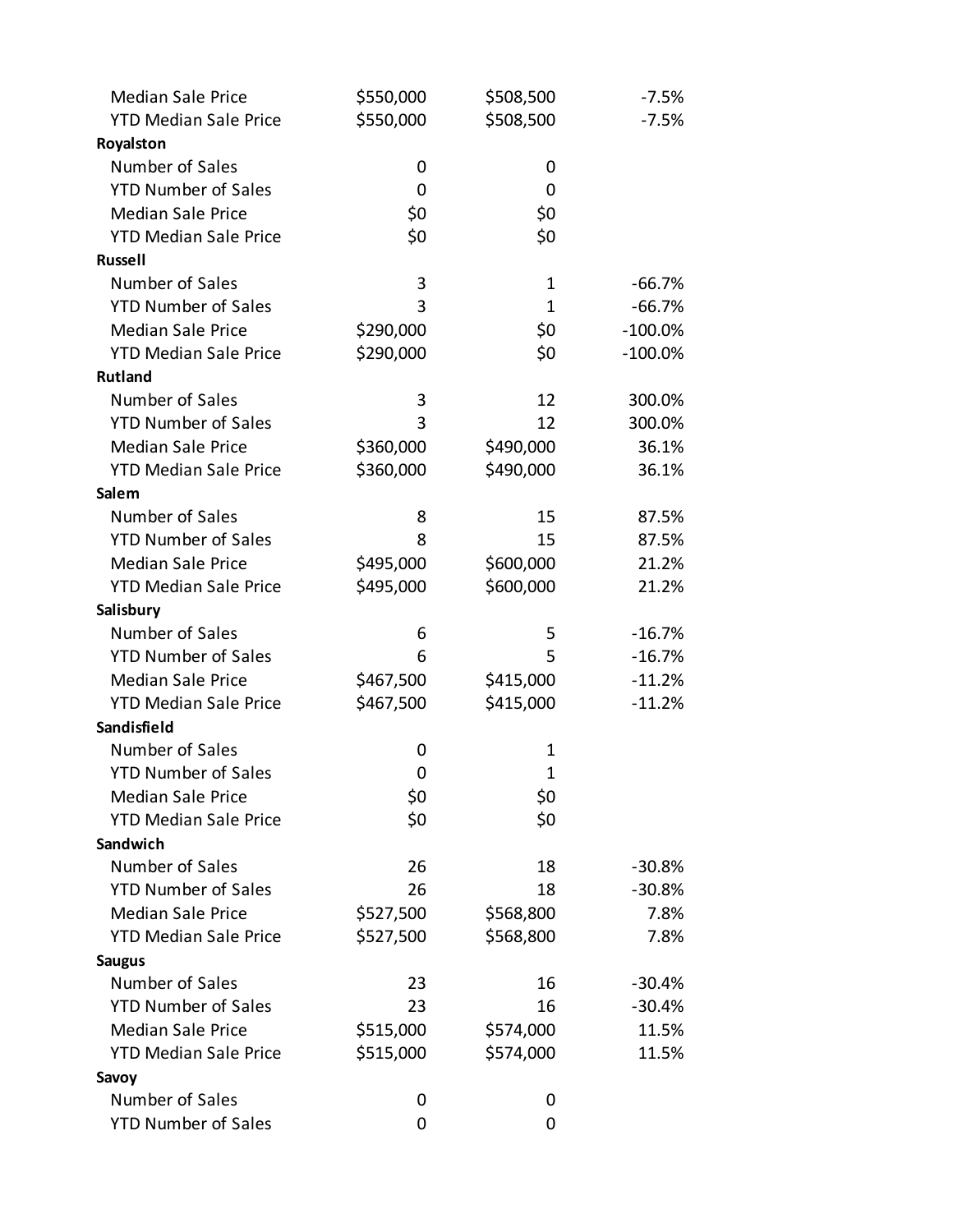| <b>Median Sale Price</b>     | \$0         | \$0       |          |
|------------------------------|-------------|-----------|----------|
| <b>YTD Median Sale Price</b> | \$0         | \$0       |          |
| <b>Scituate</b>              |             |           |          |
| Number of Sales              | 23          | 20        | $-13.0%$ |
| <b>YTD Number of Sales</b>   | 23          | 20        | $-13.0%$ |
| <b>Median Sale Price</b>     | \$700,000   | \$795,000 | 13.6%    |
| <b>YTD Median Sale Price</b> | \$700,000   | \$795,000 | 13.6%    |
| <b>Seekonk</b>               |             |           |          |
| Number of Sales              | 17          | 14        | $-17.6%$ |
| <b>YTD Number of Sales</b>   | 17          | 14        | $-17.6%$ |
| <b>Median Sale Price</b>     | \$370,000   | \$441,000 | 19.2%    |
| <b>YTD Median Sale Price</b> | \$370,000   | \$441,000 | 19.2%    |
| <b>Sharon</b>                |             |           |          |
| Number of Sales              | 14          | 19        | 35.7%    |
| <b>YTD Number of Sales</b>   | 14          | 19        | 35.7%    |
| <b>Median Sale Price</b>     | \$742,500   | \$725,000 | $-2.4%$  |
| <b>YTD Median Sale Price</b> | \$742,500   | \$725,000 | $-2.4%$  |
| <b>Sheffield</b>             |             |           |          |
| Number of Sales              | 4           | 4         | 0.0%     |
| <b>YTD Number of Sales</b>   | 4           | 4         | 0.0%     |
| <b>Median Sale Price</b>     | \$384,000   | \$502,500 | 30.9%    |
| <b>YTD Median Sale Price</b> | \$384,000   | \$502,500 | 30.9%    |
| <b>Shelburne</b>             |             |           |          |
| Number of Sales              | 0           | 0         |          |
| <b>YTD Number of Sales</b>   | 0           | 0         |          |
| <b>Median Sale Price</b>     | \$0         | \$0       |          |
| <b>YTD Median Sale Price</b> | \$0         | \$0       |          |
| Sherborn                     |             |           |          |
| Number of Sales              | 9           | 3         | $-66.7%$ |
| <b>YTD Number of Sales</b>   | 9           | 3         | $-66.7%$ |
| <b>Median Sale Price</b>     | \$935,000   | \$707,000 | $-24.4%$ |
| <b>YTD Median Sale Price</b> | \$935,000   | \$707,000 | $-24.4%$ |
| <b>Shirley</b>               |             |           |          |
| Number of Sales              | 11          | 5         | $-54.5%$ |
| <b>YTD Number of Sales</b>   | 11          | 5         | $-54.5%$ |
| <b>Median Sale Price</b>     | \$365,000   | \$330,000 | $-9.6%$  |
| <b>YTD Median Sale Price</b> | \$365,000   | \$330,000 | $-9.6%$  |
| Shrewsbury                   |             |           |          |
| Number of Sales              | 23          | 18        | $-21.7%$ |
| <b>YTD Number of Sales</b>   | 23          | 18        | $-21.7%$ |
| <b>Median Sale Price</b>     | \$425,000   | \$495,000 | 16.5%    |
| <b>YTD Median Sale Price</b> | \$425,000   | \$495,000 | 16.5%    |
| Shutesbury                   |             |           |          |
| Number of Sales              | $\mathbf 1$ | 3         | 200.0%   |
| <b>YTD Number of Sales</b>   | $\mathbf 1$ | 3         | 200.0%   |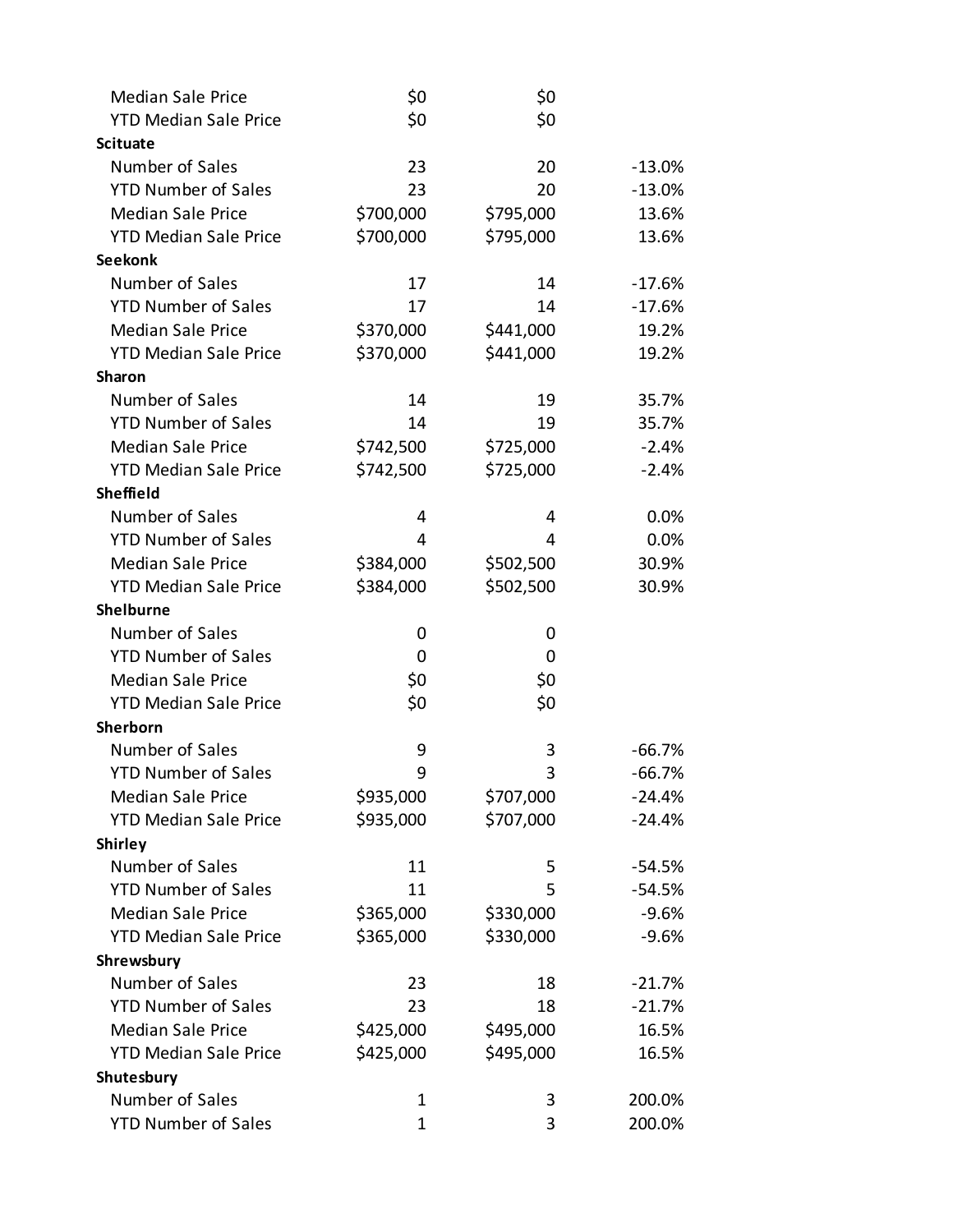| <b>Median Sale Price</b>     | \$0         | \$359,900 |          |
|------------------------------|-------------|-----------|----------|
| <b>YTD Median Sale Price</b> | \$0         | \$359,900 |          |
| Somerset                     |             |           |          |
| Number of Sales              | 15          | 19        | 26.7%    |
| <b>YTD Number of Sales</b>   | 15          | 19        | 26.7%    |
| <b>Median Sale Price</b>     | \$375,000   | \$400,000 | 6.7%     |
| <b>YTD Median Sale Price</b> | \$375,000   | \$400,000 | 6.7%     |
| Somerville                   |             |           |          |
| Number of Sales              | 8           | 6         | $-25.0%$ |
| <b>YTD Number of Sales</b>   | 8           | 6         | $-25.0%$ |
| <b>Median Sale Price</b>     | \$774,950   | \$950,000 | 22.6%    |
| <b>YTD Median Sale Price</b> | \$774,950   | \$950,000 | 22.6%    |
| <b>South Boston</b>          |             |           |          |
| Number of Sales              | 3           | 3         | 0.0%     |
| <b>YTD Number of Sales</b>   | 3           | 3         | 0.0%     |
| <b>Median Sale Price</b>     | \$1,025,000 | \$575,000 | $-43.9%$ |
| <b>YTD Median Sale Price</b> | \$1,025,000 | \$575,000 | $-43.9%$ |
| <b>South Hadley</b>          |             |           |          |
| Number of Sales              | 14          | 9         | $-35.7%$ |
| <b>YTD Number of Sales</b>   | 14          | 9         | $-35.7%$ |
| <b>Median Sale Price</b>     | \$335,000   | \$280,000 | $-16.4%$ |
| <b>YTD Median Sale Price</b> | \$335,000   | \$280,000 | $-16.4%$ |
| Southampton                  |             |           |          |
| Number of Sales              | 3           | 6         | 100.0%   |
| <b>YTD Number of Sales</b>   | 3           | 6         | 100.0%   |
| <b>Median Sale Price</b>     | \$445,000   | \$417,450 | $-6.2%$  |
| <b>YTD Median Sale Price</b> | \$445,000   | \$417,450 | $-6.2%$  |
| Southborough                 |             |           |          |
| Number of Sales              | 13          | 9         | $-30.8%$ |
| <b>YTD Number of Sales</b>   | 13          | 9         | $-30.8%$ |
| <b>Median Sale Price</b>     | \$760,000   | \$520,000 | $-31.6%$ |
| <b>YTD Median Sale Price</b> | \$760,000   | \$520,000 | $-31.6%$ |
| Southbridge                  |             |           |          |
| Number of Sales              | 13          | 10        | $-23.1%$ |
| <b>YTD Number of Sales</b>   | 13          | 10        | $-23.1%$ |
| <b>Median Sale Price</b>     | \$253,000   | \$332,500 | 31.4%    |
| <b>YTD Median Sale Price</b> | \$253,000   | \$332,500 | 31.4%    |
| <b>Southwick</b>             |             |           |          |
| Number of Sales              | 9           | 4         | $-55.6%$ |
| <b>YTD Number of Sales</b>   | 9           | 4         | $-55.6%$ |
| <b>Median Sale Price</b>     | \$250,000   | \$292,500 | 17.0%    |
| <b>YTD Median Sale Price</b> | \$250,000   | \$292,500 | 17.0%    |
| Spencer                      |             |           |          |
| Number of Sales              | 11          | 6         | $-45.5%$ |
| <b>YTD Number of Sales</b>   | 11          | 6         | $-45.5%$ |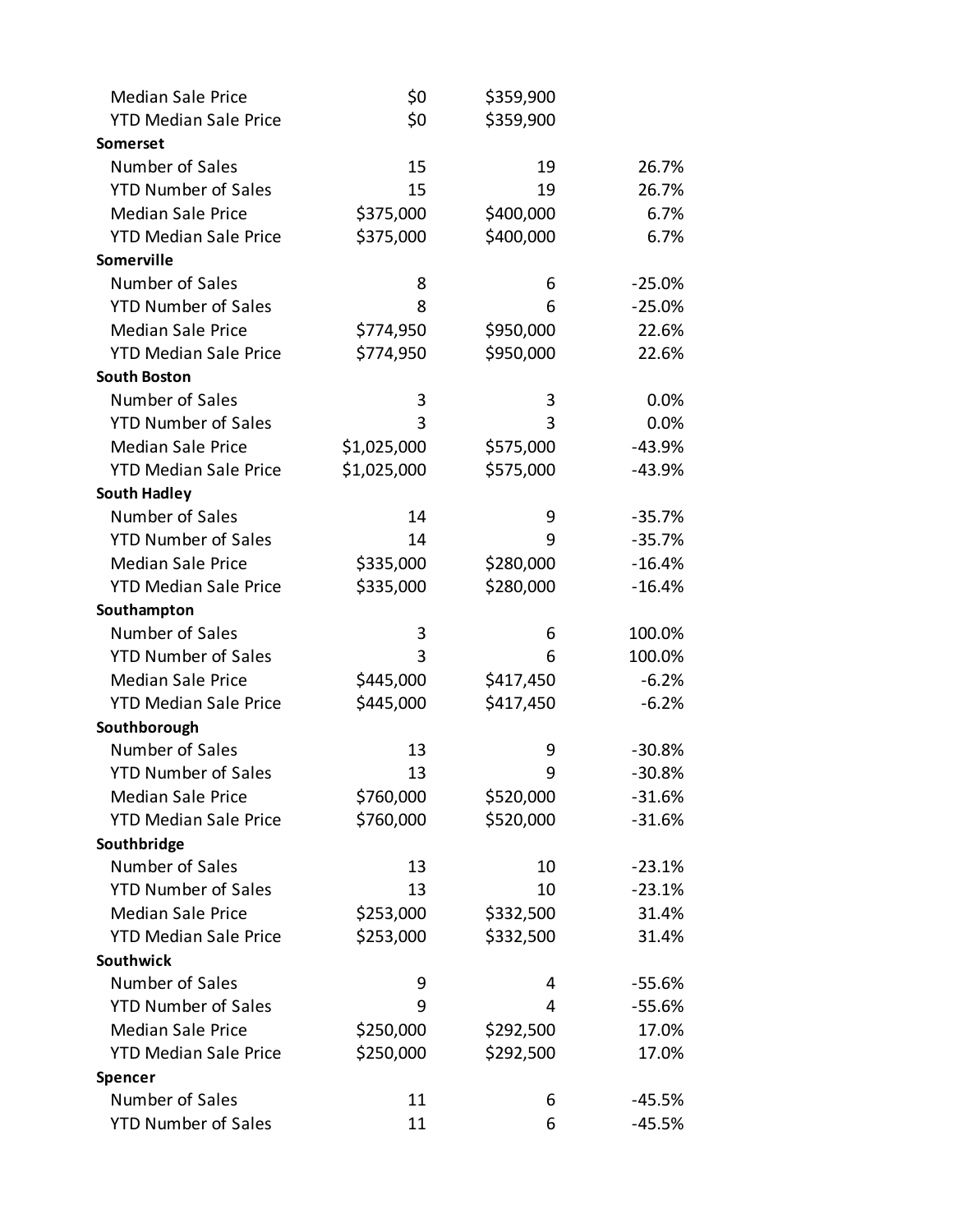| <b>Median Sale Price</b>     | \$335,000 | \$332,500      | $-0.7%$    |
|------------------------------|-----------|----------------|------------|
| <b>YTD Median Sale Price</b> | \$335,000 | \$332,500      | $-0.7%$    |
| Springfield                  |           |                |            |
| Number of Sales              | 100       | 97             | $-3.0%$    |
| <b>YTD Number of Sales</b>   | 100       | 97             | $-3.0%$    |
| <b>Median Sale Price</b>     | \$200,000 | \$220,000      | 10.0%      |
| <b>YTD Median Sale Price</b> | \$200,000 | \$220,000      | 10.0%      |
| <b>Sterling</b>              |           |                |            |
| Number of Sales              | 12        | 4              | $-66.7%$   |
| <b>YTD Number of Sales</b>   | 12        | 4              | $-66.7%$   |
| <b>Median Sale Price</b>     | \$372,500 | \$354,000      | $-5.0%$    |
| <b>YTD Median Sale Price</b> | \$372,500 | \$354,000      | $-5.0%$    |
| Stockbridge                  |           |                |            |
| Number of Sales              | 5         | 4              | $-20.0%$   |
| <b>YTD Number of Sales</b>   | 5         | 4              | $-20.0%$   |
| <b>Median Sale Price</b>     | \$527,500 | \$585,000      | 10.9%      |
| <b>YTD Median Sale Price</b> | \$527,500 | \$585,000      | 10.9%      |
| Stoneham                     |           |                |            |
| Number of Sales              | 15        | 9              | $-40.0%$   |
| <b>YTD Number of Sales</b>   | 15        | 9              | $-40.0%$   |
| <b>Median Sale Price</b>     | \$550,000 | \$710,000      | 29.1%      |
| <b>YTD Median Sale Price</b> | \$550,000 | \$710,000      | 29.1%      |
| Stoughton                    |           |                |            |
| Number of Sales              | 13        | 20             | 53.8%      |
| <b>YTD Number of Sales</b>   | 13        | 20             | 53.8%      |
| <b>Median Sale Price</b>     | \$500,000 | \$527,500      | 5.5%       |
| <b>YTD Median Sale Price</b> | \$500,000 | \$527,500      | 5.5%       |
| <b>Stow</b>                  |           |                |            |
| Number of Sales              | 8         | 2              | $-75.0%$   |
| <b>YTD Number of Sales</b>   | 8         | $\overline{2}$ | $-75.0%$   |
| <b>Median Sale Price</b>     | \$527,750 | \$0            | $-100.0\%$ |
| <b>YTD Median Sale Price</b> | \$527,750 | \$0            | $-100.0\%$ |
| Sturbridge                   |           |                |            |
| Number of Sales              | 5         | 3              | $-40.0%$   |
| <b>YTD Number of Sales</b>   | 5         | 3              | $-40.0%$   |
| <b>Median Sale Price</b>     | \$372,000 | \$400,000      | 7.5%       |
| <b>YTD Median Sale Price</b> | \$372,000 | \$400,000      | 7.5%       |
| Sudbury                      |           |                |            |
| Number of Sales              | 16        | 10             | $-37.5%$   |
| <b>YTD Number of Sales</b>   | 16        | 10             | $-37.5%$   |
| <b>Median Sale Price</b>     | \$863,500 | \$863,500      | 0.0%       |
| <b>YTD Median Sale Price</b> | \$863,500 | \$863,500      | 0.0%       |
| <b>Sunderland</b>            |           |                |            |
| Number of Sales              | 1         | 4              | 300.0%     |
| <b>YTD Number of Sales</b>   | 1         | 4              | 300.0%     |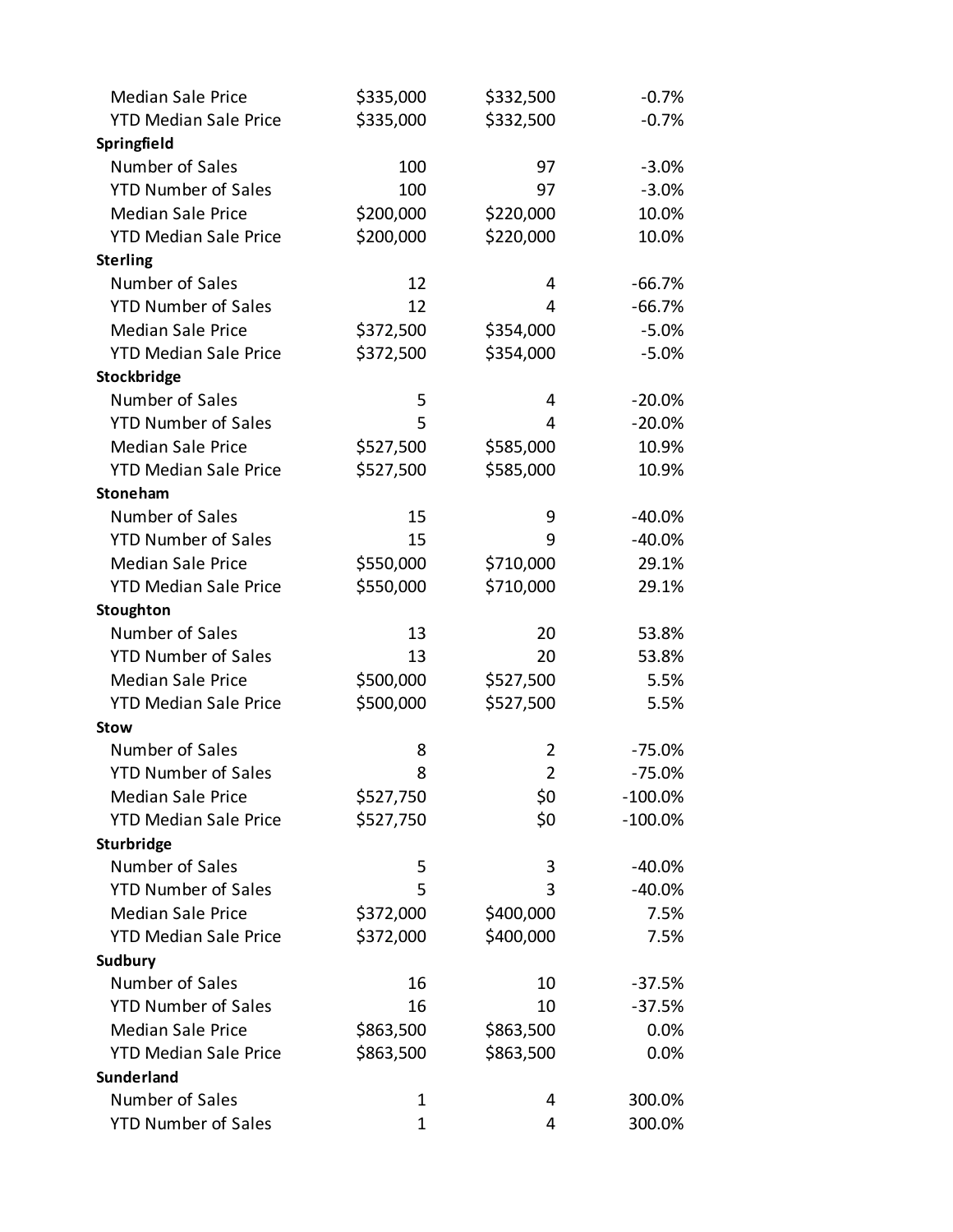| <b>Median Sale Price</b>     | \$0         | \$372,500   |            |
|------------------------------|-------------|-------------|------------|
| <b>YTD Median Sale Price</b> | \$0         | \$372,500   |            |
| <b>Sutton</b>                |             |             |            |
| Number of Sales              | 7           | 7           | 0.0%       |
| <b>YTD Number of Sales</b>   | 7           | 7           | 0.0%       |
| <b>Median Sale Price</b>     | \$450,000   | \$560,000   | 24.4%      |
| <b>YTD Median Sale Price</b> | \$450,000   | \$560,000   | 24.4%      |
| Swampscott                   |             |             |            |
| Number of Sales              | 12          | 9           | $-25.0%$   |
| <b>YTD Number of Sales</b>   | 12          | 9           | $-25.0%$   |
| <b>Median Sale Price</b>     | \$646,250   | \$600,000   | $-7.2%$    |
| <b>YTD Median Sale Price</b> | \$646,250   | \$600,000   | $-7.2%$    |
| <b>Swansea</b>               |             |             |            |
| Number of Sales              | 26          | 20          | $-23.1%$   |
| <b>YTD Number of Sales</b>   | 26          | 20          | $-23.1%$   |
| <b>Median Sale Price</b>     | \$324,950   | \$420,000   | 29.3%      |
| <b>YTD Median Sale Price</b> | \$324,950   | \$420,000   | 29.3%      |
| <b>Taunton</b>               |             |             |            |
| Number of Sales              | 35          | 34          | $-2.9%$    |
| <b>YTD Number of Sales</b>   | 35          | 34          | $-2.9%$    |
| <b>Median Sale Price</b>     | \$363,000   | \$413,250   | 13.8%      |
| <b>YTD Median Sale Price</b> | \$363,000   | \$413,250   | 13.8%      |
| <b>Templeton</b>             |             |             |            |
| Number of Sales              | 10          | 6           | $-40.0%$   |
| <b>YTD Number of Sales</b>   | 10          | 6           | $-40.0%$   |
| <b>Median Sale Price</b>     | \$245,500   | \$195,500   | $-20.4%$   |
| <b>YTD Median Sale Price</b> | \$245,500   | \$195,500   | $-20.4%$   |
| <b>Tewksbury</b>             |             |             |            |
| Number of Sales              | 19          | 19          | 0.0%       |
| <b>YTD Number of Sales</b>   | 19          | 19          | 0.0%       |
| <b>Median Sale Price</b>     | \$510,000   | \$568,900   | 11.5%      |
| <b>YTD Median Sale Price</b> | \$510,000   | \$568,900   | 11.5%      |
| <b>Tisbury</b>               |             |             |            |
| Number of Sales              | 5           | 1           | $-80.0\%$  |
| <b>YTD Number of Sales</b>   | 5           | 1           | $-80.0%$   |
| <b>Median Sale Price</b>     | \$1,270,000 | \$0\$       | $-100.0\%$ |
| <b>YTD Median Sale Price</b> | \$1,270,000 | \$0         | $-100.0\%$ |
| <b>Tolland</b>               |             |             |            |
| Number of Sales              | 0           | 1           |            |
| <b>YTD Number of Sales</b>   | 0           | $\mathbf 1$ |            |
| <b>Median Sale Price</b>     | \$0         | \$0         |            |
| <b>YTD Median Sale Price</b> | \$0         | \$0         |            |
| <b>Topsfield</b>             |             |             |            |
| Number of Sales              | 4           | 8           | 100.0%     |
| <b>YTD Number of Sales</b>   | 4           | 8           | 100.0%     |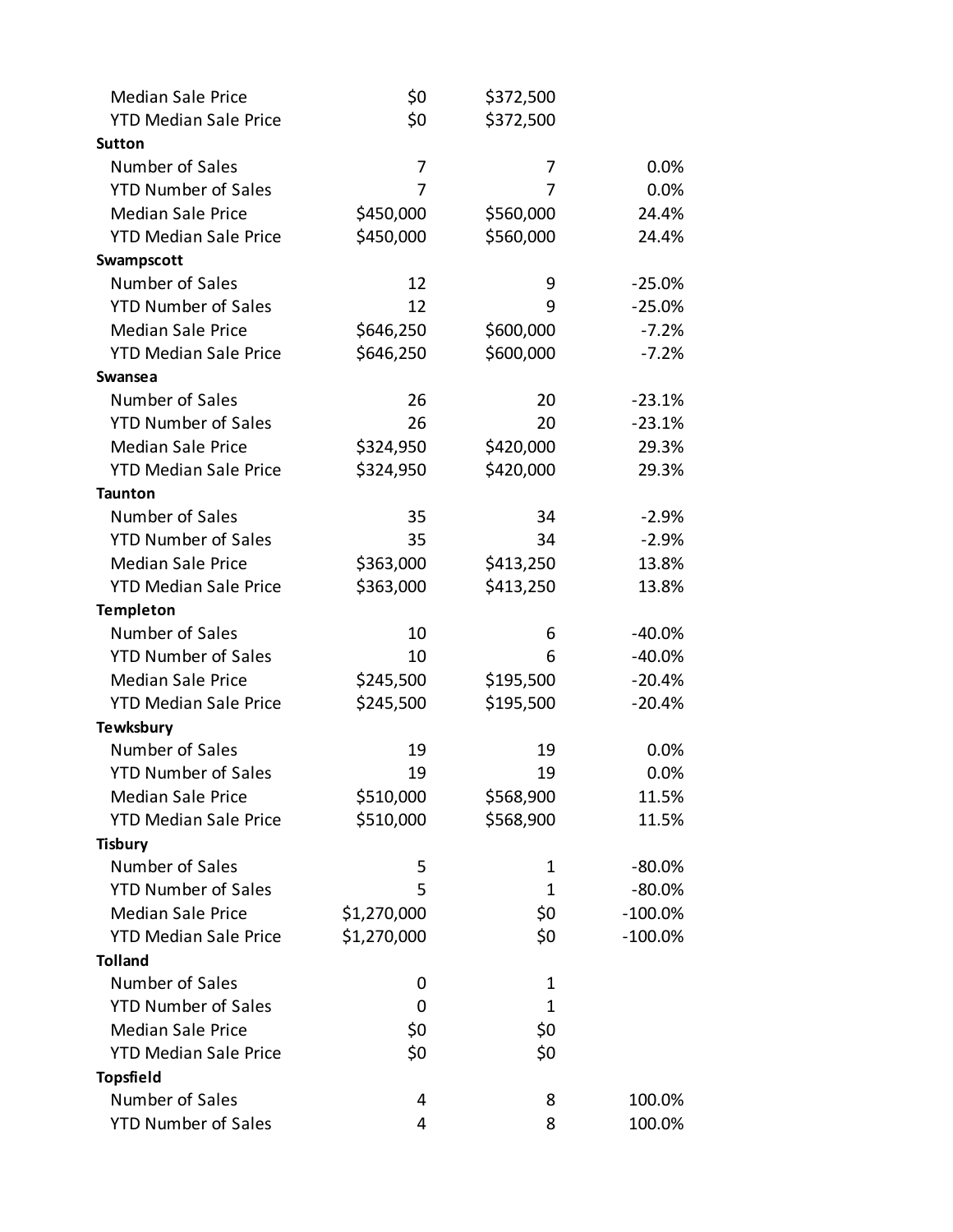| <b>Median Sale Price</b>     | \$585,000 | \$847,500      | 44.9%      |
|------------------------------|-----------|----------------|------------|
| <b>YTD Median Sale Price</b> | \$585,000 | \$847,500      | 44.9%      |
| <b>Townsend</b>              |           |                |            |
| Number of Sales              | 8         | 12             | 50.0%      |
| <b>YTD Number of Sales</b>   | 8         | 12             | 50.0%      |
| <b>Median Sale Price</b>     | \$337,000 | \$370,000      | 9.8%       |
| <b>YTD Median Sale Price</b> | \$337,000 | \$370,000      | 9.8%       |
| <b>Truro</b>                 |           |                |            |
| Number of Sales              | 5         | 1              | $-80.0%$   |
| <b>YTD Number of Sales</b>   | 5         | $\mathbf{1}$   | $-80.0%$   |
| <b>Median Sale Price</b>     | \$900,000 | \$0            | $-100.0\%$ |
| <b>YTD Median Sale Price</b> | \$900,000 | \$0            | $-100.0%$  |
| Tyngsboro                    |           |                |            |
| Number of Sales              | 7         | 7              | 0.0%       |
| <b>YTD Number of Sales</b>   | 7         | 7              | 0.0%       |
| <b>Median Sale Price</b>     | \$395,000 | \$500,000      | 26.6%      |
| <b>YTD Median Sale Price</b> | \$395,000 | \$500,000      | 26.6%      |
| Tyringham                    |           |                |            |
| Number of Sales              | 0         | 1              |            |
| <b>YTD Number of Sales</b>   | 0         | 1              |            |
| <b>Median Sale Price</b>     | \$0       | \$0            |            |
| <b>YTD Median Sale Price</b> | \$0       | \$0            |            |
| Upton                        |           |                |            |
| Number of Sales              | 3         | 6              | 100.0%     |
| <b>YTD Number of Sales</b>   | 3         | 6              | 100.0%     |
| <b>Median Sale Price</b>     | \$480,000 | \$575,000      | 19.8%      |
| <b>YTD Median Sale Price</b> | \$480,000 | \$575,000      | 19.8%      |
| <b>Uxbridge</b>              |           |                |            |
| Number of Sales              | 9         | 14             | 55.6%      |
| <b>YTD Number of Sales</b>   | 9         | 14             | 55.6%      |
| <b>Median Sale Price</b>     | \$405,000 | \$392,500      | $-3.1%$    |
| <b>YTD Median Sale Price</b> | \$405,000 | \$392,500      | $-3.1%$    |
| Wakefield                    |           |                |            |
| Number of Sales              | 13        | 12             | $-7.7%$    |
| <b>YTD Number of Sales</b>   | 13        | 12             | $-7.7%$    |
| <b>Median Sale Price</b>     | \$572,500 | \$686,000      | 19.8%      |
| <b>YTD Median Sale Price</b> | \$572,500 | \$686,000      | 19.8%      |
| <b>Wales</b>                 |           |                |            |
| Number of Sales              | 0         | 2              |            |
| <b>YTD Number of Sales</b>   | 0         | $\overline{2}$ |            |
| <b>Median Sale Price</b>     | \$0       | \$0            |            |
| <b>YTD Median Sale Price</b> | \$0       | \$0            |            |
| Walpole                      |           |                |            |
| Number of Sales              | 16        | 11             | $-31.3%$   |
| <b>YTD Number of Sales</b>   | 16        | 11             | $-31.3%$   |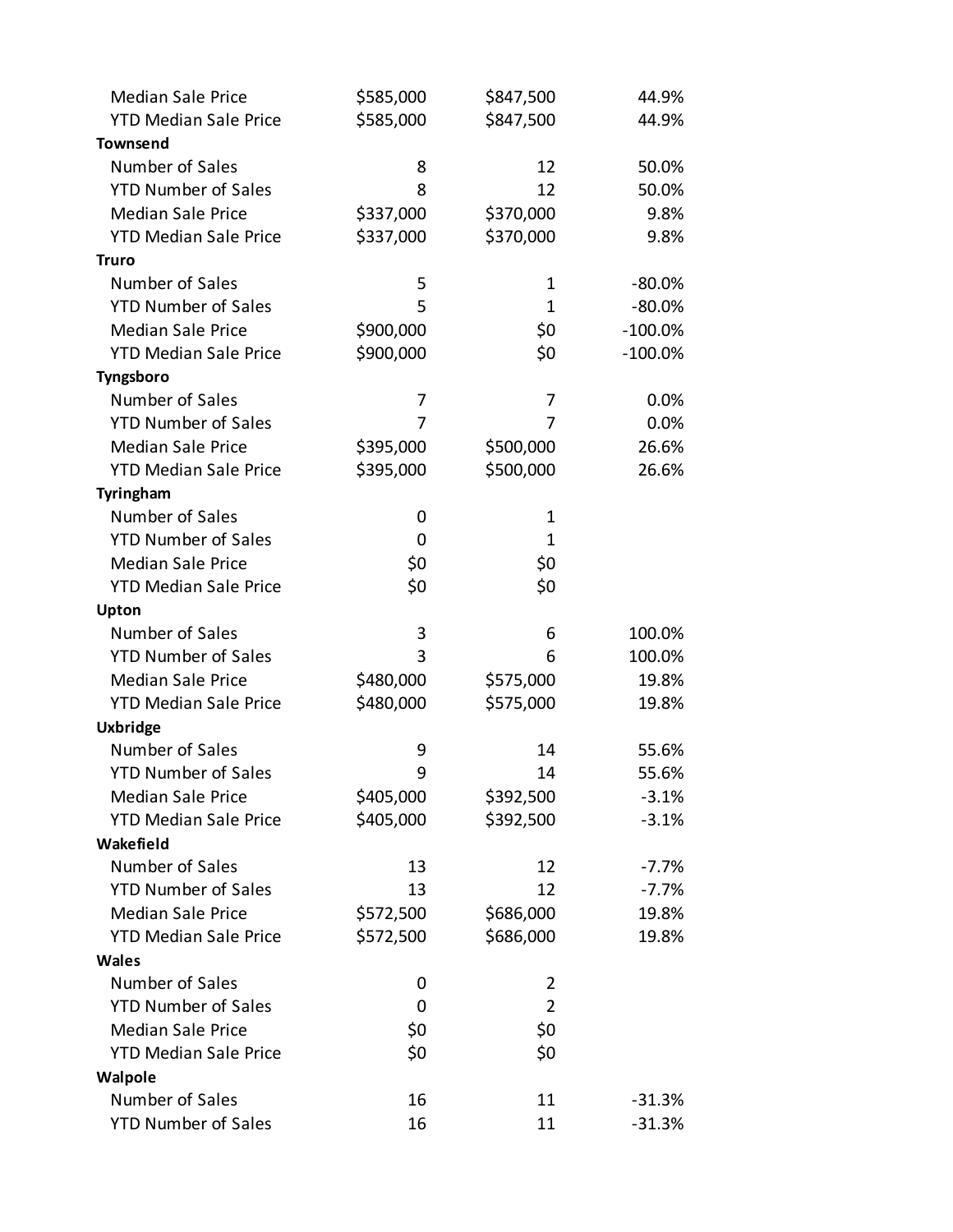| <b>Median Sale Price</b>     | \$590,000 | \$615,000 | 4.2%      |
|------------------------------|-----------|-----------|-----------|
| <b>YTD Median Sale Price</b> | \$590,000 | \$615,000 | 4.2%      |
| Waltham                      |           |           |           |
| Number of Sales              | 23        | 22        | $-4.3%$   |
| <b>YTD Number of Sales</b>   | 23        | 22        | $-4.3%$   |
| <b>Median Sale Price</b>     | \$564,000 | \$707,500 | 25.4%     |
| <b>YTD Median Sale Price</b> | \$564,000 | \$707,500 | 25.4%     |
| Ware                         |           |           |           |
| Number of Sales              | 13        | 10        | $-23.1%$  |
| <b>YTD Number of Sales</b>   | 13        | 10        | $-23.1%$  |
| <b>Median Sale Price</b>     | \$225,000 | \$306,750 | 36.3%     |
| <b>YTD Median Sale Price</b> | \$225,000 | \$306,750 | 36.3%     |
| Wareham                      |           |           |           |
| Number of Sales              | 21        | 25        | 19.0%     |
| <b>YTD Number of Sales</b>   | 21        | 25        | 19.0%     |
| <b>Median Sale Price</b>     | \$331,000 | \$355,000 | 7.3%      |
| <b>YTD Median Sale Price</b> | \$331,000 | \$355,000 | 7.3%      |
| Warren                       |           |           |           |
| Number of Sales              | 5         | 7         | 40.0%     |
| <b>YTD Number of Sales</b>   | 5         | 7         | 40.0%     |
| <b>Median Sale Price</b>     | \$239,900 | \$190,000 | $-20.8%$  |
| <b>YTD Median Sale Price</b> | \$239,900 | \$190,000 | $-20.8%$  |
| <b>Warwick</b>               |           |           |           |
| Number of Sales              | 0         | 0         |           |
| <b>YTD Number of Sales</b>   | 0         | 0         |           |
| <b>Median Sale Price</b>     | \$0       | \$0       |           |
| <b>YTD Median Sale Price</b> | \$0       | \$0       |           |
| Washington                   |           |           |           |
| Number of Sales              | 0         | 0         |           |
| <b>YTD Number of Sales</b>   | 0         | 0         |           |
| <b>Median Sale Price</b>     | \$0       | \$0       |           |
| <b>YTD Median Sale Price</b> | \$0       | \$0       |           |
| Watertown                    |           |           |           |
| Number of Sales              | 6         | 3         | $-50.0\%$ |
| <b>YTD Number of Sales</b>   | 6         | 3         | $-50.0%$  |
| <b>Median Sale Price</b>     | \$708,500 | \$770,000 | 8.7%      |
| <b>YTD Median Sale Price</b> | \$708,500 | \$770,000 | 8.7%      |
| Wayland                      |           |           |           |
| Number of Sales              | 10        | 10        | 0.0%      |
| <b>YTD Number of Sales</b>   | 10        | 10        | 0.0%      |
| <b>Median Sale Price</b>     | \$910,500 | \$824,950 | $-9.4%$   |
| <b>YTD Median Sale Price</b> | \$910,500 | \$824,950 | $-9.4%$   |
| Webster                      |           |           |           |
| Number of Sales              | 21        | 11        | $-47.6%$  |
| <b>YTD Number of Sales</b>   | 21        | 11        | $-47.6%$  |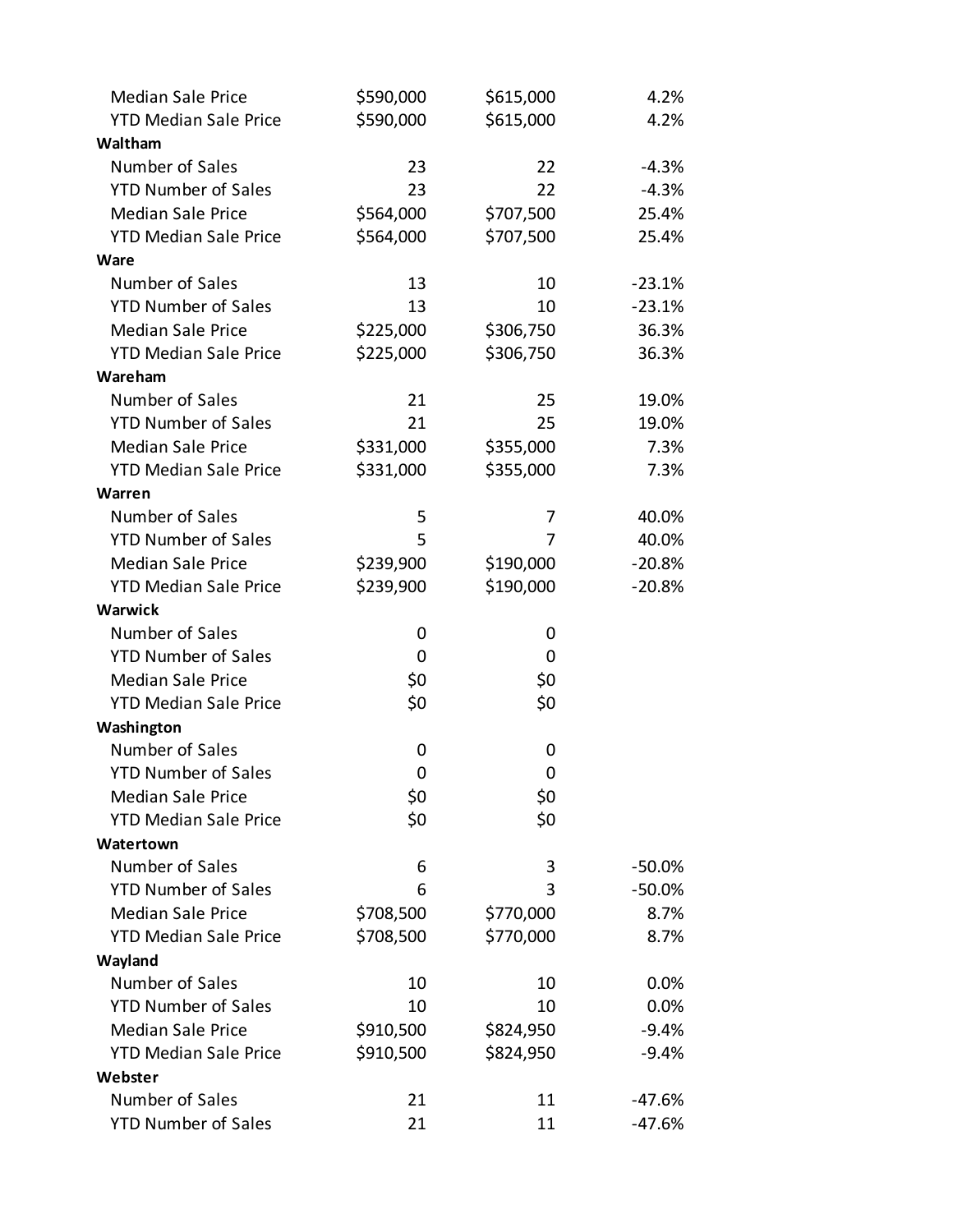| <b>Median Sale Price</b>     | \$280,000    | \$323,000      | 15.4%      |
|------------------------------|--------------|----------------|------------|
| <b>YTD Median Sale Price</b> | \$280,000    | \$323,000      | 15.4%      |
| Wellesley                    |              |                |            |
| Number of Sales              | 18           | 22             | 22.2%      |
| <b>YTD Number of Sales</b>   | 18           | 22             | 22.2%      |
| <b>Median Sale Price</b>     | \$1,350,000  | \$1,715,000    | 27.0%      |
| <b>YTD Median Sale Price</b> | \$1,350,000  | \$1,715,000    | 27.0%      |
| Wellfleet                    |              |                |            |
| Number of Sales              | 8            | 5              | $-37.5%$   |
| <b>YTD Number of Sales</b>   | 8            | 5              | $-37.5%$   |
| <b>Median Sale Price</b>     | \$812,500    | \$746,000      | $-8.2%$    |
| <b>YTD Median Sale Price</b> | \$812,500    | \$746,000      | $-8.2%$    |
| Wendell                      |              |                |            |
| Number of Sales              | $\mathbf{1}$ | $\overline{2}$ | 100.0%     |
| <b>YTD Number of Sales</b>   | $\mathbf 1$  | $\overline{2}$ | 100.0%     |
| <b>Median Sale Price</b>     | \$0          | \$0            |            |
| <b>YTD Median Sale Price</b> | \$0          | \$0            |            |
| Wenham                       |              |                |            |
| Number of Sales              | 4            | 5              | 25.0%      |
| <b>YTD Number of Sales</b>   | 4            | 5              | 25.0%      |
| <b>Median Sale Price</b>     | \$1,195,000  | \$600,000      | $-49.8%$   |
| <b>YTD Median Sale Price</b> | \$1,195,000  | \$600,000      | $-49.8%$   |
| <b>West Boylston</b>         |              |                |            |
| Number of Sales              | 3            | 5              | 66.7%      |
| <b>YTD Number of Sales</b>   | 3            | 5              | 66.7%      |
| <b>Median Sale Price</b>     | \$285,000    | \$316,000      | 10.9%      |
| <b>YTD Median Sale Price</b> | \$285,000    | \$316,000      | 10.9%      |
| <b>West Bridgewater</b>      |              |                |            |
| Number of Sales              | 10           | 2              | $-80.0%$   |
| <b>YTD Number of Sales</b>   | 10           | $\overline{2}$ | $-80.0%$   |
| <b>Median Sale Price</b>     | \$423,750    | \$0            | $-100.0\%$ |
| <b>YTD Median Sale Price</b> | \$423,750    | \$0            | $-100.0%$  |
| <b>West Brookfield</b>       |              |                |            |
| Number of Sales              | 3            | 6              | 100.0%     |
| <b>YTD Number of Sales</b>   | 3            | 6              | 100.0%     |
| <b>Median Sale Price</b>     | \$338,000    | \$398,500      | 17.9%      |
| <b>YTD Median Sale Price</b> | \$338,000    | \$398,500      | 17.9%      |
| <b>West Newbury</b>          |              |                |            |
| Number of Sales              | 4            | 3              | $-25.0%$   |
| <b>YTD Number of Sales</b>   | 4            | 3              | $-25.0%$   |
| <b>Median Sale Price</b>     | \$925,000    | \$740,000      | $-20.0%$   |
| <b>YTD Median Sale Price</b> | \$925,000    | \$740,000      | $-20.0%$   |
| <b>West Roxbury</b>          |              |                |            |
| Number of Sales              | 16           | 17             | 6.3%       |
| <b>YTD Number of Sales</b>   | 16           | 17             | 6.3%       |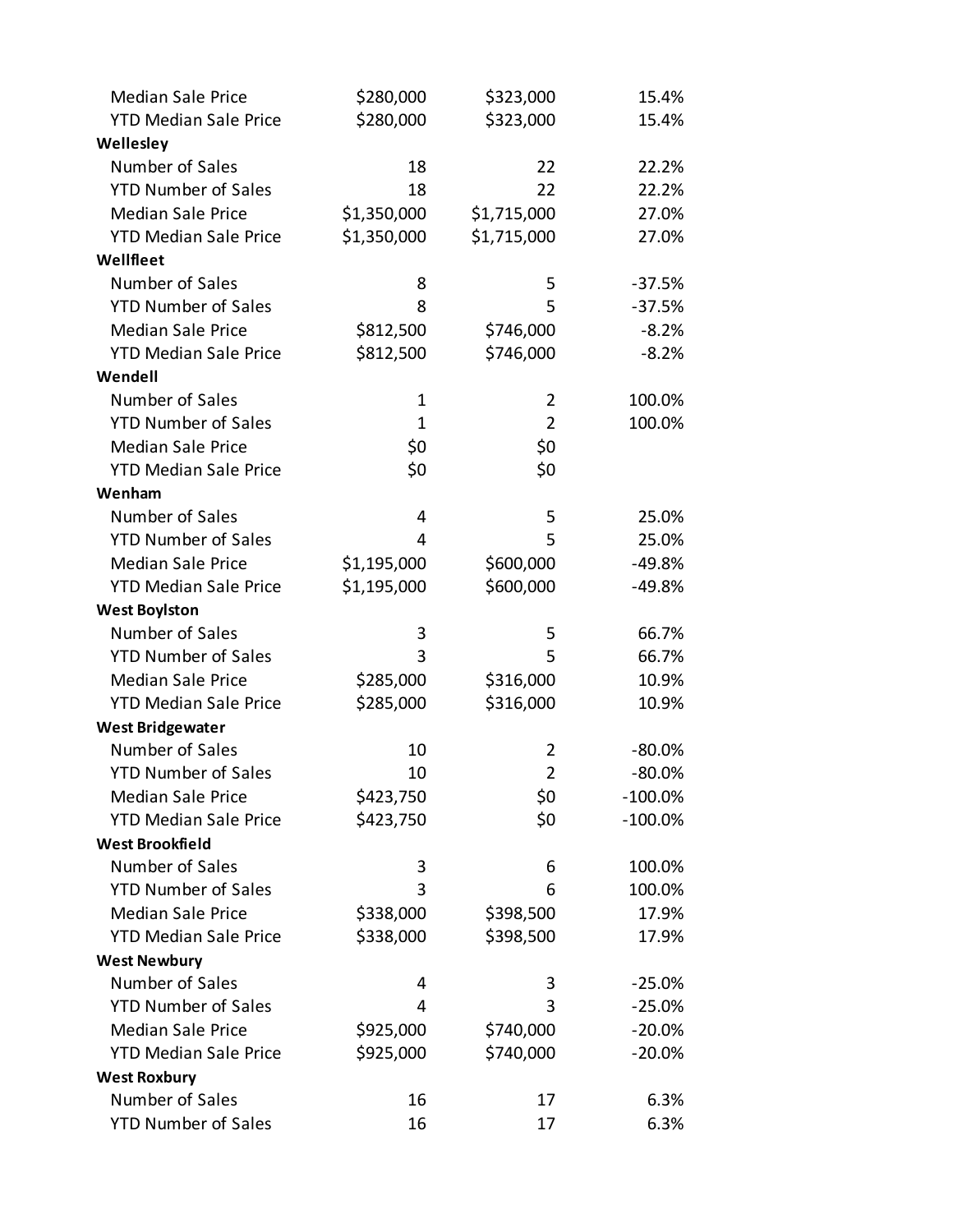| <b>Median Sale Price</b>     | \$682,000      | \$800,000      | 17.3%    |
|------------------------------|----------------|----------------|----------|
| <b>YTD Median Sale Price</b> | \$682,000      | \$800,000      | 17.3%    |
| <b>West Springfield</b>      |                |                |          |
| Number of Sales              | 14             | 24             | 71.4%    |
| <b>YTD Number of Sales</b>   | 14             | 24             | 71.4%    |
| <b>Median Sale Price</b>     | \$228,500      | \$245,000      | 7.2%     |
| <b>YTD Median Sale Price</b> | \$228,500      | \$245,000      | 7.2%     |
| <b>West Stockbridge</b>      |                |                |          |
| Number of Sales              | $\overline{2}$ | 2              | 0.0%     |
| <b>YTD Number of Sales</b>   | $\overline{2}$ | $\overline{2}$ | 0.0%     |
| <b>Median Sale Price</b>     | \$0            | \$0            |          |
| <b>YTD Median Sale Price</b> | \$0            | \$0            |          |
| <b>West Tisbury</b>          |                |                |          |
| Number of Sales              | $\mathbf 1$    | 1              | 0.0%     |
| <b>YTD Number of Sales</b>   | $\mathbf 1$    | $\mathbf{1}$   | 0.0%     |
| <b>Median Sale Price</b>     | \$0            | \$0            |          |
| <b>YTD Median Sale Price</b> | \$0            | \$0            |          |
| Westborough                  |                |                |          |
| Number of Sales              | 8              | 4              | $-50.0%$ |
| <b>YTD Number of Sales</b>   | 8              | 4              | $-50.0%$ |
| <b>Median Sale Price</b>     | \$492,450      | \$532,000      | 8.0%     |
| <b>YTD Median Sale Price</b> | \$492,450      | \$532,000      | 8.0%     |
| Westfield                    |                |                |          |
| Number of Sales              | 19             | 21             | 10.5%    |
| <b>YTD Number of Sales</b>   | 19             | 21             | 10.5%    |
| <b>Median Sale Price</b>     | \$233,000      | \$310,000      | 33.0%    |
| <b>YTD Median Sale Price</b> | \$233,000      | \$310,000      | 33.0%    |
| Westford                     |                |                |          |
| Number of Sales              | 6              | 18             | 200.0%   |
| <b>YTD Number of Sales</b>   | 6              | 18             | 200.0%   |
| <b>Median Sale Price</b>     | \$517,500      | \$796,000      | 53.8%    |
| <b>YTD Median Sale Price</b> | \$517,500      | \$796,000      | 53.8%    |
| Westhampton                  |                |                |          |
| Number of Sales              | 1              | 2              | 100.0%   |
| <b>YTD Number of Sales</b>   | 1              | $\overline{2}$ | 100.0%   |
| <b>Median Sale Price</b>     | \$0            | \$0            |          |
| <b>YTD Median Sale Price</b> | \$0            | \$0            |          |
| Westminster                  |                |                |          |
| Number of Sales              | 6              | 6              | 0.0%     |
| <b>YTD Number of Sales</b>   | 6              | 6              | 0.0%     |
| <b>Median Sale Price</b>     | \$345,000      | \$454,950      | 31.9%    |
| <b>YTD Median Sale Price</b> | \$345,000      | \$454,950      | 31.9%    |
| Weston                       |                |                |          |
| Number of Sales              | 10             | 10             | 0.0%     |
| <b>YTD Number of Sales</b>   | 10             | 10             | 0.0%     |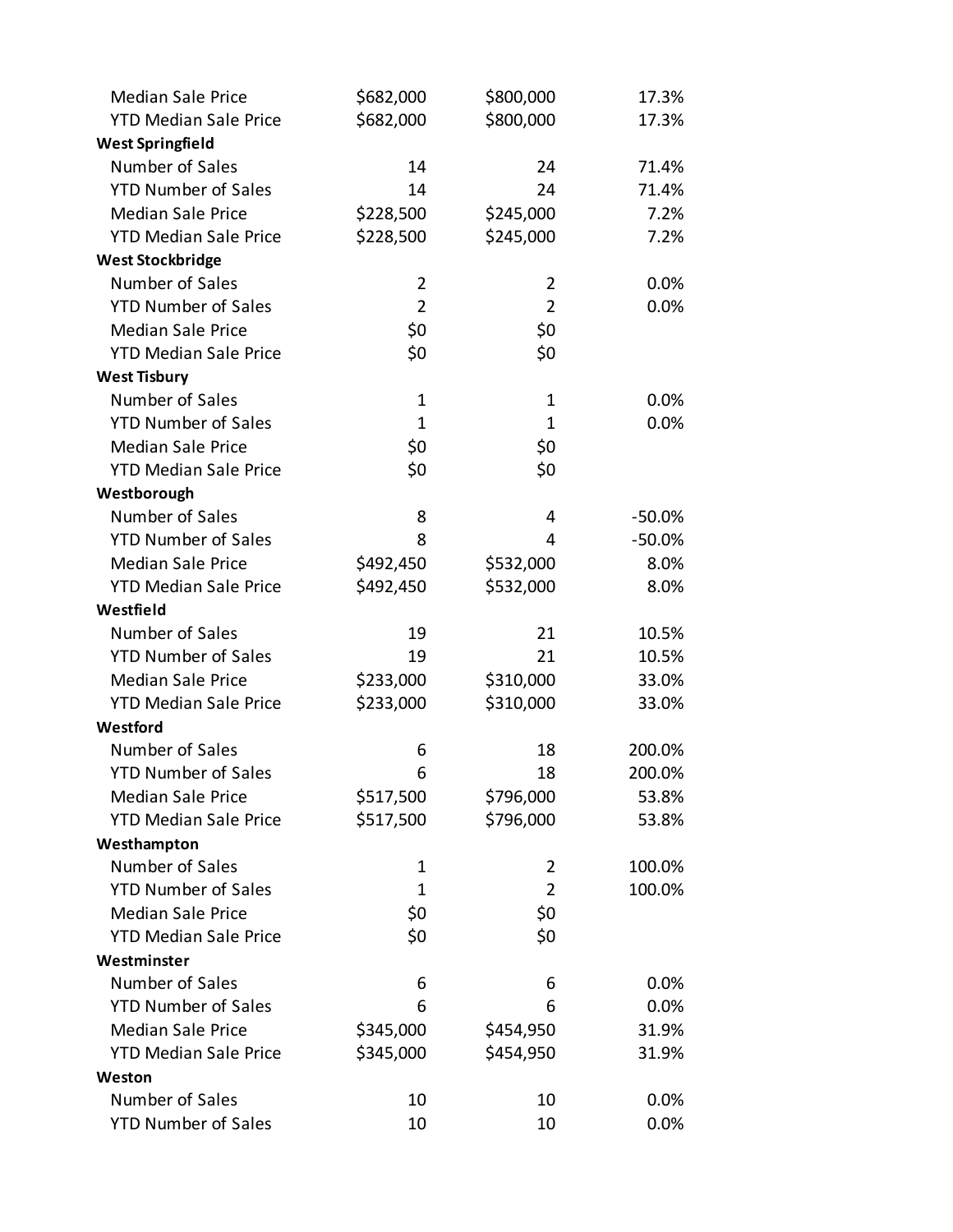| <b>Median Sale Price</b>     | \$1,587,500    | \$3,385,000    | 113.2%    |
|------------------------------|----------------|----------------|-----------|
| <b>YTD Median Sale Price</b> | \$1,587,500    | \$3,385,000    | 113.2%    |
| Westport                     |                |                |           |
| Number of Sales              | 10             | 6              | $-40.0\%$ |
| <b>YTD Number of Sales</b>   | 10             | 6              | $-40.0%$  |
| <b>Median Sale Price</b>     | \$432,500      | \$336,000      | $-22.3%$  |
| <b>YTD Median Sale Price</b> | \$432,500      | \$336,000      | $-22.3%$  |
| Westwood                     |                |                |           |
| Number of Sales              | 10             | 5              | $-50.0%$  |
| <b>YTD Number of Sales</b>   | 10             | 5              | $-50.0%$  |
| <b>Median Sale Price</b>     | \$907,875      | \$920,000      | 1.3%      |
| <b>YTD Median Sale Price</b> | \$907,875      | \$920,000      | 1.3%      |
| Weymouth                     |                |                |           |
| Number of Sales              | 32             | 40             | 25.0%     |
| <b>YTD Number of Sales</b>   | 32             | 40             | 25.0%     |
| <b>Median Sale Price</b>     | \$488,000      | \$469,000      | $-3.9%$   |
| <b>YTD Median Sale Price</b> | \$488,000      | \$469,000      | $-3.9%$   |
| Whately                      |                |                |           |
| Number of Sales              | 0              | 1              |           |
| <b>YTD Number of Sales</b>   | 0              | 1              |           |
| <b>Median Sale Price</b>     | \$0            | \$0            |           |
| <b>YTD Median Sale Price</b> | \$0            | \$0            |           |
| Whitman                      |                |                |           |
| Number of Sales              | 11             | 10             | $-9.1%$   |
| <b>YTD Number of Sales</b>   | 11             | 10             | $-9.1%$   |
| <b>Median Sale Price</b>     | \$422,500      | \$466,500      | 10.4%     |
| <b>YTD Median Sale Price</b> | \$422,500      | \$466,500      | 10.4%     |
| Wilbraham                    |                |                |           |
| Number of Sales              | 8              | 10             | 25.0%     |
| <b>YTD Number of Sales</b>   | 8              | 10             | 25.0%     |
| <b>Median Sale Price</b>     | \$342,500      | \$412,450      | 20.4%     |
| <b>YTD Median Sale Price</b> | \$342,500      | \$412,450      | 20.4%     |
| Williamsburg                 |                |                |           |
| Number of Sales              | 2              | 2              | $0.0\%$   |
| <b>YTD Number of Sales</b>   | $\overline{2}$ | $\overline{2}$ | 0.0%      |
| <b>Median Sale Price</b>     | \$0            | \$0            |           |
| <b>YTD Median Sale Price</b> | \$0            | \$0            |           |
| Williamstown                 |                |                |           |
| Number of Sales              | 3              | 6              | 100.0%    |
| <b>YTD Number of Sales</b>   | 3              | 6              | 100.0%    |
| <b>Median Sale Price</b>     | \$375,000      | \$606,250      | 61.7%     |
| <b>YTD Median Sale Price</b> | \$375,000      | \$606,250      | 61.7%     |
| Wilmington                   |                |                |           |
| Number of Sales              | 16             | 15             | $-6.3%$   |
| <b>YTD Number of Sales</b>   | 16             | 15             | $-6.3%$   |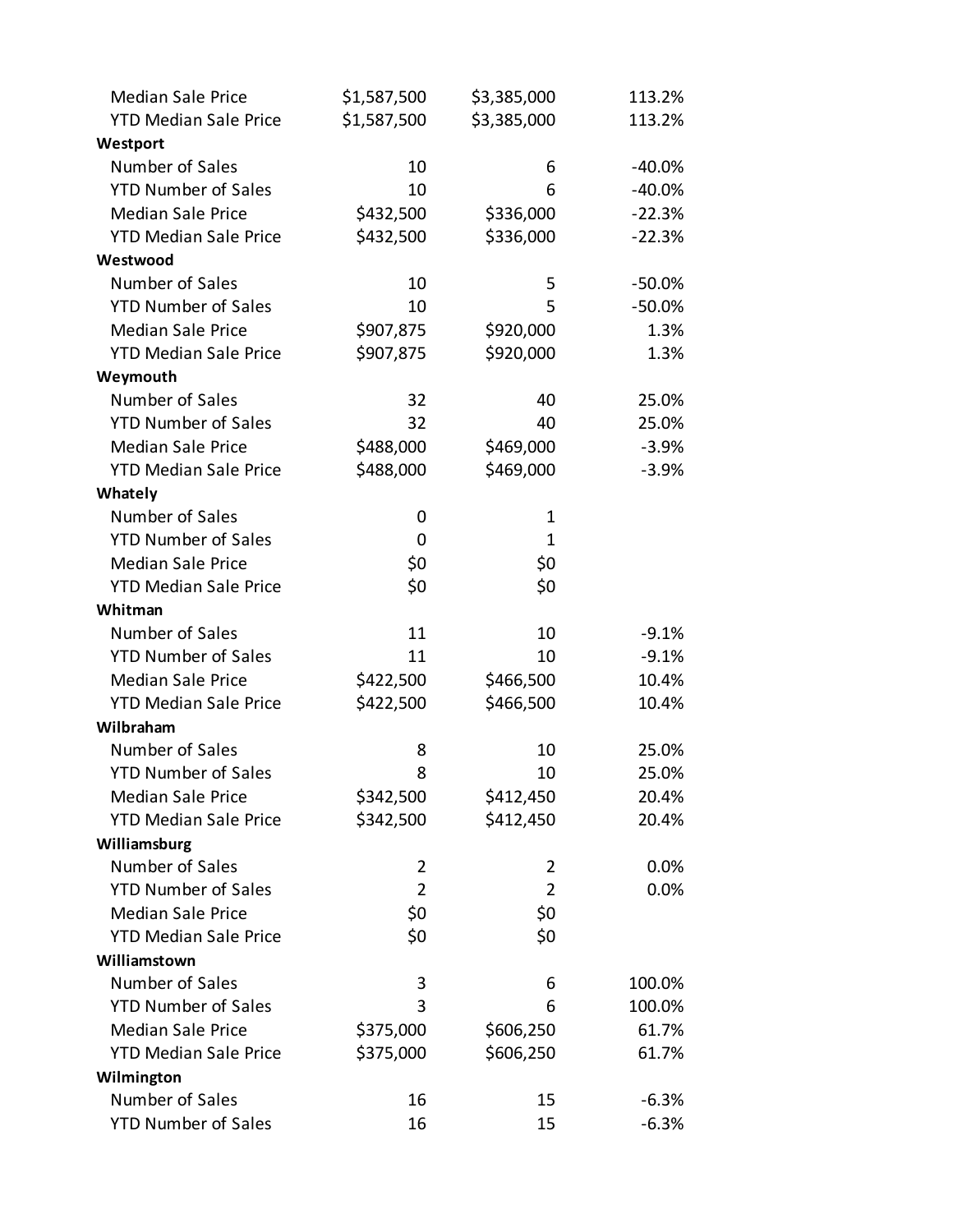| <b>Median Sale Price</b>     | \$574,450      | \$600,000    | 4.4%       |
|------------------------------|----------------|--------------|------------|
| <b>YTD Median Sale Price</b> | \$574,450      | \$600,000    | 4.4%       |
| Winchendon                   |                |              |            |
| Number of Sales              | 9              | 14           | 55.6%      |
| <b>YTD Number of Sales</b>   | 9              | 14           | 55.6%      |
| <b>Median Sale Price</b>     | \$305,000      | \$265,000    | $-13.1%$   |
| <b>YTD Median Sale Price</b> | \$305,000      | \$265,000    | $-13.1%$   |
| Winchester                   |                |              |            |
| Number of Sales              | 13             | 15           | 15.4%      |
| <b>YTD Number of Sales</b>   | 13             | 15           | 15.4%      |
| <b>Median Sale Price</b>     | \$1,259,000    | \$1,260,000  | 0.1%       |
| <b>YTD Median Sale Price</b> | \$1,259,000    | \$1,260,000  | 0.1%       |
| Windsor                      |                |              |            |
| Number of Sales              | 1              | 0            | $-100.0\%$ |
| <b>YTD Number of Sales</b>   | $\mathbf 1$    | 0            | $-100.0\%$ |
| <b>Median Sale Price</b>     | \$0            | \$0          |            |
| <b>YTD Median Sale Price</b> | \$0            | \$0          |            |
| Winthrop                     |                |              |            |
| Number of Sales              | 9              | 3            | $-66.7%$   |
| <b>YTD Number of Sales</b>   | 9              | 3            | $-66.7%$   |
| <b>Median Sale Price</b>     | \$495,000      | \$489,000    | $-1.2%$    |
| <b>YTD Median Sale Price</b> | \$495,000      | \$489,000    | $-1.2%$    |
| Woburn                       |                |              |            |
| Number of Sales              | 19             | 22           | 15.8%      |
| <b>YTD Number of Sales</b>   | 19             | 22           | 15.8%      |
| <b>Median Sale Price</b>     | \$550,000      | \$557,250    | 1.3%       |
| <b>YTD Median Sale Price</b> | \$550,000      | \$557,250    | 1.3%       |
| Worcester                    |                |              |            |
| Number of Sales              | 88             | 81           | $-8.0\%$   |
| <b>YTD Number of Sales</b>   | 88             | 81           | $-8.0%$    |
| <b>Median Sale Price</b>     | \$318,250      | \$342,000    | 7.5%       |
| <b>YTD Median Sale Price</b> | \$318,250      | \$342,000    | 7.5%       |
| Worthington                  |                |              |            |
| Number of Sales              | $\overline{2}$ | 1            | $-50.0%$   |
| <b>YTD Number of Sales</b>   | $\overline{2}$ | $\mathbf{1}$ | $-50.0%$   |
| <b>Median Sale Price</b>     | \$0            | \$0          |            |
| <b>YTD Median Sale Price</b> | \$0            | \$0          |            |
| Wrentham                     |                |              |            |
| Number of Sales              | 11             | 4            | $-63.6%$   |
| <b>YTD Number of Sales</b>   | 11             | 4            | $-63.6%$   |
| <b>Median Sale Price</b>     | \$450,000      | \$525,000    | 16.7%      |
| <b>YTD Median Sale Price</b> | \$450,000      | \$525,000    | 16.7%      |
| Yarmouth                     |                |              |            |
| Number of Sales              | 47             | 36           | $-23.4%$   |
| <b>YTD Number of Sales</b>   | 47             | 36           | $-23.4%$   |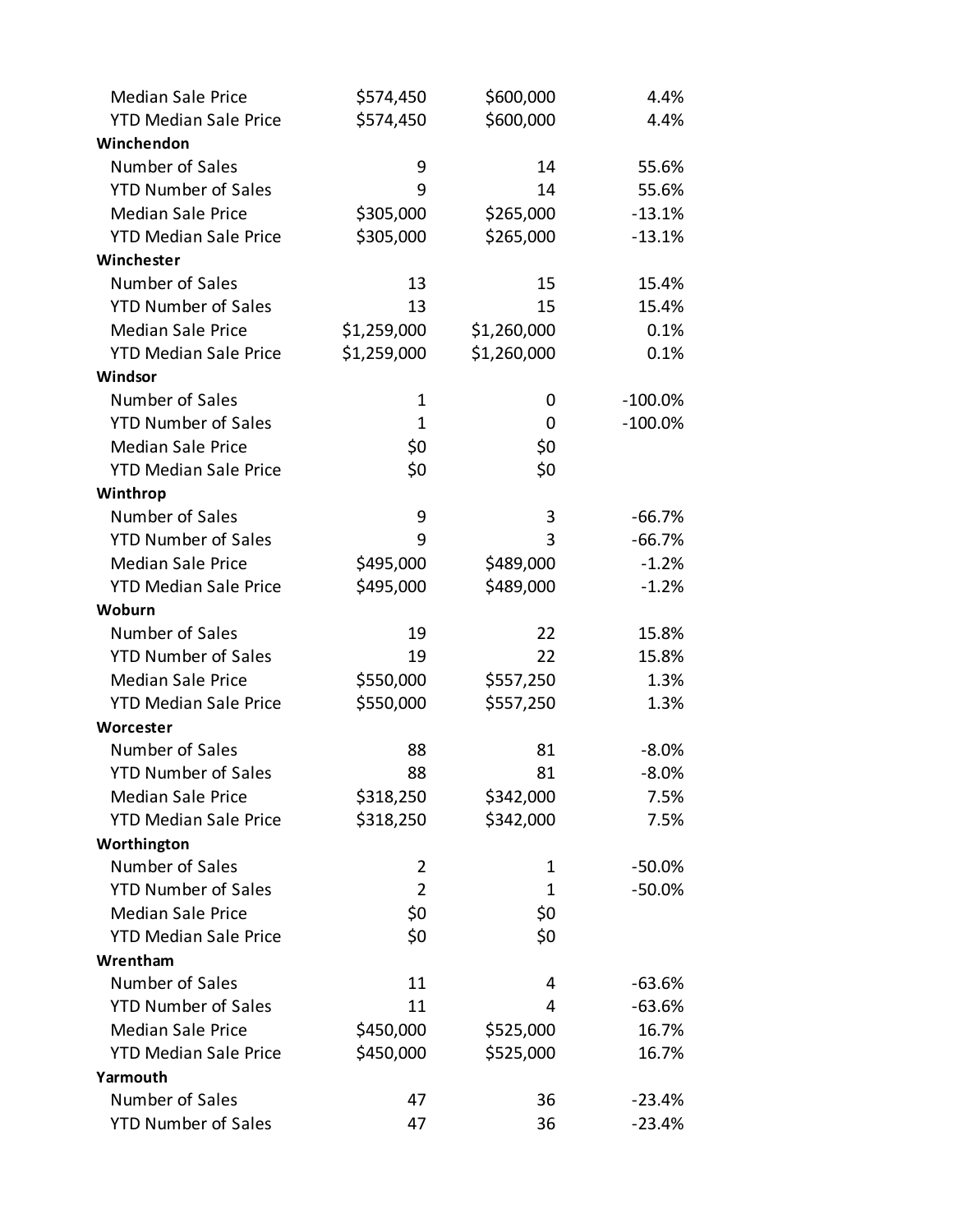| Median Sale Price            | \$410,000 | \$492,500 | 20.1% |
|------------------------------|-----------|-----------|-------|
| <b>YTD Median Sale Price</b> | \$410,000 | \$492,500 | 20.1% |

| Mass. January 2022 Sales, Prices by Town For Single-Family Homes -- The Warren Group 2022 |
|-------------------------------------------------------------------------------------------|
|                                                                                           |

|                              | 2021        |             | 2022 Percent Change |  |
|------------------------------|-------------|-------------|---------------------|--|
| Abington                     |             |             |                     |  |
| Number of Sales              | 4           | 5           | 25.0%               |  |
| <b>YTD Number of Sales</b>   | 4           | 5           | 25.0%               |  |
| <b>Median Sale Price</b>     | \$337,500   | \$401,000   | 18.8%               |  |
| <b>YTD Median Sale Price</b> | \$337,500   | \$401,000   | 18.8%               |  |
| <b>Acton</b>                 |             |             |                     |  |
| Number of Sales              | 13          | 10          | $-23.1%$            |  |
| <b>YTD Number of Sales</b>   | 13          | 10          | $-23.1%$            |  |
| <b>Median Sale Price</b>     | \$380,000   | \$304,500   | $-19.9%$            |  |
| <b>YTD Median Sale Price</b> | \$380,000   | \$304,500   | $-19.9%$            |  |
| <b>Acushnet</b>              |             |             |                     |  |
| Number of Sales              | 0           | 0           |                     |  |
| <b>YTD Number of Sales</b>   | $\mathbf 0$ | 0           |                     |  |
| <b>Median Sale Price</b>     | \$0         | \$0         |                     |  |
| <b>YTD Median Sale Price</b> | \$0         | \$0         |                     |  |
| <b>Adams</b>                 |             |             |                     |  |
| Number of Sales              | $\mathbf 1$ | 1           | 0.0%                |  |
| <b>YTD Number of Sales</b>   | $\mathbf 1$ | $\mathbf 1$ | 0.0%                |  |
| <b>Median Sale Price</b>     | \$0         | \$0         |                     |  |
| <b>YTD Median Sale Price</b> | \$0         | \$0         |                     |  |
| Agawam                       |             |             |                     |  |
| Number of Sales              | 4           | 7           | 75.0%               |  |
| <b>YTD Number of Sales</b>   | 4           | 7           | 75.0%               |  |
| <b>Median Sale Price</b>     | \$152,500   | \$200,500   | 31.5%               |  |
| <b>YTD Median Sale Price</b> | \$152,500   | \$200,500   | 31.5%               |  |
| <b>Alford</b>                |             |             |                     |  |
| Number of Sales              | 0           | 0           |                     |  |
| <b>YTD Number of Sales</b>   | 0           | 0           |                     |  |
| <b>Median Sale Price</b>     | \$0         | \$0         |                     |  |
| <b>YTD Median Sale Price</b> | \$0         | \$0         |                     |  |
| <b>Allston</b>               |             |             |                     |  |
| Number of Sales              | 3           | 5           | 66.7%               |  |
| <b>YTD Number of Sales</b>   | 3           | 5           | 66.7%               |  |
| <b>Median Sale Price</b>     | \$365,000   | \$515,000   | 41.1%               |  |
| <b>YTD Median Sale Price</b> | \$365,000   | \$515,000   | 41.1%               |  |
| Amesbury                     |             |             |                     |  |
| Number of Sales              | 15          | 13          | $-13.3%$            |  |
| <b>YTD Number of Sales</b>   | 15          | 13          | $-13.3%$            |  |
| <b>Median Sale Price</b>     | \$350,000   | \$320,000   | $-8.6%$             |  |
| <b>YTD Median Sale Price</b> | \$350,000   | \$320,000   | $-8.6%$             |  |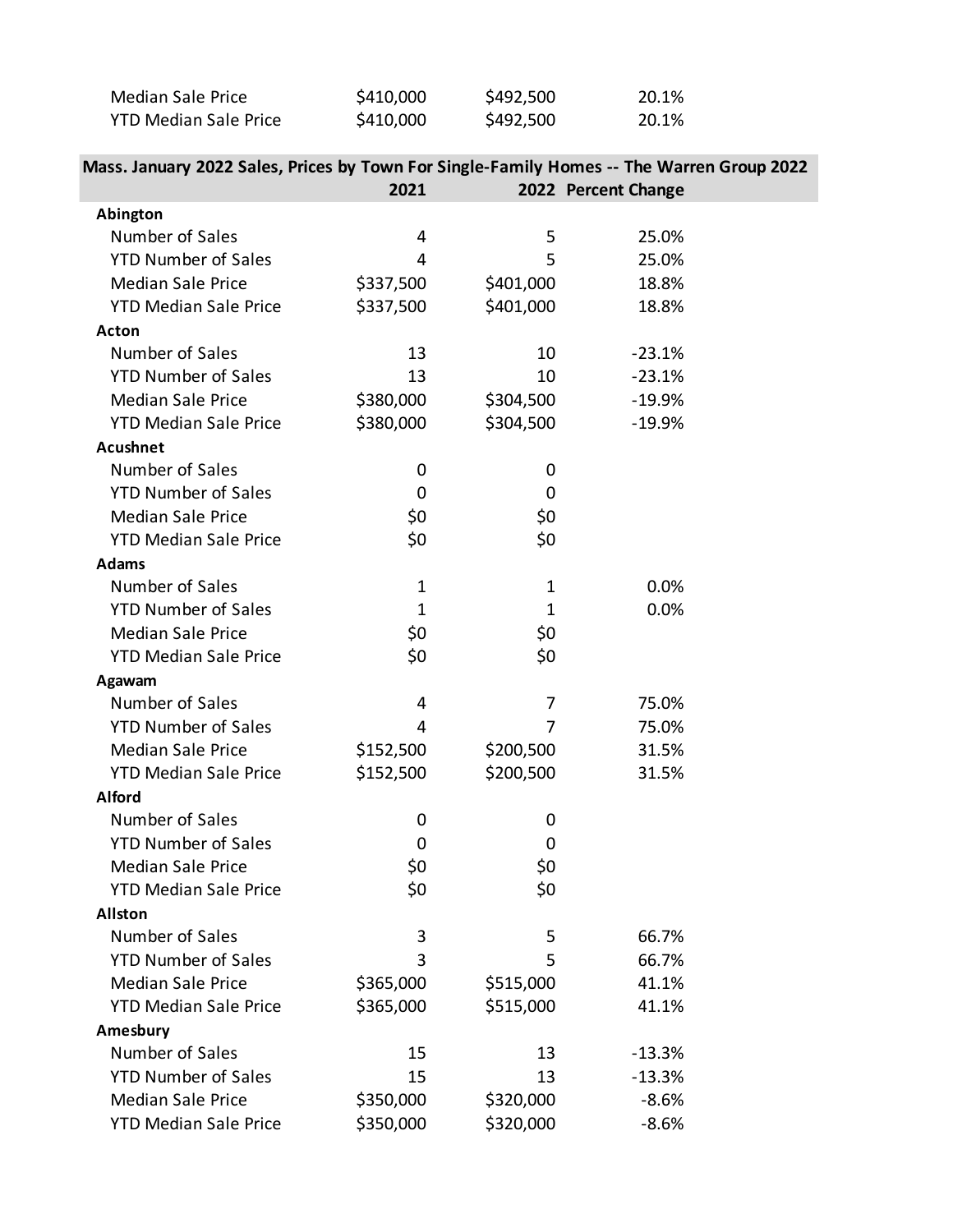| <b>Amherst</b>               |                |                |          |
|------------------------------|----------------|----------------|----------|
| Number of Sales              | 5              | 9              | 80.0%    |
| <b>YTD Number of Sales</b>   | 5              | 9              | 80.0%    |
| <b>Median Sale Price</b>     | \$257,500      | \$235,000      | $-8.7%$  |
| <b>YTD Median Sale Price</b> | \$257,500      | \$235,000      | $-8.7%$  |
| Andover                      |                |                |          |
| Number of Sales              | 9              | 8              | $-11.1%$ |
| <b>YTD Number of Sales</b>   | 9              | 8              | $-11.1%$ |
| <b>Median Sale Price</b>     | \$235,000      | \$398,500      | 69.6%    |
| <b>YTD Median Sale Price</b> | \$235,000      | \$398,500      | 69.6%    |
| Aquinnah                     |                |                |          |
| Number of Sales              | 0              | 0              |          |
| <b>YTD Number of Sales</b>   | 0              | 0              |          |
| <b>Median Sale Price</b>     | \$0            | \$0            |          |
| <b>YTD Median Sale Price</b> | \$0            | \$0            |          |
| Arlington                    |                |                |          |
| Number of Sales              | 18             | 14             | $-22.2%$ |
| <b>YTD Number of Sales</b>   | 18             | 14             | $-22.2%$ |
| <b>Median Sale Price</b>     | \$725,000      | \$967,500      | 33.4%    |
| <b>YTD Median Sale Price</b> | \$725,000      | \$967,500      | 33.4%    |
| Ashburnham                   |                |                |          |
| Number of Sales              | 0              | 0              |          |
| <b>YTD Number of Sales</b>   | 0              | 0              |          |
| <b>Median Sale Price</b>     | \$0            | \$0            |          |
| <b>YTD Median Sale Price</b> | \$0            | \$0            |          |
| Ashby                        |                |                |          |
| Number of Sales              | 0              | 0              |          |
| <b>YTD Number of Sales</b>   | 0              | 0              |          |
| <b>Median Sale Price</b>     | \$0            | \$0            |          |
| <b>YTD Median Sale Price</b> | \$0            | \$0            |          |
| Ashfield                     |                |                |          |
| Number of Sales              | 0              | 0              |          |
| <b>YTD Number of Sales</b>   | 0              | 0              |          |
| <b>Median Sale Price</b>     | \$0            | \$0            |          |
| <b>YTD Median Sale Price</b> | \$0            | \$0            |          |
| <b>Ashland</b>               |                |                |          |
| Number of Sales              | 5              | 3              | $-40.0%$ |
| <b>YTD Number of Sales</b>   | 5              | 3              | $-40.0%$ |
| <b>Median Sale Price</b>     | \$445,000      | \$575,000      | 29.2%    |
| <b>YTD Median Sale Price</b> | \$445,000      | \$575,000      | 29.2%    |
| Athol                        |                |                |          |
| Number of Sales              | 2              | 2              | 0.0%     |
| <b>YTD Number of Sales</b>   | $\overline{2}$ | $\overline{2}$ | 0.0%     |
| <b>Median Sale Price</b>     | \$0            | \$0            |          |
| <b>YTD Median Sale Price</b> | \$0            | \$0            |          |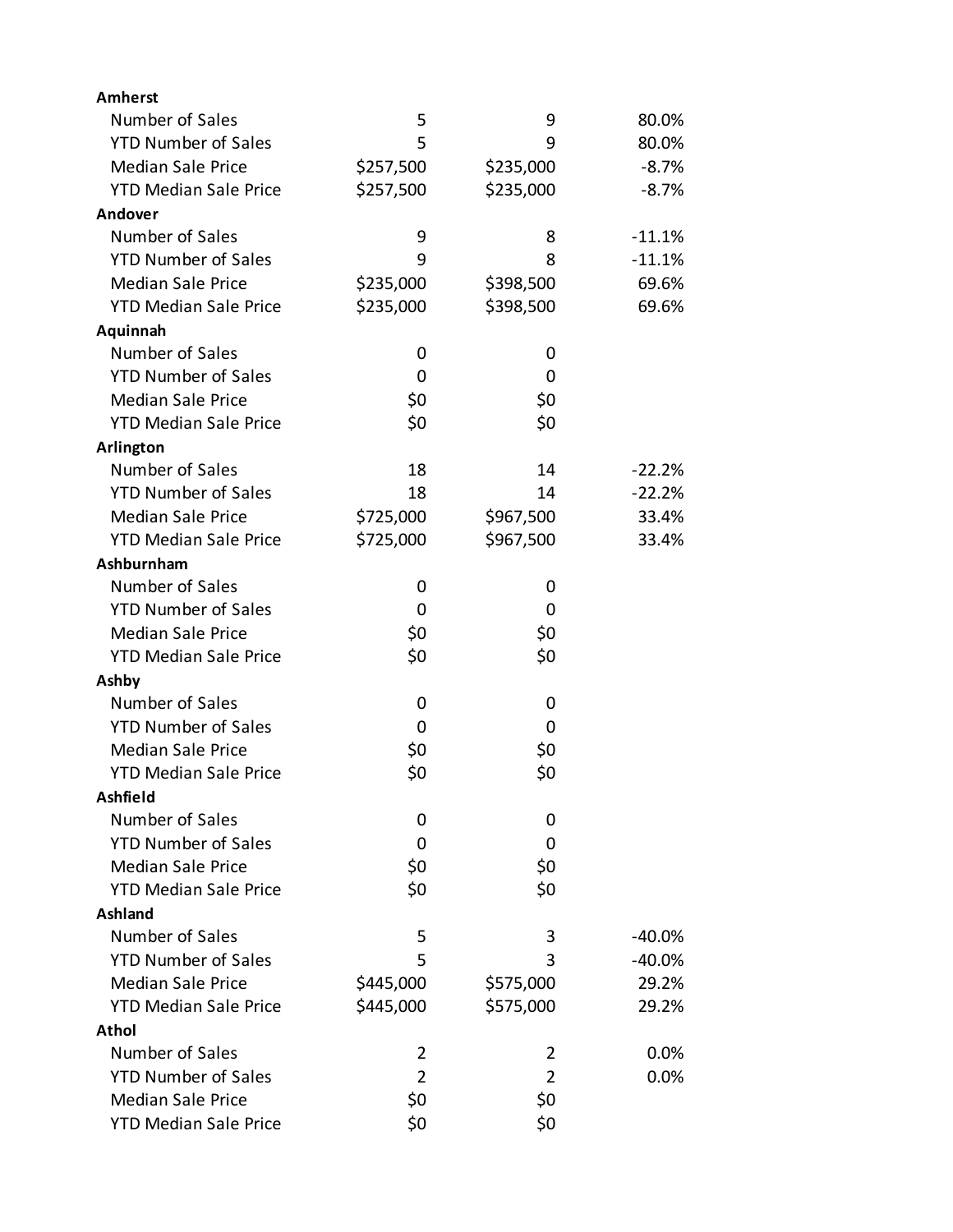| <b>Attleboro</b>             |           |                |           |
|------------------------------|-----------|----------------|-----------|
| Number of Sales              | 6         | 7              | 16.7%     |
| <b>YTD Number of Sales</b>   | 6         | 7              | 16.7%     |
| <b>Median Sale Price</b>     | \$251,250 | \$272,000      | 8.3%      |
| <b>YTD Median Sale Price</b> | \$251,250 | \$272,000      | 8.3%      |
| <b>Auburn</b>                |           |                |           |
| Number of Sales              | 5         | 1              | $-80.0%$  |
| <b>YTD Number of Sales</b>   | 5         | 1              | $-80.0%$  |
| <b>Median Sale Price</b>     | \$232,350 | \$0            | $-100.0%$ |
| <b>YTD Median Sale Price</b> | \$232,350 | \$0            | $-100.0%$ |
| Avon                         |           |                |           |
| Number of Sales              | 0         | 0              |           |
| <b>YTD Number of Sales</b>   | 0         | 0              |           |
| <b>Median Sale Price</b>     | \$0       | \$0            |           |
| <b>YTD Median Sale Price</b> | \$0       | \$0            |           |
| Ayer                         |           |                |           |
| Number of Sales              | 4         | 6              | 50.0%     |
| <b>YTD Number of Sales</b>   | 4         | 6              | 50.0%     |
| <b>Median Sale Price</b>     | \$347,750 | \$310,000      | $-10.9%$  |
| <b>YTD Median Sale Price</b> | \$347,750 | \$310,000      | $-10.9%$  |
| <b>Barnstable</b>            |           |                |           |
| Number of Sales              | 0         | 0              |           |
| <b>YTD Number of Sales</b>   | 0         | 0              |           |
| <b>Median Sale Price</b>     | \$0       | \$0            |           |
| <b>YTD Median Sale Price</b> | \$0       | \$0            |           |
| Barre                        |           |                |           |
| Number of Sales              | 0         | 0              |           |
| <b>YTD Number of Sales</b>   | 0         | 0              |           |
| <b>Median Sale Price</b>     | \$0       | \$0            |           |
| <b>YTD Median Sale Price</b> | \$0       | \$0            |           |
| <b>Becket</b>                |           |                |           |
| Number of Sales              | 0         | 0              |           |
| <b>YTD Number of Sales</b>   | 0         | 0              |           |
| <b>Median Sale Price</b>     | \$0       | \$0            |           |
| <b>YTD Median Sale Price</b> | \$0       | \$0            |           |
| <b>Bedford</b>               |           |                |           |
| Number of Sales              | 3         | 0              | $-100.0%$ |
| <b>YTD Number of Sales</b>   | 3         | 0              | $-100.0%$ |
| <b>Median Sale Price</b>     | \$591,000 | \$0            | $-100.0%$ |
| <b>YTD Median Sale Price</b> | \$591,000 | \$0            | $-100.0%$ |
| <b>Belchertown</b>           |           |                |           |
| Number of Sales              | 1         | 2              | 100.0%    |
| <b>YTD Number of Sales</b>   | 1         | $\overline{2}$ | 100.0%    |
| <b>Median Sale Price</b>     | \$0       | \$0            |           |
| <b>YTD Median Sale Price</b> | \$0       | \$0            |           |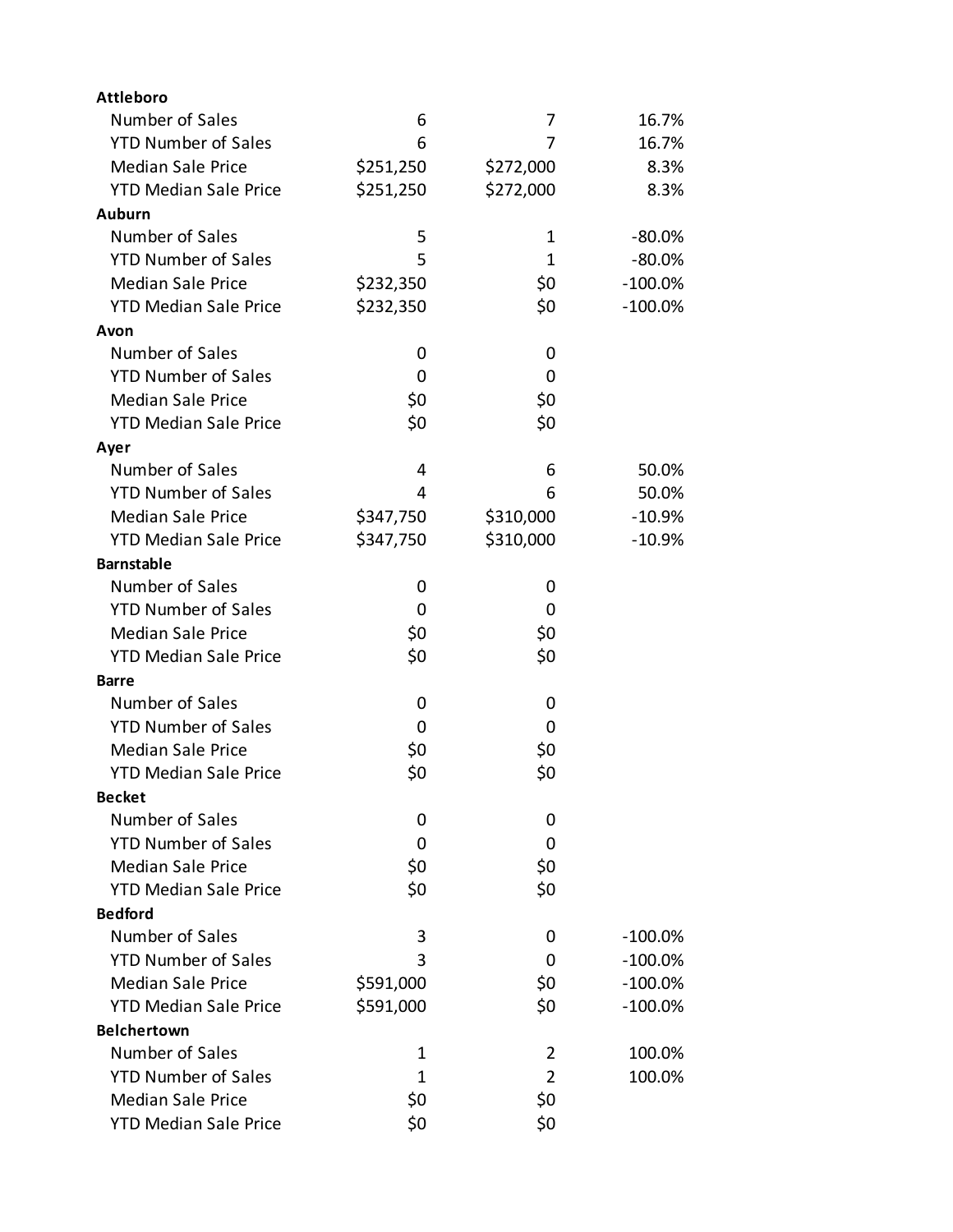| Bellingham                   |                |              |            |
|------------------------------|----------------|--------------|------------|
| Number of Sales              | $\overline{2}$ | 1            | $-50.0\%$  |
| <b>YTD Number of Sales</b>   | $\overline{2}$ | $\mathbf{1}$ | $-50.0%$   |
| <b>Median Sale Price</b>     | \$0            | \$0          |            |
| <b>YTD Median Sale Price</b> | \$0            | \$0          |            |
| <b>Belmont</b>               |                |              |            |
| Number of Sales              | 6              | 8            | 33.3%      |
| <b>YTD Number of Sales</b>   | 6              | 8            | 33.3%      |
| <b>Median Sale Price</b>     | \$694,000      | \$547,500    | $-21.1%$   |
| <b>YTD Median Sale Price</b> | \$694,000      | \$547,500    | $-21.1%$   |
| <b>Berkley</b>               |                |              |            |
| Number of Sales              | 0              | 0            |            |
| <b>YTD Number of Sales</b>   | 0              | 0            |            |
| <b>Median Sale Price</b>     | \$0            | \$0          |            |
| <b>YTD Median Sale Price</b> | \$0            | \$0          |            |
| <b>Berlin</b>                |                |              |            |
| Number of Sales              | $\overline{2}$ | 0            | $-100.0\%$ |
| <b>YTD Number of Sales</b>   | $\overline{2}$ | 0            | $-100.0%$  |
| <b>Median Sale Price</b>     | \$0            | \$0          |            |
| <b>YTD Median Sale Price</b> | \$0            | \$0          |            |
| <b>Bernardston</b>           |                |              |            |
| Number of Sales              | 0              | 0            |            |
| <b>YTD Number of Sales</b>   | 0              | 0            |            |
| <b>Median Sale Price</b>     | \$0            | \$0          |            |
| <b>YTD Median Sale Price</b> | \$0            | \$0          |            |
| <b>Beverly</b>               |                |              |            |
| Number of Sales              | 14             | 6            | $-57.1%$   |
| <b>YTD Number of Sales</b>   | 14             | 6            | $-57.1%$   |
| <b>Median Sale Price</b>     | \$341,000      | \$377,500    | 10.7%      |
| <b>YTD Median Sale Price</b> | \$341,000      | \$377,500    | 10.7%      |
| <b>Billerica</b>             |                |              |            |
| Number of Sales              | 4              | 4            | 0.0%       |
| <b>YTD Number of Sales</b>   | 4              | 4            | 0.0%       |
| <b>Median Sale Price</b>     | \$333,750      | \$522,500    | 56.6%      |
| <b>YTD Median Sale Price</b> | \$333,750      | \$522,500    | 56.6%      |
| <b>Blackstone</b>            |                |              |            |
| Number of Sales              | 2              | 0            | $-100.0\%$ |
| <b>YTD Number of Sales</b>   | 2              | 0            | $-100.0%$  |
| <b>Median Sale Price</b>     | \$0            | \$0          |            |
| <b>YTD Median Sale Price</b> | \$0            | \$0          |            |
| <b>Blandford</b>             |                |              |            |
| Number of Sales              | 0              | 0            |            |
| <b>YTD Number of Sales</b>   | 0              | 0            |            |
| <b>Median Sale Price</b>     | \$0            | \$0          |            |
| <b>YTD Median Sale Price</b> | \$0            | \$0          |            |
|                              |                |              |            |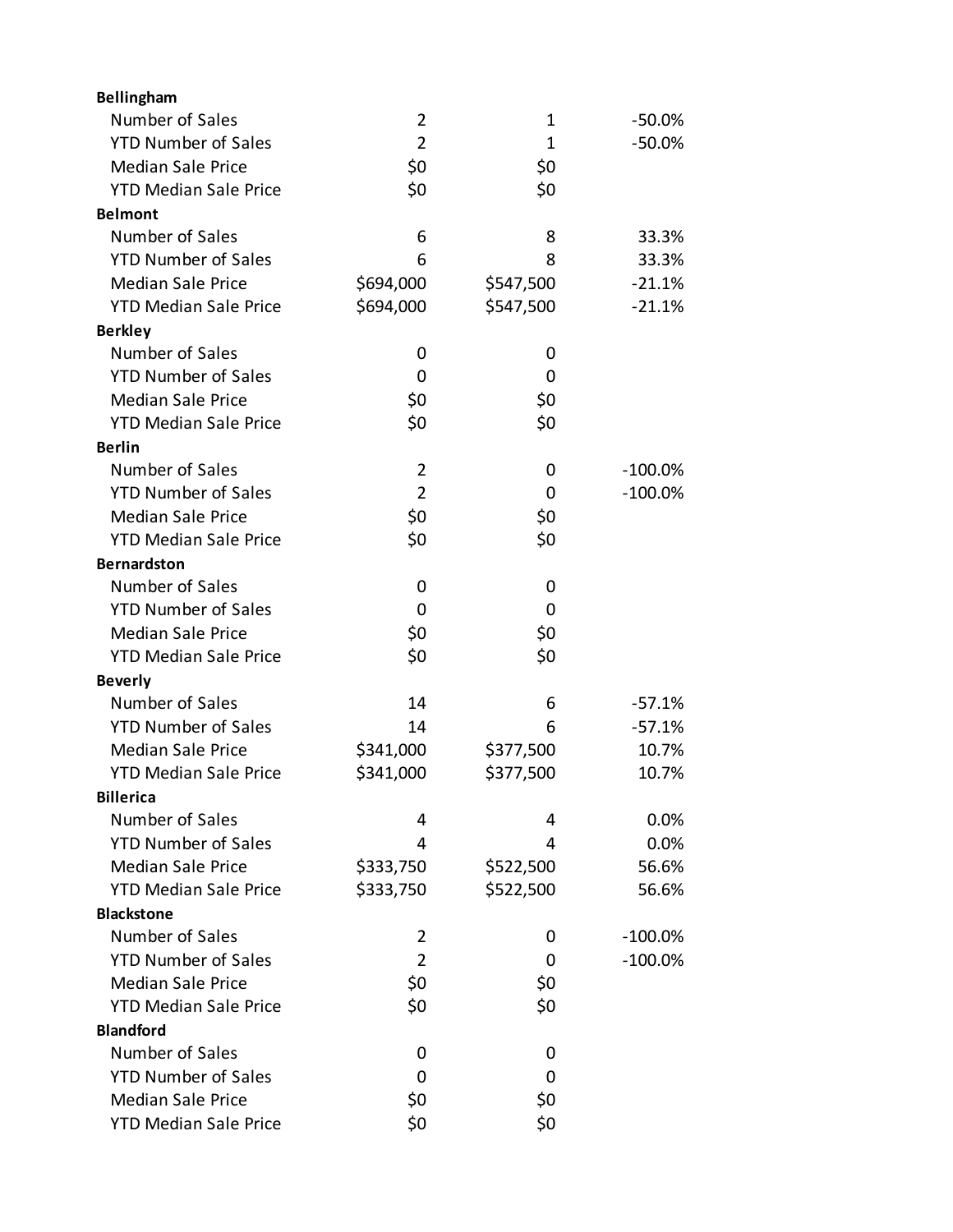| <b>Bolton</b>                |           |                |            |
|------------------------------|-----------|----------------|------------|
| Number of Sales              | 3         | 0              | $-100.0\%$ |
| <b>YTD Number of Sales</b>   | 3         | 0              | $-100.0\%$ |
| <b>Median Sale Price</b>     | \$482,000 | \$0            | $-100.0\%$ |
| <b>YTD Median Sale Price</b> | \$482,000 | \$0            | $-100.0\%$ |
| <b>Boston</b>                |           |                |            |
| Number of Sales              | 128       | 75             | $-41.4%$   |
| <b>YTD Number of Sales</b>   | 128       | 75             | $-41.4%$   |
| <b>Median Sale Price</b>     | \$872,500 | \$980,000      | 12.3%      |
| <b>YTD Median Sale Price</b> | \$872,500 | \$980,000      | 12.3%      |
| <b>Bourne</b>                |           |                |            |
| Number of Sales              | 8         | 4              | $-50.0%$   |
| <b>YTD Number of Sales</b>   | 8         | 4              | $-50.0%$   |
| <b>Median Sale Price</b>     | \$362,450 | \$439,500      | 21.3%      |
| <b>YTD Median Sale Price</b> | \$362,450 | \$439,500      | 21.3%      |
| <b>Boxboro</b>               |           |                |            |
| Number of Sales              | 3         | 9              | 200.0%     |
| <b>YTD Number of Sales</b>   | 3         | 9              | 200.0%     |
| <b>Median Sale Price</b>     | \$110,000 | \$200,000      | 81.8%      |
| <b>YTD Median Sale Price</b> | \$110,000 | \$200,000      | 81.8%      |
| <b>Boxford</b>               |           |                |            |
| Number of Sales              | 0         | 0              |            |
| <b>YTD Number of Sales</b>   | 0         | 0              |            |
| <b>Median Sale Price</b>     | \$0       | \$0            |            |
| <b>YTD Median Sale Price</b> | \$0       | \$0            |            |
| <b>Boylston</b>              |           |                |            |
| Number of Sales              | 3         | $\overline{2}$ | $-33.3%$   |
| <b>YTD Number of Sales</b>   | 3         | $\overline{2}$ | $-33.3%$   |
| <b>Median Sale Price</b>     | \$305,000 | \$0            | $-100.0\%$ |
| <b>YTD Median Sale Price</b> | \$305,000 | \$0            | $-100.0%$  |
| <b>Braintree</b>             |           |                |            |
| Number of Sales              | 7         | 7              | 0.0%       |
| <b>YTD Number of Sales</b>   | 7         | 7              | 0.0%       |
| <b>Median Sale Price</b>     | \$362,000 | \$430,000      | 18.8%      |
| <b>YTD Median Sale Price</b> | \$362,000 | \$430,000      | 18.8%      |
| <b>Brewster</b>              |           |                |            |
| Number of Sales              | 10        | 2              | $-80.0%$   |
| <b>YTD Number of Sales</b>   | 10        | $\overline{2}$ | $-80.0%$   |
| <b>Median Sale Price</b>     | \$370,500 | \$0            | $-100.0\%$ |
| <b>YTD Median Sale Price</b> | \$370,500 | \$0            | $-100.0\%$ |
| <b>Bridgewater</b>           |           |                |            |
| Number of Sales              | 1         | 7              | 600.0%     |
| <b>YTD Number of Sales</b>   | 1         | 7              | 600.0%     |
| <b>Median Sale Price</b>     | \$0       | \$362,000      |            |
| <b>YTD Median Sale Price</b> | \$0       | \$362,000      |            |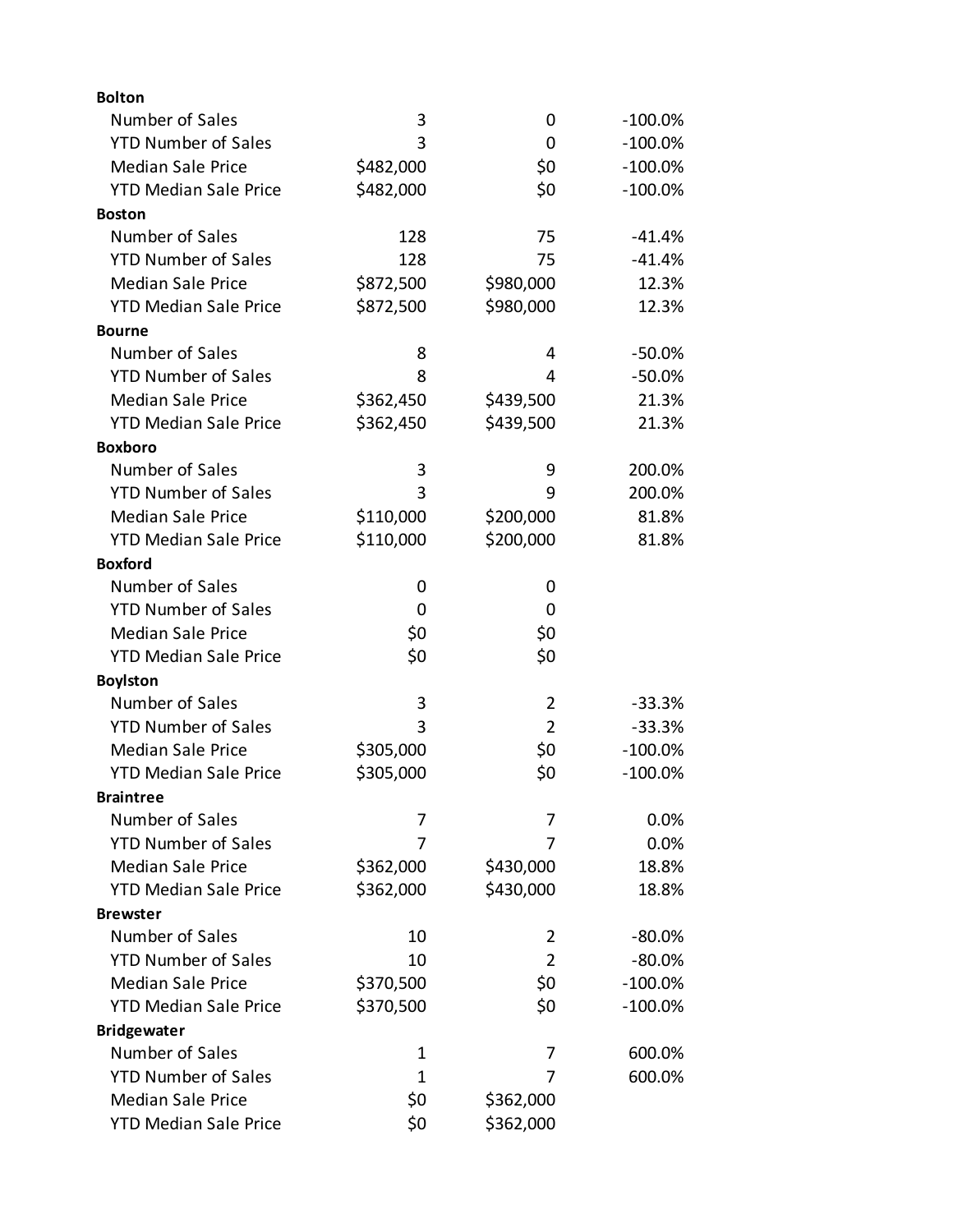| <b>Brighton</b>              |                |             |          |
|------------------------------|----------------|-------------|----------|
| Number of Sales              | 24             | 14          | -41.7%   |
| <b>YTD Number of Sales</b>   | 24             | 14          | $-41.7%$ |
| <b>Median Sale Price</b>     | \$399,250      | \$542,500   | 35.9%    |
| <b>YTD Median Sale Price</b> | \$399,250      | \$542,500   | 35.9%    |
| <b>Brimfield</b>             |                |             |          |
| Number of Sales              | 0              | 0           |          |
| <b>YTD Number of Sales</b>   | 0              | 0           |          |
| <b>Median Sale Price</b>     | \$0            | \$0         |          |
| <b>YTD Median Sale Price</b> | \$0            | \$0         |          |
| <b>Brockton</b>              |                |             |          |
| Number of Sales              | 16             | 11          | $-31.3%$ |
| <b>YTD Number of Sales</b>   | 16             | 11          | $-31.3%$ |
| <b>Median Sale Price</b>     | \$188,570      | \$219,900   | 16.6%    |
| <b>YTD Median Sale Price</b> | \$188,570      | \$219,900   | 16.6%    |
| <b>Brookfield</b>            |                |             |          |
| Number of Sales              | 0              | 0           |          |
| <b>YTD Number of Sales</b>   | 0              | 0           |          |
| <b>Median Sale Price</b>     | \$0            | \$0         |          |
| <b>YTD Median Sale Price</b> | \$0            | \$0         |          |
| <b>Brookline</b>             |                |             |          |
| Number of Sales              | 26             | 25          | $-3.8%$  |
| <b>YTD Number of Sales</b>   | 26             | 25          | $-3.8%$  |
| <b>Median Sale Price</b>     | \$697,000      | \$1,075,000 | 54.2%    |
| <b>YTD Median Sale Price</b> | \$697,000      | \$1,075,000 | 54.2%    |
| <b>Buckland</b>              |                |             |          |
| Number of Sales              | 0              | 0           |          |
| <b>YTD Number of Sales</b>   | 0              | 0           |          |
| <b>Median Sale Price</b>     | \$0            | \$0         |          |
| <b>YTD Median Sale Price</b> | \$0            | \$0         |          |
| <b>Burlington</b>            |                |             |          |
| Number of Sales              | $\overline{2}$ | 4           | 100.0%   |
| <b>YTD Number of Sales</b>   | $\overline{2}$ | 4           | 100.0%   |
| <b>Median Sale Price</b>     | \$0            | \$463,000   |          |
| <b>YTD Median Sale Price</b> | \$0            | \$463,000   |          |
| Cambridge                    |                |             |          |
| Number of Sales              | 38             | 32          | $-15.8%$ |
| <b>YTD Number of Sales</b>   | 38             | 32          | $-15.8%$ |
| <b>Median Sale Price</b>     | \$685,000      | \$761,250   | 11.1%    |
| <b>YTD Median Sale Price</b> | \$685,000      | \$761,250   | 11.1%    |
| Canton                       |                |             |          |
| Number of Sales              | 8              | 8           | 0.0%     |
| <b>YTD Number of Sales</b>   | 8              | 8           | 0.0%     |
| <b>Median Sale Price</b>     | \$482,500      | \$474,500   | $-1.7%$  |
| <b>YTD Median Sale Price</b> | \$482,500      | \$474,500   | $-1.7%$  |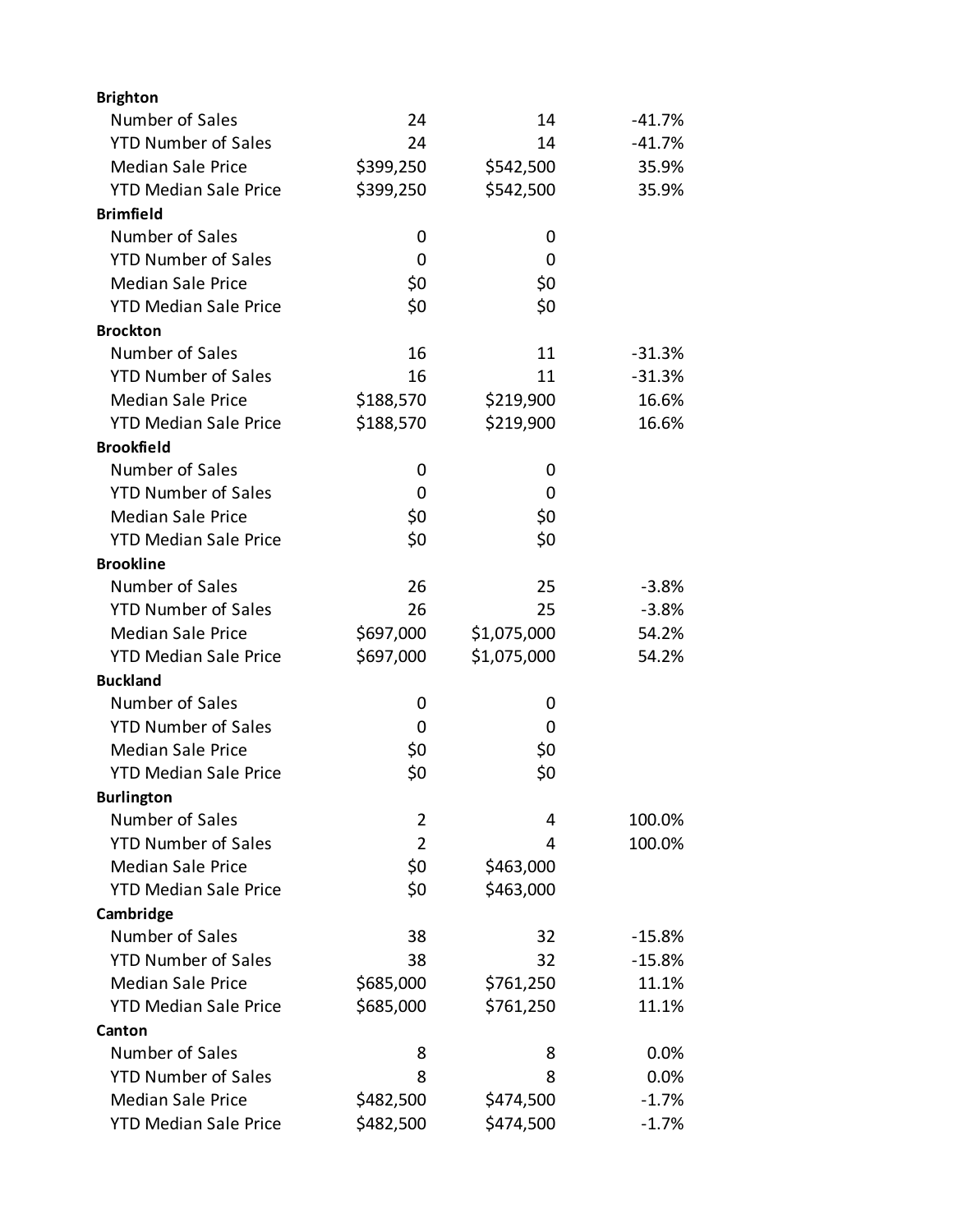| <b>Carlisle</b>              |           |              |            |
|------------------------------|-----------|--------------|------------|
| Number of Sales              | 0         | 0            |            |
| <b>YTD Number of Sales</b>   | 0         | 0            |            |
| <b>Median Sale Price</b>     | \$0       | \$0          |            |
| <b>YTD Median Sale Price</b> | \$0       | \$0          |            |
| Carver                       |           |              |            |
| Number of Sales              | 3         | 1            | $-66.7%$   |
| <b>YTD Number of Sales</b>   | 3         | $\mathbf{1}$ | $-66.7%$   |
| <b>Median Sale Price</b>     | \$315,000 | \$0          | $-100.0\%$ |
| <b>YTD Median Sale Price</b> | \$315,000 | \$0          | $-100.0\%$ |
| Centerville                  |           |              |            |
| Number of Sales              | 0         | 0            |            |
| <b>YTD Number of Sales</b>   | 0         | 0            |            |
| <b>Median Sale Price</b>     | \$0       | \$0          |            |
| <b>YTD Median Sale Price</b> | \$0       | \$0          |            |
| Charlemont                   |           |              |            |
| Number of Sales              | 0         | 0            |            |
| <b>YTD Number of Sales</b>   | 0         | 0            |            |
| <b>Median Sale Price</b>     | \$0       | \$0          |            |
| <b>YTD Median Sale Price</b> | \$0       | \$0          |            |
| Charlestown                  |           |              |            |
| Number of Sales              | 17        | 11           | $-35.3%$   |
| <b>YTD Number of Sales</b>   | 17        | 11           | $-35.3%$   |
| <b>Median Sale Price</b>     | \$664,000 | \$765,000    | 15.2%      |
| <b>YTD Median Sale Price</b> | \$664,000 | \$765,000    | 15.2%      |
| <b>Charlton</b>              |           |              |            |
| Number of Sales              | 3         | 0            | $-100.0\%$ |
| <b>YTD Number of Sales</b>   | 3         | 0            | $-100.0\%$ |
| <b>Median Sale Price</b>     | \$208,000 | \$0          | $-100.0\%$ |
| <b>YTD Median Sale Price</b> | \$208,000 | \$0          | $-100.0%$  |
| Chatham                      |           |              |            |
| Number of Sales              | 3         | 3            | 0.0%       |
| <b>YTD Number of Sales</b>   | 3         | 3            | 0.0%       |
| <b>Median Sale Price</b>     | \$985,000 | \$475,000    | $-51.8%$   |
| <b>YTD Median Sale Price</b> | \$985,000 | \$475,000    | $-51.8%$   |
| Chelmsford                   |           |              |            |
| Number of Sales              | 19        | 11           | $-42.1%$   |
| <b>YTD Number of Sales</b>   | 19        | 11           | $-42.1%$   |
| <b>Median Sale Price</b>     | \$185,000 | \$370,000    | 100.0%     |
| <b>YTD Median Sale Price</b> | \$185,000 | \$370,000    | 100.0%     |
| Chelsea                      |           |              |            |
| Number of Sales              | 9         | 9            | 0.0%       |
| <b>YTD Number of Sales</b>   | 9         | 9            | 0.0%       |
| <b>Median Sale Price</b>     | \$350,000 | \$412,500    | 17.9%      |
| <b>YTD Median Sale Price</b> | \$350,000 | \$412,500    | 17.9%      |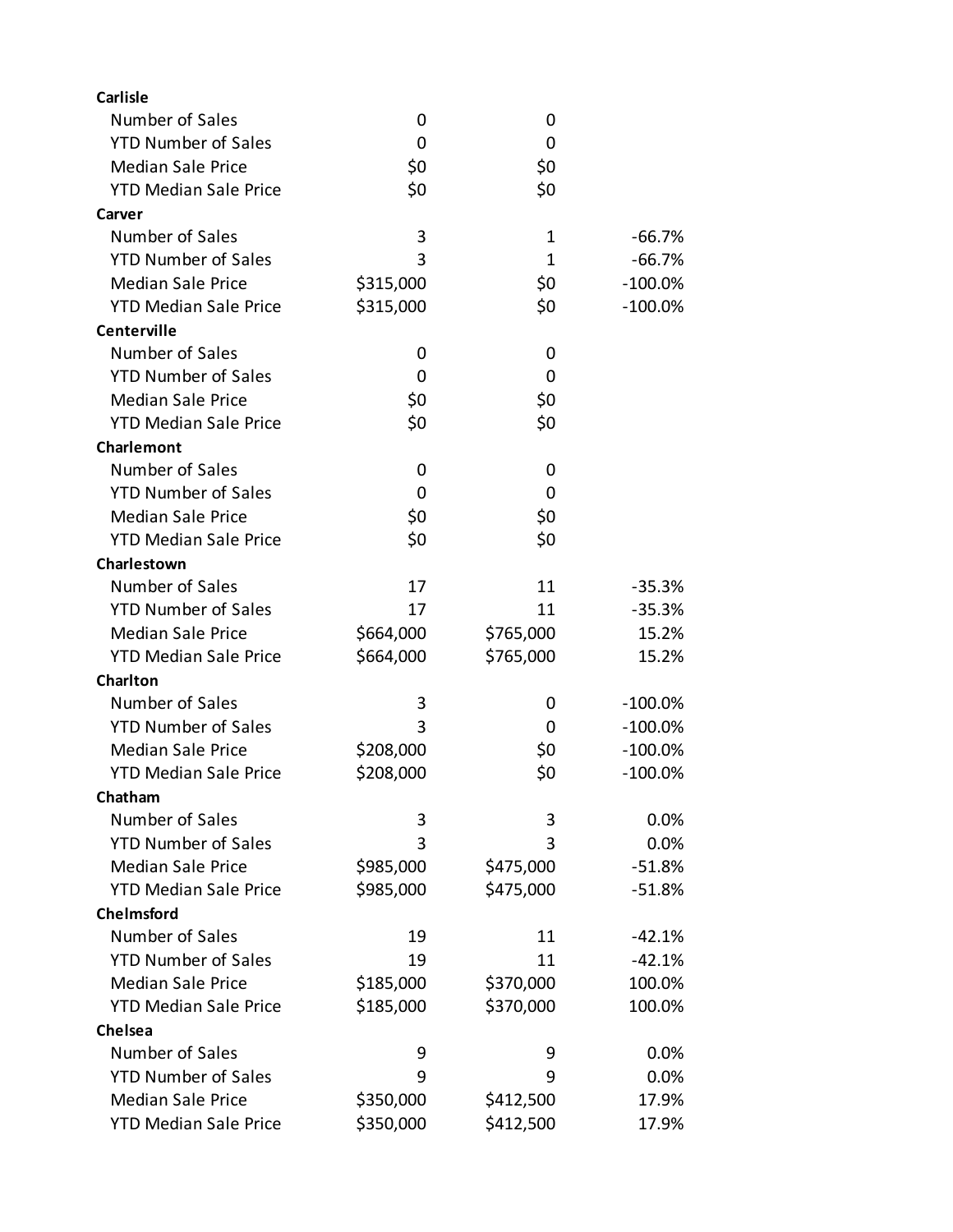| <b>Cheshire</b>              |                |           |            |
|------------------------------|----------------|-----------|------------|
| Number of Sales              | 1              | 0         | $-100.0\%$ |
| <b>YTD Number of Sales</b>   | $\mathbf{1}$   | 0         | $-100.0%$  |
| <b>Median Sale Price</b>     | \$0            | \$0       |            |
| <b>YTD Median Sale Price</b> | \$0            | \$0       |            |
| <b>Chester</b>               |                |           |            |
| Number of Sales              | 0              | 0         |            |
| <b>YTD Number of Sales</b>   | 0              | 0         |            |
| <b>Median Sale Price</b>     | \$0            | \$0       |            |
| <b>YTD Median Sale Price</b> | \$0            | \$0       |            |
| <b>Chesterfield</b>          |                |           |            |
| Number of Sales              | 0              | 0         |            |
| <b>YTD Number of Sales</b>   | 0              | 0         |            |
| <b>Median Sale Price</b>     | \$0            | \$0       |            |
| <b>YTD Median Sale Price</b> | \$0            | \$0       |            |
| Chicopee                     |                |           |            |
| Number of Sales              | $\overline{7}$ | 11        | 57.1%      |
| <b>YTD Number of Sales</b>   | 7              | 11        | 57.1%      |
| <b>Median Sale Price</b>     | \$145,500      | \$182,500 | 25.4%      |
| <b>YTD Median Sale Price</b> | \$145,500      | \$182,500 | 25.4%      |
| <b>Chilmark</b>              |                |           |            |
| Number of Sales              | 0              | 0         |            |
| <b>YTD Number of Sales</b>   | 0              | 0         |            |
| <b>Median Sale Price</b>     | \$0            | \$0       |            |
| <b>YTD Median Sale Price</b> | \$0            | \$0       |            |
| Clarksburg                   |                |           |            |
| Number of Sales              | 0              | 0         |            |
| <b>YTD Number of Sales</b>   | 0              | 0         |            |
| <b>Median Sale Price</b>     | \$0            | \$0       |            |
| <b>YTD Median Sale Price</b> | \$0            | \$0       |            |
| Clinton                      |                |           |            |
| Number of Sales              | 6              | 1         | $-83.3%$   |
| <b>YTD Number of Sales</b>   | 6              | 1         | $-83.3%$   |
| <b>Median Sale Price</b>     | \$304,950      | \$0       | $-100.0\%$ |
| <b>YTD Median Sale Price</b> | \$304,950      | \$0       | $-100.0\%$ |
| Cohasset                     |                |           |            |
| Number of Sales              | 2              | 1         | $-50.0\%$  |
| <b>YTD Number of Sales</b>   | $\overline{2}$ | 1         | $-50.0%$   |
| <b>Median Sale Price</b>     | \$0            | \$0       |            |
| <b>YTD Median Sale Price</b> | \$0            | \$0       |            |
| Colrain                      |                |           |            |
| Number of Sales              | 0              | 0         |            |
| <b>YTD Number of Sales</b>   | 0              | 0         |            |
| <b>Median Sale Price</b>     | \$0            | \$0       |            |
| <b>YTD Median Sale Price</b> | \$0            | \$0       |            |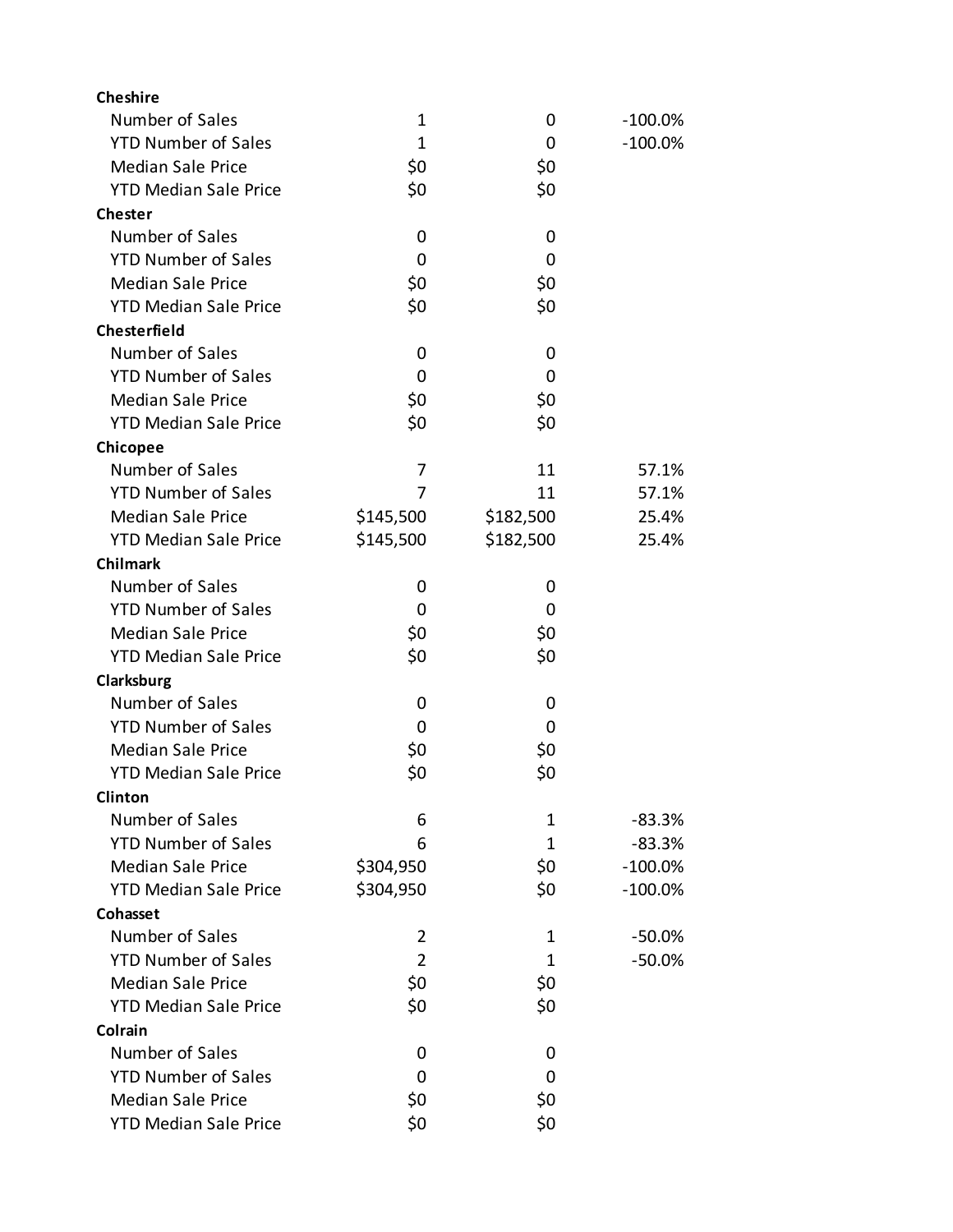| Concord                      |                |                |            |
|------------------------------|----------------|----------------|------------|
| Number of Sales              | 4              | $\overline{2}$ | -50.0%     |
| <b>YTD Number of Sales</b>   | 4              | $\overline{2}$ | $-50.0%$   |
| <b>Median Sale Price</b>     | \$666,000      | \$0            | $-100.0\%$ |
| <b>YTD Median Sale Price</b> | \$666,000      | \$0            | $-100.0\%$ |
| Conway                       |                |                |            |
| Number of Sales              | 0              | 0              |            |
| <b>YTD Number of Sales</b>   | 0              | 0              |            |
| <b>Median Sale Price</b>     | \$0            | \$0            |            |
| <b>YTD Median Sale Price</b> | \$0            | \$0            |            |
| Cotuit                       |                |                |            |
| Number of Sales              | 0              | 0              |            |
| <b>YTD Number of Sales</b>   | 0              | 0              |            |
| <b>Median Sale Price</b>     | \$0            | \$0            |            |
| <b>YTD Median Sale Price</b> | \$0            | \$0            |            |
| Cummington                   |                |                |            |
| Number of Sales              | 0              | 0              |            |
| <b>YTD Number of Sales</b>   | 0              | 0              |            |
| <b>Median Sale Price</b>     | \$0            | \$0            |            |
| <b>YTD Median Sale Price</b> | \$0            | \$0            |            |
| <b>Dalton</b>                |                |                |            |
| Number of Sales              | 0              | 0              |            |
| <b>YTD Number of Sales</b>   | 0              | 0              |            |
| <b>Median Sale Price</b>     | \$0            | \$0            |            |
| <b>YTD Median Sale Price</b> | \$0            | \$0            |            |
| <b>Danvers</b>               |                |                |            |
| Number of Sales              | 5              | $\overline{2}$ | $-60.0%$   |
| <b>YTD Number of Sales</b>   | 5              | $\overline{2}$ | $-60.0%$   |
| <b>Median Sale Price</b>     | \$425,000      | \$0            | $-100.0\%$ |
| <b>YTD Median Sale Price</b> | \$425,000      | \$0            | $-100.0%$  |
| Dartmouth                    |                |                |            |
| Number of Sales              | 3              | $\overline{2}$ | $-33.3%$   |
| <b>YTD Number of Sales</b>   | 3              | $\overline{2}$ | $-33.3%$   |
| <b>Median Sale Price</b>     | \$440,000      | \$0            | $-100.0%$  |
| <b>YTD Median Sale Price</b> | \$440,000      | \$0            | $-100.0\%$ |
| <b>Dedham</b>                |                |                |            |
| Number of Sales              | 2              | 3              | 50.0%      |
| <b>YTD Number of Sales</b>   | $\overline{2}$ | 3              | 50.0%      |
| <b>Median Sale Price</b>     | \$0            | \$735,000      |            |
| <b>YTD Median Sale Price</b> | \$0            | \$735,000      |            |
| <b>Deerfield</b>             |                |                |            |
| Number of Sales              | 1              | 1              | 0.0%       |
| <b>YTD Number of Sales</b>   | 1              | 1              | 0.0%       |
| <b>Median Sale Price</b>     | \$0            | \$0            |            |
| <b>YTD Median Sale Price</b> | \$0            | \$0            |            |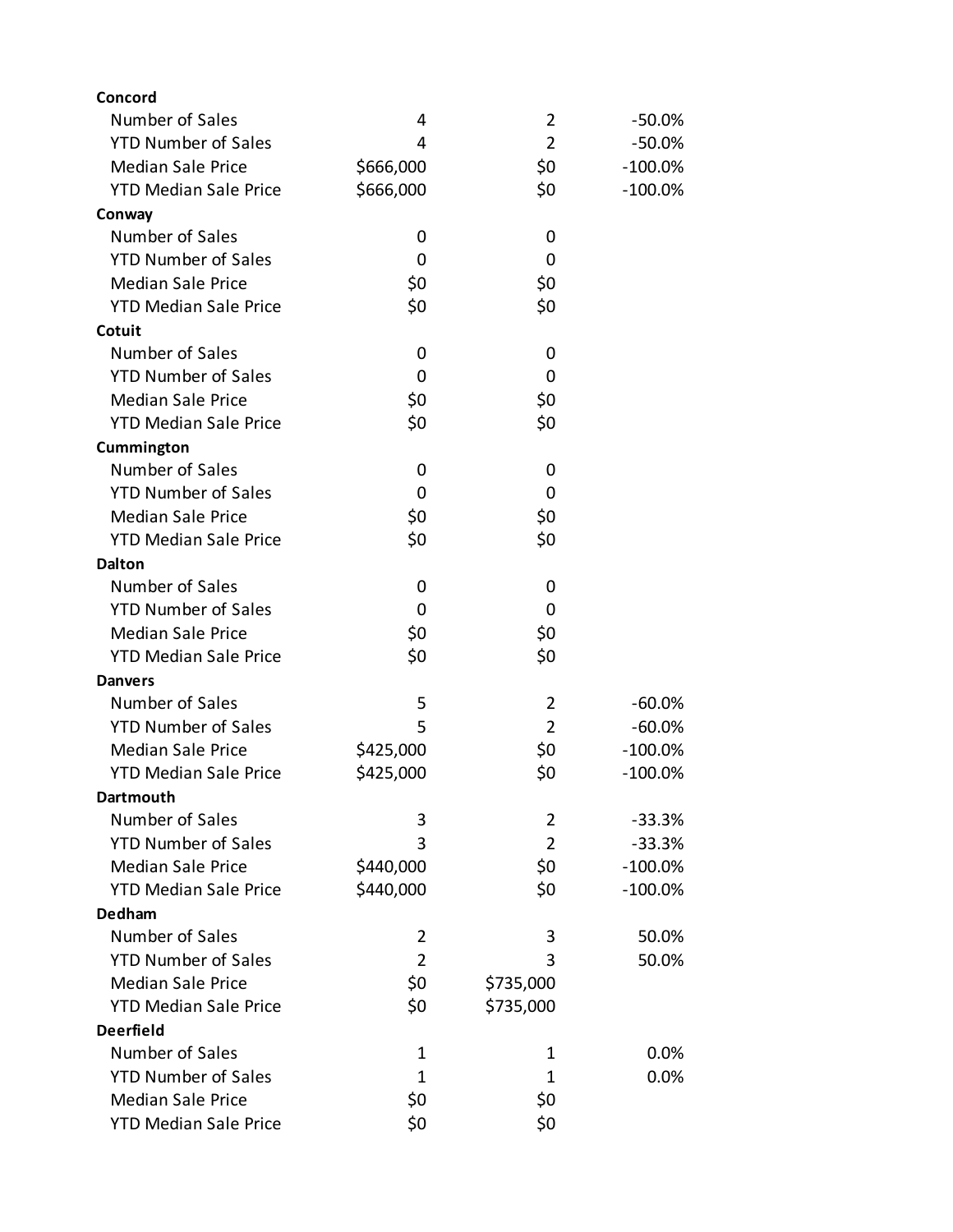| <b>Dennis</b>                |              |             |           |
|------------------------------|--------------|-------------|-----------|
| Number of Sales              | 1            | 8           | 700.0%    |
| <b>YTD Number of Sales</b>   | $\mathbf{1}$ | 8           | 700.0%    |
| <b>Median Sale Price</b>     | \$0          | \$299,000   |           |
| <b>YTD Median Sale Price</b> | \$0          | \$299,000   |           |
| <b>Devens</b>                |              |             |           |
| Number of Sales              | 0            | 0           |           |
| <b>YTD Number of Sales</b>   | 0            | 0           |           |
| <b>Median Sale Price</b>     | \$0          | \$0         |           |
| <b>YTD Median Sale Price</b> | \$0          | \$0         |           |
| <b>Dighton</b>               |              |             |           |
| Number of Sales              | 0            | 0           |           |
| <b>YTD Number of Sales</b>   | 0            | 0           |           |
| <b>Median Sale Price</b>     | \$0          | \$0         |           |
| <b>YTD Median Sale Price</b> | \$0          | \$0         |           |
| <b>Dorchester</b>            |              |             |           |
| Number of Sales              | 27           | 37          | 37.0%     |
| <b>YTD Number of Sales</b>   | 27           | 37          | 37.0%     |
| <b>Median Sale Price</b>     | \$485,000    | \$517,000   | 6.6%      |
| <b>YTD Median Sale Price</b> | \$485,000    | \$517,000   | 6.6%      |
| <b>Douglas</b>               |              |             |           |
| Number of Sales              | 3            | 1           | $-66.7%$  |
| <b>YTD Number of Sales</b>   | 3            | 1           | $-66.7%$  |
| <b>Median Sale Price</b>     | \$334,368    | \$0         | $-100.0%$ |
| <b>YTD Median Sale Price</b> | \$334,368    | \$0         | $-100.0%$ |
| Dover                        |              |             |           |
| Number of Sales              | 0            | $\mathbf 1$ |           |
| <b>YTD Number of Sales</b>   | 0            | 1           |           |
| <b>Median Sale Price</b>     | \$0          | \$0         |           |
| <b>YTD Median Sale Price</b> | \$0          | \$0         |           |
| <b>Dracut</b>                |              |             |           |
| Number of Sales              | 12           | 12          | 0.0%      |
| <b>YTD Number of Sales</b>   | 12           | 12          | 0.0%      |
| <b>Median Sale Price</b>     | \$200,450    | \$247,500   | 23.5%     |
| <b>YTD Median Sale Price</b> | \$200,450    | \$247,500   | 23.5%     |
| <b>Dudley</b>                |              |             |           |
| Number of Sales              | 1            | 1           | 0.0%      |
| <b>YTD Number of Sales</b>   | 1            | 1           | 0.0%      |
| <b>Median Sale Price</b>     | \$0          | \$0         |           |
| <b>YTD Median Sale Price</b> | \$0          | \$0         |           |
| <b>Dunstable</b>             |              |             |           |
| Number of Sales              | 0            | 0           |           |
| <b>YTD Number of Sales</b>   | 0            | 0           |           |
| <b>Median Sale Price</b>     | \$0          | \$0         |           |
| <b>YTD Median Sale Price</b> | \$0          | \$0         |           |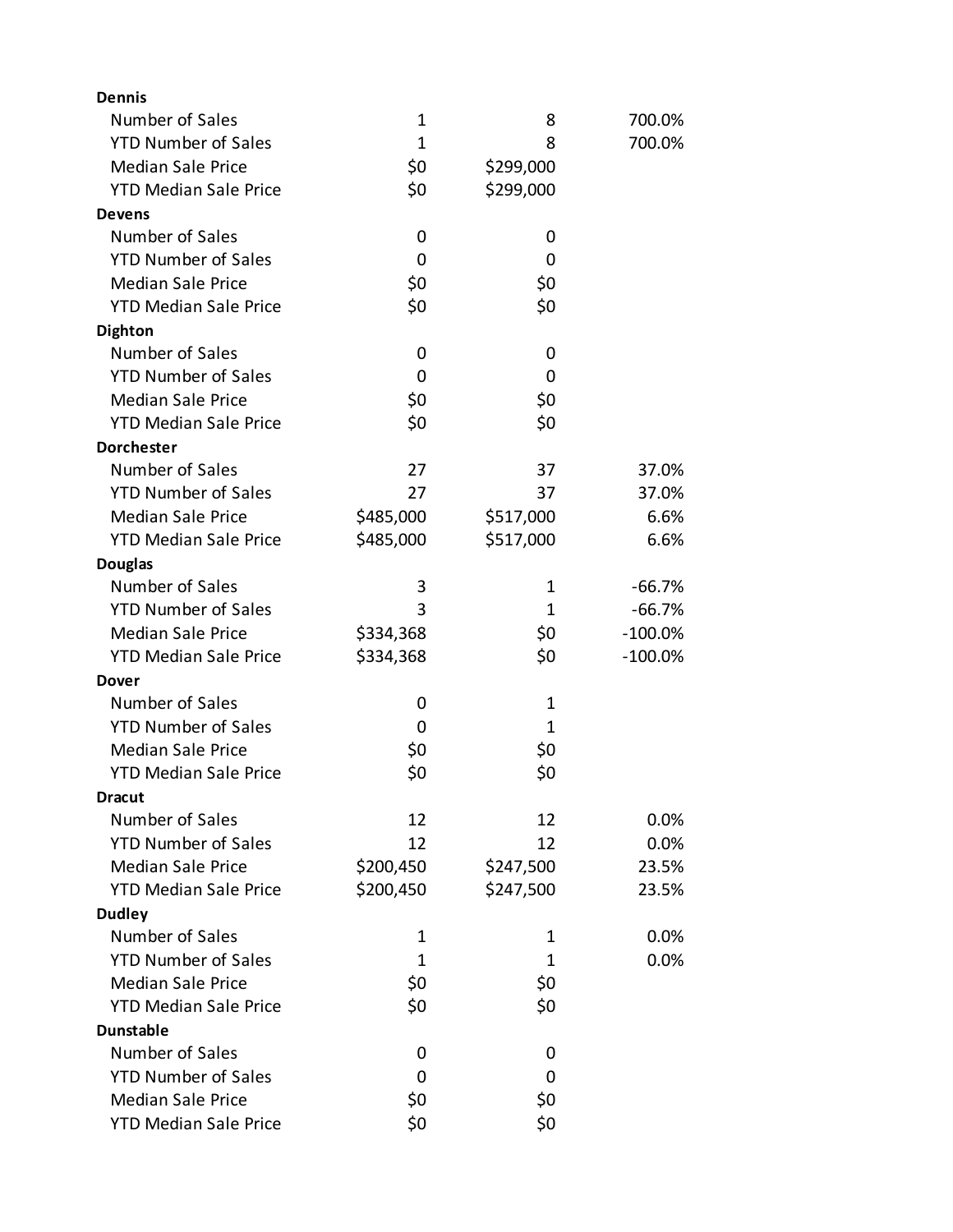| <b>Duxbury</b>               |              |                |            |
|------------------------------|--------------|----------------|------------|
| Number of Sales              | $\mathbf 1$  | 1              | 0.0%       |
| <b>YTD Number of Sales</b>   | $\mathbf{1}$ | $\mathbf{1}$   | 0.0%       |
| <b>Median Sale Price</b>     | \$0          | \$0            |            |
| <b>YTD Median Sale Price</b> | \$0          | \$0            |            |
| <b>East Boston</b>           |              |                |            |
| Number of Sales              | 17           | 26             | 52.9%      |
| <b>YTD Number of Sales</b>   | 17           | 26             | 52.9%      |
| <b>Median Sale Price</b>     | \$535,000    | \$553,750      | 3.5%       |
| <b>YTD Median Sale Price</b> | \$535,000    | \$553,750      | 3.5%       |
| <b>East Bridgewater</b>      |              |                |            |
| Number of Sales              | 3            | 1              | $-66.7%$   |
| <b>YTD Number of Sales</b>   | 3            | $\mathbf{1}$   | $-66.7%$   |
| <b>Median Sale Price</b>     | \$256,500    | \$0            | $-100.0%$  |
| <b>YTD Median Sale Price</b> | \$256,500    | \$0            | $-100.0%$  |
| <b>East Brookfield</b>       |              |                |            |
| Number of Sales              | 0            | 0              |            |
| <b>YTD Number of Sales</b>   | 0            | 0              |            |
| <b>Median Sale Price</b>     | \$0          | \$0            |            |
| <b>YTD Median Sale Price</b> | \$0          | \$0            |            |
| <b>East Longmeadow</b>       |              |                |            |
| Number of Sales              | $\mathbf 1$  | 1              | 0.0%       |
| <b>YTD Number of Sales</b>   | $\mathbf{1}$ | $\mathbf{1}$   | 0.0%       |
| <b>Median Sale Price</b>     | \$0          | \$0            |            |
| <b>YTD Median Sale Price</b> | \$0          | \$0            |            |
| Eastham                      |              |                |            |
| Number of Sales              | 3            | 0              | $-100.0\%$ |
| <b>YTD Number of Sales</b>   | 3            | 0              | $-100.0%$  |
| <b>Median Sale Price</b>     | \$209,000    | \$0            | $-100.0%$  |
| <b>YTD Median Sale Price</b> | \$209,000    | \$0            | $-100.0%$  |
| Easthampton                  |              |                |            |
| Number of Sales              | 0            | 1              |            |
| <b>YTD Number of Sales</b>   | 0            | $\mathbf{1}$   |            |
| <b>Median Sale Price</b>     | \$0          | \$0            |            |
| <b>YTD Median Sale Price</b> | \$0          | \$0            |            |
| Easton                       |              |                |            |
| Number of Sales              | 12           | 6              | $-50.0\%$  |
| <b>YTD Number of Sales</b>   | 12           | 6              | $-50.0%$   |
| <b>Median Sale Price</b>     | \$263,750    | \$373,000      | 41.4%      |
| <b>YTD Median Sale Price</b> | \$263,750    | \$373,000      | 41.4%      |
| Edgartown                    |              |                |            |
| Number of Sales              | 0            | 2              |            |
| <b>YTD Number of Sales</b>   | 0            | $\overline{2}$ |            |
| <b>Median Sale Price</b>     | \$0          | \$0            |            |
| <b>YTD Median Sale Price</b> | \$0          | \$0            |            |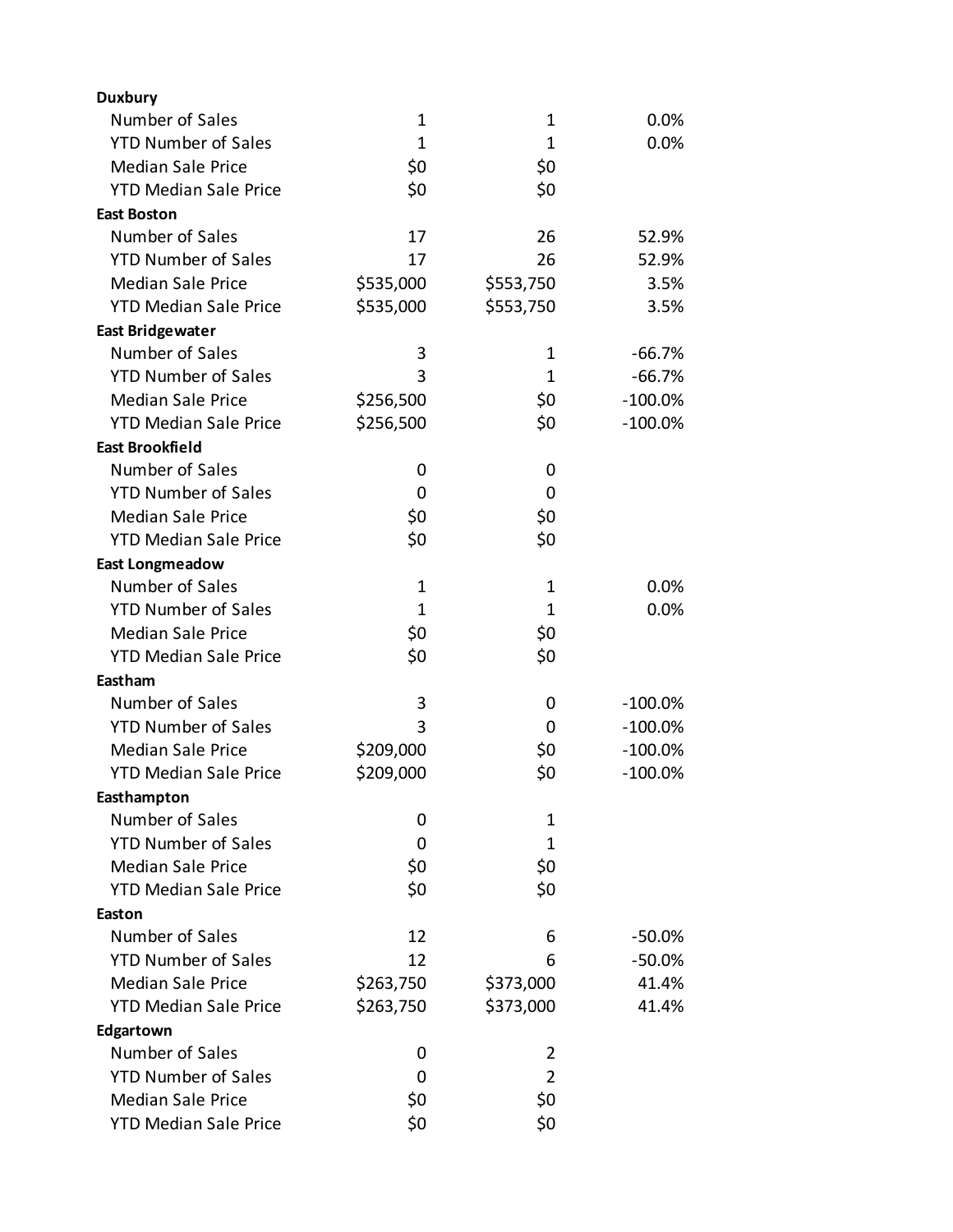| Egremont                     |           |           |          |
|------------------------------|-----------|-----------|----------|
| Number of Sales              | 0         | 0         |          |
| <b>YTD Number of Sales</b>   | 0         | 0         |          |
| <b>Median Sale Price</b>     | \$0       | \$0       |          |
| <b>YTD Median Sale Price</b> | \$0       | \$0       |          |
| <b>Erving</b>                |           |           |          |
| Number of Sales              | 0         | 0         |          |
| <b>YTD Number of Sales</b>   | 0         | 0         |          |
| <b>Median Sale Price</b>     | \$0       | \$0       |          |
| <b>YTD Median Sale Price</b> | \$0       | \$0       |          |
| <b>Essex</b>                 |           |           |          |
| Number of Sales              | 0         | 0         |          |
| <b>YTD Number of Sales</b>   | 0         | 0         |          |
| <b>Median Sale Price</b>     | \$0       | \$0       |          |
| <b>YTD Median Sale Price</b> | \$0       | \$0       |          |
| <b>Everett</b>               |           |           |          |
| Number of Sales              | 8         | 11        | 37.5%    |
| <b>YTD Number of Sales</b>   | 8         | 11        | 37.5%    |
| <b>Median Sale Price</b>     | \$375,000 | \$335,000 | $-10.7%$ |
| <b>YTD Median Sale Price</b> | \$375,000 | \$335,000 | $-10.7%$ |
| Fairhaven                    |           |           |          |
| Number of Sales              | 0         | 0         |          |
| <b>YTD Number of Sales</b>   | 0         | 0         |          |
| <b>Median Sale Price</b>     | \$0       | \$0       |          |
| <b>YTD Median Sale Price</b> | \$0       | \$0       |          |
| <b>Fall River</b>            |           |           |          |
| Number of Sales              | 10        | 5         | $-50.0%$ |
| <b>YTD Number of Sales</b>   | 10        | 5         | $-50.0%$ |
| <b>Median Sale Price</b>     | \$160,500 | \$163,900 | 2.1%     |
| <b>YTD Median Sale Price</b> | \$160,500 | \$163,900 | 2.1%     |
| <b>Falmouth</b>              |           |           |          |
| Number of Sales              | 4         | 4         | 0.0%     |
| <b>YTD Number of Sales</b>   | 4         | 4         | 0.0%     |
| <b>Median Sale Price</b>     | \$256,500 | \$585,000 | 128.1%   |
| <b>YTD Median Sale Price</b> | \$256,500 | \$585,000 | 128.1%   |
| <b>Fitchburg</b>             |           |           |          |
| Number of Sales              | 4         | 4         | 0.0%     |
| <b>YTD Number of Sales</b>   | 4         | 4         | 0.0%     |
| <b>Median Sale Price</b>     | \$232,450 | \$195,525 | $-15.9%$ |
| <b>YTD Median Sale Price</b> | \$232,450 | \$195,525 | $-15.9%$ |
| <b>Florida</b>               |           |           |          |
| Number of Sales              | 0         | 0         |          |
| <b>YTD Number of Sales</b>   | 0         | 0         |          |
| <b>Median Sale Price</b>     | \$0       | \$0       |          |
| <b>YTD Median Sale Price</b> | \$0       | \$0       |          |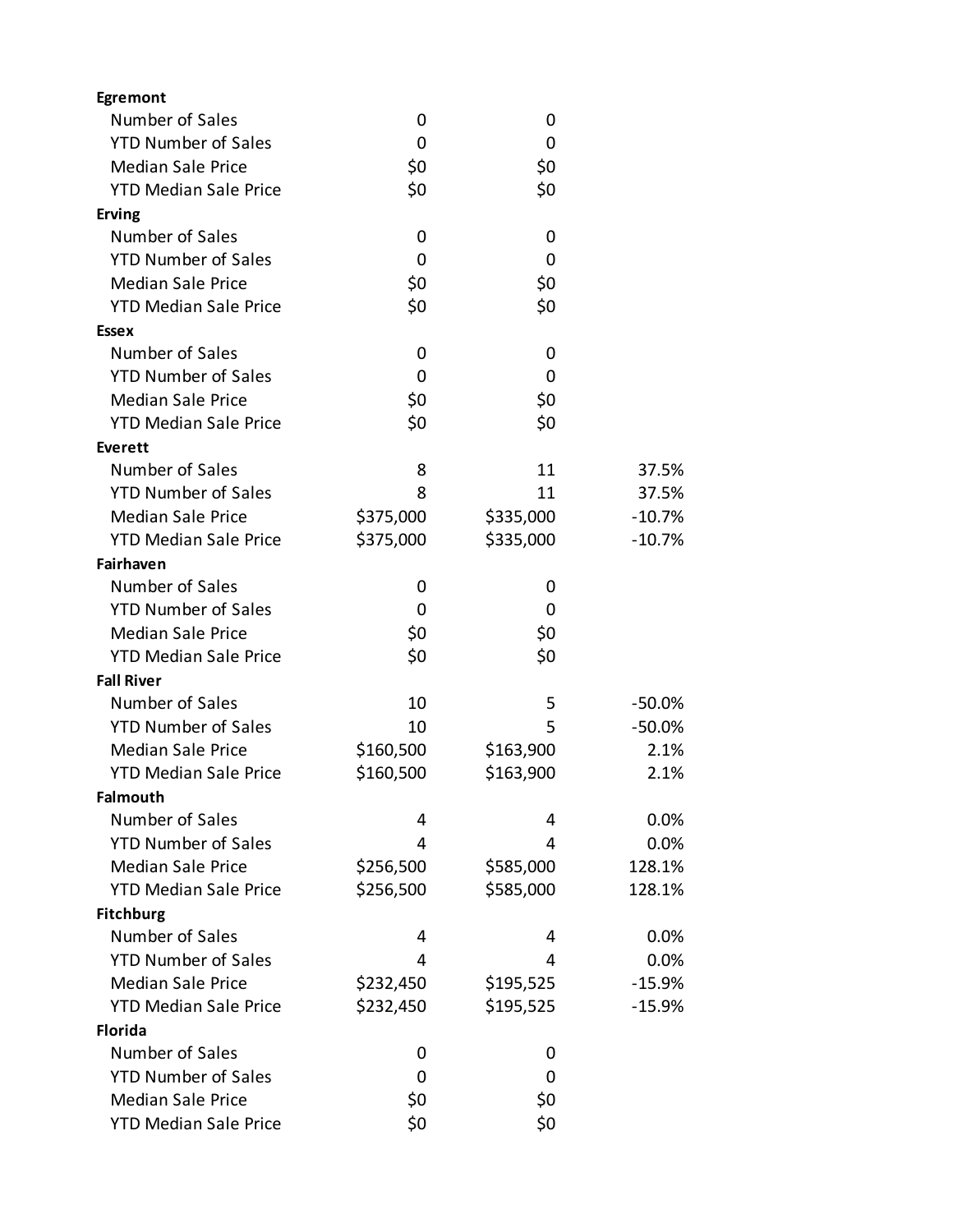| Foxboro                      |                |                |            |
|------------------------------|----------------|----------------|------------|
| Number of Sales              | $\overline{2}$ | $\overline{2}$ | 0.0%       |
| <b>YTD Number of Sales</b>   | $\overline{2}$ | $\overline{2}$ | 0.0%       |
| <b>Median Sale Price</b>     | \$0            | \$0            |            |
| <b>YTD Median Sale Price</b> | \$0            | \$0            |            |
| Framingham                   |                |                |            |
| Number of Sales              | 12             | 18             | 50.0%      |
| <b>YTD Number of Sales</b>   | 12             | 18             | 50.0%      |
| <b>Median Sale Price</b>     | \$225,000      | \$266,800      | 18.6%      |
| <b>YTD Median Sale Price</b> | \$225,000      | \$266,800      | 18.6%      |
| <b>Franklin</b>              |                |                |            |
| Number of Sales              | 9              | 9              | 0.0%       |
| <b>YTD Number of Sales</b>   | 9              | 9              | 0.0%       |
| <b>Median Sale Price</b>     | \$335,000      | \$320,000      | $-4.5%$    |
| <b>YTD Median Sale Price</b> | \$335,000      | \$320,000      | $-4.5%$    |
| Freetown                     |                |                |            |
| Number of Sales              | 0              | 0              |            |
| <b>YTD Number of Sales</b>   | 0              | 0              |            |
| <b>Median Sale Price</b>     | \$0            | \$0            |            |
| <b>YTD Median Sale Price</b> | \$0            | \$0            |            |
| Gardner                      |                |                |            |
| Number of Sales              | 1              | 2              | 100.0%     |
| <b>YTD Number of Sales</b>   | $\mathbf{1}$   | $\overline{2}$ | 100.0%     |
| <b>Median Sale Price</b>     | \$0            | \$0            |            |
| <b>YTD Median Sale Price</b> | \$0            | \$0            |            |
| Georgetown                   |                |                |            |
| Number of Sales              | $\mathbf 1$    | 0              | $-100.0\%$ |
| <b>YTD Number of Sales</b>   | 1              | 0              | $-100.0%$  |
| <b>Median Sale Price</b>     | \$0            | \$0            |            |
| <b>YTD Median Sale Price</b> | \$0            | \$0            |            |
| Gill                         |                |                |            |
| Number of Sales              | 0              | 0              |            |
| <b>YTD Number of Sales</b>   | 0              | 0              |            |
| <b>Median Sale Price</b>     | \$0            | \$0            |            |
| <b>YTD Median Sale Price</b> | \$0            | \$0            |            |
| Gloucester                   |                |                |            |
| Number of Sales              | 8              | 7              | $-12.5%$   |
| <b>YTD Number of Sales</b>   | 8              | 7              | $-12.5%$   |
| <b>Median Sale Price</b>     | \$324,000      | \$298,500      | $-7.9%$    |
| <b>YTD Median Sale Price</b> | \$324,000      | \$298,500      | $-7.9%$    |
| Goshen                       |                |                |            |
| Number of Sales              | 0              | 0              |            |
| <b>YTD Number of Sales</b>   | 0              | 0              |            |
| <b>Median Sale Price</b>     | \$0            | \$0            |            |
| <b>YTD Median Sale Price</b> | \$0            | \$0            |            |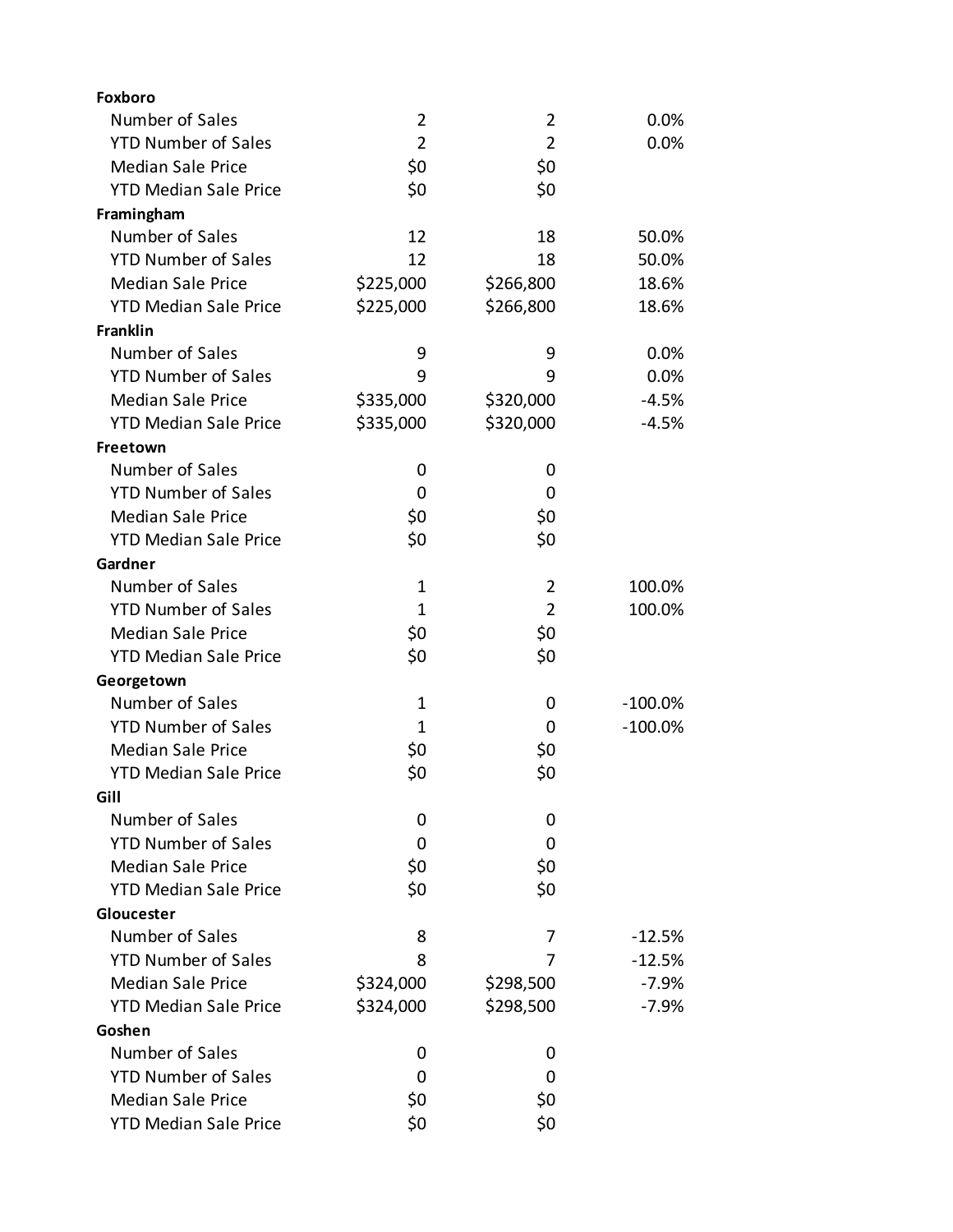| Gosnold                      |           |                |            |
|------------------------------|-----------|----------------|------------|
| Number of Sales              | 0         | 0              |            |
| <b>YTD Number of Sales</b>   | 0         | 0              |            |
| <b>Median Sale Price</b>     | \$0       | \$0            |            |
| <b>YTD Median Sale Price</b> | \$0       | \$0            |            |
| Grafton                      |           |                |            |
| Number of Sales              | 1         | 4              | 300.0%     |
| <b>YTD Number of Sales</b>   | 1         | 4              | 300.0%     |
| <b>Median Sale Price</b>     | \$0       | \$320,000      |            |
| <b>YTD Median Sale Price</b> | \$0       | \$320,000      |            |
| Granby                       |           |                |            |
| Number of Sales              | 0         | 1              |            |
| <b>YTD Number of Sales</b>   | 0         | 1              |            |
| <b>Median Sale Price</b>     | \$0       | \$0            |            |
| <b>YTD Median Sale Price</b> | \$0       | \$0            |            |
| Granville                    |           |                |            |
| Number of Sales              | 0         | 0              |            |
| <b>YTD Number of Sales</b>   | 0         | 0              |            |
| <b>Median Sale Price</b>     | \$0       | \$0            |            |
| <b>YTD Median Sale Price</b> | \$0       | \$0            |            |
| <b>Great Barrington</b>      |           |                |            |
| Number of Sales              | 0         | $\overline{2}$ |            |
| <b>YTD Number of Sales</b>   | 0         | $\overline{2}$ |            |
| <b>Median Sale Price</b>     | \$0       | \$0            |            |
| <b>YTD Median Sale Price</b> | \$0       | \$0            |            |
| Greenfield                   |           |                |            |
| Number of Sales              | 0         | $\overline{2}$ |            |
| <b>YTD Number of Sales</b>   | 0         | $\overline{2}$ |            |
| <b>Median Sale Price</b>     | \$0       | \$0            |            |
| <b>YTD Median Sale Price</b> | \$0       | \$0            |            |
| Groton                       |           |                |            |
| Number of Sales              | 3         | 2              | $-33.3%$   |
| <b>YTD Number of Sales</b>   | 3         | $\overline{2}$ | $-33.3%$   |
| <b>Median Sale Price</b>     | \$440,000 | \$0            | $-100.0\%$ |
| <b>YTD Median Sale Price</b> | \$440,000 | \$0            | $-100.0\%$ |
| Groveland                    |           |                |            |
| Number of Sales              | 0         | 1              |            |
| <b>YTD Number of Sales</b>   | 0         | 1              |            |
| <b>Median Sale Price</b>     | \$0       | \$0            |            |
| <b>YTD Median Sale Price</b> | \$0       | \$0            |            |
| <b>Hadley</b>                |           |                |            |
| Number of Sales              | 0         | 0              |            |
| <b>YTD Number of Sales</b>   | 0         | 0              |            |
| <b>Median Sale Price</b>     | \$0       | \$0            |            |
| <b>YTD Median Sale Price</b> | \$0       | \$0            |            |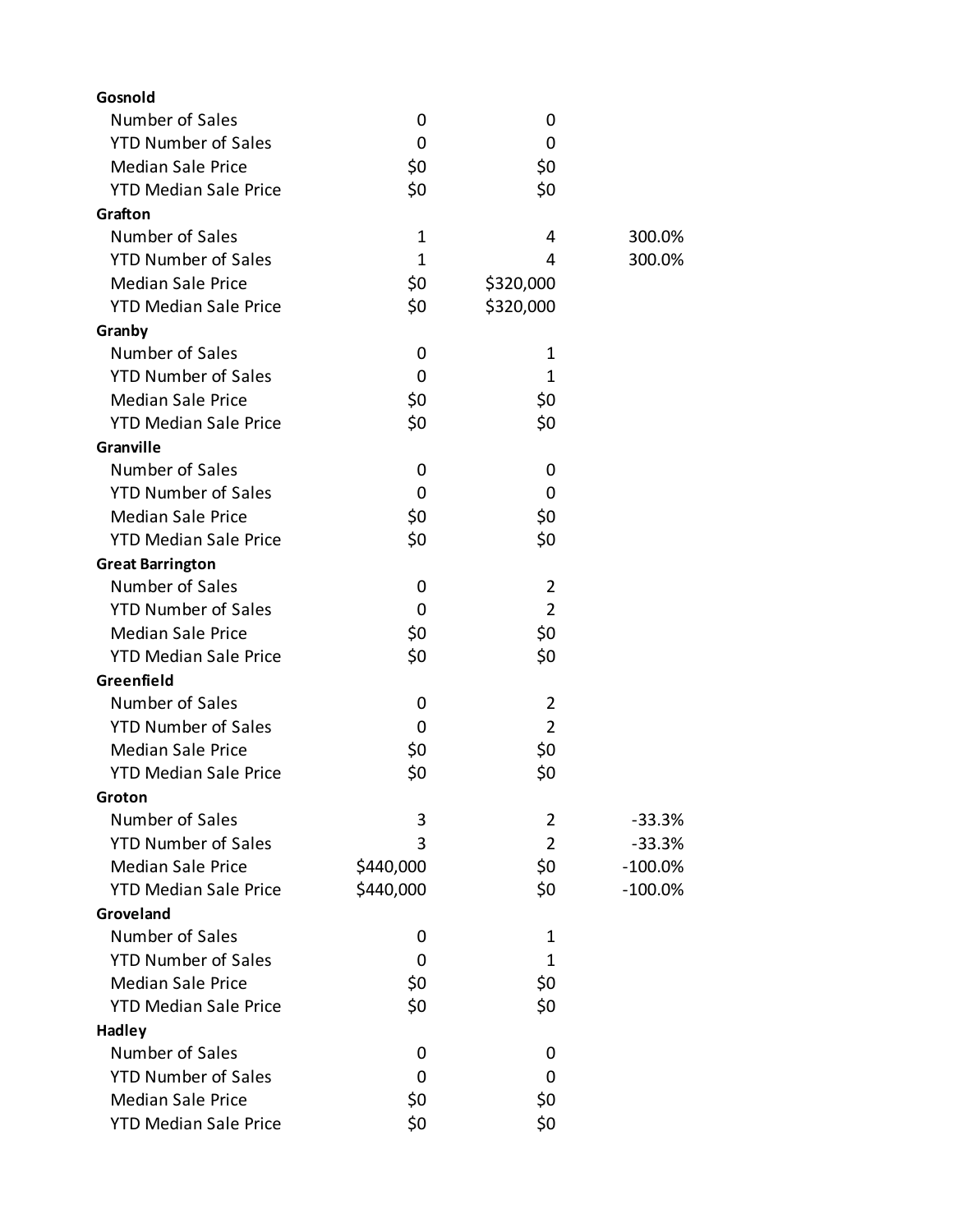| <b>Halifax</b>               |                |                |            |
|------------------------------|----------------|----------------|------------|
| Number of Sales              | 0              | 0              |            |
| <b>YTD Number of Sales</b>   | 0              | 0              |            |
| <b>Median Sale Price</b>     | \$0            | \$0            |            |
| <b>YTD Median Sale Price</b> | \$0            | \$0            |            |
| Hamilton                     |                |                |            |
| Number of Sales              | 0              | 0              |            |
| <b>YTD Number of Sales</b>   | 0              | 0              |            |
| <b>Median Sale Price</b>     | \$0            | \$0            |            |
| <b>YTD Median Sale Price</b> | \$0            | \$0            |            |
| Hampden                      |                |                |            |
| Number of Sales              | 0              | 0              |            |
| <b>YTD Number of Sales</b>   | 0              | 0              |            |
| <b>Median Sale Price</b>     | \$0            | \$0            |            |
| <b>YTD Median Sale Price</b> | \$0            | \$0            |            |
| <b>Hancock</b>               |                |                |            |
| Number of Sales              | $\overline{2}$ | 4              | 100.0%     |
| <b>YTD Number of Sales</b>   | $\overline{2}$ | 4              | 100.0%     |
| <b>Median Sale Price</b>     | \$0            | \$87,500       |            |
| <b>YTD Median Sale Price</b> | \$0            | \$87,500       |            |
| <b>Hanover</b>               |                |                |            |
| Number of Sales              | 6              | 0              | $-100.0\%$ |
| <b>YTD Number of Sales</b>   | 6              | 0              | $-100.0%$  |
| <b>Median Sale Price</b>     | \$593,812      | \$0            | $-100.0%$  |
| <b>YTD Median Sale Price</b> | \$593,812      | \$0            | $-100.0\%$ |
| Hanson                       |                |                |            |
| Number of Sales              | 0              | $\overline{2}$ |            |
| <b>YTD Number of Sales</b>   | 0              | $\overline{2}$ |            |
| <b>Median Sale Price</b>     | \$0            | \$0            |            |
| <b>YTD Median Sale Price</b> | \$0            | \$0            |            |
| <b>Hardwick</b>              |                |                |            |
| Number of Sales              | 0              | 0              |            |
| <b>YTD Number of Sales</b>   | 0              | 0              |            |
| <b>Median Sale Price</b>     | \$0            | \$0            |            |
| <b>YTD Median Sale Price</b> | \$0            | \$0            |            |
| Harvard                      |                |                |            |
| Number of Sales              | $\overline{2}$ | 0              | $-100.0%$  |
| <b>YTD Number of Sales</b>   | $\overline{2}$ | 0              | $-100.0\%$ |
| <b>Median Sale Price</b>     | \$0            | \$0            |            |
| <b>YTD Median Sale Price</b> | \$0            | \$0            |            |
| Harwich                      |                |                |            |
| Number of Sales              | 5              | 3              | -40.0%     |
| <b>YTD Number of Sales</b>   | 5              | 3              | $-40.0%$   |
| <b>Median Sale Price</b>     | \$235,000      | \$290,000      | 23.4%      |
| <b>YTD Median Sale Price</b> | \$235,000      | \$290,000      | 23.4%      |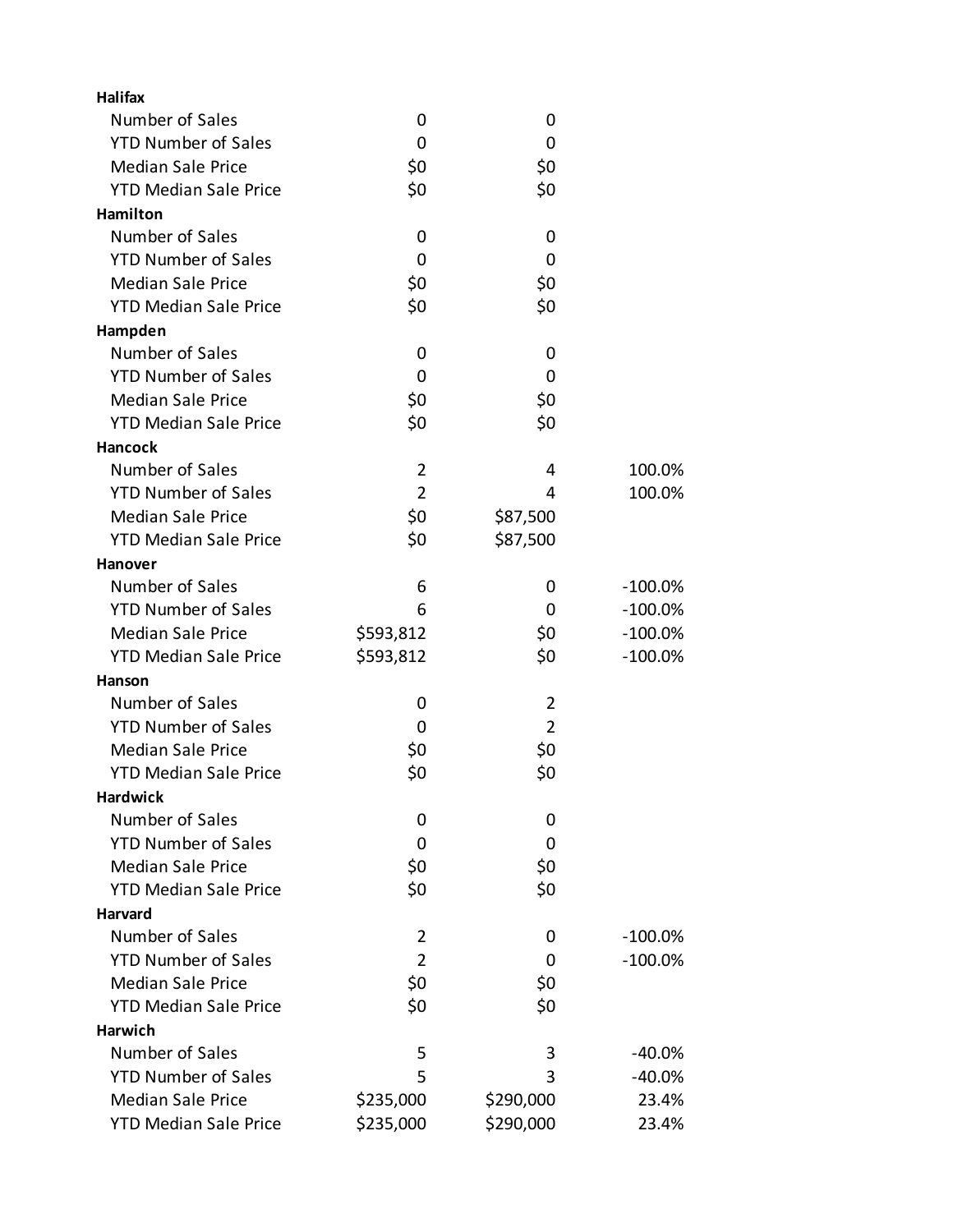| <b>Hatfield</b>              |              |                |            |
|------------------------------|--------------|----------------|------------|
| Number of Sales              | $\mathbf{1}$ | 0              | $-100.0\%$ |
| <b>YTD Number of Sales</b>   | $\mathbf{1}$ | 0              | $-100.0\%$ |
| <b>Median Sale Price</b>     | \$0          | \$0            |            |
| <b>YTD Median Sale Price</b> | \$0          | \$0            |            |
| <b>Haverhill</b>             |              |                |            |
| Number of Sales              | 16           | 27             | 68.8%      |
| <b>YTD Number of Sales</b>   | 16           | 27             | 68.8%      |
| <b>Median Sale Price</b>     | \$260,000    | \$355,000      | 36.5%      |
| <b>YTD Median Sale Price</b> | \$260,000    | \$355,000      | 36.5%      |
| Hawley                       |              |                |            |
| Number of Sales              | 0            | 0              |            |
| <b>YTD Number of Sales</b>   | 0            | 0              |            |
| <b>Median Sale Price</b>     | \$0          | \$0            |            |
| <b>YTD Median Sale Price</b> | \$0          | \$0            |            |
| Heath                        |              |                |            |
| Number of Sales              | 0            | 0              |            |
| <b>YTD Number of Sales</b>   | 0            | 0              |            |
| <b>Median Sale Price</b>     | \$0          | \$0            |            |
| <b>YTD Median Sale Price</b> | \$0          | \$0            |            |
| Hingham                      |              |                |            |
| Number of Sales              | 6            | 2              | $-66.7%$   |
| <b>YTD Number of Sales</b>   | 6            | $\overline{2}$ | $-66.7%$   |
| <b>Median Sale Price</b>     | \$823,500    | \$0            | $-100.0%$  |
| <b>YTD Median Sale Price</b> | \$823,500    | \$0            | $-100.0%$  |
| <b>Hinsdale</b>              |              |                |            |
| Number of Sales              | 0            | 0              |            |
| <b>YTD Number of Sales</b>   | 0            | 0              |            |
| <b>Median Sale Price</b>     | \$0          | \$0            |            |
| <b>YTD Median Sale Price</b> | \$0          | \$0            |            |
| <b>Holbrook</b>              |              |                |            |
| Number of Sales              | 0            | 0              |            |
| <b>YTD Number of Sales</b>   | 0            | 0              |            |
| <b>Median Sale Price</b>     | \$0          | \$0            |            |
| <b>YTD Median Sale Price</b> | \$0          | \$0            |            |
| Holden                       |              |                |            |
| Number of Sales              | 4            | 1              | $-75.0%$   |
| <b>YTD Number of Sales</b>   | 4            | 1              | $-75.0%$   |
| <b>Median Sale Price</b>     | \$260,000    | \$0            | $-100.0\%$ |
| <b>YTD Median Sale Price</b> | \$260,000    | \$0            | $-100.0\%$ |
| Holland                      |              |                |            |
| Number of Sales              | 0            | 0              |            |
| <b>YTD Number of Sales</b>   | 0            | 0              |            |
| <b>Median Sale Price</b>     | \$0          | \$0            |            |
| <b>YTD Median Sale Price</b> | \$0          | \$0            |            |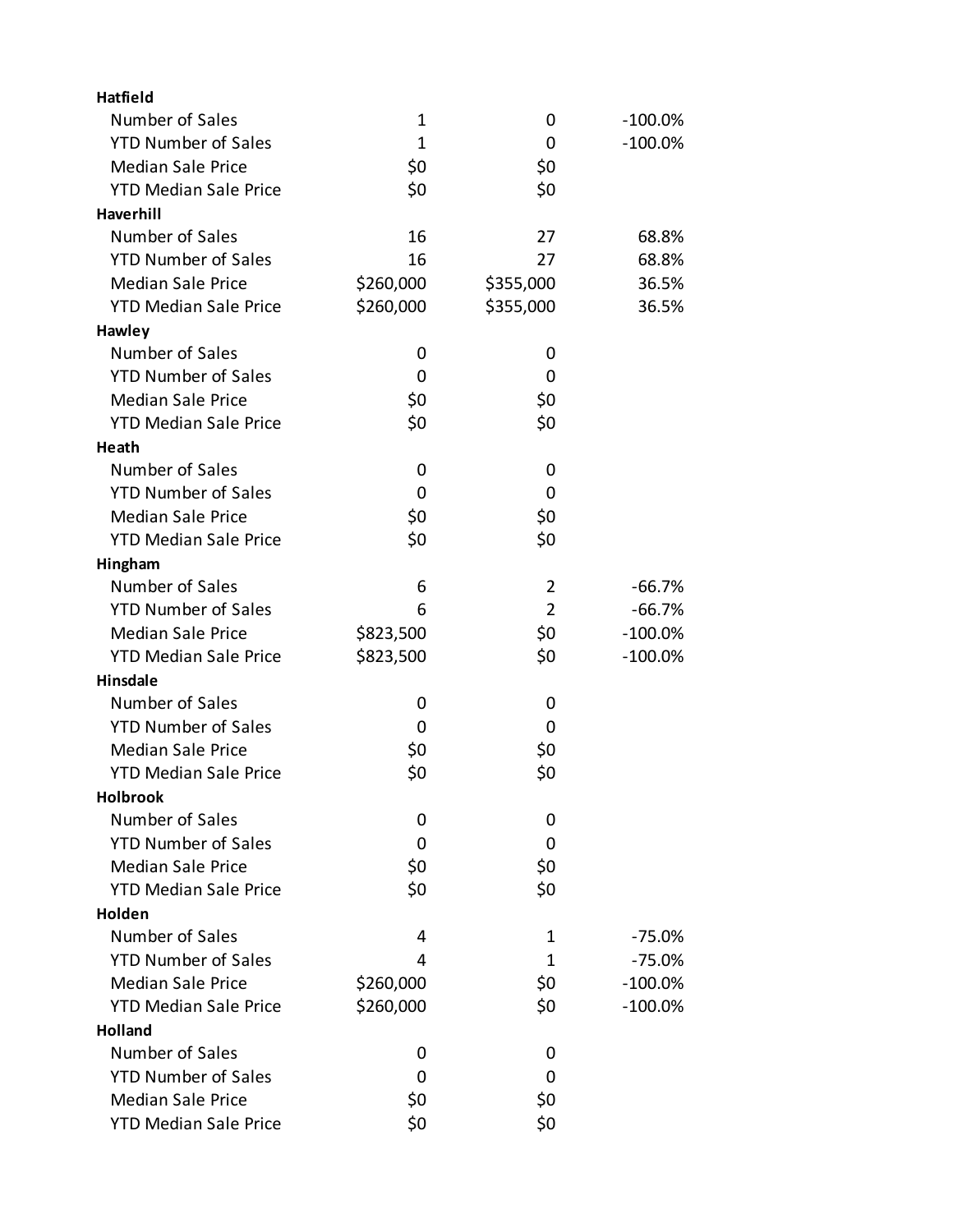| Holliston                    |              |                |            |
|------------------------------|--------------|----------------|------------|
| Number of Sales              | $\mathbf{1}$ | $\overline{2}$ | 100.0%     |
| <b>YTD Number of Sales</b>   | $\mathbf{1}$ | $\overline{2}$ | 100.0%     |
| <b>Median Sale Price</b>     | \$0          | \$0            |            |
| <b>YTD Median Sale Price</b> | \$0          | \$0            |            |
| Holyoke                      |              |                |            |
| Number of Sales              | 6            | 4              | $-33.3%$   |
| <b>YTD Number of Sales</b>   | 6            | 4              | $-33.3%$   |
| <b>Median Sale Price</b>     | \$110,750    | \$159,950      | 44.4%      |
| <b>YTD Median Sale Price</b> | \$110,750    | \$159,950      | 44.4%      |
| Hopedale                     |              |                |            |
| Number of Sales              | $\mathbf 1$  | $\mathbf 1$    | 0.0%       |
| <b>YTD Number of Sales</b>   | $\mathbf{1}$ | 1              | 0.0%       |
| <b>Median Sale Price</b>     | \$0          | \$0            |            |
| <b>YTD Median Sale Price</b> | \$0          | \$0            |            |
| Hopkinton                    |              |                |            |
| Number of Sales              | 6            | 4              | $-33.3%$   |
| <b>YTD Number of Sales</b>   | 6            | 4              | $-33.3%$   |
| <b>Median Sale Price</b>     | \$736,518    | \$789,807      | 7.2%       |
| <b>YTD Median Sale Price</b> | \$736,518    | \$789,807      | 7.2%       |
| Hubbardston                  |              |                |            |
| Number of Sales              | 0            | 0              |            |
| <b>YTD Number of Sales</b>   | 0            | 0              |            |
| <b>Median Sale Price</b>     | \$0          | \$0            |            |
| <b>YTD Median Sale Price</b> | \$0          | \$0            |            |
| Hudson                       |              |                |            |
| Number of Sales              | 10           | 7              | $-30.0%$   |
| <b>YTD Number of Sales</b>   | 10           | 7              | $-30.0%$   |
| <b>Median Sale Price</b>     | \$295,000    | \$372,000      | 26.1%      |
| <b>YTD Median Sale Price</b> | \$295,000    | \$372,000      | 26.1%      |
| Hull                         |              |                |            |
| Number of Sales              | $\mathbf{1}$ | 0              | $-100.0\%$ |
| <b>YTD Number of Sales</b>   | 1            | 0              | $-100.0\%$ |
| <b>Median Sale Price</b>     | \$0          | \$0            |            |
| <b>YTD Median Sale Price</b> | \$0          | \$0            |            |
| Huntington                   |              |                |            |
| Number of Sales              | 0            | 0              |            |
| <b>YTD Number of Sales</b>   | 0            | 0              |            |
| <b>Median Sale Price</b>     | \$0          | \$0            |            |
| <b>YTD Median Sale Price</b> | \$0          | \$0            |            |
| <b>Hyannis</b>               |              |                |            |
| Number of Sales              | 9            | 6              | $-33.3%$   |
| <b>YTD Number of Sales</b>   | 9            | 6              | $-33.3%$   |
| <b>Median Sale Price</b>     | \$215,000    | \$264,900      | 23.2%      |
| <b>YTD Median Sale Price</b> | \$215,000    | \$264,900      | 23.2%      |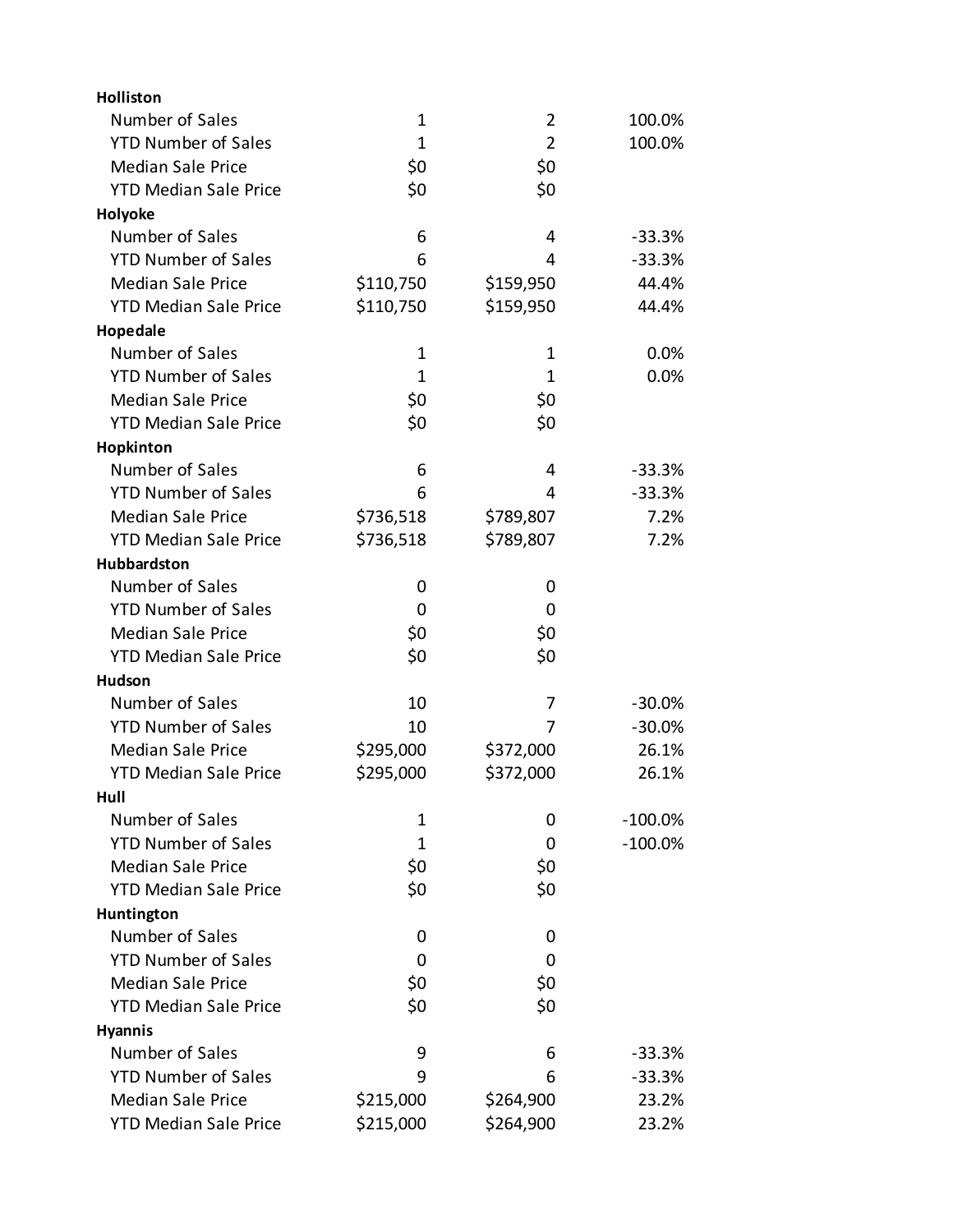| <b>Hyde Park</b>             |           |              |            |
|------------------------------|-----------|--------------|------------|
| Number of Sales              | 4         | 6            | 50.0%      |
| <b>YTD Number of Sales</b>   | 4         | 6            | 50.0%      |
| <b>Median Sale Price</b>     | \$204,500 | \$476,500    | 133.0%     |
| <b>YTD Median Sale Price</b> | \$204,500 | \$476,500    | 133.0%     |
| Ipswich                      |           |              |            |
| Number of Sales              | 7         | 1            | $-85.7%$   |
| <b>YTD Number of Sales</b>   | 7         | 1            | $-85.7%$   |
| <b>Median Sale Price</b>     | \$389,000 | \$0          | $-100.0%$  |
| <b>YTD Median Sale Price</b> | \$389,000 | \$0          | $-100.0\%$ |
| Jamaica Plain                |           |              |            |
| Number of Sales              | 18        | 24           | 33.3%      |
| <b>YTD Number of Sales</b>   | 18        | 24           | 33.3%      |
| <b>Median Sale Price</b>     | \$516,250 | \$530,250    | 2.7%       |
| <b>YTD Median Sale Price</b> | \$516,250 | \$530,250    | 2.7%       |
| Kingston                     |           |              |            |
| Number of Sales              | 0         | 1            |            |
| <b>YTD Number of Sales</b>   | 0         | $\mathbf{1}$ |            |
| <b>Median Sale Price</b>     | \$0       | \$0          |            |
| <b>YTD Median Sale Price</b> | \$0       | \$0          |            |
| Lakeville                    |           |              |            |
| Number of Sales              | 5         | 1            | $-80.0\%$  |
| <b>YTD Number of Sales</b>   | 5         | $\mathbf 1$  | $-80.0%$   |
| <b>Median Sale Price</b>     | \$389,900 | \$0          | $-100.0%$  |
| <b>YTD Median Sale Price</b> | \$389,900 | \$0          | $-100.0%$  |
| Lancaster                    |           |              |            |
| Number of Sales              | 0         | 1            |            |
| <b>YTD Number of Sales</b>   | 0         | $\mathbf 1$  |            |
| <b>Median Sale Price</b>     | \$0       | \$0          |            |
| <b>YTD Median Sale Price</b> | \$0       | \$0          |            |
| Lanesboro                    |           |              |            |
| Number of Sales              | 0         | 1            |            |
| <b>YTD Number of Sales</b>   | 0         | 1            |            |
| <b>Median Sale Price</b>     | \$0       | \$0          |            |
| <b>YTD Median Sale Price</b> | \$0       | \$0          |            |
| Lawrence                     |           |              |            |
| Number of Sales              | 7         | 7            | 0.0%       |
| <b>YTD Number of Sales</b>   | 7         | 7            | 0.0%       |
| <b>Median Sale Price</b>     | \$178,000 | \$330,000    | 85.4%      |
| <b>YTD Median Sale Price</b> | \$178,000 | \$330,000    | 85.4%      |
| <b>Lee</b>                   |           |              |            |
| Number of Sales              | 1         | 1            | 0.0%       |
| <b>YTD Number of Sales</b>   | 1         | 1            | 0.0%       |
| <b>Median Sale Price</b>     | \$0       | \$0          |            |
| <b>YTD Median Sale Price</b> | \$0       | \$0          |            |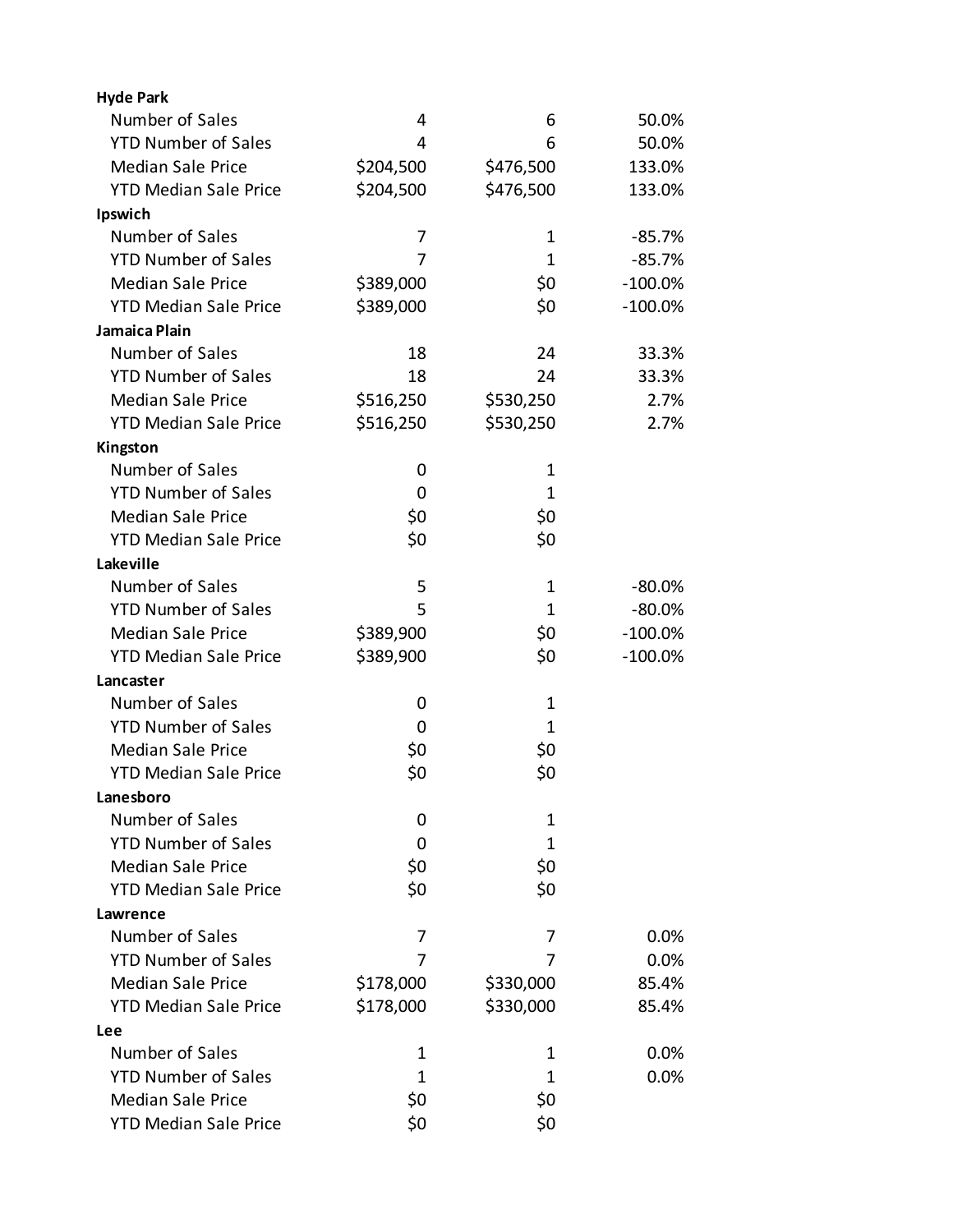| Leicester                    |                |             |            |
|------------------------------|----------------|-------------|------------|
| Number of Sales              | 1              | 0           | $-100.0\%$ |
| <b>YTD Number of Sales</b>   | $\mathbf{1}$   | 0           | $-100.0%$  |
| <b>Median Sale Price</b>     | \$0            | \$0         |            |
| <b>YTD Median Sale Price</b> | \$0            | \$0         |            |
| Lenox                        |                |             |            |
| Number of Sales              | 3              | 1           | $-66.7%$   |
| <b>YTD Number of Sales</b>   | 3              | 1           | $-66.7%$   |
| <b>Median Sale Price</b>     | \$225,000      | \$0         | $-100.0\%$ |
| <b>YTD Median Sale Price</b> | \$225,000      | \$0         | $-100.0%$  |
| Leominster                   |                |             |            |
| Number of Sales              | 9              | 9           | 0.0%       |
| <b>YTD Number of Sales</b>   | 9              | 9           | 0.0%       |
| <b>Median Sale Price</b>     | \$142,000      | \$250,000   | 76.1%      |
| <b>YTD Median Sale Price</b> | \$142,000      | \$250,000   | 76.1%      |
| Leverett                     |                |             |            |
| Number of Sales              | 0              | 0           |            |
| <b>YTD Number of Sales</b>   | 0              | 0           |            |
| <b>Median Sale Price</b>     | \$0            | \$0         |            |
| <b>YTD Median Sale Price</b> | \$0            | \$0         |            |
| Lexington                    |                |             |            |
| Number of Sales              | 4              | 5           | 25.0%      |
| <b>YTD Number of Sales</b>   | 4              | 5           | 25.0%      |
| <b>Median Sale Price</b>     | \$580,900      | \$1,400,000 | 141.0%     |
| <b>YTD Median Sale Price</b> | \$580,900      | \$1,400,000 | 141.0%     |
| Leyden                       |                |             |            |
| Number of Sales              | 0              | 0           |            |
| <b>YTD Number of Sales</b>   | 0              | 0           |            |
| <b>Median Sale Price</b>     | \$0            | \$0         |            |
| <b>YTD Median Sale Price</b> | \$0            | \$0         |            |
| Lincoln                      |                |             |            |
| Number of Sales              | $\overline{2}$ | 1           | $-50.0%$   |
| <b>YTD Number of Sales</b>   | $\overline{2}$ | 1           | $-50.0%$   |
| <b>Median Sale Price</b>     | \$0            | \$0         |            |
| <b>YTD Median Sale Price</b> | \$0            | \$0         |            |
| Littleton                    |                |             |            |
| Number of Sales              | 1              | 0           | $-100.0\%$ |
| <b>YTD Number of Sales</b>   | 1              | 0           | $-100.0%$  |
| <b>Median Sale Price</b>     | \$0            | \$0         |            |
| <b>YTD Median Sale Price</b> | \$0            | \$0         |            |
| Longmeadow                   |                |             |            |
| Number of Sales              | 0              | 0           |            |
| <b>YTD Number of Sales</b>   | 0              | 0           |            |
| <b>Median Sale Price</b>     | \$0            | \$0         |            |
| <b>YTD Median Sale Price</b> | \$0            | \$0         |            |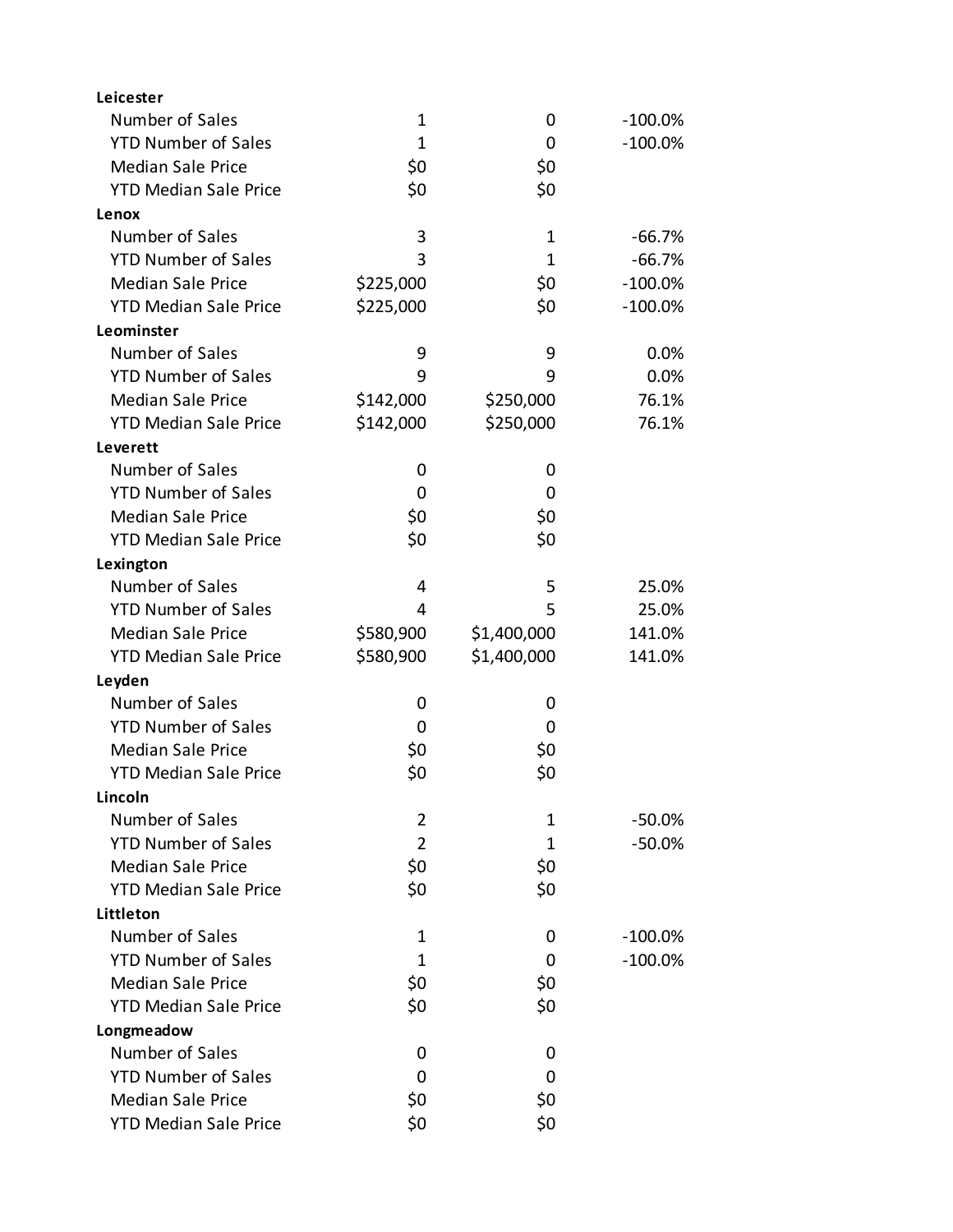| Lowell                       |                |           |            |
|------------------------------|----------------|-----------|------------|
| Number of Sales              | 39             | 24        | $-38.5%$   |
| <b>YTD Number of Sales</b>   | 39             | 24        | $-38.5%$   |
| <b>Median Sale Price</b>     | \$240,000      | \$277,500 | 15.6%      |
| <b>YTD Median Sale Price</b> | \$240,000      | \$277,500 | 15.6%      |
| Ludlow                       |                |           |            |
| Number of Sales              | 4              | 3         | $-25.0%$   |
| <b>YTD Number of Sales</b>   | 4              | 3         | $-25.0%$   |
| <b>Median Sale Price</b>     | \$164,900      | \$325,000 | 97.1%      |
| <b>YTD Median Sale Price</b> | \$164,900      | \$325,000 | 97.1%      |
| Lunenburg                    |                |           |            |
| Number of Sales              | $\overline{2}$ | 0         | $-100.0%$  |
| <b>YTD Number of Sales</b>   | $\overline{2}$ | 0         | $-100.0\%$ |
| <b>Median Sale Price</b>     | \$0            | \$0       |            |
| <b>YTD Median Sale Price</b> | \$0            | \$0       |            |
| Lynn                         |                |           |            |
| Number of Sales              | 16             | 14        | $-12.5%$   |
| <b>YTD Number of Sales</b>   | 16             | 14        | $-12.5%$   |
| <b>Median Sale Price</b>     | \$274,250      | \$405,000 | 47.7%      |
| <b>YTD Median Sale Price</b> | \$274,250      | \$405,000 | 47.7%      |
| Lynnfield                    |                |           |            |
| Number of Sales              | $\overline{2}$ | 1         | $-50.0%$   |
| <b>YTD Number of Sales</b>   | $\overline{2}$ | 1         | $-50.0%$   |
| <b>Median Sale Price</b>     | \$0            | \$0       |            |
| <b>YTD Median Sale Price</b> | \$0            | \$0       |            |
| <b>Malden</b>                |                |           |            |
| Number of Sales              | 9              | 7         | $-22.2%$   |
| <b>YTD Number of Sales</b>   | 9              | 7         | $-22.2%$   |
| <b>Median Sale Price</b>     | \$350,000      | \$380,000 | 8.6%       |
| <b>YTD Median Sale Price</b> | \$350,000      | \$380,000 | 8.6%       |
| Manchester                   |                |           |            |
| Number of Sales              | 0              | 0         |            |
| <b>YTD Number of Sales</b>   | 0              | 0         |            |
| <b>Median Sale Price</b>     | \$0            | \$0       |            |
| <b>YTD Median Sale Price</b> | \$0            | \$0       |            |
| Mansfield                    |                |           |            |
| Number of Sales              | 3              | 6         | 100.0%     |
| <b>YTD Number of Sales</b>   | 3              | 6         | 100.0%     |
| <b>Median Sale Price</b>     | \$174,500      | \$217,450 | 24.6%      |
| <b>YTD Median Sale Price</b> | \$174,500      | \$217,450 | 24.6%      |
| <b>Marblehead</b>            |                |           |            |
| Number of Sales              | 3              | 4         | 33.3%      |
| <b>YTD Number of Sales</b>   | 3              | 4         | 33.3%      |
| <b>Median Sale Price</b>     | \$322,250      | \$458,450 | 42.3%      |
| <b>YTD Median Sale Price</b> | \$322,250      | \$458,450 | 42.3%      |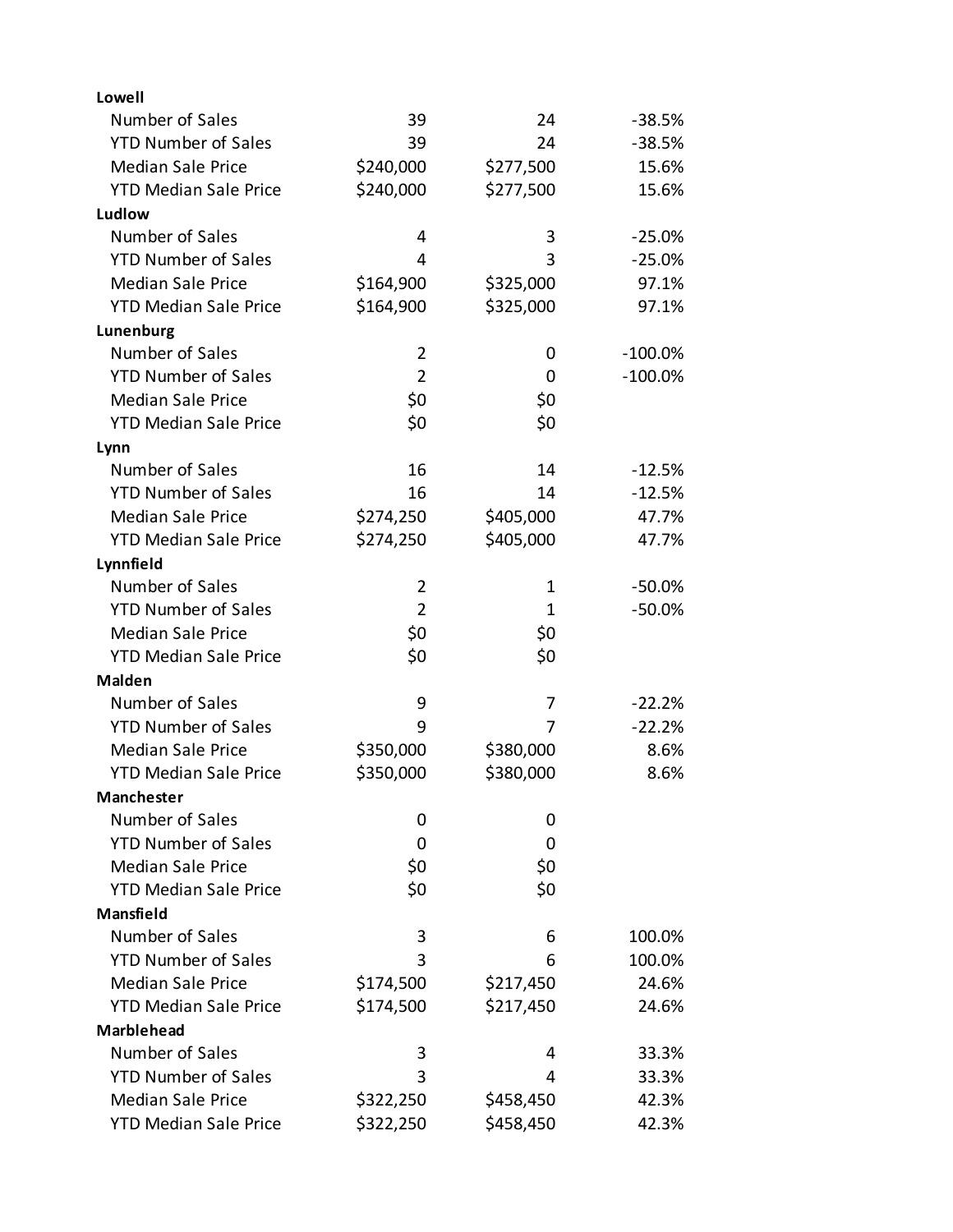| <b>Marion</b>                |                |                |            |
|------------------------------|----------------|----------------|------------|
| Number of Sales              | $\mathbf 1$    | 0              | $-100.0\%$ |
| <b>YTD Number of Sales</b>   | $\mathbf{1}$   | 0              | $-100.0%$  |
| <b>Median Sale Price</b>     | \$0            | \$0            |            |
| <b>YTD Median Sale Price</b> | \$0            | \$0            |            |
| Marlborough                  |                |                |            |
| Number of Sales              | 11             | 10             | $-9.1%$    |
| <b>YTD Number of Sales</b>   | 11             | 10             | $-9.1%$    |
| <b>Median Sale Price</b>     | \$185,900      | \$260,000      | 39.9%      |
| <b>YTD Median Sale Price</b> | \$185,900      | \$260,000      | 39.9%      |
| Marshfield                   |                |                |            |
| Number of Sales              | $\overline{2}$ | 2              | 0.0%       |
| <b>YTD Number of Sales</b>   | $\overline{2}$ | $\overline{2}$ | 0.0%       |
| <b>Median Sale Price</b>     | \$0            | \$0            |            |
| <b>YTD Median Sale Price</b> | \$0            | \$0            |            |
| <b>Marstons Mills</b>        |                |                |            |
| Number of Sales              | 0              | 0              |            |
| <b>YTD Number of Sales</b>   | 0              | 0              |            |
| <b>Median Sale Price</b>     | \$0            | \$0            |            |
| <b>YTD Median Sale Price</b> | \$0            | \$0            |            |
| <b>Mashpee</b>               |                |                |            |
| Number of Sales              | 10             | 18             | 80.0%      |
| <b>YTD Number of Sales</b>   | 10             | 18             | 80.0%      |
| <b>Median Sale Price</b>     | \$376,000      | \$455,850      | 21.2%      |
| <b>YTD Median Sale Price</b> | \$376,000      | \$455,850      | 21.2%      |
| Mattapan                     |                |                |            |
| Number of Sales              | 3              | 1              | $-66.7%$   |
| <b>YTD Number of Sales</b>   | 3              | 1              | $-66.7%$   |
| <b>Median Sale Price</b>     | \$230,000      | \$0            | $-100.0%$  |
| <b>YTD Median Sale Price</b> | \$230,000      | \$0            | $-100.0%$  |
| Mattapoisett                 |                |                |            |
| Number of Sales              | $\overline{2}$ | 0              | $-100.0\%$ |
| <b>YTD Number of Sales</b>   | $\overline{2}$ | 0              | $-100.0\%$ |
| <b>Median Sale Price</b>     | \$0            | \$0            |            |
| <b>YTD Median Sale Price</b> | \$0            | \$0            |            |
| Maynard                      |                |                |            |
| Number of Sales              | $\overline{2}$ | 2              | 0.0%       |
| <b>YTD Number of Sales</b>   | $\overline{2}$ | $\overline{2}$ | 0.0%       |
| <b>Median Sale Price</b>     | \$0            | \$0            |            |
| <b>YTD Median Sale Price</b> | \$0            | \$0            |            |
| <b>Medfield</b>              |                |                |            |
| Number of Sales              | 0              | 1              |            |
| <b>YTD Number of Sales</b>   | 0              | $\mathbf{1}$   |            |
| <b>Median Sale Price</b>     | \$0            | \$0            |            |
| <b>YTD Median Sale Price</b> | \$0            | \$0            |            |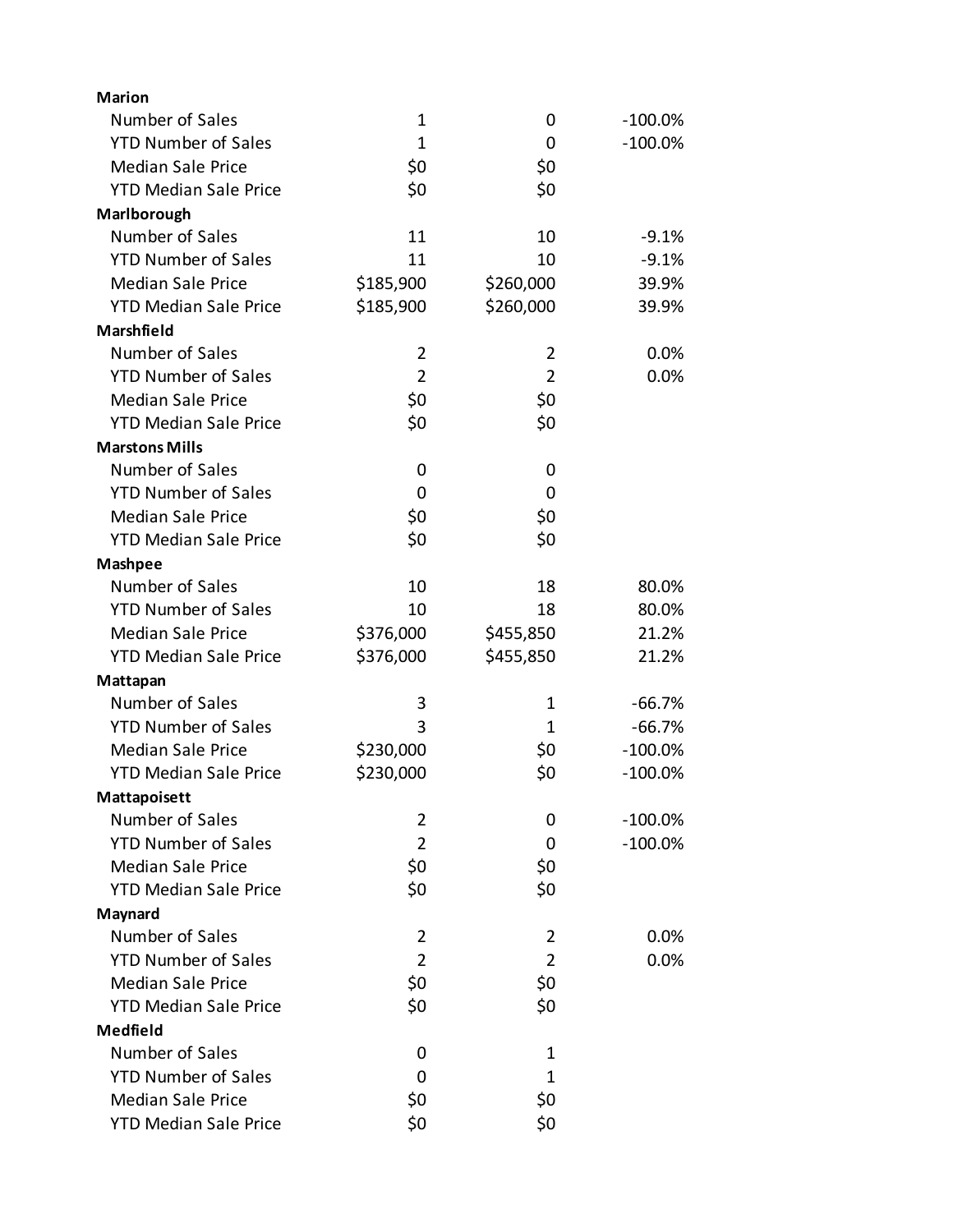| <b>Medford</b>               |                |              |            |
|------------------------------|----------------|--------------|------------|
| Number of Sales              | 27             | 27           | 0.0%       |
| <b>YTD Number of Sales</b>   | 27             | 27           | 0.0%       |
| <b>Median Sale Price</b>     | \$550,000      | \$629,900    | 14.5%      |
| <b>YTD Median Sale Price</b> | \$550,000      | \$629,900    | 14.5%      |
| <b>Medway</b>                |                |              |            |
| Number of Sales              | 3              | 5            | 66.7%      |
| <b>YTD Number of Sales</b>   | 3              | 5            | 66.7%      |
| <b>Median Sale Price</b>     | \$272,000      | \$339,000    | 24.6%      |
| <b>YTD Median Sale Price</b> | \$272,000      | \$339,000    | 24.6%      |
| <b>Melrose</b>               |                |              |            |
| Number of Sales              | 10             | 6            | $-40.0%$   |
| <b>YTD Number of Sales</b>   | 10             | 6            | $-40.0%$   |
| <b>Median Sale Price</b>     | \$457,000      | \$457,000    | 0.0%       |
| <b>YTD Median Sale Price</b> | \$457,000      | \$457,000    | 0.0%       |
| <b>Mendon</b>                |                |              |            |
| Number of Sales              | $\mathbf 1$    | 0            | $-100.0\%$ |
| <b>YTD Number of Sales</b>   | 1              | 0            | $-100.0\%$ |
| <b>Median Sale Price</b>     | \$0            | \$0          |            |
| <b>YTD Median Sale Price</b> | \$0            | \$0          |            |
| <b>Merrimac</b>              |                |              |            |
| Number of Sales              | 1              | 1            | 0.0%       |
| <b>YTD Number of Sales</b>   | $\mathbf{1}$   | $\mathbf{1}$ | 0.0%       |
| <b>Median Sale Price</b>     | \$0            | \$0          |            |
| <b>YTD Median Sale Price</b> | \$0            | \$0          |            |
| <b>Methuen</b>               |                |              |            |
| Number of Sales              | 10             | 10           | 0.0%       |
| <b>YTD Number of Sales</b>   | 10             | 10           | 0.0%       |
| <b>Median Sale Price</b>     | \$292,000      | \$285,000    | $-2.4%$    |
| <b>YTD Median Sale Price</b> | \$292,000      | \$285,000    | $-2.4%$    |
| Middleboro                   |                |              |            |
| Number of Sales              | 1              | 1            | 0.0%       |
| <b>YTD Number of Sales</b>   | $\mathbf{1}$   | 1            | 0.0%       |
| <b>Median Sale Price</b>     | \$0            | \$0          |            |
| <b>YTD Median Sale Price</b> | \$0            | \$0          |            |
| Middlefield                  |                |              |            |
| Number of Sales              | 0              | 0            |            |
| <b>YTD Number of Sales</b>   | 0              | 0            |            |
| <b>Median Sale Price</b>     | \$0            | \$0          |            |
| <b>YTD Median Sale Price</b> | \$0            | \$0          |            |
| <b>Middleton</b>             |                |              |            |
| Number of Sales              | $\overline{2}$ | 5            | 150.0%     |
| <b>YTD Number of Sales</b>   | $\overline{2}$ | 5            | 150.0%     |
| <b>Median Sale Price</b>     | \$0            | \$936,500    |            |
| <b>YTD Median Sale Price</b> | \$0            | \$936,500    |            |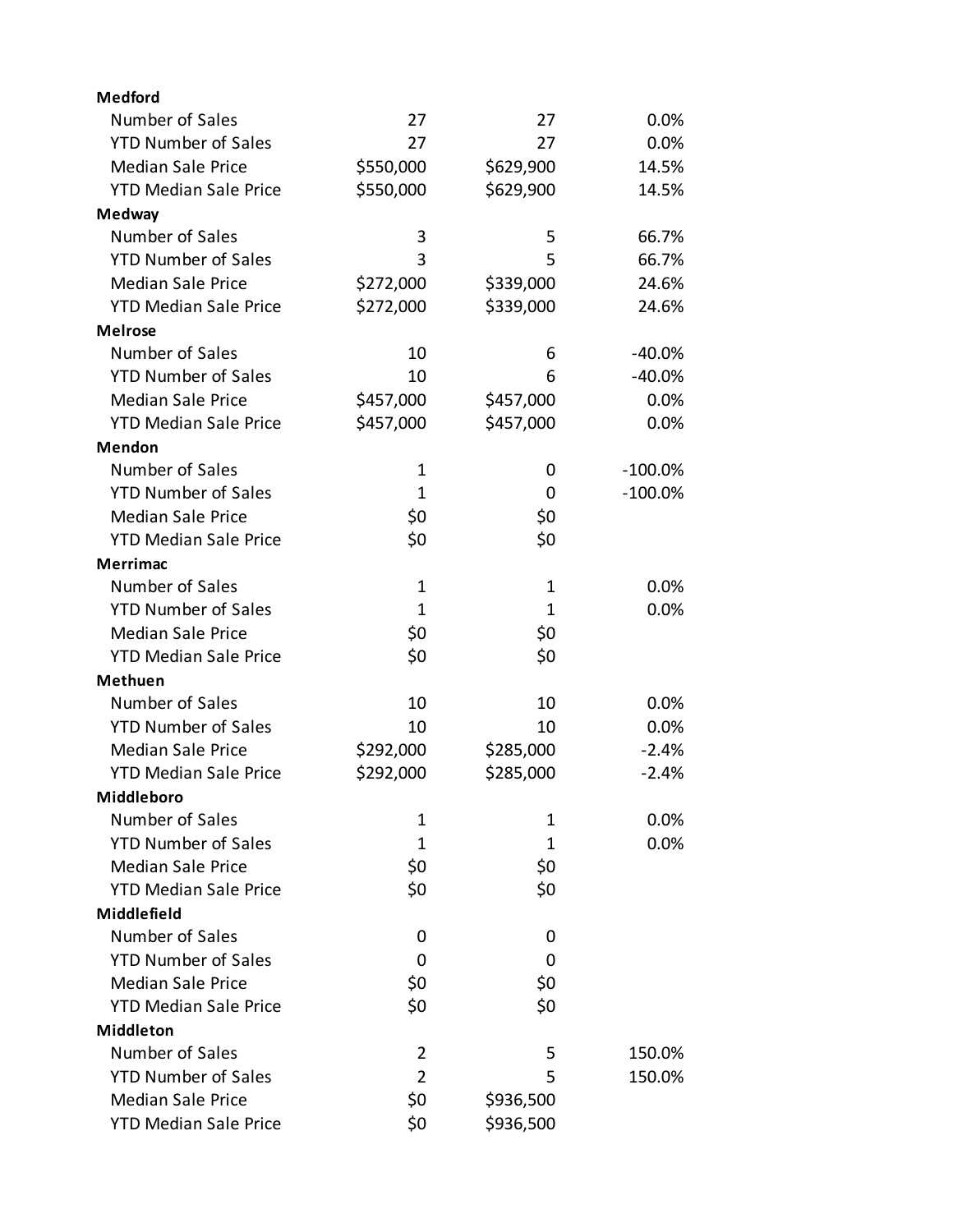| Milford                      |                |                |           |
|------------------------------|----------------|----------------|-----------|
| Number of Sales              | 5              | 6              | 20.0%     |
| <b>YTD Number of Sales</b>   | 5              | 6              | 20.0%     |
| <b>Median Sale Price</b>     | \$328,000      | \$432,950      | 32.0%     |
| <b>YTD Median Sale Price</b> | \$328,000      | \$432,950      | 32.0%     |
| <b>Millbury</b>              |                |                |           |
| Number of Sales              | 2              | 3              | 50.0%     |
| <b>YTD Number of Sales</b>   | $\overline{2}$ | 3              | 50.0%     |
| <b>Median Sale Price</b>     | \$0            | \$435,000      |           |
| <b>YTD Median Sale Price</b> | \$0            | \$435,000      |           |
| <b>Millis</b>                |                |                |           |
| Number of Sales              | 10             | 2              | $-80.0%$  |
| <b>YTD Number of Sales</b>   | 10             | $\overline{2}$ | $-80.0%$  |
| <b>Median Sale Price</b>     | \$613,183      | \$0            | $-100.0%$ |
| <b>YTD Median Sale Price</b> | \$613,183      | \$0            | $-100.0%$ |
| <b>Millville</b>             |                |                |           |
| Number of Sales              | $\mathbf{1}$   | 0              | $-100.0%$ |
| <b>YTD Number of Sales</b>   | $\mathbf{1}$   | 0              | $-100.0%$ |
| <b>Median Sale Price</b>     | \$0            | \$0            |           |
| <b>YTD Median Sale Price</b> | \$0            | \$0            |           |
| <b>Milton</b>                |                |                |           |
| Number of Sales              | 4              | 0              | $-100.0%$ |
| <b>YTD Number of Sales</b>   | 4              | 0              | $-100.0%$ |
| <b>Median Sale Price</b>     | \$874,500      | \$0            | $-100.0%$ |
| <b>YTD Median Sale Price</b> | \$874,500      | \$0            | $-100.0%$ |
| <b>Monroe</b>                |                |                |           |
| Number of Sales              | 0              | 0              |           |
| <b>YTD Number of Sales</b>   | 0              | 0              |           |
| <b>Median Sale Price</b>     | \$0            | \$0            |           |
| <b>YTD Median Sale Price</b> | \$0            | \$0            |           |
| Monson                       |                |                |           |
| Number of Sales              | 0              | 0              |           |
| <b>YTD Number of Sales</b>   | 0              | 0              |           |
| <b>Median Sale Price</b>     | \$0            | \$0            |           |
| <b>YTD Median Sale Price</b> | \$0            | \$0            |           |
| Montague                     |                |                |           |
| Number of Sales              | 0              | 1              |           |
| <b>YTD Number of Sales</b>   | 0              | 1              |           |
| <b>Median Sale Price</b>     | \$0            | \$0            |           |
| <b>YTD Median Sale Price</b> | \$0            | \$0            |           |
| Monterey                     |                |                |           |
| Number of Sales              | 0              | 0              |           |
| <b>YTD Number of Sales</b>   | 0              | 0              |           |
| <b>Median Sale Price</b>     | \$0            | \$0            |           |
| <b>YTD Median Sale Price</b> | \$0            | \$0            |           |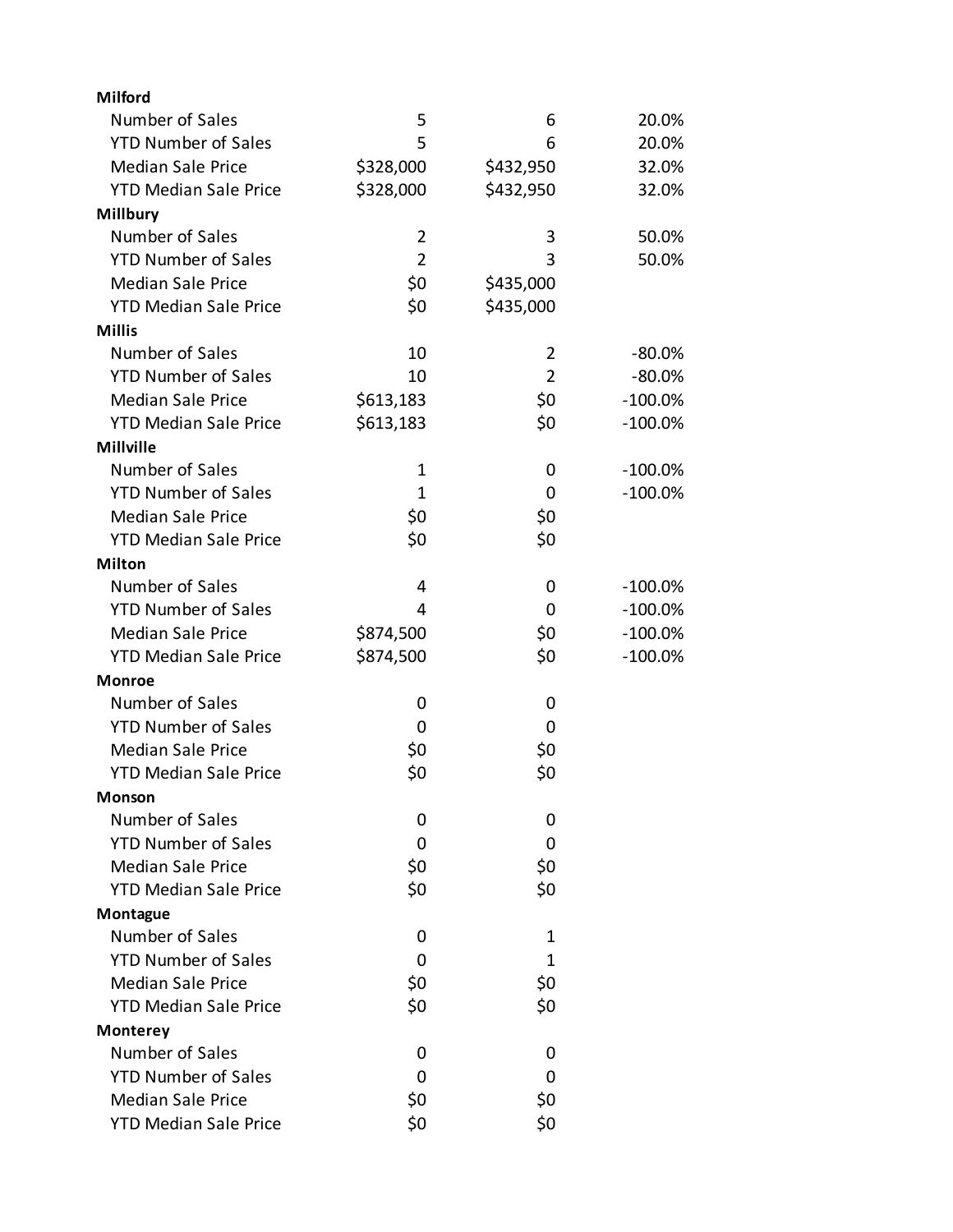| Montgomery                   |                |             |          |
|------------------------------|----------------|-------------|----------|
| Number of Sales              | 0              | 0           |          |
| <b>YTD Number of Sales</b>   | 0              | 0           |          |
| <b>Median Sale Price</b>     | \$0            | \$0         |          |
| <b>YTD Median Sale Price</b> | \$0            | \$0         |          |
| <b>Mt Washington</b>         |                |             |          |
| Number of Sales              | 0              | 0           |          |
| <b>YTD Number of Sales</b>   | 0              | 0           |          |
| <b>Median Sale Price</b>     | \$0            | \$0         |          |
| <b>YTD Median Sale Price</b> | \$0            | \$0         |          |
| <b>Nahant</b>                |                |             |          |
| Number of Sales              | 0              | 0           |          |
| <b>YTD Number of Sales</b>   | 0              | 0           |          |
| <b>Median Sale Price</b>     | \$0            | \$0         |          |
| <b>YTD Median Sale Price</b> | \$0            | \$0         |          |
| <b>Nantucket</b>             |                |             |          |
| Number of Sales              | $\overline{2}$ | 6           | 200.0%   |
| <b>YTD Number of Sales</b>   | $\overline{2}$ | 6           | 200.0%   |
| <b>Median Sale Price</b>     | \$0            | \$1,097,500 |          |
| <b>YTD Median Sale Price</b> | \$0            | \$1,097,500 |          |
| <b>Natick</b>                |                |             |          |
| Number of Sales              | 14             | 7           | $-50.0%$ |
| <b>YTD Number of Sales</b>   | 14             | 7           | $-50.0%$ |
| <b>Median Sale Price</b>     | \$328,500      | \$472,500   | 43.8%    |
| <b>YTD Median Sale Price</b> | \$328,500      | \$472,500   | 43.8%    |
| <b>Needham</b>               |                |             |          |
| Number of Sales              | 5              | 3           | $-40.0%$ |
| <b>YTD Number of Sales</b>   | 5              | 3           | $-40.0%$ |
| <b>Median Sale Price</b>     | \$699,000      | \$850,000   | 21.6%    |
| <b>YTD Median Sale Price</b> | \$699,000      | \$850,000   | 21.6%    |
| <b>New Ashford</b>           |                |             |          |
| Number of Sales              | 0              | 0           |          |
| <b>YTD Number of Sales</b>   | 0              | 0           |          |
| <b>Median Sale Price</b>     | \$0            | \$0         |          |
| <b>YTD Median Sale Price</b> | \$0            | \$0         |          |
| <b>New Bedford</b>           |                |             |          |
| Number of Sales              | 3              | 7           | 133.3%   |
| <b>YTD Number of Sales</b>   | 3              | 7           | 133.3%   |
| <b>Median Sale Price</b>     | \$230,000      | \$172,000   | $-25.2%$ |
| <b>YTD Median Sale Price</b> | \$230,000      | \$172,000   | $-25.2%$ |
| <b>New Braintree</b>         |                |             |          |
| Number of Sales              | 0              | 0           |          |
| <b>YTD Number of Sales</b>   | 0              | 0           |          |
| <b>Median Sale Price</b>     | \$0            | \$0         |          |
| <b>YTD Median Sale Price</b> | \$0            | \$0         |          |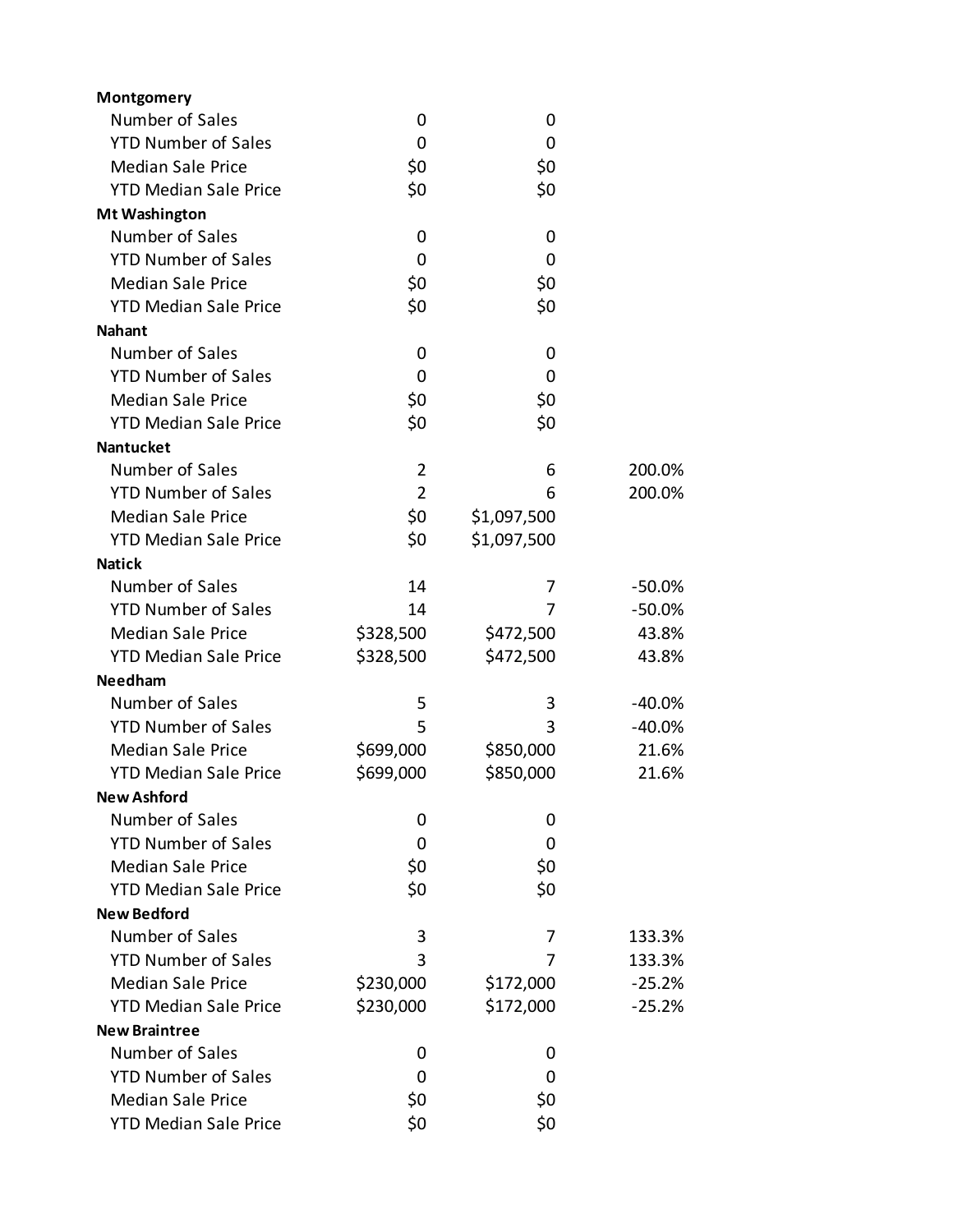| <b>New Marlboro</b>          |                |                |           |
|------------------------------|----------------|----------------|-----------|
| Number of Sales              | 0              | 0              |           |
| <b>YTD Number of Sales</b>   | 0              | 0              |           |
| <b>Median Sale Price</b>     | \$0            | \$0            |           |
| <b>YTD Median Sale Price</b> | \$0            | \$0            |           |
| <b>New Salem</b>             |                |                |           |
| Number of Sales              | 0              | 0              |           |
| <b>YTD Number of Sales</b>   | 0              | 0              |           |
| <b>Median Sale Price</b>     | \$0            | \$0            |           |
| <b>YTD Median Sale Price</b> | \$0            | \$0            |           |
| <b>Newbury</b>               |                |                |           |
| Number of Sales              | 0              | 0              |           |
| <b>YTD Number of Sales</b>   | 0              | 0              |           |
| <b>Median Sale Price</b>     | \$0            | \$0            |           |
| <b>YTD Median Sale Price</b> | \$0            | \$0            |           |
| Newburyport                  |                |                |           |
| Number of Sales              | 12             | 9              | $-25.0%$  |
| <b>YTD Number of Sales</b>   | 12             | 9              | $-25.0%$  |
| <b>Median Sale Price</b>     | \$387,000      | \$600,000      | 55.0%     |
| <b>YTD Median Sale Price</b> | \$387,000      | \$600,000      | 55.0%     |
| <b>Newton</b>                |                |                |           |
| Number of Sales              | 31             | 25             | $-19.4%$  |
| <b>YTD Number of Sales</b>   | 31             | 25             | $-19.4%$  |
| <b>Median Sale Price</b>     | \$700,000      | \$704,000      | 0.6%      |
| <b>YTD Median Sale Price</b> | \$700,000      | \$704,000      | 0.6%      |
| <b>Norfolk</b>               |                |                |           |
| Number of Sales              | $\overline{2}$ | 2              | 0.0%      |
| <b>YTD Number of Sales</b>   | $\overline{2}$ | $\overline{2}$ | 0.0%      |
| <b>Median Sale Price</b>     | \$0            | \$0            |           |
| <b>YTD Median Sale Price</b> | \$0            | \$0            |           |
| <b>North Adams</b>           |                |                |           |
| Number of Sales              | 0              | 1              |           |
| <b>YTD Number of Sales</b>   | 0              | 1              |           |
| <b>Median Sale Price</b>     | \$0            | \$0            |           |
| <b>YTD Median Sale Price</b> | \$0            | \$0            |           |
| <b>North Andover</b>         |                |                |           |
| Number of Sales              | 10             | 2              | $-80.0%$  |
| <b>YTD Number of Sales</b>   | 10             | $\overline{2}$ | $-80.0%$  |
| <b>Median Sale Price</b>     | \$271,450      | \$0            | $-100.0%$ |
| <b>YTD Median Sale Price</b> | \$271,450      | \$0            | $-100.0%$ |
| <b>North Attleboro</b>       |                |                |           |
| Number of Sales              | 12             | 9              | $-25.0%$  |
| <b>YTD Number of Sales</b>   | 12             | 9              | $-25.0%$  |
| <b>Median Sale Price</b>     | \$199,250      | \$545,000      | 173.5%    |
| <b>YTD Median Sale Price</b> | \$199,250      | \$545,000      | 173.5%    |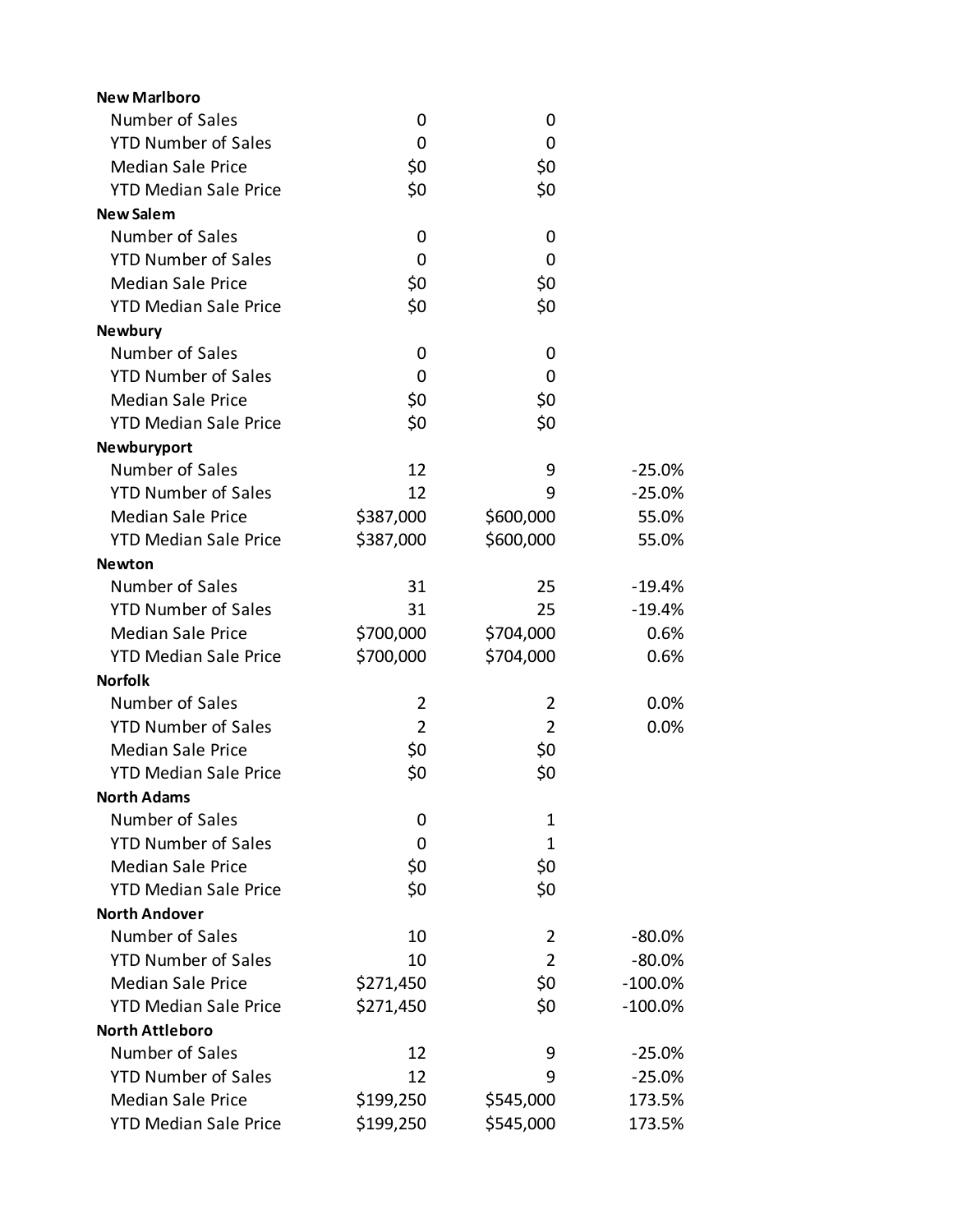| <b>North Brookfield</b>      |                |                |           |
|------------------------------|----------------|----------------|-----------|
| Number of Sales              | 0              | 1              |           |
| <b>YTD Number of Sales</b>   | 0              | 1              |           |
| <b>Median Sale Price</b>     | \$0            | \$0            |           |
| <b>YTD Median Sale Price</b> | \$0            | \$0            |           |
| <b>North Reading</b>         |                |                |           |
| Number of Sales              | 3              | 3              | 0.0%      |
| <b>YTD Number of Sales</b>   | 3              | 3              | 0.0%      |
| <b>Median Sale Price</b>     | \$197,500      | \$310,000      | 57.0%     |
| <b>YTD Median Sale Price</b> | \$197,500      | \$310,000      | 57.0%     |
| Northampton                  |                |                |           |
| Number of Sales              | 10             | 3              | $-70.0%$  |
| <b>YTD Number of Sales</b>   | 10             | 3              | $-70.0%$  |
| <b>Median Sale Price</b>     | \$206,500      | \$278,000      | 34.6%     |
| <b>YTD Median Sale Price</b> | \$206,500      | \$278,000      | 34.6%     |
| Northborough                 |                |                |           |
| Number of Sales              | 2              | 4              | 100.0%    |
| <b>YTD Number of Sales</b>   | $\overline{2}$ | 4              | 100.0%    |
| <b>Median Sale Price</b>     | \$0            | \$623,500      |           |
| <b>YTD Median Sale Price</b> | \$0            | \$623,500      |           |
| Northbridge                  |                |                |           |
| Number of Sales              | 6              | 6              | 0.0%      |
| <b>YTD Number of Sales</b>   | 6              | 6              | 0.0%      |
| <b>Median Sale Price</b>     | \$263,600      | \$278,250      | 5.6%      |
| <b>YTD Median Sale Price</b> | \$263,600      | \$278,250      | 5.6%      |
| Northfield                   |                |                |           |
| Number of Sales              | 0              | 0              |           |
| <b>YTD Number of Sales</b>   | 0              | 0              |           |
| <b>Median Sale Price</b>     | \$0            | \$0            |           |
| <b>YTD Median Sale Price</b> | \$0            | \$0            |           |
| <b>Norton</b>                |                |                |           |
| Number of Sales              | 4              | 3              | $-25.0%$  |
| <b>YTD Number of Sales</b>   | 4              | 3              | $-25.0%$  |
| <b>Median Sale Price</b>     | \$320,000      | \$360,000      | 12.5%     |
| <b>YTD Median Sale Price</b> | \$320,000      | \$360,000      | 12.5%     |
| <b>Norwell</b>               |                |                |           |
| Number of Sales              | 3              | 2              | $-33.3%$  |
| <b>YTD Number of Sales</b>   | 3              | $\overline{2}$ | $-33.3%$  |
| <b>Median Sale Price</b>     | \$155,000      | \$0            | $-100.0%$ |
| <b>YTD Median Sale Price</b> | \$155,000      | \$0            | $-100.0%$ |
| <b>Norwood</b>               |                |                |           |
| Number of Sales              | 15             | 6              | $-60.0%$  |
| <b>YTD Number of Sales</b>   | 15             | 6              | $-60.0%$  |
| <b>Median Sale Price</b>     | \$350,000      | \$364,950      | 4.3%      |
| <b>YTD Median Sale Price</b> | \$350,000      | \$364,950      | 4.3%      |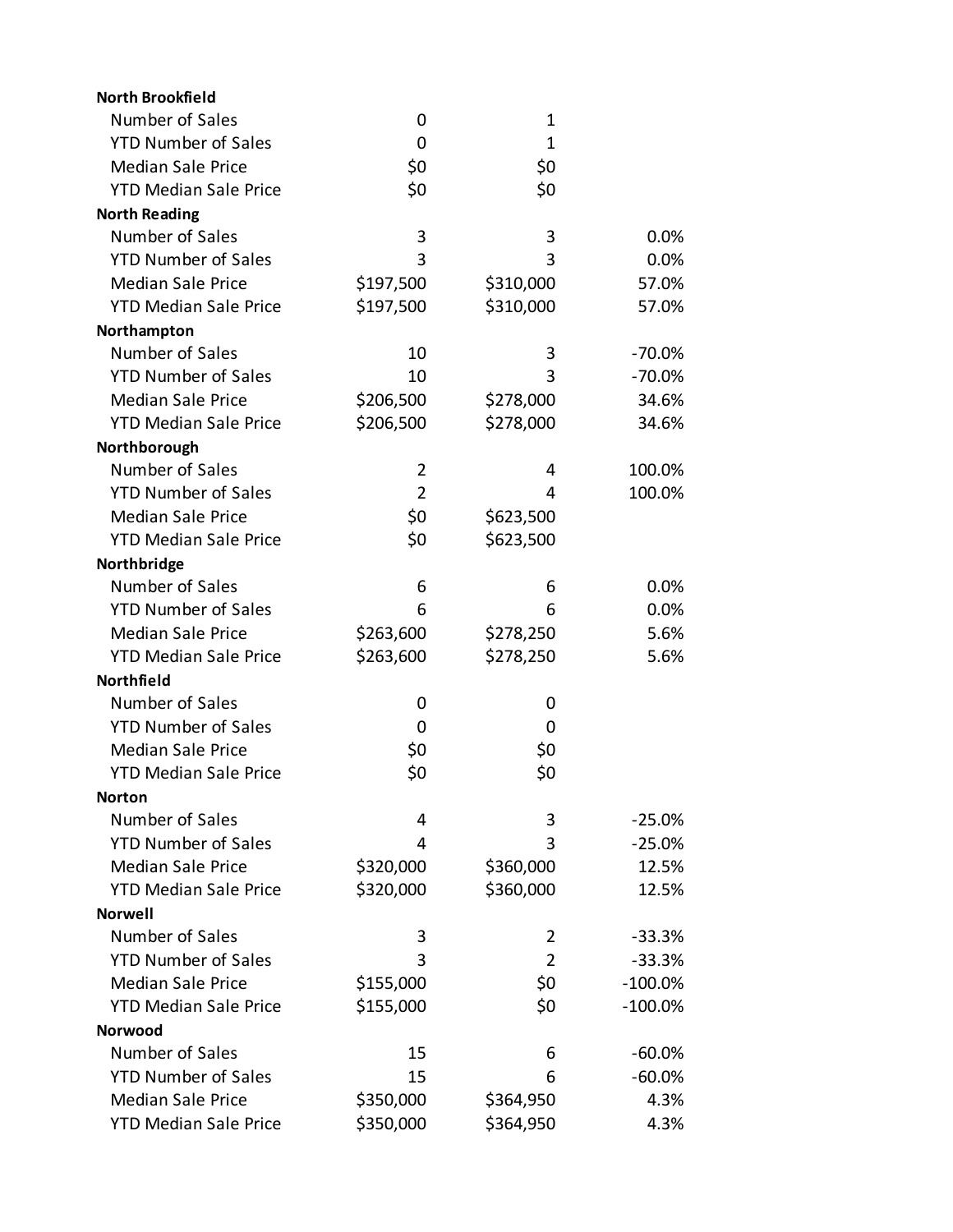| <b>Oak Bluffs</b>            |           |                |           |
|------------------------------|-----------|----------------|-----------|
| Number of Sales              | 0         | 0              |           |
| <b>YTD Number of Sales</b>   | 0         | 0              |           |
| <b>Median Sale Price</b>     | \$0       | \$0            |           |
| <b>YTD Median Sale Price</b> | \$0       | \$0            |           |
| Oakham                       |           |                |           |
| Number of Sales              | 0         | 0              |           |
| <b>YTD Number of Sales</b>   | 0         | 0              |           |
| <b>Median Sale Price</b>     | \$0       | \$0            |           |
| <b>YTD Median Sale Price</b> | \$0       | \$0            |           |
| Orange                       |           |                |           |
| Number of Sales              | 0         | 0              |           |
| <b>YTD Number of Sales</b>   | 0         | 0              |           |
| <b>Median Sale Price</b>     | \$0       | \$0            |           |
| <b>YTD Median Sale Price</b> | \$0       | \$0            |           |
| <b>Orleans</b>               |           |                |           |
| Number of Sales              | 4         | 4              | 0.0%      |
| <b>YTD Number of Sales</b>   | 4         | 4              | 0.0%      |
| <b>Median Sale Price</b>     | \$317,500 | \$305,000      | $-3.9%$   |
| <b>YTD Median Sale Price</b> | \$317,500 | \$305,000      | $-3.9%$   |
| <b>Osterville</b>            |           |                |           |
| Number of Sales              | 0         | $\overline{2}$ |           |
| <b>YTD Number of Sales</b>   | 0         | $\overline{2}$ |           |
| <b>Median Sale Price</b>     | \$0       | \$0            |           |
| <b>YTD Median Sale Price</b> | \$0       | \$0            |           |
| <b>Otis</b>                  |           |                |           |
| Number of Sales              | 0         | 0              |           |
| <b>YTD Number of Sales</b>   | 0         | 0              |           |
| <b>Median Sale Price</b>     | \$0       | \$0            |           |
| <b>YTD Median Sale Price</b> | \$0       | \$0            |           |
| Oxford                       |           |                |           |
| Number of Sales              | 0         | 2              |           |
| <b>YTD Number of Sales</b>   | 0         | $\overline{2}$ |           |
| <b>Median Sale Price</b>     | \$0       | \$0            |           |
| <b>YTD Median Sale Price</b> | \$0       | \$0            |           |
| Palmer                       |           |                |           |
| Number of Sales              | 0         | 1              |           |
| <b>YTD Number of Sales</b>   | $\Omega$  | 1              |           |
| <b>Median Sale Price</b>     | \$0       | \$0            |           |
| <b>YTD Median Sale Price</b> | \$0       | \$0            |           |
| Paxton                       |           |                |           |
| Number of Sales              | 1         | 0              | $-100.0%$ |
| <b>YTD Number of Sales</b>   | 1         | 0              | $-100.0%$ |
| <b>Median Sale Price</b>     | \$0       | \$0            |           |
| <b>YTD Median Sale Price</b> | \$0       | \$0            |           |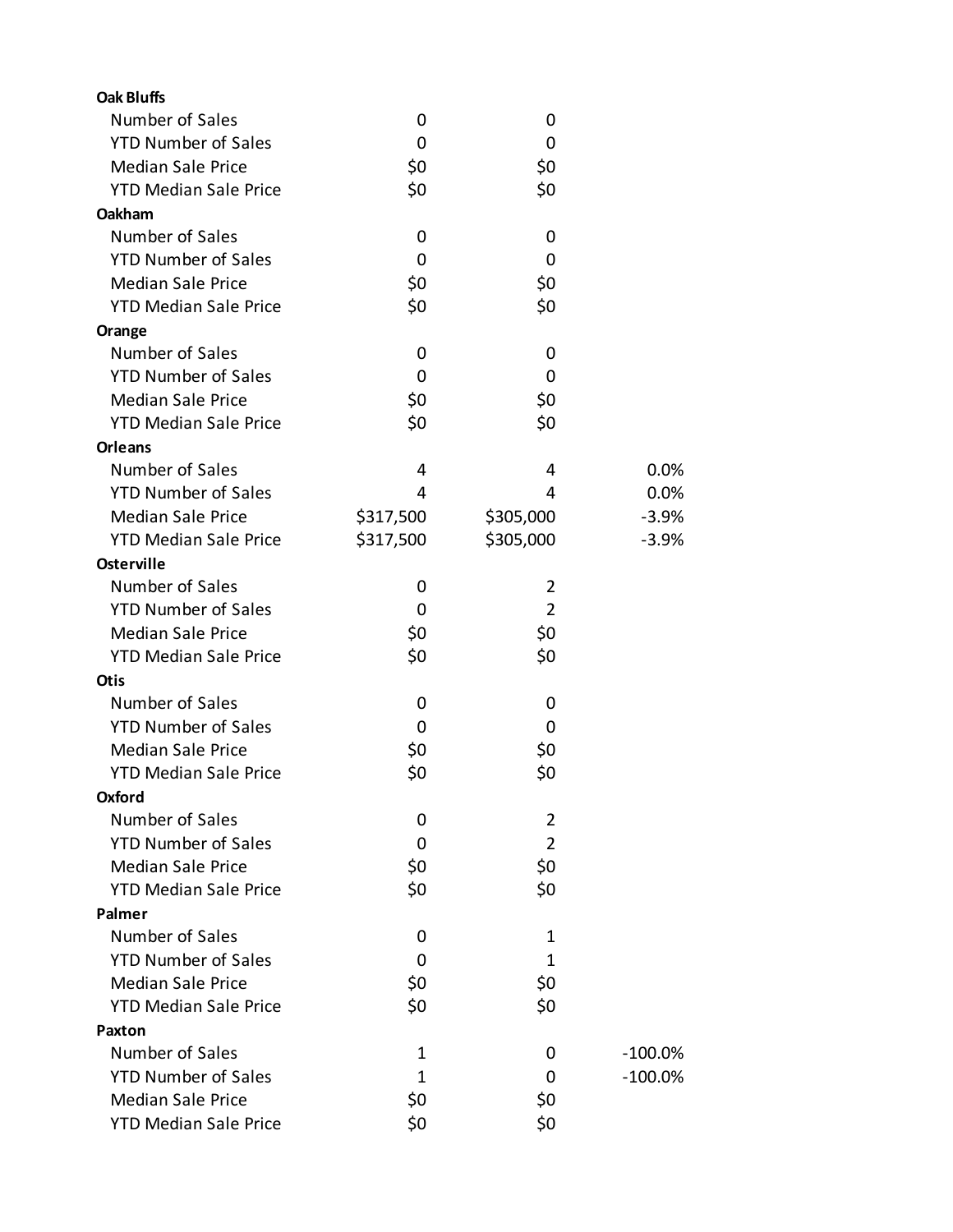| Peabody                      |              |                |            |
|------------------------------|--------------|----------------|------------|
| Number of Sales              | 9            | 8              | $-11.1%$   |
| <b>YTD Number of Sales</b>   | 9            | 8              | $-11.1%$   |
| <b>Median Sale Price</b>     | \$398,000    | \$422,000      | 6.0%       |
| <b>YTD Median Sale Price</b> | \$398,000    | \$422,000      | 6.0%       |
| Pelham                       |              |                |            |
| Number of Sales              | 0            | 0              |            |
| <b>YTD Number of Sales</b>   | 0            | 0              |            |
| <b>Median Sale Price</b>     | \$0          | \$0            |            |
| <b>YTD Median Sale Price</b> | \$0          | \$0            |            |
| <b>Pembroke</b>              |              |                |            |
| Number of Sales              | 4            | $\overline{2}$ | $-50.0%$   |
| <b>YTD Number of Sales</b>   | 4            | $\overline{2}$ | $-50.0%$   |
| <b>Median Sale Price</b>     | \$325,500    | \$0            | $-100.0\%$ |
| <b>YTD Median Sale Price</b> | \$325,500    | \$0            | $-100.0\%$ |
| Pepperell                    |              |                |            |
| Number of Sales              | 1            | 2              | 100.0%     |
| <b>YTD Number of Sales</b>   | $\mathbf{1}$ | $\overline{2}$ | 100.0%     |
| <b>Median Sale Price</b>     | \$0          | \$0            |            |
| <b>YTD Median Sale Price</b> | \$0          | \$0            |            |
| Peru                         |              |                |            |
| Number of Sales              | 0            | 0              |            |
| <b>YTD Number of Sales</b>   | 0            | 0              |            |
| <b>Median Sale Price</b>     | \$0          | \$0            |            |
| <b>YTD Median Sale Price</b> | \$0          | \$0            |            |
| Petersham                    |              |                |            |
| Number of Sales              | 1            | 0              | $-100.0\%$ |
| <b>YTD Number of Sales</b>   | 1            | 0              | $-100.0\%$ |
| <b>Median Sale Price</b>     | \$0          | \$0            |            |
| <b>YTD Median Sale Price</b> | \$0          | \$0            |            |
| Phillipston                  |              |                |            |
| Number of Sales              | 0            | 0              |            |
| <b>YTD Number of Sales</b>   | 0            | 0              |            |
| <b>Median Sale Price</b>     | \$0          | \$0            |            |
| <b>YTD Median Sale Price</b> | \$0          | \$0            |            |
| Pittsfield                   |              |                |            |
| Number of Sales              | 6            | 4              | $-33.3%$   |
| <b>YTD Number of Sales</b>   | 6            | 4              | $-33.3%$   |
| <b>Median Sale Price</b>     | \$95,750     | \$623,025      | 550.7%     |
| <b>YTD Median Sale Price</b> | \$95,750     | \$623,025      | 550.7%     |
| Plainfield                   |              |                |            |
| Number of Sales              | 0            | 0              |            |
| <b>YTD Number of Sales</b>   | 0            | 0              |            |
| <b>Median Sale Price</b>     | \$0          | \$0            |            |
| <b>YTD Median Sale Price</b> | \$0          | \$0            |            |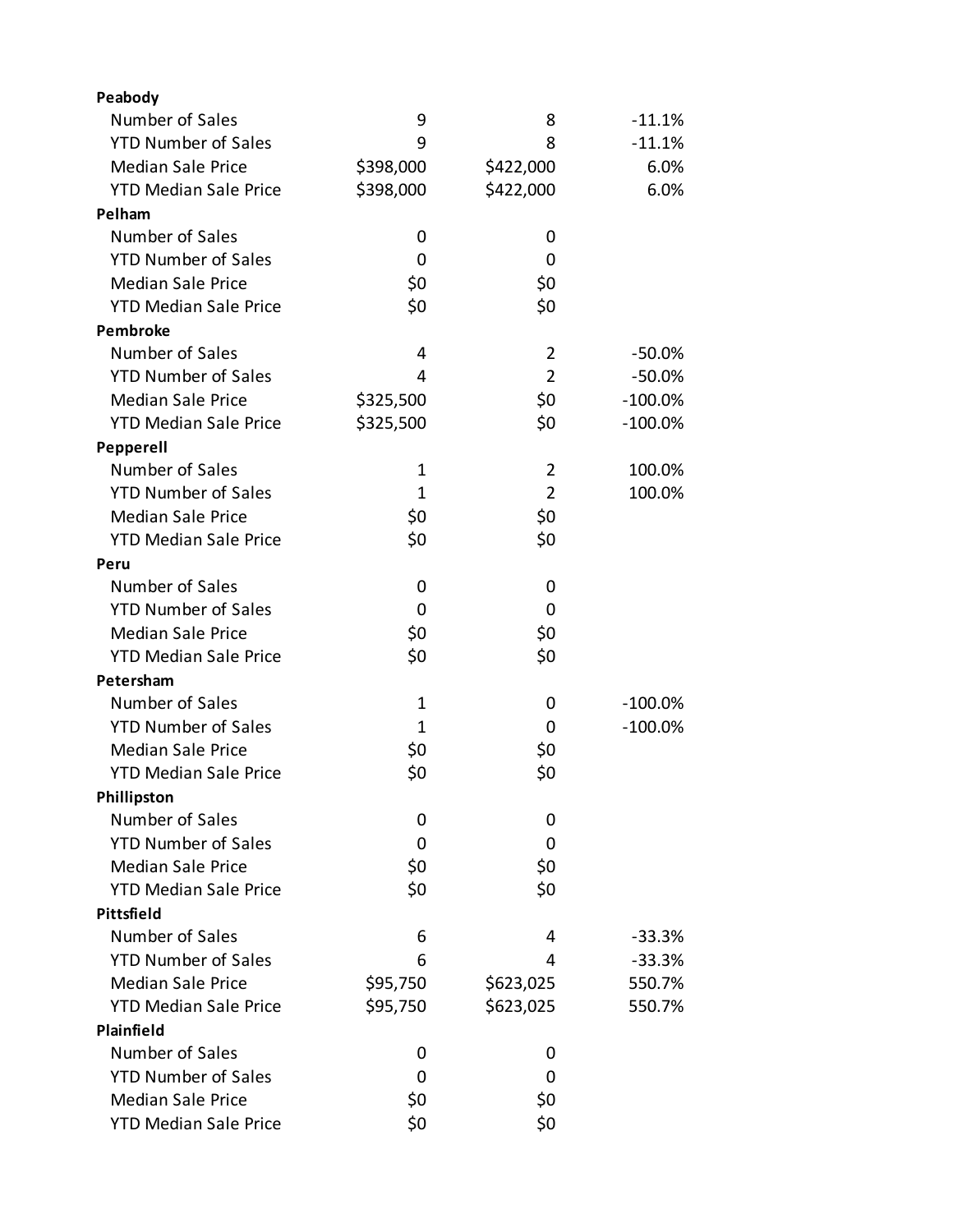| Plainville                   |                |                |           |
|------------------------------|----------------|----------------|-----------|
| Number of Sales              | 2              | 2              | 0.0%      |
| <b>YTD Number of Sales</b>   | $\overline{2}$ | $\overline{2}$ | 0.0%      |
| <b>Median Sale Price</b>     | \$0            | \$0            |           |
| <b>YTD Median Sale Price</b> | \$0            | \$0            |           |
| Plymouth                     |                |                |           |
| Number of Sales              | 31             | 22             | $-29.0%$  |
| <b>YTD Number of Sales</b>   | 31             | 22             | $-29.0%$  |
| <b>Median Sale Price</b>     | \$399,900      | \$409,500      | 2.4%      |
| <b>YTD Median Sale Price</b> | \$399,900      | \$409,500      | 2.4%      |
| Plympton                     |                |                |           |
| Number of Sales              | 0              | 0              |           |
| <b>YTD Number of Sales</b>   | 0              | 0              |           |
| <b>Median Sale Price</b>     | \$0            | \$0            |           |
| <b>YTD Median Sale Price</b> | \$0            | \$0            |           |
| Princeton                    |                |                |           |
| Number of Sales              | 0              | 0              |           |
| <b>YTD Number of Sales</b>   | 0              | 0              |           |
| <b>Median Sale Price</b>     | \$0            | \$0            |           |
| <b>YTD Median Sale Price</b> | \$0            | \$0            |           |
| Provincetown                 |                |                |           |
| Number of Sales              | 11             | 12             | 9.1%      |
| <b>YTD Number of Sales</b>   | 11             | 12             | 9.1%      |
| <b>Median Sale Price</b>     | \$646,913      | \$736,000      | 13.8%     |
| <b>YTD Median Sale Price</b> | \$646,913      | \$736,000      | 13.8%     |
| Quincy                       |                |                |           |
| Number of Sales              | 28             | 28             | 0.0%      |
| <b>YTD Number of Sales</b>   | 28             | 28             | 0.0%      |
| <b>Median Sale Price</b>     | \$427,500      | \$555,000      | 29.8%     |
| <b>YTD Median Sale Price</b> | \$427,500      | \$555,000      | 29.8%     |
| Randolph                     |                |                |           |
| Number of Sales              | 3              | 11             | 266.7%    |
| <b>YTD Number of Sales</b>   | 3              | 11             | 266.7%    |
| <b>Median Sale Price</b>     | \$200,000      | \$249,000      | 24.5%     |
| <b>YTD Median Sale Price</b> | \$200,000      | \$249,000      | 24.5%     |
| Raynham                      |                |                |           |
| Number of Sales              | 5              | 0              | $-100.0%$ |
| <b>YTD Number of Sales</b>   | 5              | 0              | $-100.0%$ |
| <b>Median Sale Price</b>     | \$408,000      | \$0            | $-100.0%$ |
| <b>YTD Median Sale Price</b> | \$408,000      | \$0            | $-100.0%$ |
| Reading                      |                |                |           |
| Number of Sales              | 30             | 5              | $-83.3%$  |
| <b>YTD Number of Sales</b>   | 30             | 5              | $-83.3%$  |
| <b>Median Sale Price</b>     | \$496,700      | \$635,000      | 27.8%     |
| <b>YTD Median Sale Price</b> | \$496,700      | \$635,000      | 27.8%     |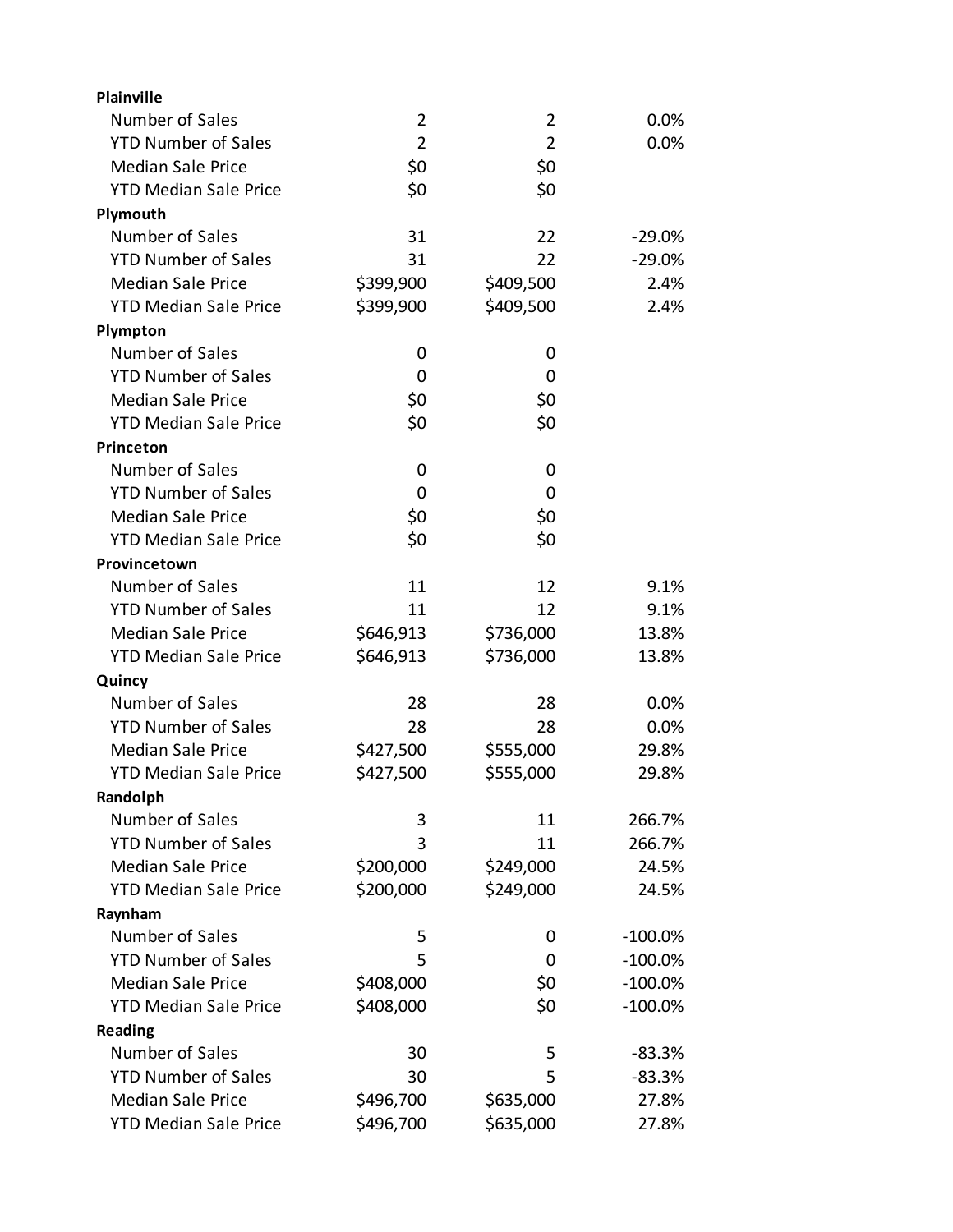| Rehoboth                     |                |                |            |
|------------------------------|----------------|----------------|------------|
| Number of Sales              | 0              | 4              |            |
| <b>YTD Number of Sales</b>   | 0              | 4              |            |
| <b>Median Sale Price</b>     | \$0            | \$247,500      |            |
| <b>YTD Median Sale Price</b> | \$0            | \$247,500      |            |
| Revere                       |                |                |            |
| Number of Sales              | 10             | 6              | -40.0%     |
| <b>YTD Number of Sales</b>   | 10             | 6              | $-40.0%$   |
| <b>Median Sale Price</b>     | \$326,250      | \$514,950      | 57.8%      |
| <b>YTD Median Sale Price</b> | \$326,250      | \$514,950      | 57.8%      |
| <b>Richmond</b>              |                |                |            |
| Number of Sales              | 0              | 0              |            |
| <b>YTD Number of Sales</b>   | 0              | 0              |            |
| <b>Median Sale Price</b>     | \$0            | \$0            |            |
| <b>YTD Median Sale Price</b> | \$0            | \$0            |            |
| <b>Rochester</b>             |                |                |            |
| Number of Sales              | 1              | 0              | $-100.0\%$ |
| <b>YTD Number of Sales</b>   | 1              | 0              | $-100.0\%$ |
| <b>Median Sale Price</b>     | \$0            | \$0            |            |
| <b>YTD Median Sale Price</b> | \$0            | \$0            |            |
| <b>Rockland</b>              |                |                |            |
| Number of Sales              | 7              | 3              | $-57.1%$   |
| <b>YTD Number of Sales</b>   | 7              | 3              | $-57.1%$   |
| <b>Median Sale Price</b>     | \$330,000      | \$410,000      | 24.2%      |
| <b>YTD Median Sale Price</b> | \$330,000      | \$410,000      | 24.2%      |
| Rockport                     |                |                |            |
| Number of Sales              | 0              | 2              |            |
| <b>YTD Number of Sales</b>   | 0              | $\overline{2}$ |            |
| <b>Median Sale Price</b>     | \$0            | \$0            |            |
| <b>YTD Median Sale Price</b> | \$0            | \$0            |            |
| Roslindale                   |                |                |            |
| Number of Sales              | 17             | 11             | $-35.3%$   |
| <b>YTD Number of Sales</b>   | 17             | 11             | $-35.3%$   |
| <b>Median Sale Price</b>     | \$480,000      | \$514,500      | 7.2%       |
| <b>YTD Median Sale Price</b> | \$480,000      | \$514,500      | 7.2%       |
| Rowe                         |                |                |            |
| Number of Sales              | 0              | 0              |            |
| <b>YTD Number of Sales</b>   | 0              | 0              |            |
| <b>Median Sale Price</b>     | \$0            | \$0            |            |
| <b>YTD Median Sale Price</b> | \$0            | \$0            |            |
| Rowley                       |                |                |            |
| Number of Sales              | 2              | 2              | 0.0%       |
| <b>YTD Number of Sales</b>   | $\overline{2}$ | $\overline{2}$ | 0.0%       |
| <b>Median Sale Price</b>     | \$0            | \$0            |            |
| <b>YTD Median Sale Price</b> | \$0            | \$0            |            |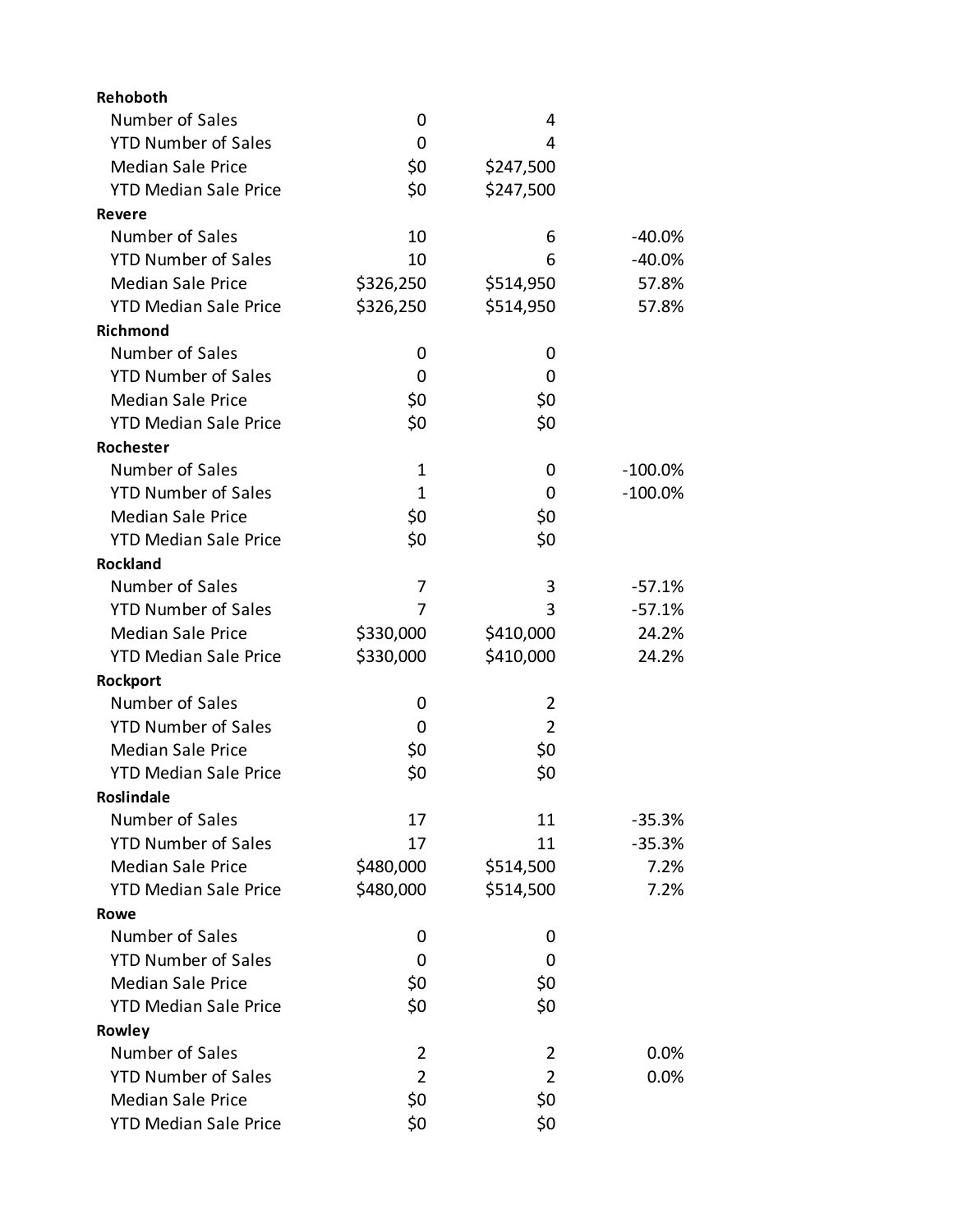| Number of Sales<br>9<br>33                             | 266.7%     |
|--------------------------------------------------------|------------|
|                                                        |            |
| <b>YTD Number of Sales</b><br>9<br>33                  | 266.7%     |
| <b>Median Sale Price</b><br>\$681,000<br>\$700,000     | 2.8%       |
| \$681,000<br><b>YTD Median Sale Price</b><br>\$700,000 | 2.8%       |
| Royalston                                              |            |
| Number of Sales<br>0<br>0                              |            |
| <b>YTD Number of Sales</b><br>0<br>0                   |            |
| <b>Median Sale Price</b><br>\$0<br>\$0                 |            |
| \$0<br><b>YTD Median Sale Price</b><br>\$0             |            |
| <b>Russell</b>                                         |            |
| Number of Sales<br>0<br>0                              |            |
| <b>YTD Number of Sales</b><br>0<br>0                   |            |
| \$0<br>\$0<br><b>Median Sale Price</b>                 |            |
| \$0<br>\$0<br><b>YTD Median Sale Price</b>             |            |
| <b>Rutland</b>                                         |            |
| Number of Sales<br>$\mathbf 1$<br>0                    |            |
| <b>YTD Number of Sales</b><br>1<br>0                   |            |
| \$0<br>\$0<br><b>Median Sale Price</b>                 |            |
| <b>YTD Median Sale Price</b><br>\$0<br>\$0             |            |
| Salem                                                  |            |
| Number of Sales<br>26<br>32                            | 23.1%      |
| <b>YTD Number of Sales</b><br>26<br>32                 | 23.1%      |
| <b>Median Sale Price</b><br>\$415,000<br>\$384,500     | $-7.3%$    |
| \$415,000<br><b>YTD Median Sale Price</b><br>\$384,500 | $-7.3%$    |
| Salisbury                                              |            |
| Number of Sales<br>6<br>2                              | $-66.7%$   |
| <b>YTD Number of Sales</b><br>6<br>$\overline{2}$      | $-66.7%$   |
| <b>Median Sale Price</b><br>\$327,500<br>\$0           | $-100.0\%$ |
| \$0<br><b>YTD Median Sale Price</b><br>\$327,500       | $-100.0%$  |
| Sandisfield                                            |            |
| Number of Sales<br>0<br>0                              |            |
| <b>YTD Number of Sales</b><br>0<br>0                   |            |
| <b>Median Sale Price</b><br>\$0<br>\$0                 |            |
| \$0<br>\$0<br><b>YTD Median Sale Price</b>             |            |
| Sandwich                                               |            |
| Number of Sales<br>4<br>1                              | $-75.0%$   |
| <b>YTD Number of Sales</b><br>1<br>4                   | $-75.0%$   |
| <b>Median Sale Price</b><br>\$0<br>\$261,750           | $-100.0%$  |
| <b>YTD Median Sale Price</b><br>\$261,750<br>\$0       | $-100.0%$  |
| <b>Saugus</b>                                          |            |
| Number of Sales<br>3<br>2                              | $-33.3%$   |
| <b>YTD Number of Sales</b><br>3<br>2                   | $-33.3%$   |
| <b>Median Sale Price</b><br>\$0<br>\$280,000           | $-100.0%$  |
| \$0<br><b>YTD Median Sale Price</b><br>\$280,000       | $-100.0\%$ |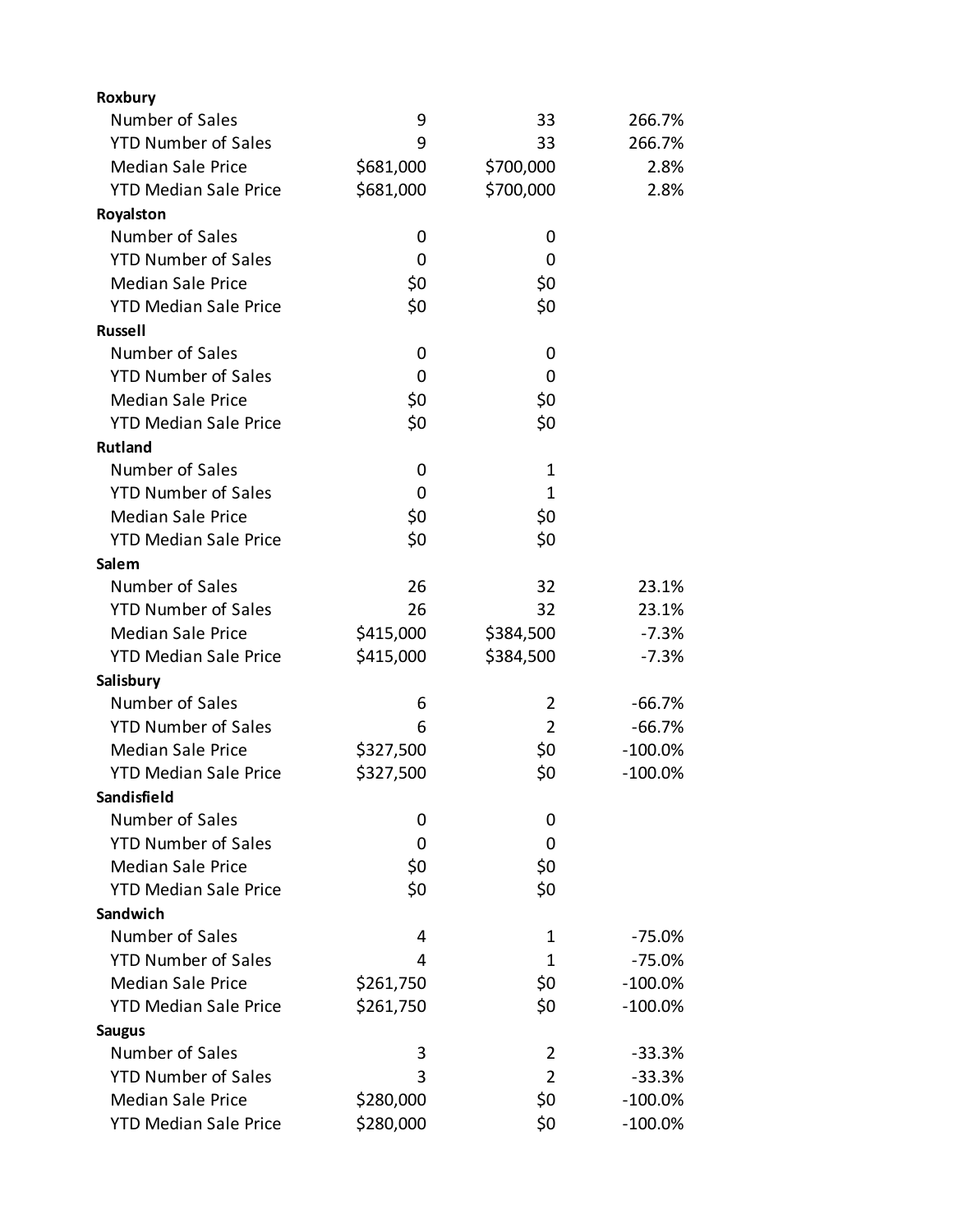| Savoy                        |                |              |            |
|------------------------------|----------------|--------------|------------|
| Number of Sales              | 0              | 0            |            |
| <b>YTD Number of Sales</b>   | 0              | 0            |            |
| <b>Median Sale Price</b>     | \$0            | \$0          |            |
| <b>YTD Median Sale Price</b> | \$0            | \$0          |            |
| <b>Scituate</b>              |                |              |            |
| Number of Sales              | 7              | 8            | 14.3%      |
| <b>YTD Number of Sales</b>   | 7              | 8            | 14.3%      |
| <b>Median Sale Price</b>     | \$820,809      | \$918,449    | 11.9%      |
| <b>YTD Median Sale Price</b> | \$820,809      | \$918,449    | 11.9%      |
| <b>Seekonk</b>               |                |              |            |
| Number of Sales              | $\mathbf 1$    | 0            | $-100.0\%$ |
| <b>YTD Number of Sales</b>   | $\mathbf{1}$   | 0            | $-100.0%$  |
| <b>Median Sale Price</b>     | \$0            | \$0          |            |
| <b>YTD Median Sale Price</b> | \$0            | \$0          |            |
| Sharon                       |                |              |            |
| Number of Sales              | 3              | 0            | $-100.0%$  |
| <b>YTD Number of Sales</b>   | 3              | 0            | $-100.0\%$ |
| <b>Median Sale Price</b>     | \$889,000      | \$0          | $-100.0\%$ |
| <b>YTD Median Sale Price</b> | \$889,000      | \$0          | $-100.0%$  |
| <b>Sheffield</b>             |                |              |            |
| Number of Sales              | 0              | 1            |            |
| <b>YTD Number of Sales</b>   | 0              | $\mathbf{1}$ |            |
| <b>Median Sale Price</b>     | \$0            | \$0          |            |
| <b>YTD Median Sale Price</b> | \$0            | \$0          |            |
| <b>Shelburne</b>             |                |              |            |
| Number of Sales              |                |              |            |
|                              | 0              | 0            |            |
| <b>YTD Number of Sales</b>   | 0              | 0            |            |
| <b>Median Sale Price</b>     | \$0            | \$0          |            |
| <b>YTD Median Sale Price</b> | \$0            | \$0          |            |
| Sherborn                     |                |              |            |
| Number of Sales              | $\overline{2}$ | 0            | $-100.0\%$ |
| <b>YTD Number of Sales</b>   | $\overline{2}$ | 0            | $-100.0%$  |
| <b>Median Sale Price</b>     | \$0            | \$0          |            |
| <b>YTD Median Sale Price</b> | \$0            | \$0          |            |
| <b>Shirley</b>               |                |              |            |
| Number of Sales              | 2              | 1            | $-50.0\%$  |
| <b>YTD Number of Sales</b>   | $\overline{2}$ | 1            | $-50.0%$   |
| <b>Median Sale Price</b>     | \$0            | \$0          |            |
| <b>YTD Median Sale Price</b> | \$0            | \$0          |            |
| Shrewsbury                   |                |              |            |
| Number of Sales              | 3              | 10           | 233.3%     |
| <b>YTD Number of Sales</b>   | 3              | 10           | 233.3%     |
| <b>Median Sale Price</b>     | \$175,000      | \$297,500    | 70.0%      |
| <b>YTD Median Sale Price</b> | \$175,000      | \$297,500    | 70.0%      |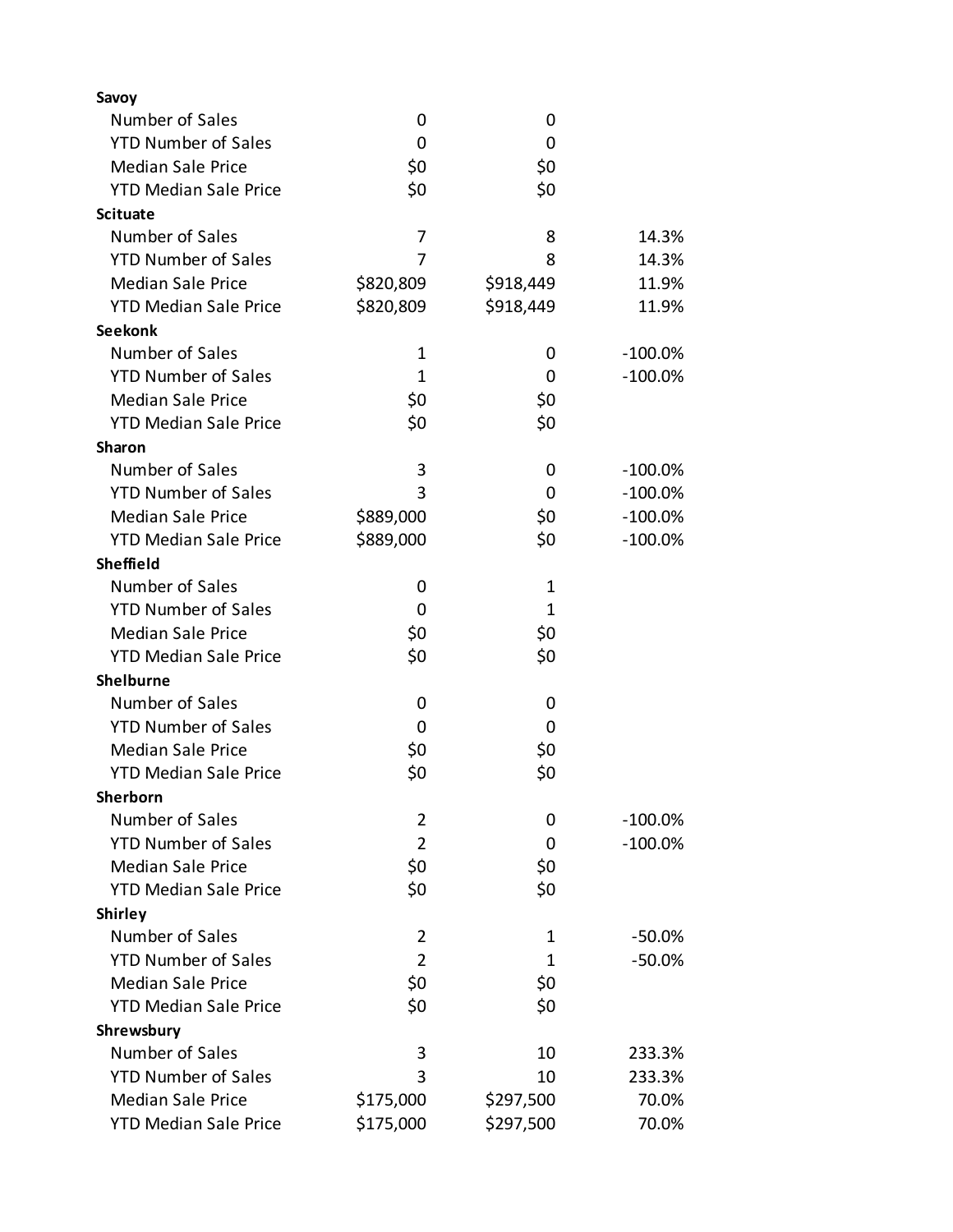| Shutesbury                   |             |                |            |
|------------------------------|-------------|----------------|------------|
| Number of Sales              | 0           | 0              |            |
| <b>YTD Number of Sales</b>   | 0           | 0              |            |
| <b>Median Sale Price</b>     | \$0         | \$0            |            |
| <b>YTD Median Sale Price</b> | \$0         | \$0            |            |
| Somerset                     |             |                |            |
| Number of Sales              | 0           | 0              |            |
| <b>YTD Number of Sales</b>   | 0           | 0              |            |
| <b>Median Sale Price</b>     | \$0         | \$0            |            |
| <b>YTD Median Sale Price</b> | \$0         | \$0            |            |
| <b>Somerville</b>            |             |                |            |
| Number of Sales              | 38          | 38             | 0.0%       |
| <b>YTD Number of Sales</b>   | 38          | 38             | 0.0%       |
| <b>Median Sale Price</b>     | \$717,500   | \$891,500      | 24.3%      |
| <b>YTD Median Sale Price</b> | \$717,500   | \$891,500      | 24.3%      |
| <b>South Boston</b>          |             |                |            |
| Number of Sales              | 57          | 22             | $-61.4%$   |
| <b>YTD Number of Sales</b>   | 57          | 22             | $-61.4%$   |
| <b>Median Sale Price</b>     | \$771,000   | \$767,500      | $-0.5%$    |
| <b>YTD Median Sale Price</b> | \$771,000   | \$767,500      | $-0.5%$    |
| <b>South Hadley</b>          |             |                |            |
| Number of Sales              | 3           | 4              | 33.3%      |
| <b>YTD Number of Sales</b>   | 3           | 4              | 33.3%      |
| <b>Median Sale Price</b>     | \$236,000   | \$267,000      | 13.1%      |
| <b>YTD Median Sale Price</b> | \$236,000   | \$267,000      | 13.1%      |
| Southampton                  |             |                |            |
| Number of Sales              | $\mathbf 1$ | $\overline{2}$ | 100.0%     |
| <b>YTD Number of Sales</b>   | 1           | $\overline{2}$ | 100.0%     |
| <b>Median Sale Price</b>     | \$0         | \$0            |            |
| <b>YTD Median Sale Price</b> | \$0         | \$0            |            |
| Southborough                 |             |                |            |
| Number of Sales              | 0           | 0              |            |
| <b>YTD Number of Sales</b>   | 0           | 0              |            |
| <b>Median Sale Price</b>     | \$0         | \$0            |            |
| <b>YTD Median Sale Price</b> | \$0         | \$0            |            |
| Southbridge                  |             |                |            |
| Number of Sales              | 1           | 0              | $-100.0\%$ |
| <b>YTD Number of Sales</b>   | 1           | 0              | $-100.0\%$ |
| <b>Median Sale Price</b>     | \$0         | \$0            |            |
| <b>YTD Median Sale Price</b> | \$0         | \$0            |            |
| <b>Southwick</b>             |             |                |            |
| Number of Sales              | 0           | 1              |            |
| <b>YTD Number of Sales</b>   | 0           | 1              |            |
| <b>Median Sale Price</b>     | \$0         | \$0            |            |
| <b>YTD Median Sale Price</b> | \$0         | \$0            |            |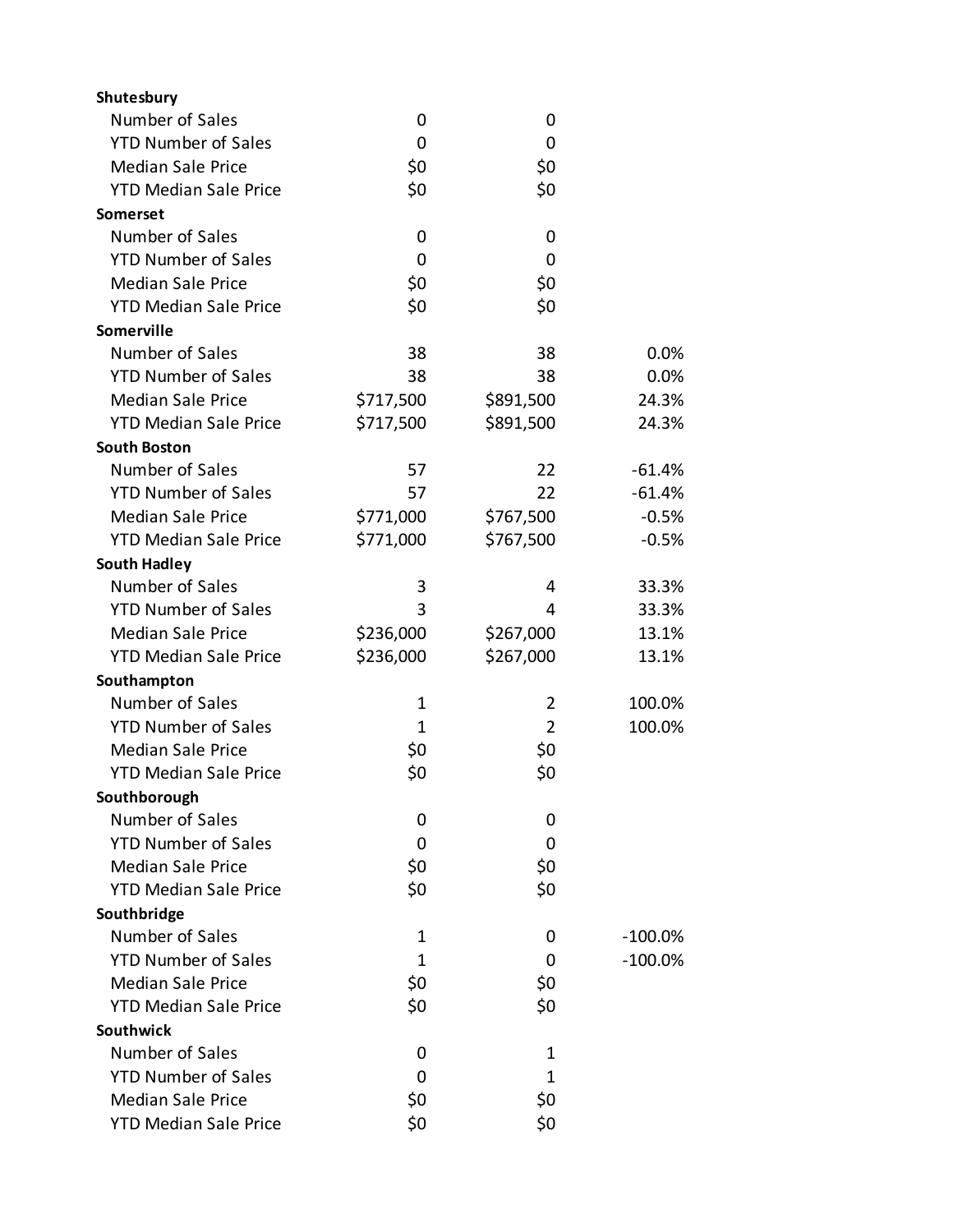| Spencer                      |                |           |            |
|------------------------------|----------------|-----------|------------|
| Number of Sales              | $\mathbf 1$    | 0         | $-100.0\%$ |
| <b>YTD Number of Sales</b>   | $\mathbf{1}$   | 0         | $-100.0%$  |
| <b>Median Sale Price</b>     | \$0            | \$0       |            |
| <b>YTD Median Sale Price</b> | \$0            | \$0       |            |
| Springfield                  |                |           |            |
| Number of Sales              | 6              | 5         | $-16.7%$   |
| <b>YTD Number of Sales</b>   | 6              | 5         | $-16.7%$   |
| <b>Median Sale Price</b>     | \$169,950      | \$88,000  | $-48.2%$   |
| <b>YTD Median Sale Price</b> | \$169,950      | \$88,000  | $-48.2%$   |
| <b>Sterling</b>              |                |           |            |
| Number of Sales              | 2              | 0         | $-100.0\%$ |
| <b>YTD Number of Sales</b>   | $\overline{2}$ | 0         | $-100.0%$  |
| <b>Median Sale Price</b>     | \$0            | \$0       |            |
| <b>YTD Median Sale Price</b> | \$0            | \$0       |            |
| Stockbridge                  |                |           |            |
| Number of Sales              | $\overline{2}$ | 1         | $-50.0%$   |
| <b>YTD Number of Sales</b>   | $\overline{2}$ | 1         | $-50.0%$   |
| <b>Median Sale Price</b>     | \$0            | \$0       |            |
| <b>YTD Median Sale Price</b> | \$0            | \$0       |            |
| Stoneham                     |                |           |            |
| Number of Sales              | 11             | 4         | $-63.6%$   |
| <b>YTD Number of Sales</b>   | 11             | 4         | $-63.6%$   |
| <b>Median Sale Price</b>     | \$360,000      | \$377,500 | 4.9%       |
| <b>YTD Median Sale Price</b> | \$360,000      | \$377,500 | 4.9%       |
| Stoughton                    |                |           |            |
| Number of Sales              | 6              | 5         | $-16.7%$   |
| <b>YTD Number of Sales</b>   | 6              | 5         | $-16.7%$   |
| <b>Median Sale Price</b>     | \$280,250      | \$320,000 | 14.2%      |
| <b>YTD Median Sale Price</b> | \$280,250      | \$320,000 | 14.2%      |
| <b>Stow</b>                  |                |           |            |
| Number of Sales              | 0              | 1         |            |
| <b>YTD Number of Sales</b>   | 0              | 1         |            |
| <b>Median Sale Price</b>     | \$0            | \$0       |            |
| <b>YTD Median Sale Price</b> | \$0            | \$0       |            |
| Sturbridge                   |                |           |            |
| Number of Sales              | 1              | 0         | $-100.0\%$ |
| <b>YTD Number of Sales</b>   | 1              | 0         | $-100.0\%$ |
| <b>Median Sale Price</b>     | \$0            | \$0       |            |
| <b>YTD Median Sale Price</b> | \$0            | \$0       |            |
| Sudbury                      |                |           |            |
| Number of Sales              | 2              | 0         | $-100.0%$  |
| <b>YTD Number of Sales</b>   | $\overline{2}$ | 0         | $-100.0\%$ |
| <b>Median Sale Price</b>     | \$0            | \$0       |            |
| <b>YTD Median Sale Price</b> | \$0            | \$0       |            |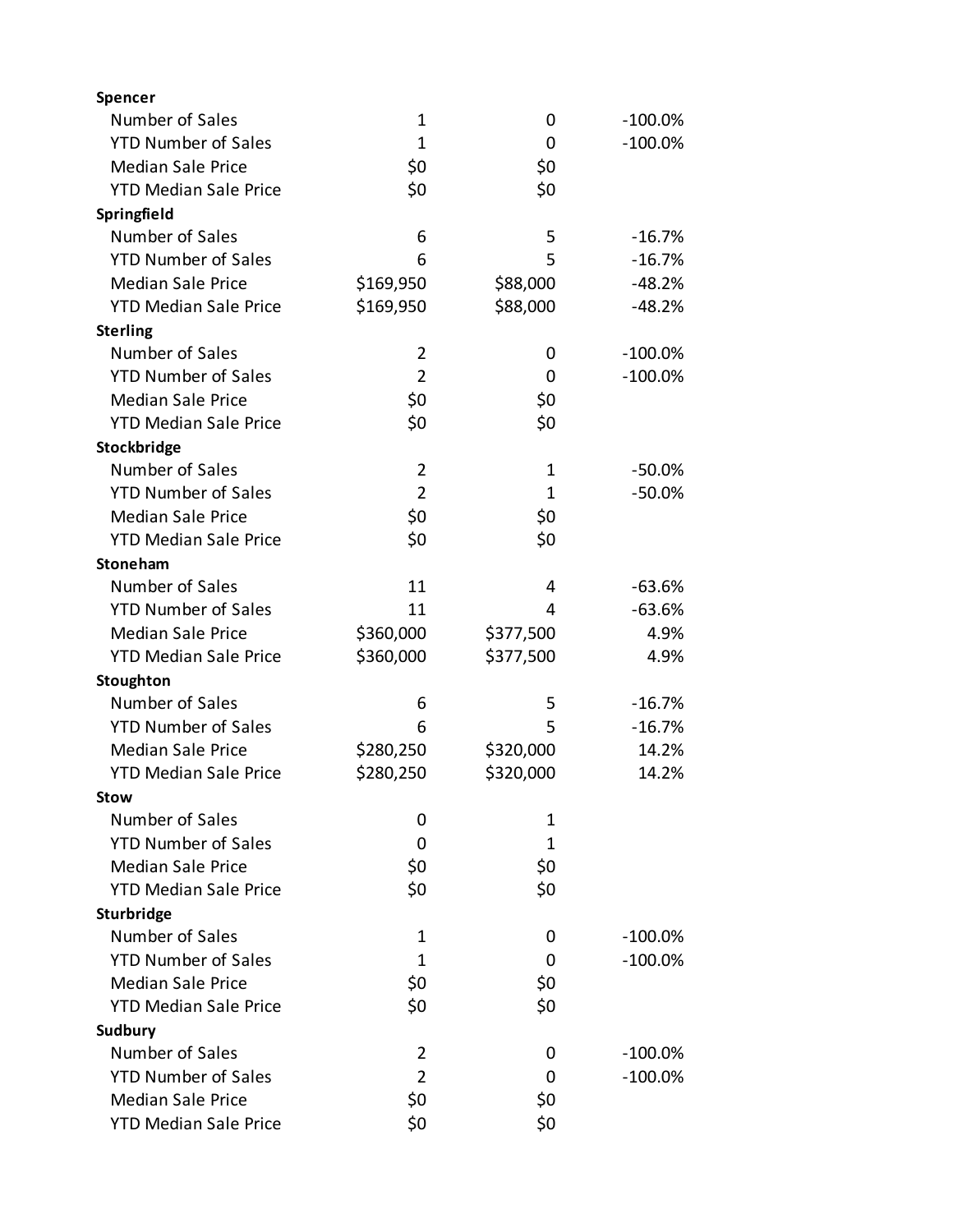| Sunderland                   |              |           |            |
|------------------------------|--------------|-----------|------------|
| Number of Sales              | 0            | 0         |            |
| <b>YTD Number of Sales</b>   | 0            | 0         |            |
| <b>Median Sale Price</b>     | \$0          | \$0       |            |
| <b>YTD Median Sale Price</b> | \$0          | \$0       |            |
| <b>Sutton</b>                |              |           |            |
| Number of Sales              | $\mathbf 1$  | 3         | 200.0%     |
| <b>YTD Number of Sales</b>   | $\mathbf{1}$ | 3         | 200.0%     |
| <b>Median Sale Price</b>     | \$0          | \$479,091 |            |
| <b>YTD Median Sale Price</b> | \$0          | \$479,091 |            |
| Swampscott                   |              |           |            |
| Number of Sales              | 7            | 5         | $-28.6%$   |
| <b>YTD Number of Sales</b>   | 7            | 5         | $-28.6%$   |
| <b>Median Sale Price</b>     | \$350,000    | \$605,000 | 72.9%      |
| <b>YTD Median Sale Price</b> | \$350,000    | \$605,000 | 72.9%      |
| Swansea                      |              |           |            |
| Number of Sales              | 1            | 0         | $-100.0\%$ |
| <b>YTD Number of Sales</b>   | 1            | 0         | $-100.0%$  |
| <b>Median Sale Price</b>     | \$0          | \$0       |            |
| <b>YTD Median Sale Price</b> | \$0          | \$0       |            |
| <b>Taunton</b>               |              |           |            |
| Number of Sales              | 15           | 8         | $-46.7%$   |
| <b>YTD Number of Sales</b>   | 15           | 8         | $-46.7%$   |
| <b>Median Sale Price</b>     | \$210,479    | \$277,500 | 31.8%      |
| <b>YTD Median Sale Price</b> | \$210,479    | \$277,500 | 31.8%      |
| <b>Templeton</b>             |              |           |            |
| Number of Sales              | $\mathbf 1$  | 1         | 0.0%       |
| <b>YTD Number of Sales</b>   | 1            | 1         | 0.0%       |
| <b>Median Sale Price</b>     | \$0          | \$0       |            |
| <b>YTD Median Sale Price</b> | \$0          | \$0       |            |
| <b>Tewksbury</b>             |              |           |            |
| Number of Sales              | 8            | 7         | $-12.5%$   |
| <b>YTD Number of Sales</b>   | 8            | 7         | $-12.5%$   |
| <b>Median Sale Price</b>     | \$412,500    | \$421,000 | 2.1%       |
| <b>YTD Median Sale Price</b> | \$412,500    | \$421,000 | 2.1%       |
| <b>Tisbury</b>               |              |           |            |
| Number of Sales              | 1            | 1         | 0.0%       |
| <b>YTD Number of Sales</b>   | 1            | 1         | 0.0%       |
| <b>Median Sale Price</b>     | \$0          | \$0       |            |
| <b>YTD Median Sale Price</b> | \$0          | \$0       |            |
| <b>Tolland</b>               |              |           |            |
| Number of Sales              | 0            | 0         |            |
| <b>YTD Number of Sales</b>   | 0            | 0         |            |
| <b>Median Sale Price</b>     | \$0          | \$0       |            |
| <b>YTD Median Sale Price</b> | \$0          | \$0       |            |
|                              |              |           |            |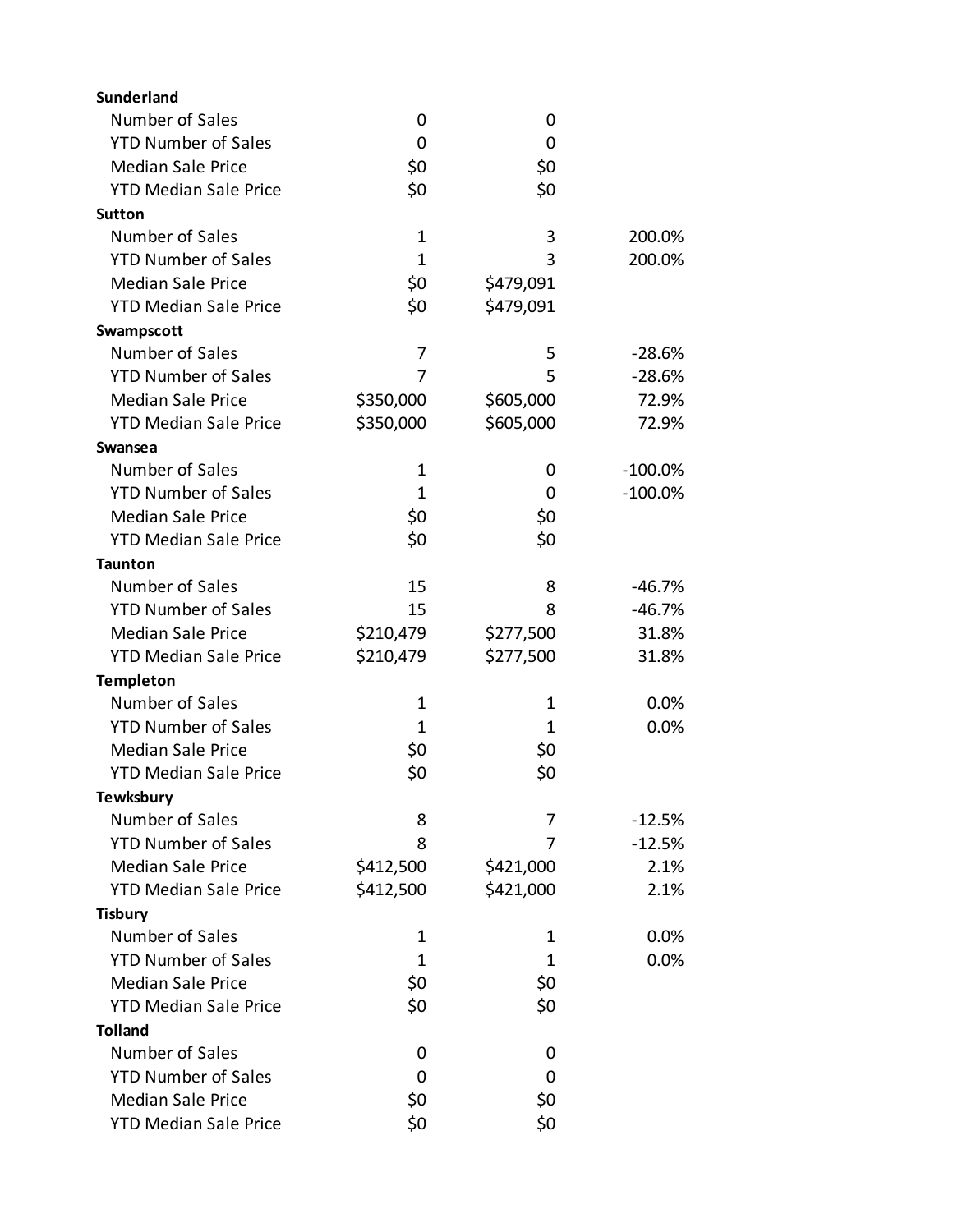| <b>Topsfield</b>             |           |           |            |
|------------------------------|-----------|-----------|------------|
| Number of Sales              | 3         | 1         | -66.7%     |
| <b>YTD Number of Sales</b>   | 3         | 1         | $-66.7%$   |
| <b>Median Sale Price</b>     | \$910,000 | \$0       | $-100.0%$  |
| <b>YTD Median Sale Price</b> | \$910,000 | \$0       | $-100.0\%$ |
| <b>Townsend</b>              |           |           |            |
| Number of Sales              | 0         | 1         |            |
| <b>YTD Number of Sales</b>   | 0         | 1         |            |
| <b>Median Sale Price</b>     | \$0       | \$0       |            |
| <b>YTD Median Sale Price</b> | \$0       | \$0       |            |
| Truro                        |           |           |            |
| Number of Sales              | 3         | 0         | $-100.0\%$ |
| <b>YTD Number of Sales</b>   | 3         | 0         | $-100.0\%$ |
| <b>Median Sale Price</b>     | \$234,000 | \$0       | $-100.0\%$ |
| <b>YTD Median Sale Price</b> | \$234,000 | \$0       | $-100.0\%$ |
| Tyngsboro                    |           |           |            |
| Number of Sales              | 3         | 5         | 66.7%      |
| <b>YTD Number of Sales</b>   | 3         | 5         | 66.7%      |
| <b>Median Sale Price</b>     | \$180,000 | \$293,000 | 62.8%      |
| <b>YTD Median Sale Price</b> | \$180,000 | \$293,000 | 62.8%      |
| Tyringham                    |           |           |            |
| Number of Sales              | 0         | 0         |            |
| <b>YTD Number of Sales</b>   | 0         | 0         |            |
| <b>Median Sale Price</b>     | \$0       | \$0       |            |
| <b>YTD Median Sale Price</b> | \$0       | \$0       |            |
| Upton                        |           |           |            |
| Number of Sales              | 0         | 1         |            |
| <b>YTD Number of Sales</b>   | 0         | 1         |            |
| <b>Median Sale Price</b>     | \$0       | \$0       |            |
| <b>YTD Median Sale Price</b> | \$0       | \$0       |            |
| <b>Uxbridge</b>              |           |           |            |
| Number of Sales              | 6         | 5         | $-16.7%$   |
| <b>YTD Number of Sales</b>   | 6         | 5         | $-16.7%$   |
| <b>Median Sale Price</b>     | \$250,000 | \$315,900 | 26.4%      |
| <b>YTD Median Sale Price</b> | \$250,000 | \$315,900 | 26.4%      |
| Wakefield                    |           |           |            |
| Number of Sales              | 8         | 7         | $-12.5%$   |
| <b>YTD Number of Sales</b>   | 8         | 7         | $-12.5%$   |
| <b>Median Sale Price</b>     | \$391,000 | \$522,000 | 33.5%      |
| <b>YTD Median Sale Price</b> | \$391,000 | \$522,000 | 33.5%      |
| <b>Wales</b>                 |           |           |            |
| Number of Sales              |           |           |            |
| <b>YTD Number of Sales</b>   | 0<br>0    | 0<br>0    |            |
| <b>Median Sale Price</b>     | \$0       | \$0       |            |
| <b>YTD Median Sale Price</b> | \$0       | \$0       |            |
|                              |           |           |            |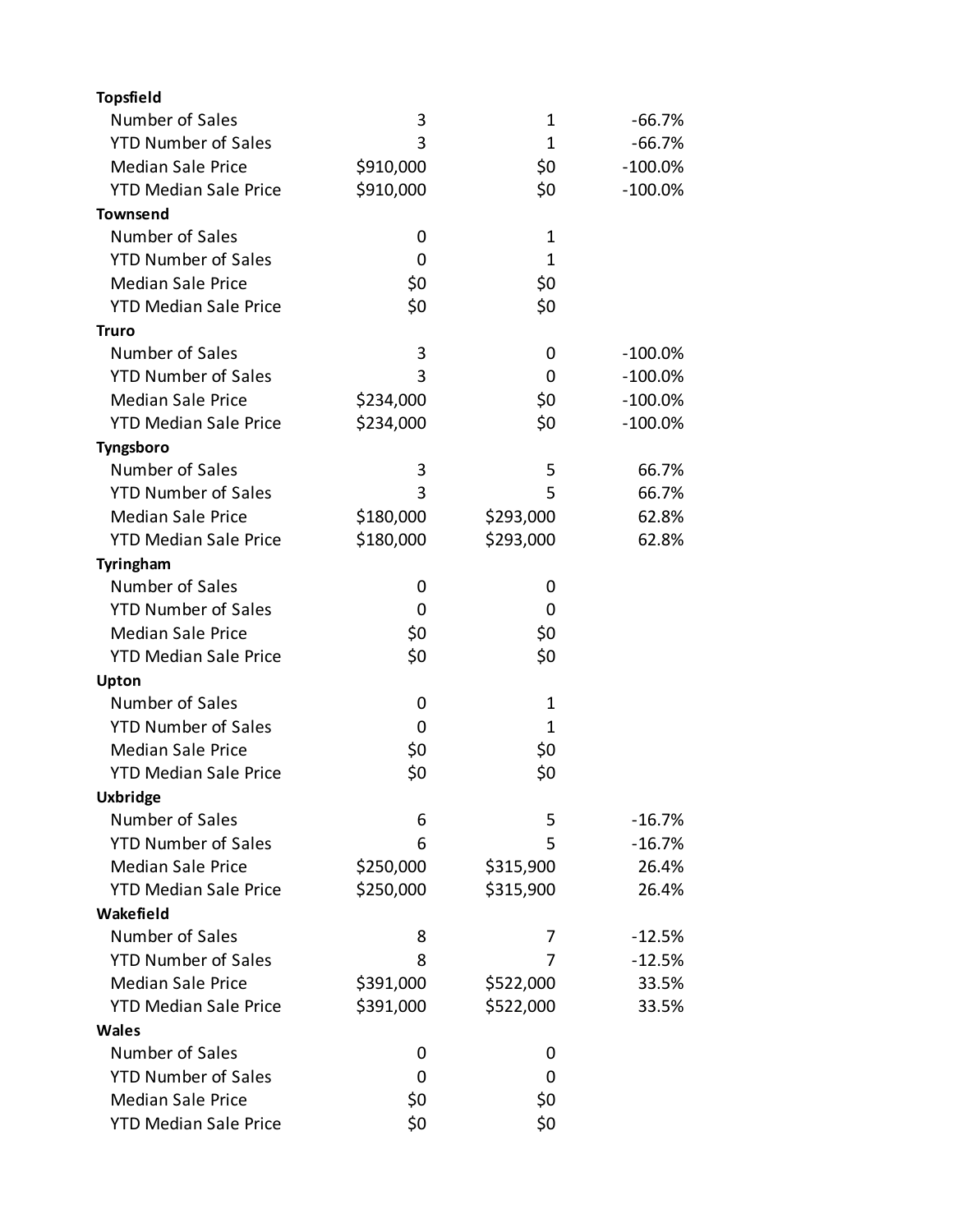| Walpole                      |           |                |            |
|------------------------------|-----------|----------------|------------|
| Number of Sales              | 8         | 3              | $-62.5%$   |
| <b>YTD Number of Sales</b>   | 8         | 3              | $-62.5%$   |
| <b>Median Sale Price</b>     | \$390,000 | \$450,000      | 15.4%      |
| <b>YTD Median Sale Price</b> | \$390,000 | \$450,000      | 15.4%      |
| Waltham                      |           |                |            |
| Number of Sales              | 22        | 12             | $-45.5%$   |
| <b>YTD Number of Sales</b>   | 22        | 12             | $-45.5%$   |
| <b>Median Sale Price</b>     | \$404,500 | \$671,500      | 66.0%      |
| <b>YTD Median Sale Price</b> | \$404,500 | \$671,500      | 66.0%      |
| Ware                         |           |                |            |
| Number of Sales              | 0         | 0              |            |
| <b>YTD Number of Sales</b>   | 0         | 0              |            |
| <b>Median Sale Price</b>     | \$0       | \$0            |            |
| <b>YTD Median Sale Price</b> | \$0       | \$0            |            |
| Wareham                      |           |                |            |
| Number of Sales              | 3         | $\overline{2}$ | $-33.3%$   |
| <b>YTD Number of Sales</b>   | 3         | 2              | $-33.3%$   |
| <b>Median Sale Price</b>     | \$281,000 | \$0            | $-100.0\%$ |
| <b>YTD Median Sale Price</b> | \$281,000 | \$0            | $-100.0%$  |
| Warren                       |           |                |            |
| Number of Sales              | 0         | 0              |            |
| <b>YTD Number of Sales</b>   | 0         | 0              |            |
| <b>Median Sale Price</b>     | \$0       | \$0            |            |
| <b>YTD Median Sale Price</b> | \$0       | \$0            |            |
| Warwick                      |           |                |            |
| Number of Sales              | 0         | 0              |            |
| <b>YTD Number of Sales</b>   | 0         | 0              |            |
| <b>Median Sale Price</b>     | \$0       | \$0            |            |
| <b>YTD Median Sale Price</b> | \$0       | \$0            |            |
| Washington                   |           |                |            |
| Number of Sales              | 0         | 0              |            |
| <b>YTD Number of Sales</b>   | 0         | 0              |            |
| <b>Median Sale Price</b>     | \$0       | \$0            |            |
| <b>YTD Median Sale Price</b> | \$0       | \$0            |            |
| Watertown                    |           |                |            |
| Number of Sales              | 18        | 20             | 11.1%      |
| <b>YTD Number of Sales</b>   | 18        | 20             | 11.1%      |
| <b>Median Sale Price</b>     | \$591,000 | \$652,500      | 10.4%      |
| <b>YTD Median Sale Price</b> | \$591,000 | \$652,500      | 10.4%      |
| Wayland                      |           |                |            |
| Number of Sales              | 3         | 1              | $-66.7%$   |
| <b>YTD Number of Sales</b>   | 3         | 1              | $-66.7%$   |
| <b>Median Sale Price</b>     | \$735,000 | \$0            | $-100.0\%$ |
| <b>YTD Median Sale Price</b> | \$735,000 | \$0            | $-100.0\%$ |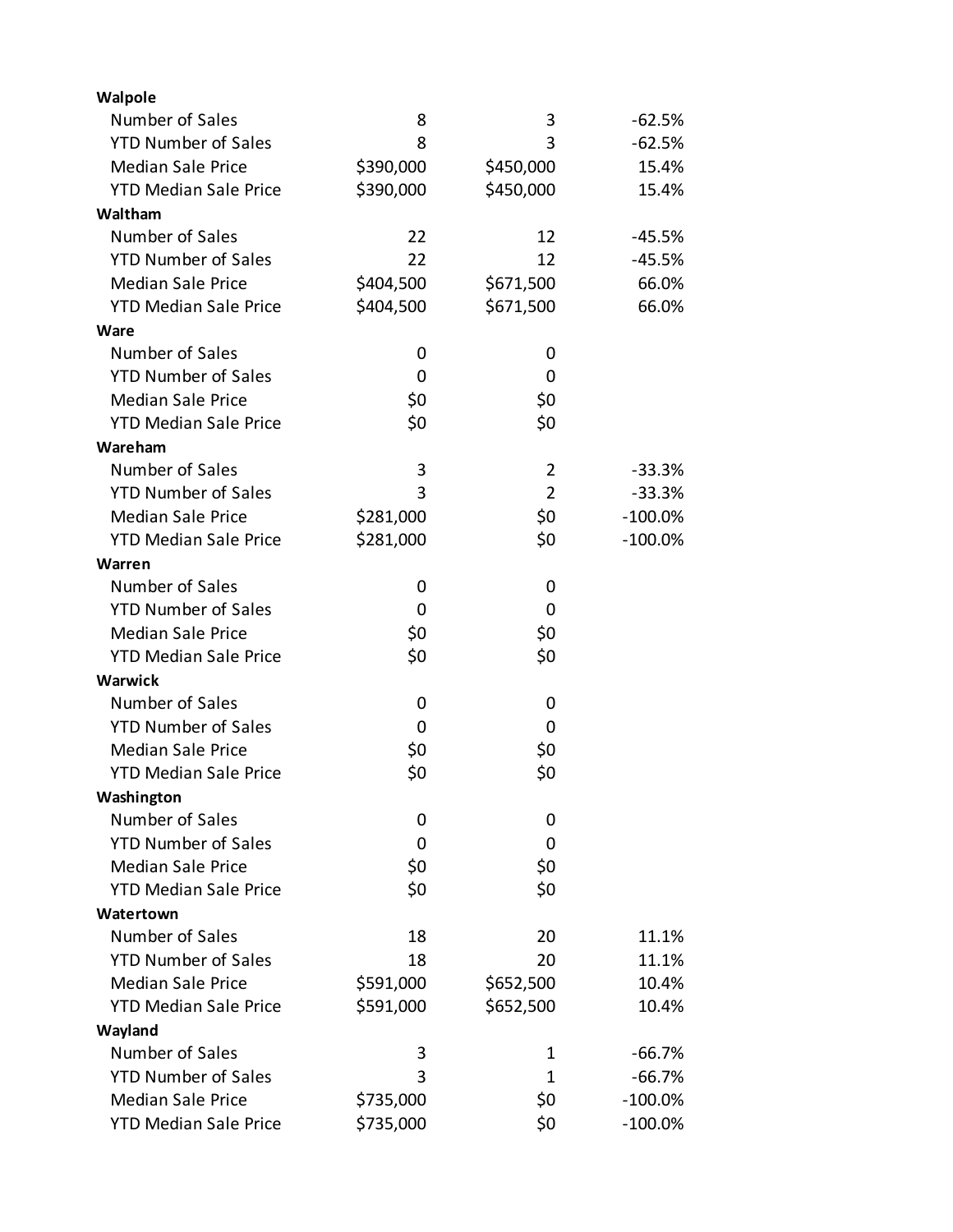| Webster                      |                |                |            |
|------------------------------|----------------|----------------|------------|
| Number of Sales              | $\mathbf 1$    | 4              | 300.0%     |
| <b>YTD Number of Sales</b>   | $\mathbf{1}$   | 4              | 300.0%     |
| <b>Median Sale Price</b>     | \$0            | \$285,750      |            |
| <b>YTD Median Sale Price</b> | \$0            | \$285,750      |            |
| Wellesley                    |                |                |            |
| Number of Sales              | 5              | 5              | 0.0%       |
| <b>YTD Number of Sales</b>   | 5              | 5              | 0.0%       |
| <b>Median Sale Price</b>     | \$825,000      | \$837,882      | 1.6%       |
| <b>YTD Median Sale Price</b> | \$825,000      | \$837,882      | 1.6%       |
| Wellfleet                    |                |                |            |
| Number of Sales              | $\overline{2}$ | 1              | $-50.0%$   |
| <b>YTD Number of Sales</b>   | $\overline{2}$ | 1              | $-50.0%$   |
| <b>Median Sale Price</b>     | \$0            | \$0            |            |
| <b>YTD Median Sale Price</b> | \$0            | \$0            |            |
| Wendell                      |                |                |            |
| Number of Sales              | 0              | 0              |            |
| <b>YTD Number of Sales</b>   | 0              | 0              |            |
| <b>Median Sale Price</b>     | \$0            | \$0            |            |
| <b>YTD Median Sale Price</b> | \$0            | \$0            |            |
| Wenham                       |                |                |            |
| Number of Sales              | 1              | 1              | 0.0%       |
| <b>YTD Number of Sales</b>   | $\mathbf{1}$   | 1              | 0.0%       |
| <b>Median Sale Price</b>     | \$0            | \$0            |            |
| <b>YTD Median Sale Price</b> | \$0            | \$0            |            |
| <b>West Boylston</b>         |                |                |            |
| Number of Sales              | $\mathbf 1$    | $\overline{2}$ | 100.0%     |
| <b>YTD Number of Sales</b>   | 1              | $\overline{2}$ | 100.0%     |
| <b>Median Sale Price</b>     | \$0            | \$0            |            |
| <b>YTD Median Sale Price</b> | \$0            | \$0            |            |
| <b>West Bridgewater</b>      |                |                |            |
| Number of Sales              | 0              | 0              |            |
| <b>YTD Number of Sales</b>   | 0              | 0              |            |
| <b>Median Sale Price</b>     | \$0            | \$0            |            |
| <b>YTD Median Sale Price</b> | \$0            | \$0            |            |
| <b>West Brookfield</b>       |                |                |            |
| Number of Sales              | 0              | $\overline{2}$ |            |
| <b>YTD Number of Sales</b>   | 0              | $\overline{2}$ |            |
| <b>Median Sale Price</b>     | \$0            | \$0            |            |
| <b>YTD Median Sale Price</b> | \$0            | \$0            |            |
| <b>West Newbury</b>          |                |                |            |
| Number of Sales              | 3              | 0              | $-100.0%$  |
| <b>YTD Number of Sales</b>   | 3              | 0              | $-100.0\%$ |
| <b>Median Sale Price</b>     | \$685,000      | \$0            | $-100.0\%$ |
| <b>YTD Median Sale Price</b> | \$685,000      | \$0            | $-100.0\%$ |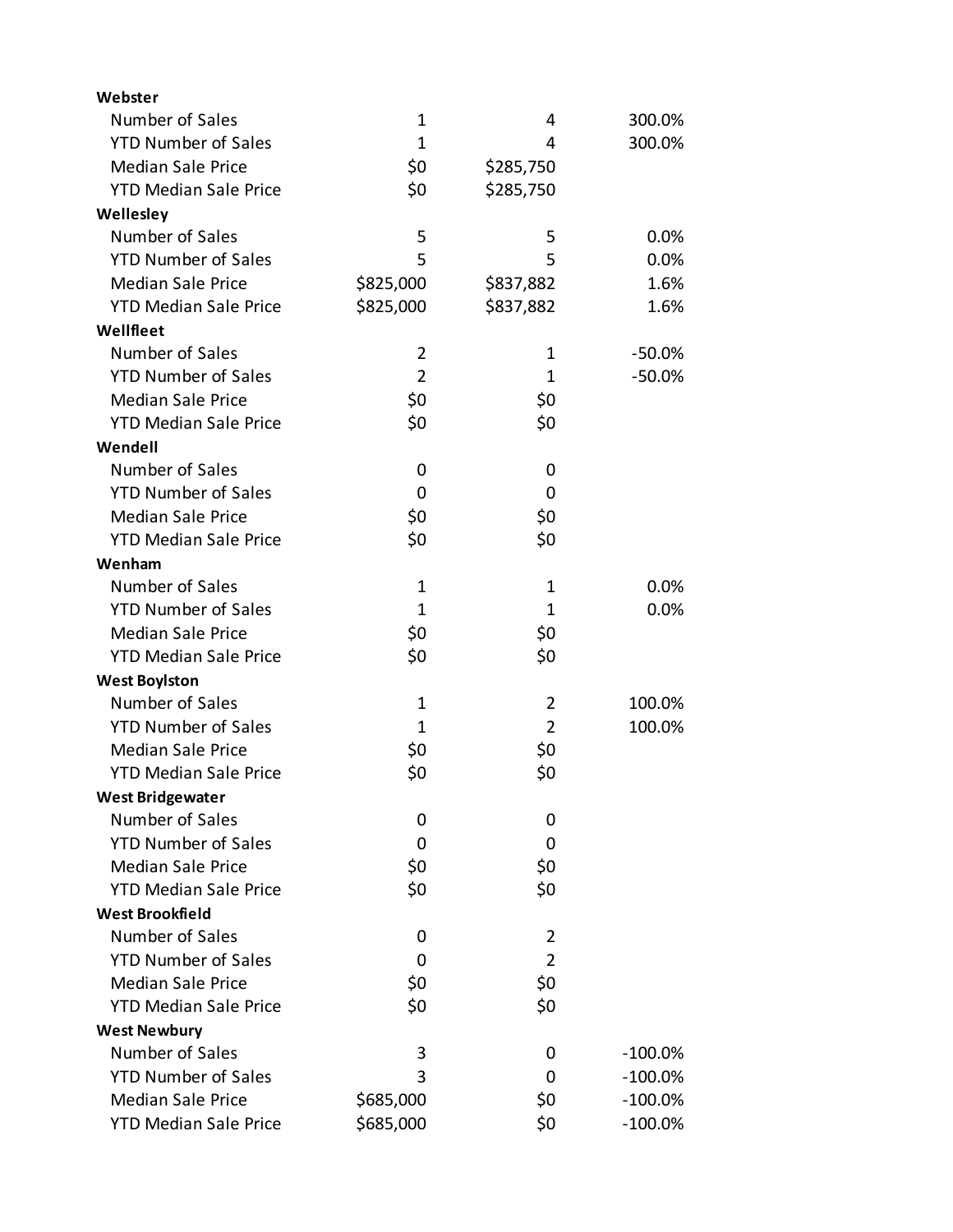| <b>West Roxbury</b>          |                |           |            |
|------------------------------|----------------|-----------|------------|
| Number of Sales              | 10             | 10        | 0.0%       |
| <b>YTD Number of Sales</b>   | 10             | 10        | 0.0%       |
| <b>Median Sale Price</b>     | \$358,500      | \$385,500 | 7.5%       |
| <b>YTD Median Sale Price</b> | \$358,500      | \$385,500 | 7.5%       |
| <b>West Springfield</b>      |                |           |            |
| Number of Sales              | 5              | 3         | $-40.0%$   |
| <b>YTD Number of Sales</b>   | 5              | 3         | $-40.0%$   |
| <b>Median Sale Price</b>     | \$100,000      | \$155,000 | 55.0%      |
| <b>YTD Median Sale Price</b> | \$100,000      | \$155,000 | 55.0%      |
| <b>West Stockbridge</b>      |                |           |            |
| Number of Sales              | 0              | 0         |            |
| <b>YTD Number of Sales</b>   | 0              | 0         |            |
| <b>Median Sale Price</b>     | \$0            | \$0       |            |
| <b>YTD Median Sale Price</b> | \$0            | \$0       |            |
| <b>West Tisbury</b>          |                |           |            |
| Number of Sales              | 0              | 0         |            |
| <b>YTD Number of Sales</b>   | 0              | 0         |            |
| <b>Median Sale Price</b>     | \$0            | \$0       |            |
| <b>YTD Median Sale Price</b> | \$0            | \$0       |            |
| Westborough                  |                |           |            |
| Number of Sales              | 4              | 7         | 75.0%      |
| <b>YTD Number of Sales</b>   | 4              | 7         | 75.0%      |
| <b>Median Sale Price</b>     | \$174,550      | \$386,610 | 121.5%     |
| <b>YTD Median Sale Price</b> | \$174,550      | \$386,610 | 121.5%     |
| Westfield                    |                |           |            |
| Number of Sales              | 5              | 3         | $-40.0%$   |
| <b>YTD Number of Sales</b>   | 5              | 3         | $-40.0%$   |
| <b>Median Sale Price</b>     | \$113,000      | \$145,000 | 28.3%      |
| <b>YTD Median Sale Price</b> | \$113,000      | \$145,000 | 28.3%      |
| Westford                     |                |           |            |
| Number of Sales              | 11             | 4         | $-63.6%$   |
| <b>YTD Number of Sales</b>   | 11             | 4         | $-63.6%$   |
| <b>Median Sale Price</b>     | \$395,000      | \$472,500 | 19.6%      |
| <b>YTD Median Sale Price</b> | \$395,000      | \$472,500 | 19.6%      |
| Westhampton                  |                |           |            |
| Number of Sales              | 0              | 0         |            |
| <b>YTD Number of Sales</b>   | 0              | 0         |            |
| <b>Median Sale Price</b>     | \$0            | \$0       |            |
| <b>YTD Median Sale Price</b> | \$0            | \$0       |            |
| Westminster                  |                |           |            |
| Number of Sales              | 2              | 0         | $-100.0\%$ |
| <b>YTD Number of Sales</b>   | $\overline{2}$ | 0         | $-100.0\%$ |
| <b>Median Sale Price</b>     | \$0            | \$0       |            |
| <b>YTD Median Sale Price</b> | \$0            | \$0       |            |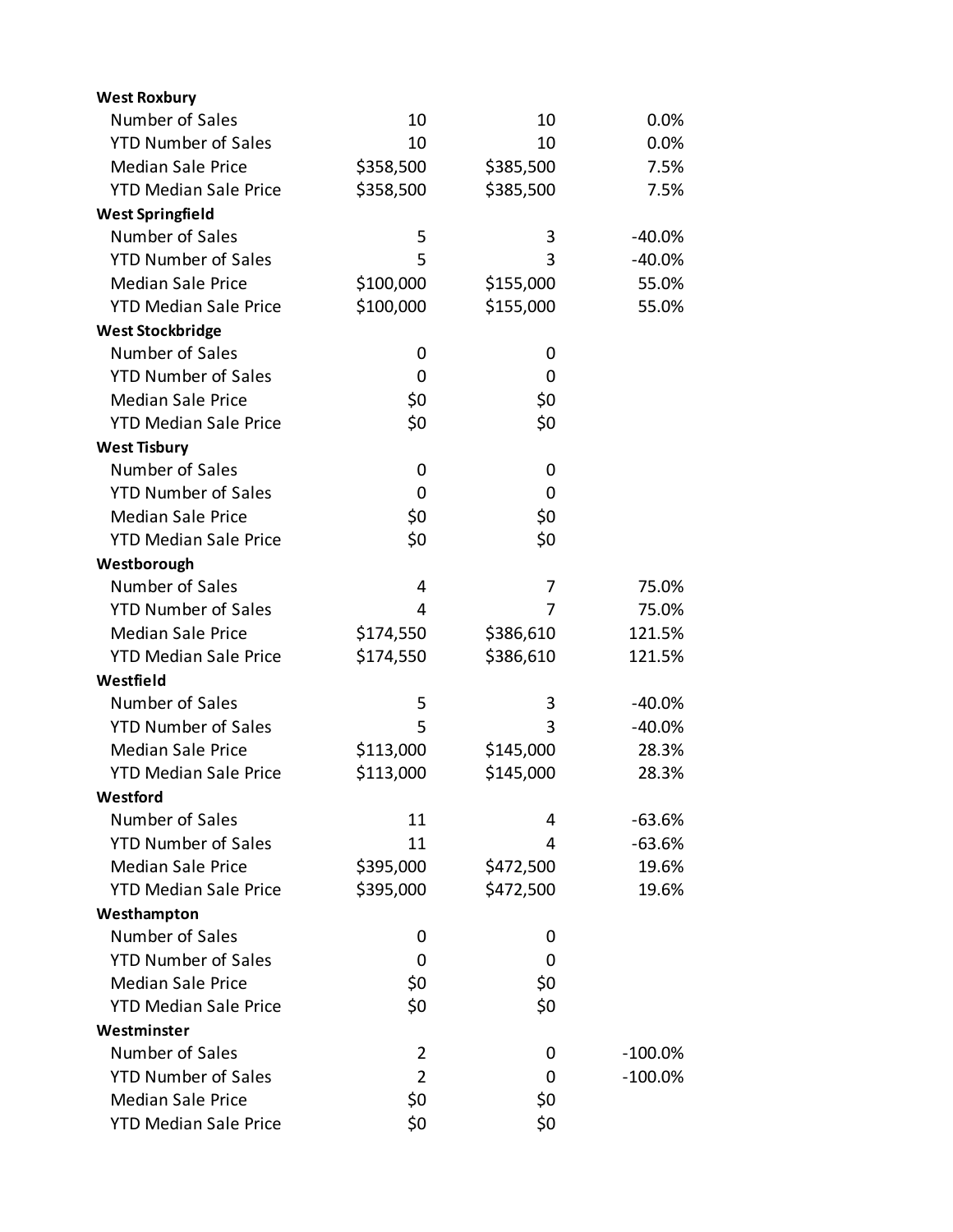| Weston                       |                |              |            |
|------------------------------|----------------|--------------|------------|
| Number of Sales              | $\overline{2}$ | 0            | $-100.0\%$ |
| <b>YTD Number of Sales</b>   | $\overline{2}$ | 0            | $-100.0%$  |
| <b>Median Sale Price</b>     | \$0            | \$0          |            |
| <b>YTD Median Sale Price</b> | \$0            | \$0          |            |
| Westport                     |                |              |            |
| Number of Sales              | 3              | 0            | $-100.0\%$ |
| <b>YTD Number of Sales</b>   | 3              | 0            | $-100.0\%$ |
| <b>Median Sale Price</b>     | \$220,000      | \$0          | $-100.0\%$ |
| <b>YTD Median Sale Price</b> | \$220,000      | \$0          | $-100.0\%$ |
| Westwood                     |                |              |            |
| Number of Sales              | 0              | $\mathbf 1$  |            |
| <b>YTD Number of Sales</b>   | 0              | $\mathbf{1}$ |            |
| <b>Median Sale Price</b>     | \$0            | \$0          |            |
| <b>YTD Median Sale Price</b> | \$0            | \$0          |            |
| Weymouth                     |                |              |            |
| Number of Sales              | 10             | 14           | 40.0%      |
| <b>YTD Number of Sales</b>   | 10             | 14           | 40.0%      |
| <b>Median Sale Price</b>     | \$304,050      | \$298,750    | $-1.7%$    |
| <b>YTD Median Sale Price</b> | \$304,050      | \$298,750    | $-1.7%$    |
| Whately                      |                |              |            |
| Number of Sales              | 0              | 0            |            |
| <b>YTD Number of Sales</b>   | 0              | 0            |            |
| <b>Median Sale Price</b>     | \$0            | \$0          |            |
| <b>YTD Median Sale Price</b> | \$0            | \$0          |            |
| Whitman                      |                |              |            |
| Number of Sales              | 0              | 0            |            |
| <b>YTD Number of Sales</b>   | 0              | 0            |            |
| <b>Median Sale Price</b>     | \$0            | \$0          |            |
| <b>YTD Median Sale Price</b> | \$0            | \$0          |            |
| Wilbraham                    |                |              |            |
| Number of Sales              | 1              | 4            | 300.0%     |
| <b>YTD Number of Sales</b>   | $\mathbf{1}$   | 4            | 300.0%     |
| <b>Median Sale Price</b>     | \$0            | \$441,500    |            |
| <b>YTD Median Sale Price</b> | \$0            | \$441,500    |            |
| Williamsburg                 |                |              |            |
| Number of Sales              | 0              | 1            |            |
| <b>YTD Number of Sales</b>   | 0              | 1            |            |
| <b>Median Sale Price</b>     | \$0            | \$0          |            |
| <b>YTD Median Sale Price</b> | \$0            | \$0          |            |
| Williamstown                 |                |              |            |
| Number of Sales              | 3              | 0            | $-100.0%$  |
| <b>YTD Number of Sales</b>   | 3              | 0            | $-100.0\%$ |
| <b>Median Sale Price</b>     | \$169,500      | \$0          | $-100.0\%$ |
| <b>YTD Median Sale Price</b> | \$169,500      | \$0          | $-100.0\%$ |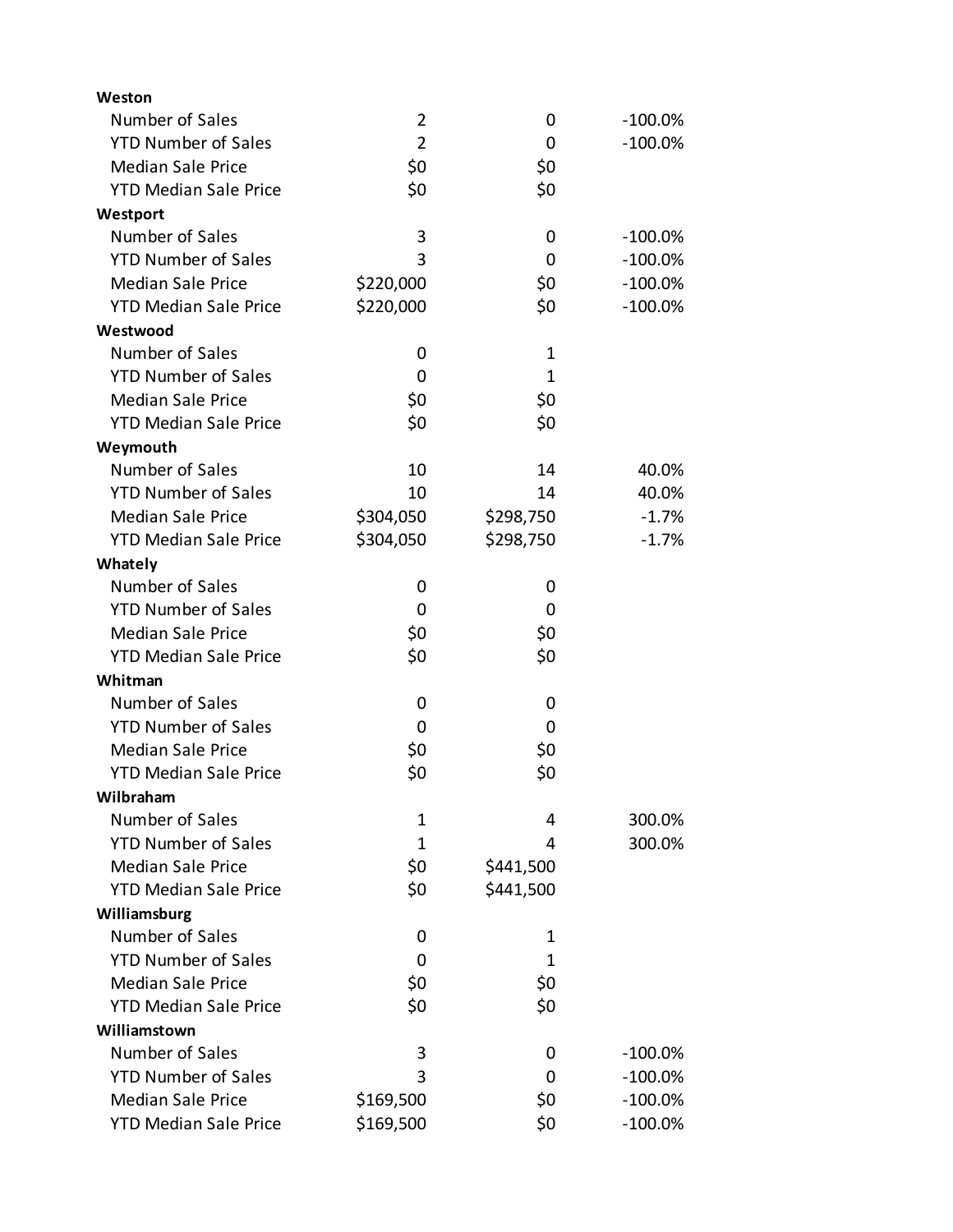| Wilmington                   |                |              |            |
|------------------------------|----------------|--------------|------------|
| Number of Sales              | 3              | 1            | $-66.7%$   |
| <b>YTD Number of Sales</b>   | 3              | $\mathbf{1}$ | $-66.7%$   |
| <b>Median Sale Price</b>     | \$469,000      | \$0          | $-100.0%$  |
| <b>YTD Median Sale Price</b> | \$469,000      | \$0          | $-100.0\%$ |
| Winchendon                   |                |              |            |
| Number of Sales              | 0              | 1            |            |
| <b>YTD Number of Sales</b>   | 0              | 1            |            |
| <b>Median Sale Price</b>     | \$0            | \$0          |            |
| <b>YTD Median Sale Price</b> | \$0            | \$0          |            |
| Winchester                   |                |              |            |
| Number of Sales              | $\overline{2}$ | 6            | 200.0%     |
| <b>YTD Number of Sales</b>   | $\overline{2}$ | 6            | 200.0%     |
| <b>Median Sale Price</b>     | \$0            | \$844,500    |            |
| <b>YTD Median Sale Price</b> | \$0            | \$844,500    |            |
| Windsor                      |                |              |            |
| Number of Sales              | 0              | 0            |            |
| <b>YTD Number of Sales</b>   | 0              | 0            |            |
| <b>Median Sale Price</b>     | \$0            | \$0          |            |
| <b>YTD Median Sale Price</b> | \$0            | \$0          |            |
| Winthrop                     |                |              |            |
| Number of Sales              | 6              | 6            | 0.0%       |
| <b>YTD Number of Sales</b>   | 6              | 6            | 0.0%       |
| <b>Median Sale Price</b>     | \$465,000      | \$500,000    | 7.5%       |
| <b>YTD Median Sale Price</b> | \$465,000      | \$500,000    | 7.5%       |
| Woburn                       |                |              |            |
| Number of Sales              | 8              | 6            | $-25.0%$   |
| <b>YTD Number of Sales</b>   | 8              | 6            | $-25.0%$   |
| <b>Median Sale Price</b>     | \$529,950      | \$536,500    | 1.2%       |
| <b>YTD Median Sale Price</b> | \$529,950      | \$536,500    | 1.2%       |
| Worcester                    |                |              |            |
| Number of Sales              | 27             | 22           | $-18.5%$   |
| <b>YTD Number of Sales</b>   | 27             | 22           | $-18.5%$   |
| <b>Median Sale Price</b>     | \$175,000      | \$192,500    | 10.0%      |
| <b>YTD Median Sale Price</b> | \$175,000      | \$192,500    | 10.0%      |
| Worthington                  |                |              |            |
| Number of Sales              | 0              | 0            |            |
| <b>YTD Number of Sales</b>   | 0              | 0            |            |
| <b>Median Sale Price</b>     | \$0            | \$0          |            |
| <b>YTD Median Sale Price</b> | \$0            | \$0          |            |
| Wrentham                     |                |              |            |
| Number of Sales              | 2              | 3            | 50.0%      |
| <b>YTD Number of Sales</b>   | $\overline{2}$ | 3            | 50.0%      |
| <b>Median Sale Price</b>     | \$0            | \$350,000    |            |
| <b>YTD Median Sale Price</b> | \$0            | \$350,000    |            |